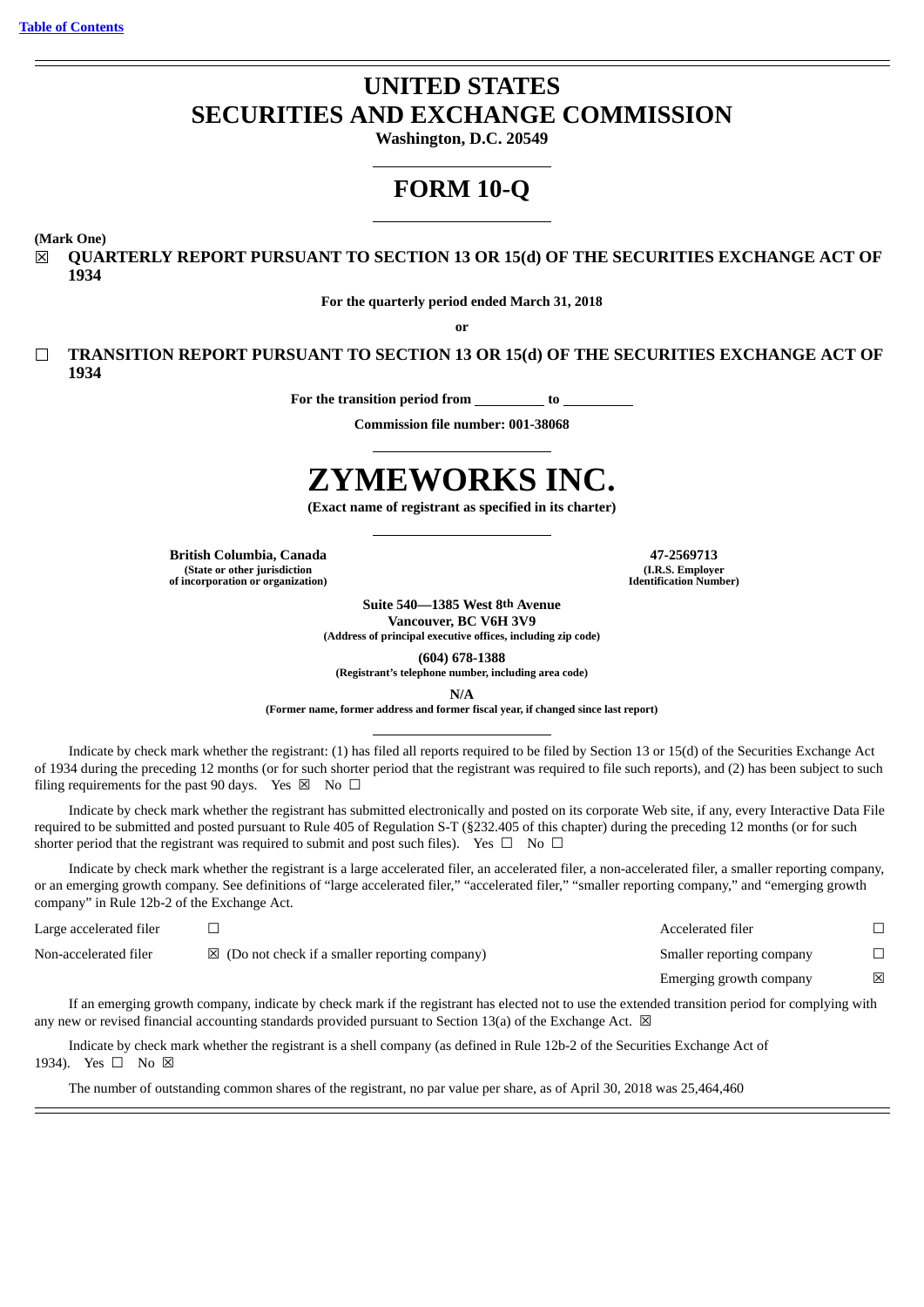## **ZYMEWORKS INC.**

## **QUARTERLY REPORT ON FORM 10-Q**

## **For the Quarter Ended March 31, 2018**

## **Table of Contents**

## **PART I. FINANCIAL INFORMATION**

Page

<span id="page-1-0"></span>

| Item 1.  | <b>Financial Statements</b>                                                                  |    |
|----------|----------------------------------------------------------------------------------------------|----|
| Item 2.  | <b>Management's Discussion and Analysis of Financial Condition and Results of Operations</b> | 33 |
| Item 3.  | <b>Quantitative and Qualitative Disclosures About Market Risk</b>                            | 46 |
| Item 4.  | <b>Controls and Procedures</b>                                                               | 47 |
|          | <b>PART II. OTHER INFORMATION</b>                                                            |    |
| Item 1.  | <b>Legal Proceedings</b>                                                                     | 48 |
| Item 1A. | <b>Risk Factors</b>                                                                          | 48 |
| Item 2.  | Unregistered Sales of Equity Securities and Use of Proceeds                                  | 92 |
| Item 3.  | <b>Defaults upon Senior Securities</b>                                                       | 93 |
| Item 4.  | <b>Mine Safety Disclosures</b>                                                               | 93 |
|          |                                                                                              |    |

- Item 5. Other [Information](#page-98-2) 93
- Item 6. [Exhibits](#page-98-3) **93**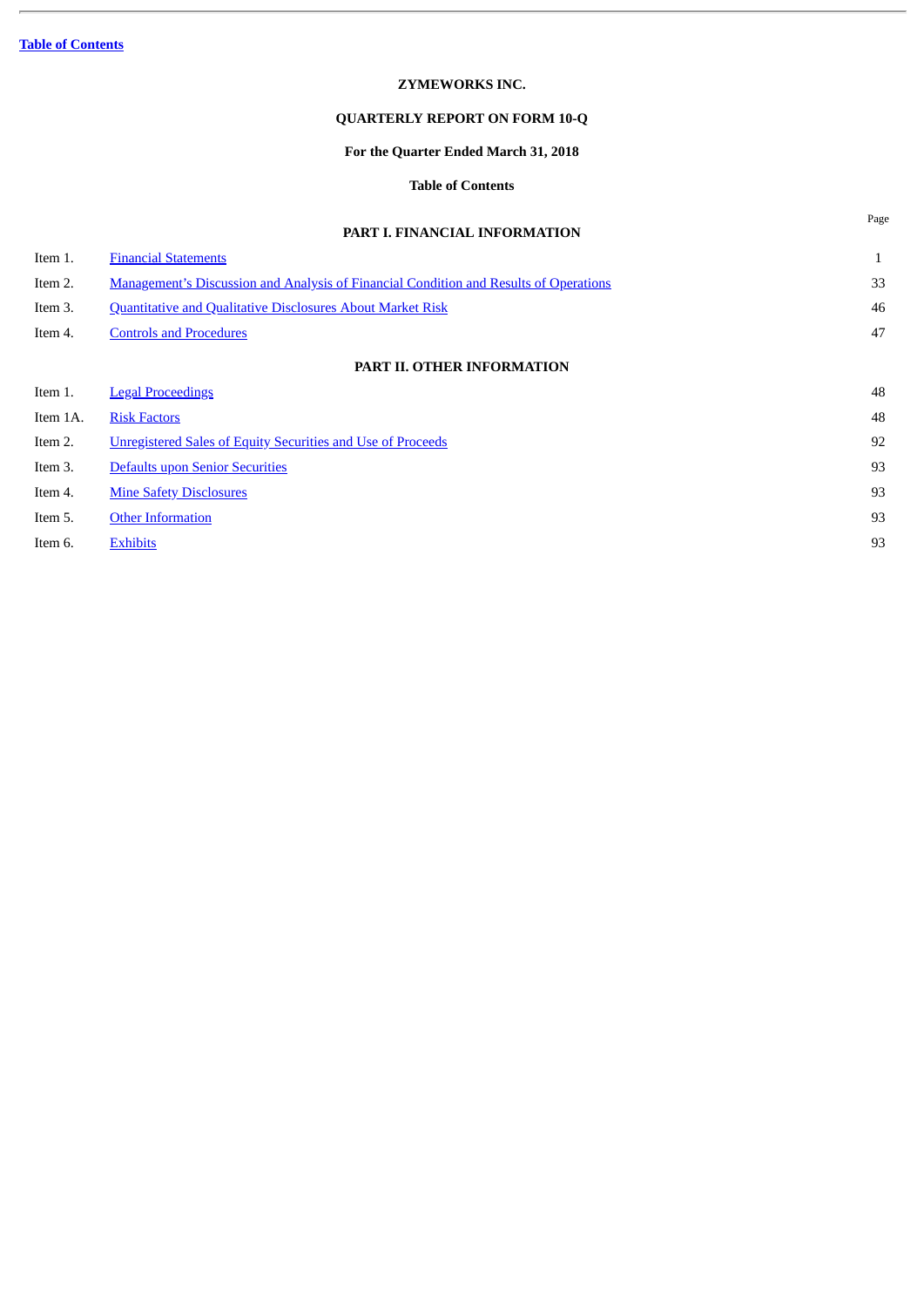## **CAUTIONARY NOTE REGARDING FORWARD-LOOKING STATEMENTS**

This Quarterly Report on Form 10-Q includes "forward-looking statements" within the meaning of the U.S Private Securities Litigation Reform Act of 1995 and "forward-looking information" within the meaning of Canadian securities laws, or collectively, forward-looking statements. Forward-looking statements include statements that may relate to our plans, objectives, goals, strategies, future events, future revenue or performance, capital expenditures, financing needs and other information that is not historical information. Many of these statements appear, in particular, under the headings "Risk Factors," and "Management's Discussion and Analysis of Financial Condition and Results of Operations". Forward-looking statements can often be identified by the use of terminology such as "subject to", "believe," "anticipate," "plan," "expect," "intend," "estimate," "project," "may," "will," "should," "would," "could," "can," the negatives thereof, variations thereon and similar expressions, or by discussions of strategy. In addition, any statements or information that refer to expectations, beliefs, plans, projections, objectives, performance or other characterizations of future events or circumstances, including any underlying assumptions, are forward-looking. In particular, these forward-looking statements include, but are not limited to:

- the size of our addressable markets and our ability to commercialize product candidates;
- the achievement of advances in and expansion of our therapeutic platforms and antibody engineering expertise;
- the likelihood of product candidate development and clinical trial progression, initiation or success; and
- our ability to predict and manage government regulation.

All forward-looking statements, including, without limitation, our examination of historical operating trends, are based upon our current expectations and various assumptions. Certain assumptions made in preparing the forward-looking statements include:

- our ability to manage our growth effectively;
- the absence of material adverse changes in our industry or the global economy;
- trends in our industry and markets;
- our ability to maintain good business relationships with our strategic partners;
- our ability to comply with current and future regulatory standards;
- our ability to protect our intellectual property rights;
- our continued compliance with third-party license terms and the non-infringement of third-party intellectual property rights;
- our ability to manage and integrate acquisitions;
- our ability to retain key personnel; and
- our ability to raise sufficient debt or equity financing to support our continued growth.

We believe there is a reasonable basis for our expectations and beliefs, but they are inherently uncertain. We may not realize our expectations, and our beliefs may not prove correct. Actual results could differ materially from those described or implied by such forward-looking statements. The following uncertainties and factors, among others (including those set forth under "Risk Factors"), could affect future performance and cause actual results to differ materially from those matters expressed in or implied by forward-looking statements:

i

- our ability to obtain regulatory approval for our product candidates without significant delays;
- the predictive value of our current or planned clinical trials;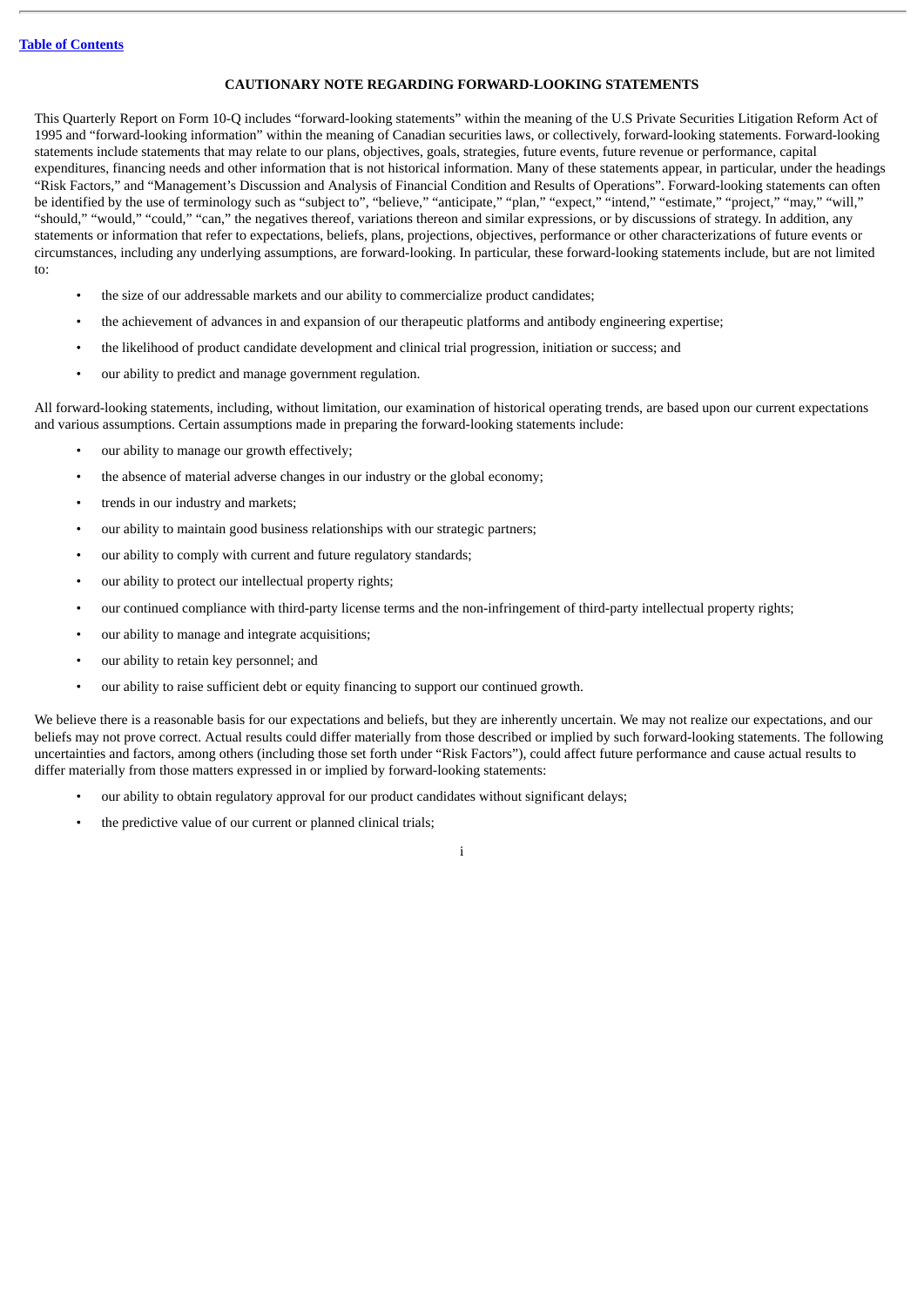- delays with respect to the development and commercialization of our product candidates, which may cause increased costs or delay receipt of product revenue;
- our ability to enroll subjects in clinical trials and thereby complete trials on a timely basis;
- the design or our execution of clinical trials may not support regulatory approval;
- our discretion to discontinue or reprioritize the development of any of our product candidates;
- the potential for our product candidates to have undesirable side effects;
- our ability to face significant competition;
- no regulatory agency has made a determination that any of our product candidates are safe or effective for use by the general public or for any indication;
- the competitive threat of biosimilar products;
- the likelihood of broad market acceptance of our product candidates;
- our ability to obtain Orphan Drug Designation or exclusivity for some or all of our product candidates;
- our ability to commercialize products outside of the United States;
- the outcome of reimbursement decisions by third-party payors relating to our products;
- our expectations with respect to the market opportunities for any product that we or our strategic partners develop;
- our ability to pursue product candidates that may be profitable or have a high likelihood of success;
- our ability to use and expand our therapeutic platforms to build a pipeline of product candidates;
- our ability to meet the requirements of ongoing regulatory review;
- the threat of product liability lawsuits against us or any of our strategic partners;
- changes in product candidate manufacturing or formulation that may result in additional costs or delay;
- the potential disruption of our business and dilution of our shareholdings associated with acquisitions and joint ventures;
- our ability to maintain existing and future strategic partnerships;
- our ability to realize the anticipated benefits of our strategic partnerships;
- our ability to secure future strategic partners;
- the potential for foreign governments to impose strict price controls;
- the risk of security breaches or data loss, which could compromise sensitive business or health information;
- current and future legislation that may increase the difficulty and cost of commercializing our product candidates;
- economic, political, regulatory and other risks associated with international operations;
- our exposure to legal and reputational penalties as a result of any of our current and future relationships with various third parties;
- our exposure to potential securities class action litigation;
- our ability to comply with export control and import laws and regulations;
- our history of significant losses since inception;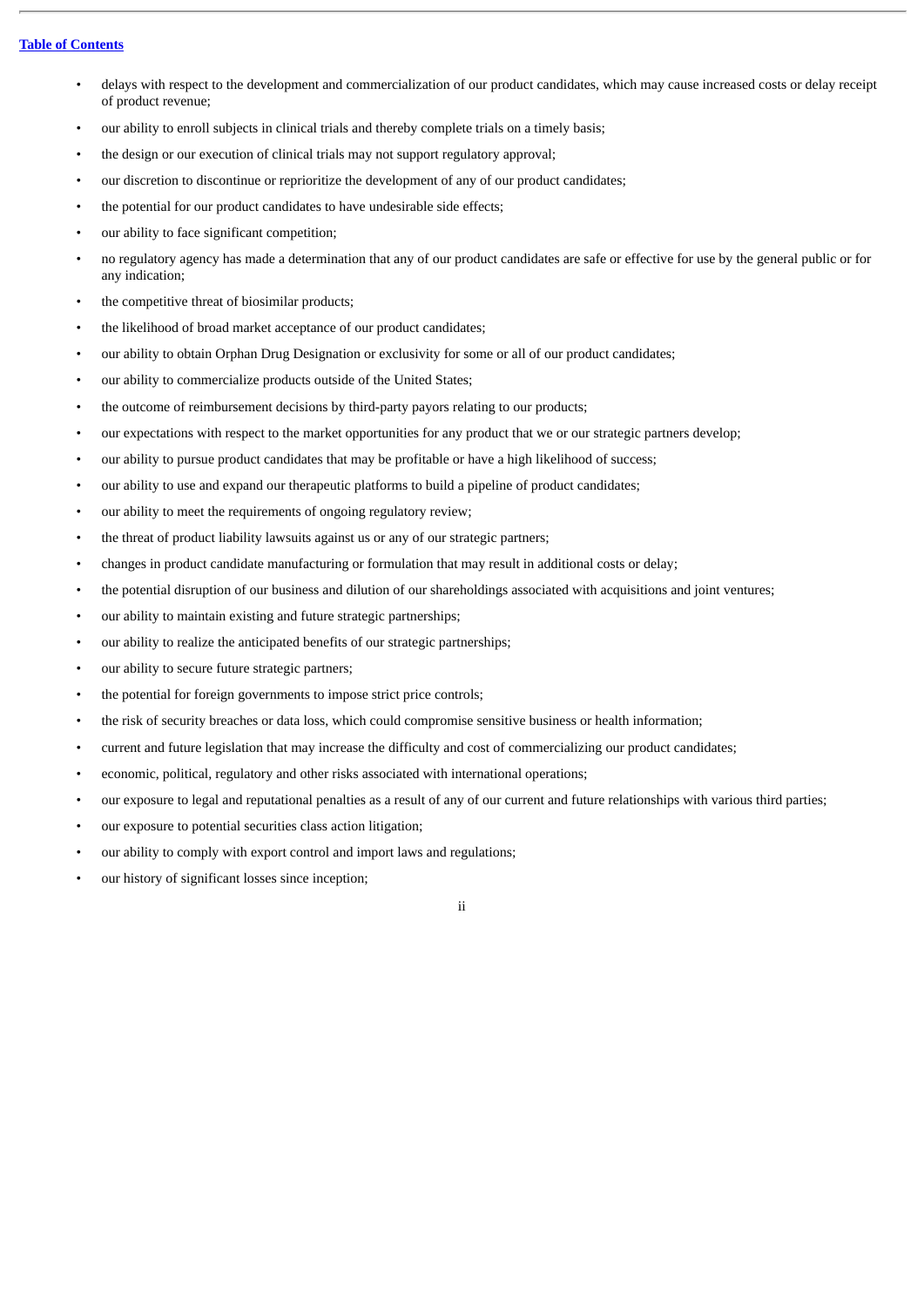- our ability to generate revenue from product sales and achieve profitability;
- our requirement for substantial additional funding;
- the potential dilution to our shareholders associated with future financings;
- unstable market and economic conditions;
- currency fluctuations and changes in foreign currency exchange rates;
- restrictions on our ability to seek financing, which may be imposed by future debt;
- our intention to rely on third-party manufacturers to produce our clinical product candidate supplies;
- our reliance on third parties to oversee clinical trials of our product candidates and, in some cases, maintain regulatory files for those product candidates;
- our reliance on the performance of independent clinical investigators and contract research organizations (CRO);
- our reliance on third parties for various operational and administrative aspects of our business including our reliance on third parties' cloudbased software platforms;
- our ability to operate without infringing the patents and other proprietary rights of third parties;
- our ability to obtain and enforce patent protection for our product candidates and related technology;
- our patents could be found invalid or unenforceable if challenged;
- our intellectual property rights may not necessarily provide us with competitive advantages;
- we may become involved in expensive and time-consuming patent lawsuits;
- we may be unable to protect the confidentiality of our proprietary information:
- the risk that the duration of our patents will not adequately protect our competitive position;
- our ability to obtain protection under the Hatch-Waxman Amendments and similar foreign legislation;
- our ability to comply with procedural and administrative requirements relating to our patents;
- the risk of claims challenging the inventorship of our patents and other intellectual property;
- our intellectual property rights for some of our product candidates are dependent on the abilities of third parties to assert and defend such rights;
- patent reform legislation and court decisions can diminish the value of patents in general, thereby impairing our ability to protect our products;
- we may not be able to protect our intellectual property rights throughout the world;
- we will require FDA approval for any proposed product candidate names and any failure or delay associated with such approval may adversely affect our business;
- the risk of employee misconduct including noncompliance with regulatory standards and insider trading;
- our ability to market our products in a manner that does not violate the law and subject us to civil or criminal penalties;
- if we do not comply with laws regulating the protection of the environment and health and human safety, our business could be adversely affected;
- if securities or industry analysts do not publish research or publish inaccurate or unfavorable research about our business, our share price and trading volume could decline;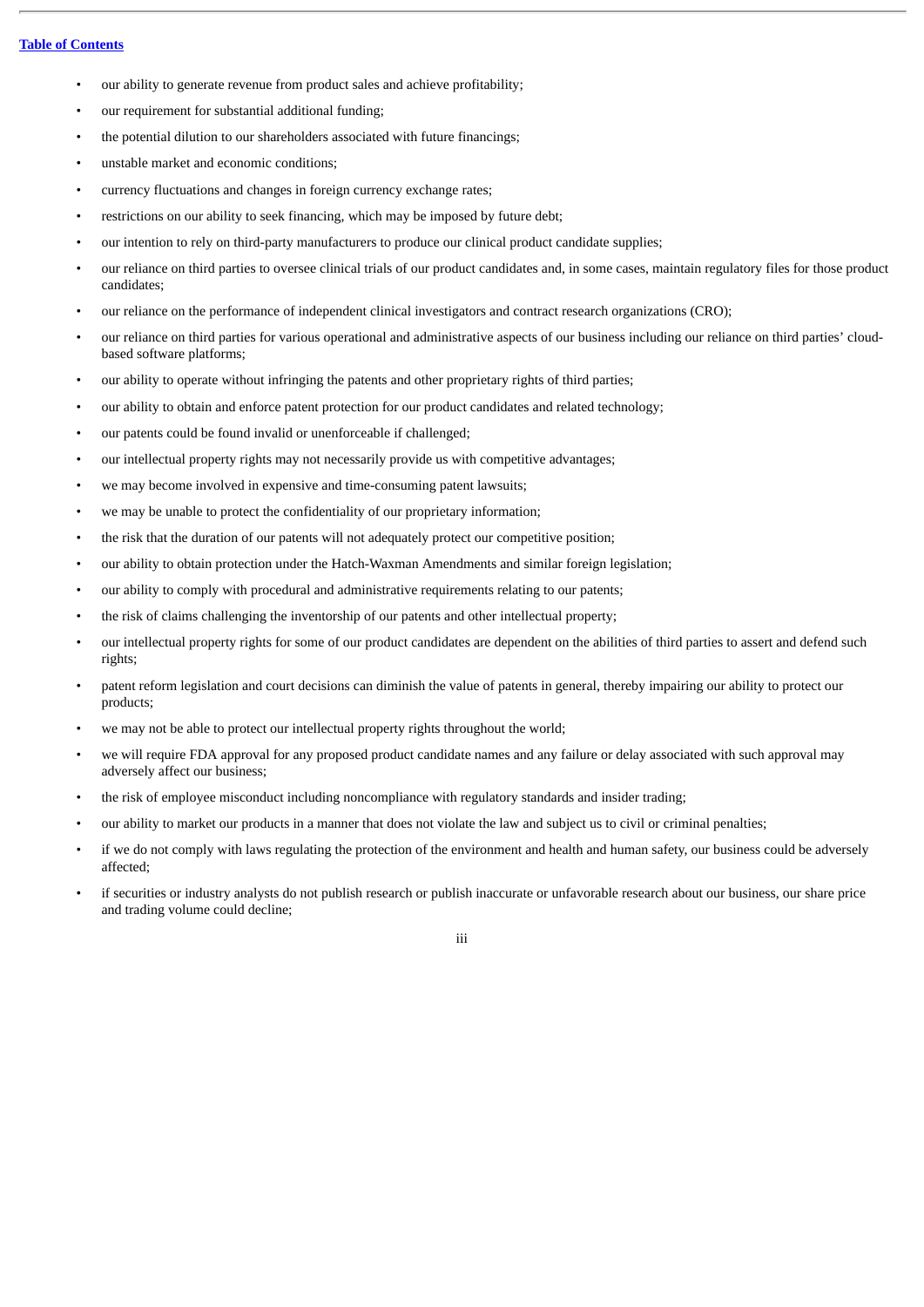- our ability to retain key executives and attract and retain qualified personnel;
- our ability to manage organizational growth; and
- additional costs and expenses related to the anticipated change from foreign private issuer to U.S. domestic issuer status and our decision to voluntarily comply with certain U.S. domestic issuer reporting obligations before we are required to do so.

Consequently, forward-looking statements should be regarded solely as our current plans, estimates and beliefs. You should not place undue reliance on forward-looking statements. We cannot guarantee future results, events, levels of activity, performance or achievements. We do not undertake and specifically decline any obligation to update, republish or revise forward-looking statements to reflect future events or circumstances or to reflect the occurrences of unanticipated events, except as required by law.

We own or have rights to trademarks, service marks or trade names that we use in connection with the operation of our business. In addition, our names, logos and website names and addresses are our service marks or trademarks. Azymetric, Zymeworks, ZymeCAD and the phrase "Building Better Biologics" are our registered trademarks. Additionally, AlbuCORE, EFECT and ZymeLink are subject to our pending trademark applications. The other trademarks, trade names and service marks appearing in this Quarterly Report on Form 10-Q are the property of their respective owners. Solely for convenience, the trademarks, service marks, tradenames and copyrights referred to in this Quarterly Report on Form 10-Q are listed without the ©, ® and TM symbols, but we will assert, to the fullest extent under applicable law, our rights or the rights of the applicable licensors to these trademarks, service marks and tradenames.

We express all amounts in this Quarterly Report on Form 10-Q in U.S. dollars, except where otherwise indicated. References to "\$" and "US\$" are to U.S. dollars and references to "C\$" are to Canadian dollars.

Except as otherwise indicated, references in this Quarterly Report on Form 10-Q to "Zymeworks," "the Company," "we," "us" and "our" refer to Zymeworks Inc. and its consolidated subsidiaries.

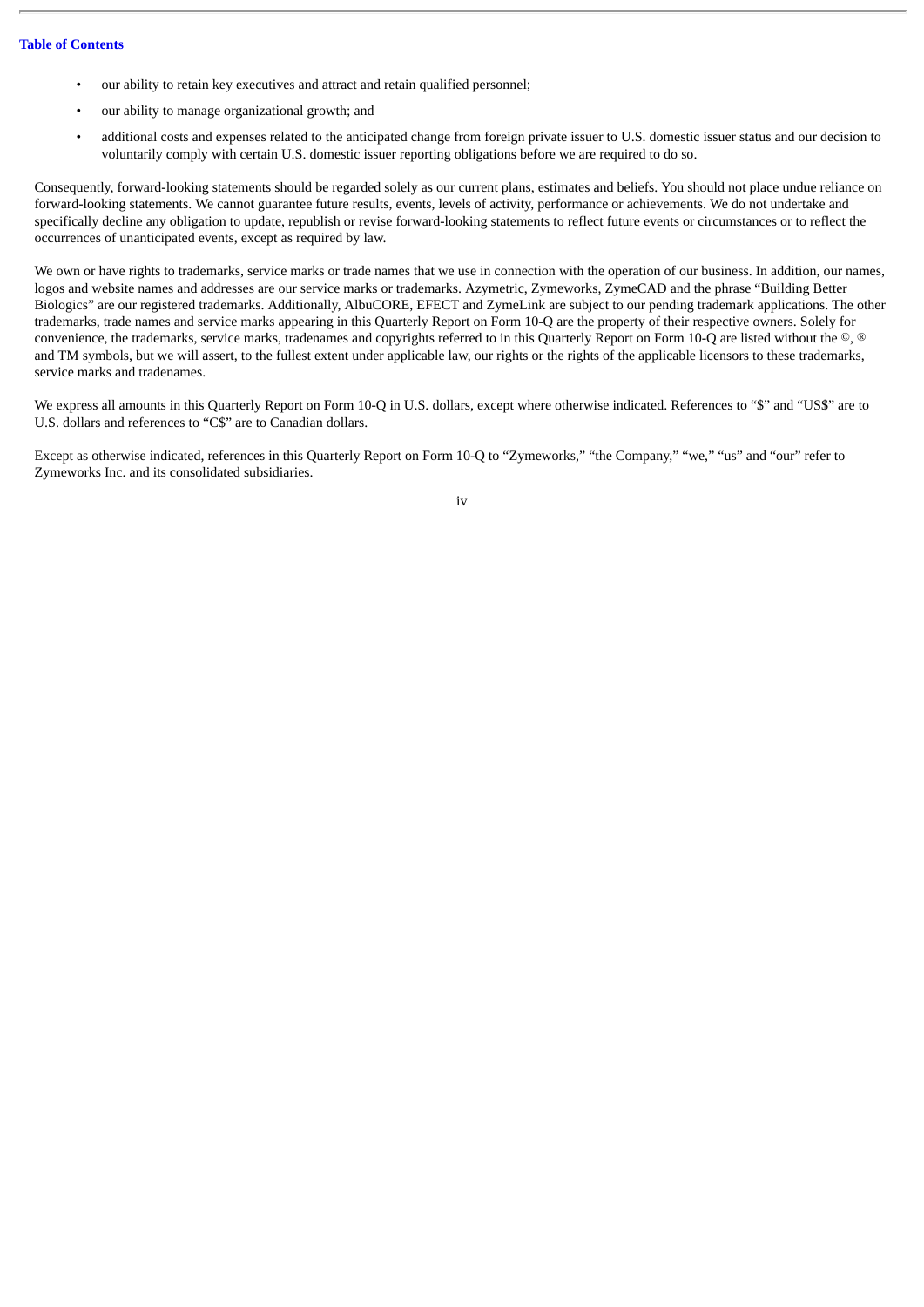## **PART I. FINANCIAL INFORMATION**

<span id="page-6-0"></span>

| Item 1. | <b>Financial Statements</b> |
|---------|-----------------------------|
|         |                             |

**Zymeworks Inc.**

**Index to Interim Condensed Consolidated Financial Statements (unaudited) As of and for the three months ended March 31, 2018**

|                                                                            | Page |
|----------------------------------------------------------------------------|------|
| <b>Condensed Consolidated Balance Sheets</b>                               |      |
| Condensed Consolidated Statements of Loss and Comprehensive Loss           | 3    |
| <b>Condensed Consolidated Statement of Changes in Shareholders' Equity</b> | 4    |
| <b>Condensed Consolidated Statements of Cash Flows</b>                     | .5   |
| Notes to the Condensed Consolidated Financial Statements                   | 6    |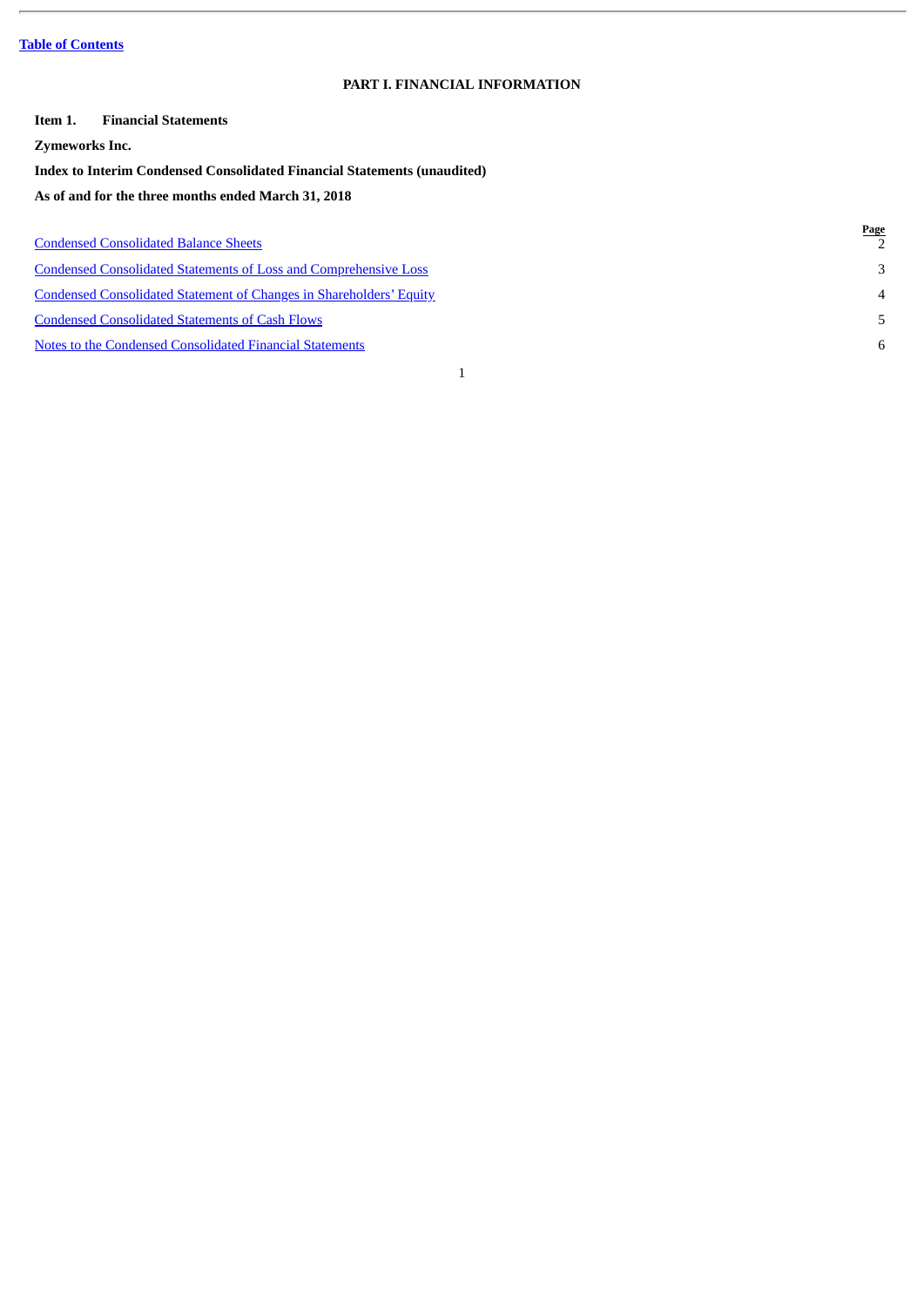## <span id="page-7-0"></span>**ZYMEWORKS INC.**

## **Consolidated Balance Sheets**

**(Expressed in thousands of U.S. dollars except share data)**

|                                                                                                                                                                                                  | March 31,<br>2018<br>(unaudited) | December 31,<br>2017    |
|--------------------------------------------------------------------------------------------------------------------------------------------------------------------------------------------------|----------------------------------|-------------------------|
| <b>Assets</b>                                                                                                                                                                                    |                                  |                         |
| Current assets:                                                                                                                                                                                  |                                  |                         |
| Cash and cash equivalents                                                                                                                                                                        | $\mathbb{S}$<br>30,981           | \$<br>35,946            |
| Short-term investments (note 4)                                                                                                                                                                  | 39,050                           | 51,851                  |
| SR&ED receivables                                                                                                                                                                                | 1,926                            | 2,092                   |
| Accounts receivables                                                                                                                                                                             | 49                               | 238                     |
| Prepaid expenses and other current assets                                                                                                                                                        | 2,415                            | 2.208                   |
| Total current assets                                                                                                                                                                             | 74,421                           | 92,335                  |
| Acquired in-process research and development (note 5)                                                                                                                                            | 18,396                           | 18,396                  |
| Goodwill (note 5)                                                                                                                                                                                | 12,016                           | 12,016                  |
| Long-term prepaid assets                                                                                                                                                                         | 1,182                            | 1,215                   |
| Property and equipment, net                                                                                                                                                                      | 6,949                            | 7,178                   |
| Intangible assets, net                                                                                                                                                                           | 528                              | 748                     |
| Deferred tax assets                                                                                                                                                                              | 46                               | 67                      |
| <b>Total assets</b>                                                                                                                                                                              | \$113,538                        | $\mathbb{S}$<br>131,955 |
| Liabilities and shareholders' equity                                                                                                                                                             |                                  |                         |
| Current liabilities:                                                                                                                                                                             |                                  |                         |
| Accounts payable and accrued liabilities (note 6)                                                                                                                                                | \$<br>7,057                      | \$<br>9.053             |
| Warrant liabilities (note 7b)                                                                                                                                                                    | 2,690                            | 1,348                   |
| Fair value of liability classified options                                                                                                                                                       | 8,233                            | 3,945                   |
| Other current liabilities (note 6)                                                                                                                                                               | 205                              | 315                     |
| Total current liabilities                                                                                                                                                                        | 18,185                           | 14,661                  |
| Other long term liabilities (note 6)                                                                                                                                                             | 825                              | 866                     |
| <b>Total liabilities</b>                                                                                                                                                                         | 19,010                           | 15,527                  |
| Shareholders' equity:                                                                                                                                                                            |                                  |                         |
| Common shares, no par value; unlimited authorized shares at March 31, 2018 and December 31, 2017,<br>respectively; 25,464,460 and 25,444,006 shares issued and outstanding at March 31, 2018 and |                                  |                         |
| December 31, 2017, respectively (note 8a)                                                                                                                                                        | 223,147                          | 222,991                 |
| Additional paid-in capital                                                                                                                                                                       | 7,960                            | 8,812                   |
| Accumulated other comprehensive loss                                                                                                                                                             | (6,659)                          | (6,659)                 |
| Accumulated deficit                                                                                                                                                                              | (129, 920)                       | (108, 716)              |
| Total shareholders' equity                                                                                                                                                                       | 94,528                           | 116,428                 |
| Total liabilities and shareholders' equity                                                                                                                                                       | \$113,538                        | \$<br>131,955           |
| Research collaboration and licensing agreements (note 9)                                                                                                                                         |                                  |                         |
| Commitments and contingencies (note 10)                                                                                                                                                          |                                  |                         |
| Subsequent events (note 12)                                                                                                                                                                      |                                  |                         |

*The accompanying notes are an integral part of these financial statements*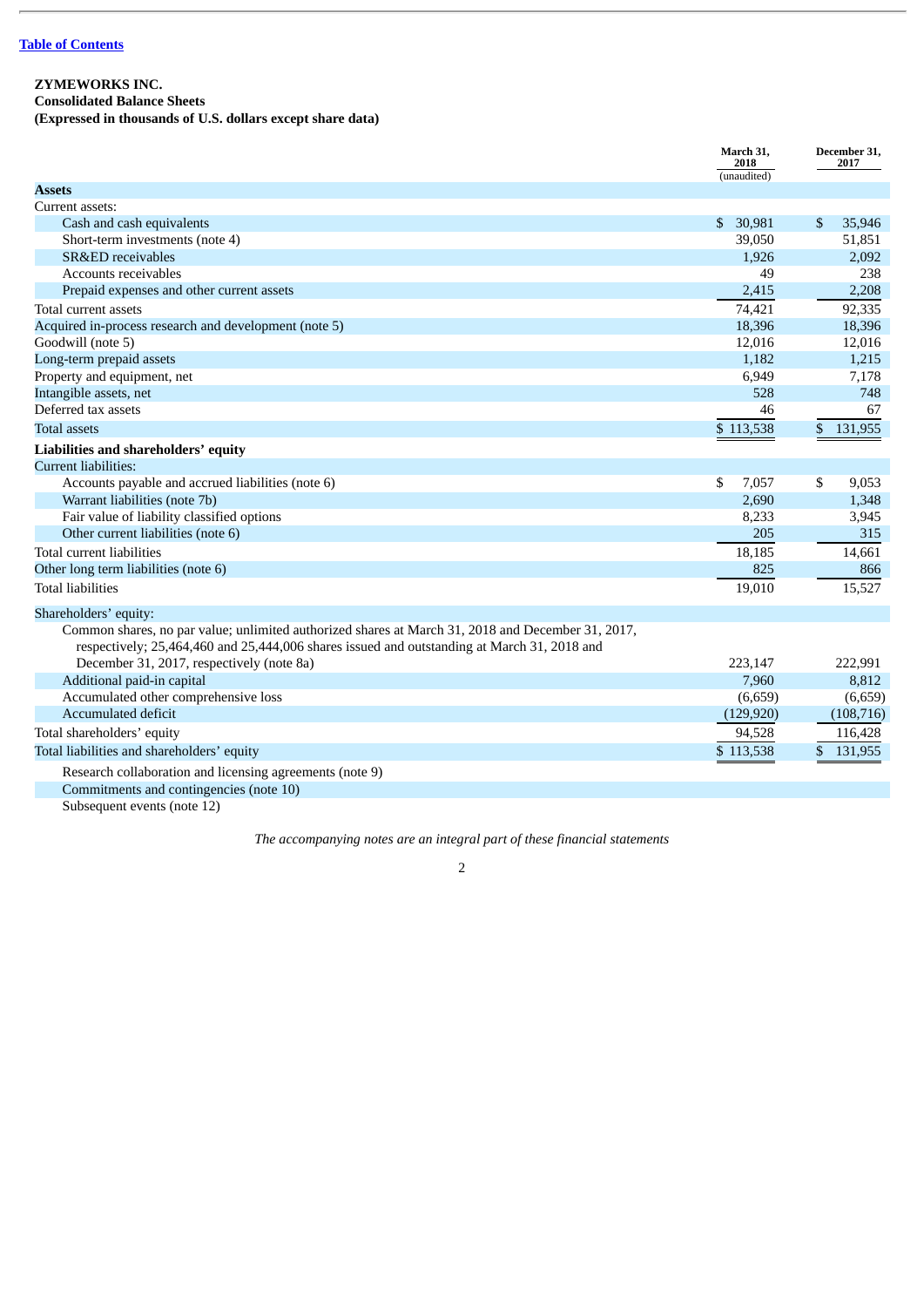## <span id="page-8-0"></span>**ZYMEWORKS INC.**

**Consolidated Statements of Loss and Comprehensive Loss**

**(Expressed in thousands of U.S. dollars except share and per share data)**

**(unaudited)**

|                                                       |                 | Three Months Ended March 31, |
|-------------------------------------------------------|-----------------|------------------------------|
|                                                       | 2018            | 2017                         |
| Revenue                                               |                 |                              |
| Research and developmental collaborations (note 9)    | \$<br>40        | \$<br>230                    |
| <b>Operating expenses:</b>                            |                 |                              |
| Research and development                              | 13,085          | 9,058                        |
| Government grants and credits                         |                 | (218)                        |
|                                                       | 13,085          | 8,840                        |
| General and administrative                            | 7,066           | 6,259                        |
| Impairment on acquired IPR&D (note 5)                 |                 | 1,536                        |
| <b>Total operating expenses</b>                       | 20,151          | 16,635                       |
| Loss from operations                                  | (20, 111)       | (16, 405)                    |
| Other (expense) income                                |                 |                              |
| Interest and other expense                            | (8)             | (227)                        |
| Change in fair value of warrant liabilities (note 7b) | (1, 342)        | 555                          |
| Accretion on long-term debt                           |                 | (88)                         |
| Interest and other income                             | 258             | 50                           |
| Foreign exchange (loss) gain                          | (66)            | 189                          |
| Total other (expense) income, net                     | (1,158)         | 479                          |
| Loss before income taxes                              | (21,269)        | (15, 926)                    |
| Income tax recovery (expense)                         | 65              |                              |
| Net loss and comprehensive loss                       | (21, 204)<br>\$ | (15, 926)<br>\$              |
| Net loss per common share (note 2):                   |                 |                              |
| <b>Basic</b>                                          | (0.83)          | (1.21)                       |
| <b>Diluted</b>                                        | (0.83)          | (1.25)                       |
| Weighted-average common shares outstanding (note 2):  |                 |                              |
| <b>Basic</b>                                          | 25,459,150      | 13,183,928                   |
| <b>Diluted</b>                                        | 25,459,150      | 13,329,751                   |

*The accompanying notes are an integral part of these financial statements*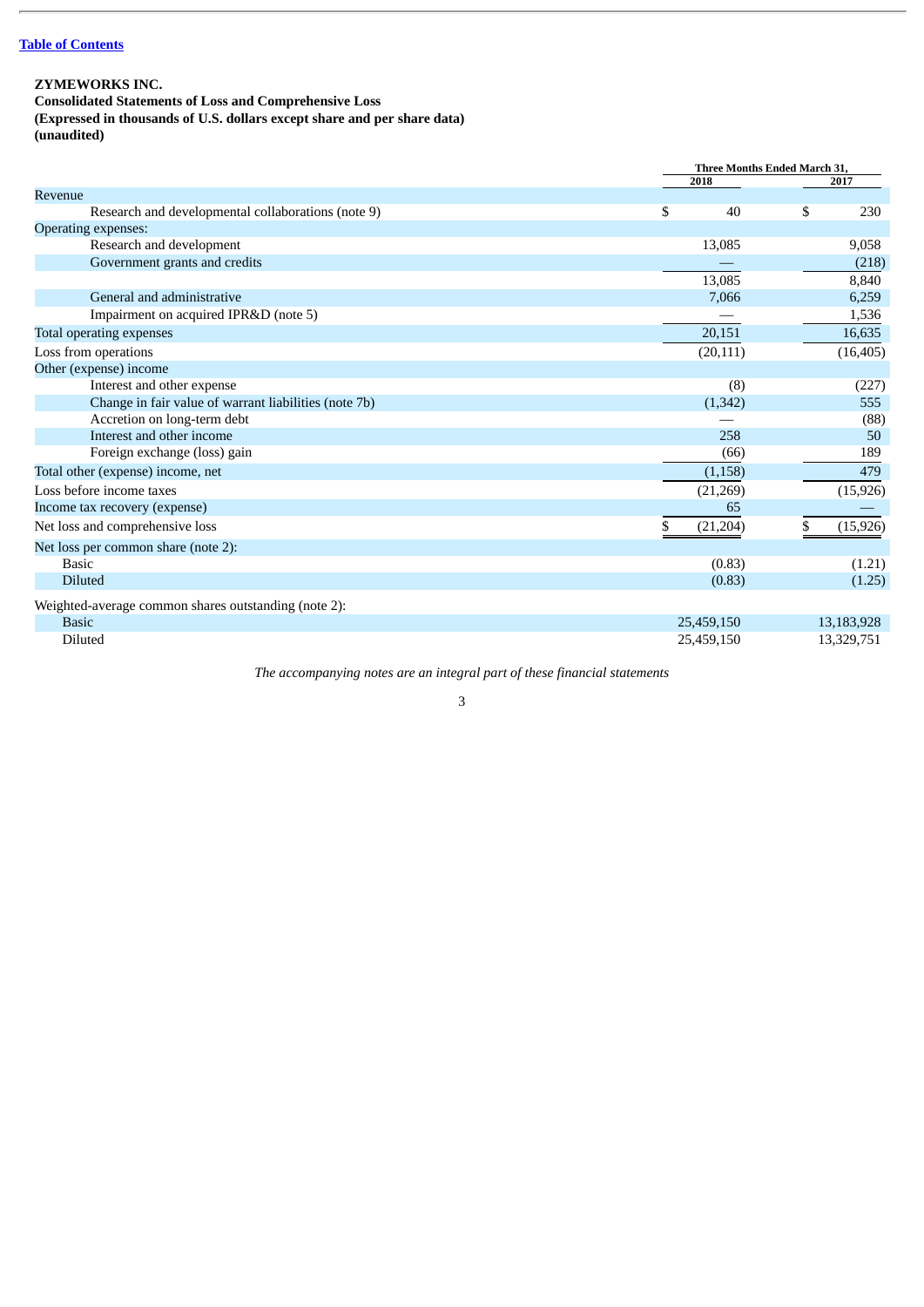## <span id="page-9-0"></span>**ZYMEWORKS INC.**

**Consolidated Statement of Changes in Shareholders' Equity (Expressed in thousands of U.S. dollars except share data)**

**(unaudited)**

|                                                            | <b>Common shares</b> |               |                        |                  | Accumulated<br>other<br>comprehensive | <b>Additional</b>  |  | <b>Total</b>            |
|------------------------------------------------------------|----------------------|---------------|------------------------|------------------|---------------------------------------|--------------------|--|-------------------------|
|                                                            | <b>Shares</b>        | <b>Amount</b> | Accumulated<br>deficit | income<br>(loss) |                                       | paid-in<br>capital |  | shareholders'<br>equity |
| Balance at December 31, 2017                               | 25,444,006           | \$222,991     | \$(108,716)            |                  | (6,659)                               | 8,812<br>S.        |  | 116,428                 |
| Issuance of common shares on exercise of options (note 8e) | 7,207                | 56            |                        |                  |                                       | (22)               |  | 34                      |
| Issuance of common shares through employee share purchase  |                      |               |                        |                  |                                       |                    |  |                         |
| plan (note 8f)                                             | 13.247               | 100           |                        |                  |                                       |                    |  | 100                     |
| Share-based compensation                                   |                      |               |                        |                  |                                       | (830)              |  | (830)                   |
| Net loss                                                   |                      |               | (21, 204)              |                  |                                       |                    |  | (21, 204)               |
| Balance at March 31, 2018                                  | 25,464,460           | \$223,147     | \$(129, 920)           |                  | (6,659)                               | 7,960              |  | 94,528                  |

*The accompanying notes are an integral part of these financial statements*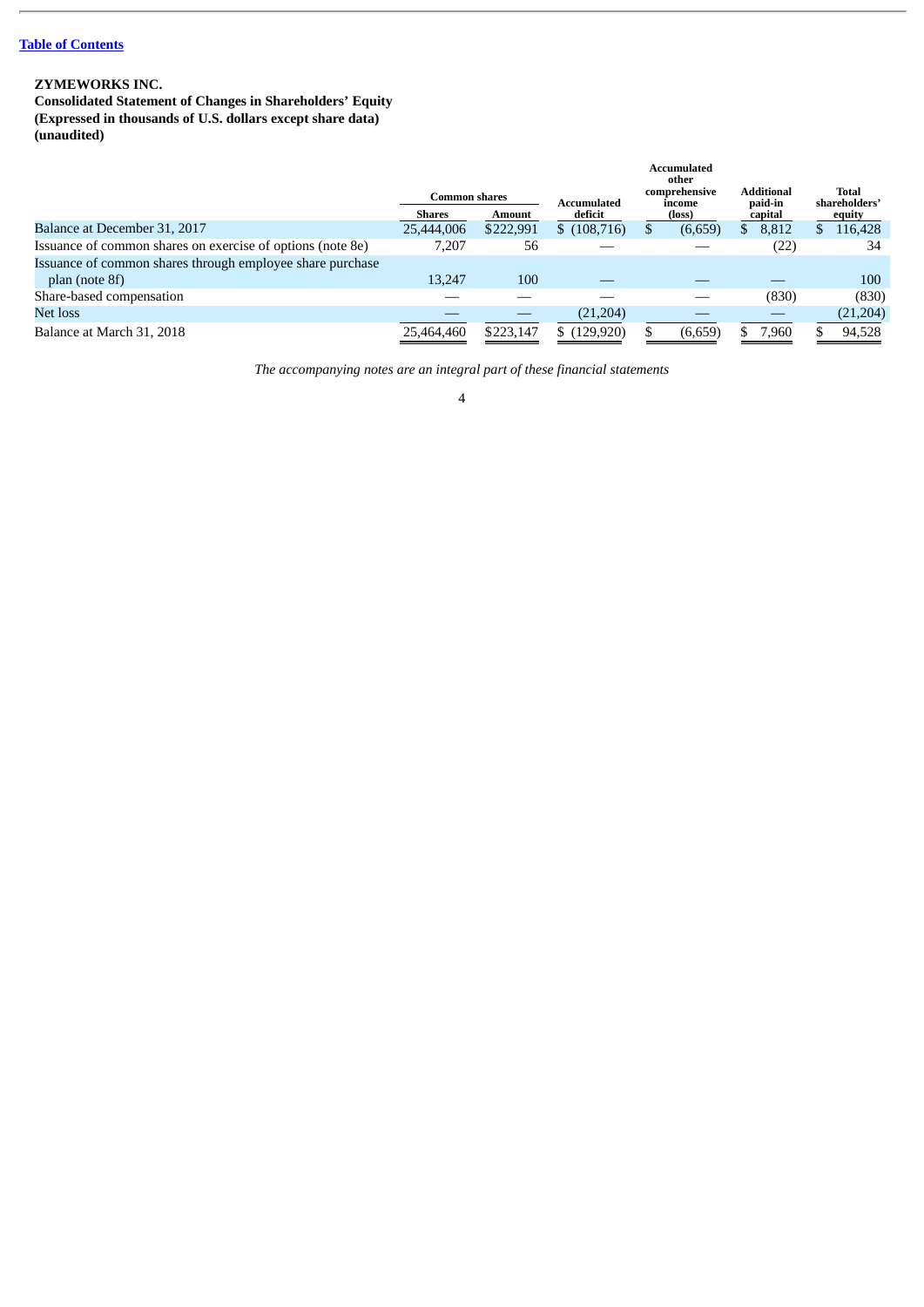## <span id="page-10-0"></span>**ZYMEWORKS INC.**

**Consolidated Statements of Cash Flows (Expressed in thousands of U.S. dollars) (unaudited)**

|                                                                                   | <b>Three Months Ended March 31,</b> |    |           |
|-----------------------------------------------------------------------------------|-------------------------------------|----|-----------|
|                                                                                   | 2018                                |    | 2017      |
| <b>Cash flows from operating activities:</b>                                      | \$                                  |    |           |
| Loss for the period<br>Items not involving cash:                                  | (21, 204)                           | \$ | (15, 926) |
| Depreciation of property and equipment                                            | 443                                 |    | 318       |
| Amortization of intangible assets                                                 | 276                                 |    | 270       |
| Accretion on long-term debt                                                       |                                     |    | 88        |
| Share-based compensation                                                          | 3,543                               |    | 2,976     |
| Deferred income tax expense (recovery)                                            | 22                                  |    |           |
| Impairment on acquired IPR&D                                                      |                                     |    | 1,536     |
| Change in fair value of warrant liabilities (note 7b)                             | 1,342                               |    | (555)     |
| Unrealized foreign exchange loss / (gain)                                         | 80                                  |    | (154)     |
|                                                                                   |                                     |    |           |
| Changes in non-cash operating working capital:                                    |                                     |    |           |
| Accounts receivables                                                              | 189                                 |    | 2,179     |
| SR&ED and IRAP receivables                                                        | 165                                 |    | (98)      |
| Prepaid expenses and other current assets                                         | (173)                               |    | (1,076)   |
| Accounts payable and accrued liabilities                                          | (2, 145)                            |    | (2,255)   |
| Income taxes payable                                                              | (109)                               |    |           |
| Net cash used in operating activities                                             | (17,571)                            |    | (12, 697) |
| <b>Cash flows from financing activities:</b>                                      |                                     |    |           |
| Issuance of common shares on exercise of options (note 8e)                        | 34                                  |    | 450       |
| Issuance of common shares through employee share purchase plan                    | 100                                 |    |           |
| Deferred financing fees                                                           |                                     |    | (463)     |
| Capital lease payments                                                            | (3)                                 |    | (2)       |
| Net cash from financing activities                                                | 131                                 |    | (15)      |
| <b>Cash flows from investing activities:</b>                                      |                                     |    |           |
| Short-term investments                                                            | 12,700                              |    | 7,505     |
| Acquisition of property and equipment                                             | (109)                               |    | (913)     |
| Acquisition of intangible assets                                                  | (56)                                |    | (3)       |
| Net cash from investing activities                                                | 12,535                              |    | 6,589     |
| Effect of exchange rate changes on cash and cash equivalents                      | (60)                                |    | 132       |
| Net change in cash and cash equivalents                                           | (4,965)                             |    | (5,991)   |
| Cash and cash equivalents, beginning of period                                    | 35,946                              |    | 16,437    |
| Cash and cash equivalents, end of period                                          | \$<br>30,981                        | \$ | 10,446    |
| Supplemental disclosure of non-cash investing and finance items:                  |                                     |    |           |
| Deferred financing fees in accounts payable and accrued liabilities               |                                     |    | 1,082     |
| Acquisition of property and equipment in accounts payable and accrued liabilities | 104                                 |    | 424       |

*The accompanying notes are an integral part of these financial statements*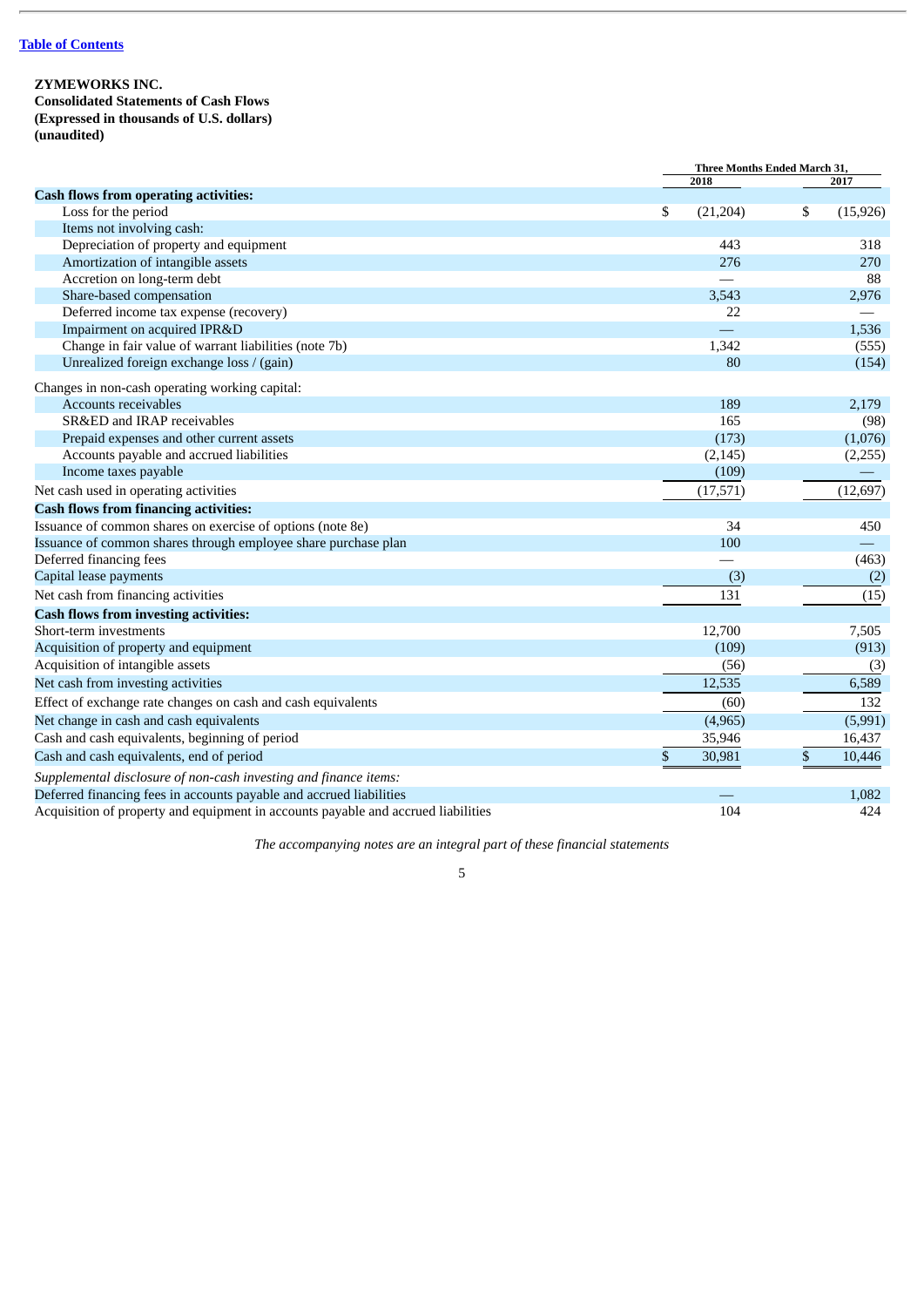## <span id="page-11-0"></span>**ZYMEWORKS INC. Notes to the Consolidated Financial Statements (unaudited)**

## **1. Nature of Operations**

Zymeworks Inc. (the "Company" or "Zymeworks") was incorporated on September 8, 2003 under the laws of the Canada Business Corporations Act. On October 22, 2003, the Company was registered as an extra-provincial company under the Company Act (British Columbia). On May 2, 2017, the Company continued under the Business Corporations Act (British Columbia). Zymeworks is a clinical-stage biopharmaceutical company dedicated to the discovery, development and commercialization of next-generation biotherapeutics.

Since its inception, the Company has devoted substantially all of its resources to research and development activities, including developing its therapeutic platforms, identifying and developing potential product candidates and undertaking preclinical studies and clinical trials. The Company supports these activities through general and administrative support, as well as by raising capital, conducting business planning and protecting its intellectual property.

## *Share Consolidation*

On April 13, 2017, the Company effected a 1 for 2.3866 share consolidation (reverse share split) of the Company's issued and outstanding common shares and redeemable convertible preferred shares. Accordingly, (i) every 2.3866 common shares were combined into one common share, (ii) every 2.3866 redeemable convertible preferred shares were combined into one redeemable convertible preferred share, (iii) the number of common shares into which each outstanding option and warrant to purchase common shares and the number of preferred shares into which each outstanding warrant to purchase preferred shares is exercisable were proportionately decreased on a 1 for 2.3866 basis, and (iv) the exercise price for each such outstanding option and warrant to purchase common shares or preferred shares were proportionately increased on a 1 for 2.3866 basis. All of the share numbers, share prices, and exercise prices in these financial statements have been adjusted, on a retroactive basis, to reflect this 1 for 2.3866 reverse share split.

## *Initial Public Offering*

On April 27, 2017, the Company's registration statement on Form F-1 (File No. 333-217100) relating to its initial public offering ("IPO") of its common stock was declared effective by the Securities and Exchange Commission and a final base PREP prospectus was filed with the securities commissions or similar securities regulatory authorities in each of the provinces and territories of Canada. A supplemented PREP prospectus containing pricing information and other important information relating to the common shares was also filed with the securities commissions or similar securities regulatory authorities in each of the provinces and territories of Canada. The Company's common shares began trading on the New York Stock Exchange ("NYSE") and Toronto Stock Exchange ("TSX") on April 28, 2017. The public offering price of the shares sold in the IPO was \$13.00 per share. The IPO closed on May 3, 2017, pursuant to which the Company sold 4,894,467 shares of common stock including the sale of 394,467 shares of common stock to the underwriters upon their partial exercise of their over-allotment option to purchase additional shares on May 31, 2017. The Company received net proceeds of approximately \$54.2 million, after underwriting discounts, commissions and offering expenses. Immediately prior to the consummation of the IPO, all outstanding shares of redeemable convertible preferred stock were converted into 7,098,194 common shares (note 8c) and the Redeemable Convertible Class A Preferred Shares Warrants were converted into common share warrants to purchase up to 398,076 common shares of the Company at an exercise price of \$8.67 per share (note 7a).

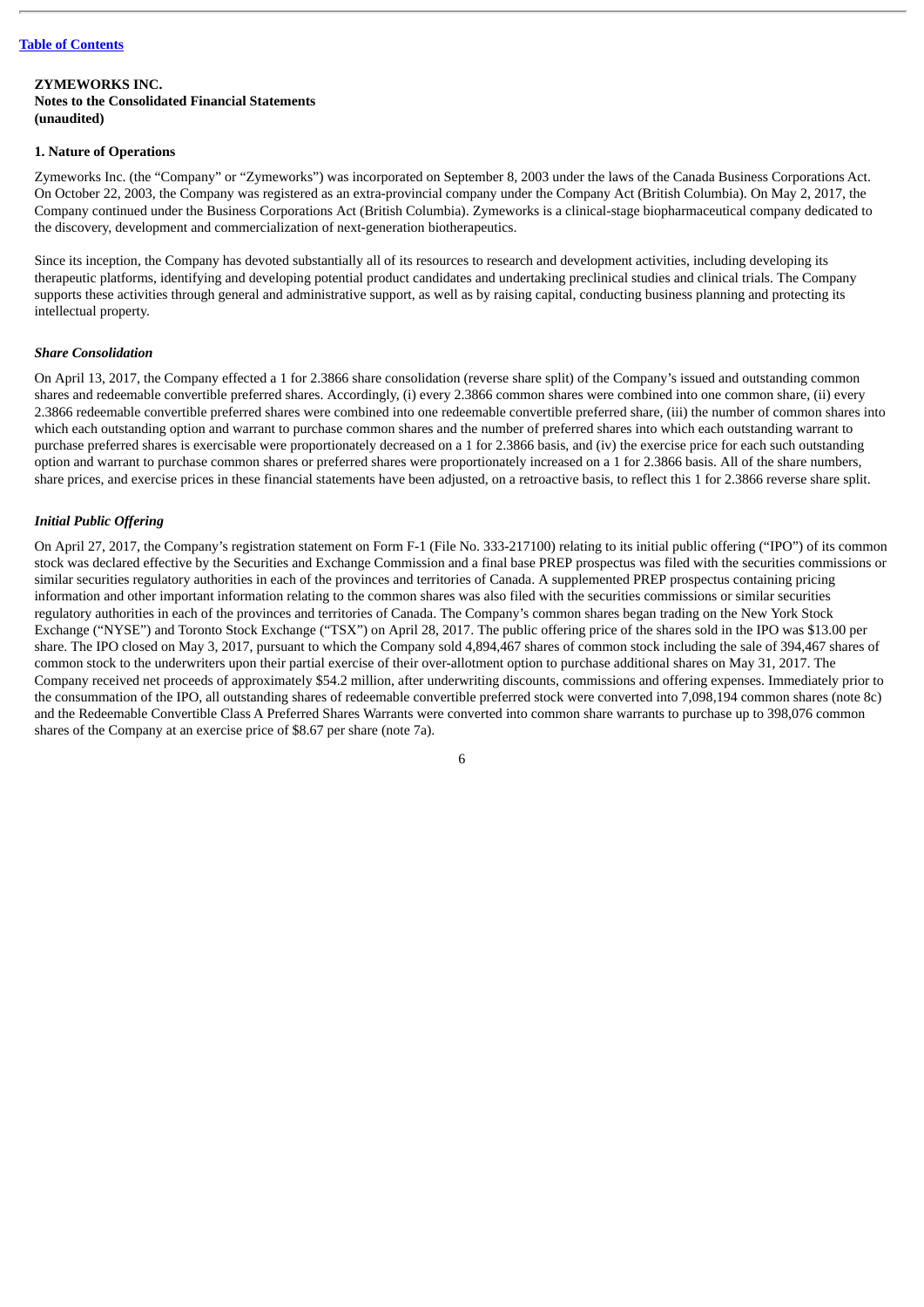## **2. Summary of Significant Accounting Policies**

## *Basis of Presentation*

The accompanying interim condensed consolidated financial statements of the Company have been prepared in accordance with generally accepted accounting principles in the United States of America ("U.S. GAAP") and pursuant to the rules and regulations of the United States Securities and Exchange Commission ("SEC") for interim financial information. Accordingly, these financial statements do not include all the information and footnotes required for complete financial statements and should be read in conjunction with the audited financial statements and notes for the year ended December 31, 2017.

These unaudited interim financial statements reflect all adjustments, consisting solely of normal recurring adjustments, which, in the opinion of management, are necessary for a fair presentation of results for the interim periods presented. The results of operations for the three months ended March 31, 2018 and 2017 are not necessarily indicative of results that can be expected for a full year. These unaudited interim financial statements follow the same significant accounting policies as those described in the notes to the audited financial statements of the Company for the year ended December 31, 2017.

All amounts expressed in the consolidated financial statements of the Company and the accompanying notes thereto are expressed in thousands of U.S. dollars, except for per share data and where otherwise indicated. References to "\$" are to U.S. dollars and references to "C\$" are to Canadian dollars.

## *Use of Estimates*

The preparation of the financial statements in accordance with U.S. GAAP requires the Company to make estimates and judgments in certain circumstances that affect the reported amounts of assets, liabilities, revenue and expenses, and related disclosure of contingent assets and liabilities. In preparing these consolidated financial statements, management has made its best estimates and judgments of certain amounts included in the financial statements, giving due consideration to materiality. On an ongoing basis, the Company evaluates its estimates, including those related to revenue recognition, Scientific Research and Experimental Development ("SR&ED") Program and Industrial Research Assistance Program ("IRAP"), sharebased compensation, warrants, accrual of expenses, preclinical study accruals, valuation allowance for deferred taxes, other contingencies and valuation of assets acquired in a business combination. Management bases its estimates on historical experience or on various other assumptions that it believes to be reasonable under the circumstances. Actual results could differ from these estimates.

## *Financial instruments*

#### *Fair value of financial instruments*

The Company measures certain financial instruments and other items at fair value.

To determine the fair value, the Company uses the fair value hierarchy for inputs used in measuring fair value that maximizes the use of observable inputs and minimizes the use of unobservable inputs by requiring that the most observable inputs be used when available. Observable inputs are inputs market participants would use to value an asset or liability and are developed based on market data obtained from independent sources. Unobservable inputs are inputs based on assumptions about the factors market participants would use to value an asset or liability. The three levels of inputs that may be used to measure fair value are as follows:

- Level 1 inputs are quoted market prices for identical instruments available in active markets.
- Level 2 inputs are inputs other than Level 1 prices, such as prices for similar asset or liability that are observable either directly or indirectly. If the asset or liability has a contractual term, the input must be observable for substantially the full term. An example includes quoted market prices for similar assets or liabilities in active markets.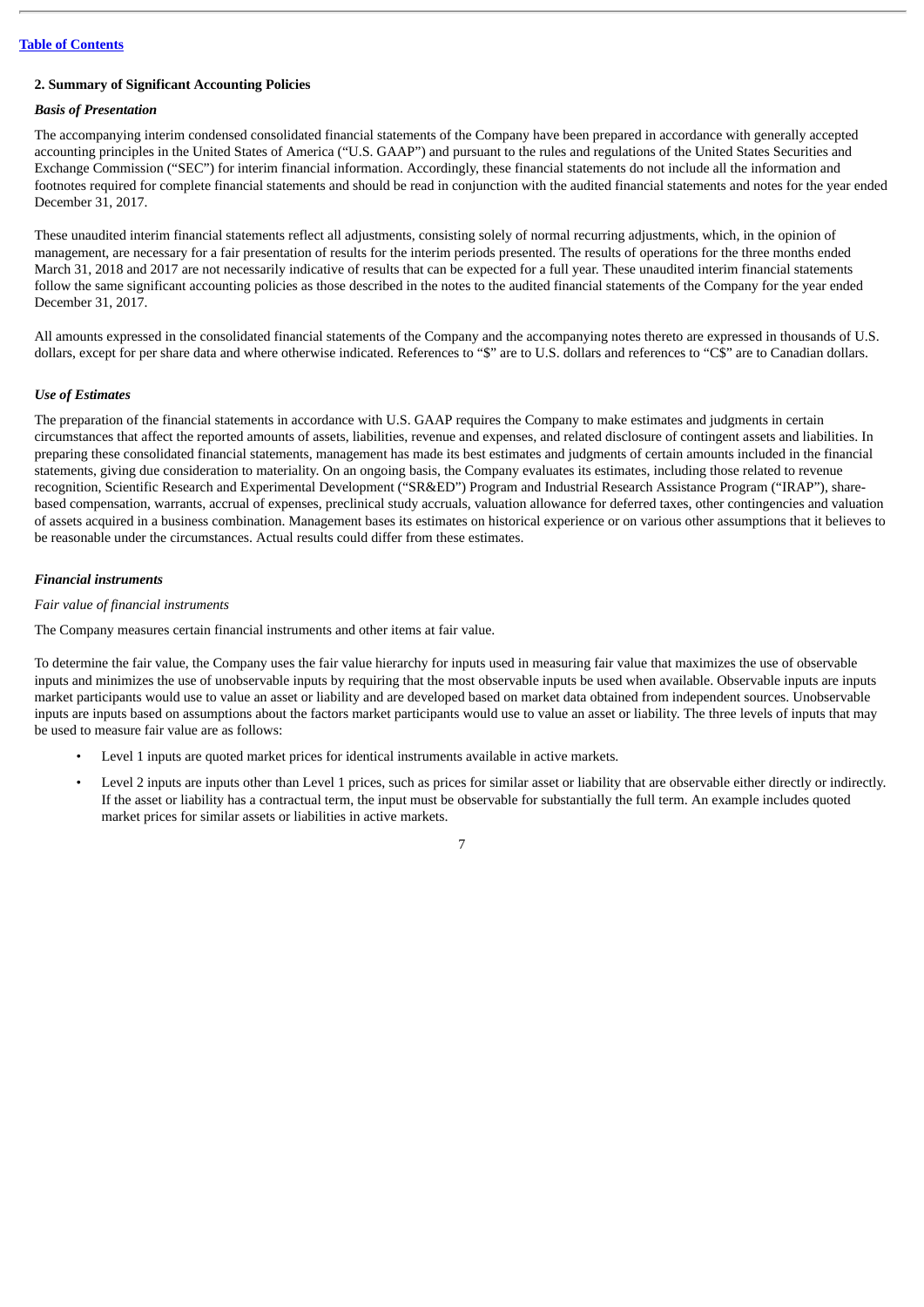• Level 3 inputs are unobservable inputs for the asset or liability and will reflect management's assumptions about market assumptions that would be used to price the asset or liability.

Assets and liabilities are classified based on the lowest level of input that is significant to the fair value measurements. Changes in the observability of valuation inputs may result in a reclassification of levels for certain securities within the fair value hierarchy.

The Company's financial instruments consist of cash and cash equivalents, short-term investments, amounts receivable, accounts payable and accrued liabilities, warrants, capital lease obligations, liability classified options and other long-term liabilities.

The carrying values of cash and cash equivalents, short-term investments, amounts receivable and accounts payable and accrued liabilities approximate their fair values due to the immediate or short-term maturity of these financial instruments. Based on the borrowing rates available to the Company for debt with similar terms and consideration of default and credit risk using Level 2 inputs, the carrying value of the Company's capital lease obligations as of March 31, 2018 approximates its fair value. As quoted prices for the warrants and liability classified stock options are not readily available, the Company has used a Black-Scholes pricing model to estimate fair value. These are level 3 inputs as defined above. Other long-term liabilities for contingent consideration related to business acquisitions are recorded at fair value on the acquisition date and adjusted quarterly to fair value. Changes in the fair value of contingent consideration liabilities can result from changes in anticipated milestone payments and changes in assumed discount periods and rates. These inputs are unobservable in the market and therefore categorized as level 3 inputs as defined above.

The following tables present information about the Company's liabilities that are measured at fair value on a recurring basis, and indicates the fair value hierarchy of the valuation techniques used to determine such fair value:

|                                                  | March 31, | 2018                 | Level 1        | <b>Level 2</b> | <b>Level 3</b> |
|--------------------------------------------------|-----------|----------------------|----------------|----------------|----------------|
| Liabilities                                      |           |                      |                |                |                |
| Liability classified stock options               | \$8,233   |                      | \$.            |                | \$8,233        |
| Warrant liabilities                              |           | 2,690                |                |                | 2,690          |
| Liability for contingent consideration (note 10) |           | 470                  |                |                | 470            |
| Total                                            |           | \$11,393             |                |                | 11,393         |
|                                                  |           |                      |                |                |                |
|                                                  |           | December 31,<br>2017 | <b>Level 1</b> | <b>Level 2</b> | <b>Level 3</b> |
| Liabilities                                      |           |                      |                |                |                |
| Liability classified stock options               | \$        | 3,945                | $\sim$         | $\mathbf{s}$ — | \$3,945        |
| Warrant liabilities                              |           | 1,348                |                |                | 1,348          |
| Liability for contingent consideration (note 10) |           | 470                  |                |                | 470            |

The following table presents the changes in fair value of the Company's warrant liabilities:

|                                    | Increase (decrease) in |                                      |                           |       |                                   |       |
|------------------------------------|------------------------|--------------------------------------|---------------------------|-------|-----------------------------------|-------|
|                                    |                        | Liability at beginning<br>the period | fair value of<br>warrants |       | Liability at end<br>of the period |       |
| Three months ended March 31, 2018. |                        | 1.348                                |                           | 1.342 |                                   | 2,690 |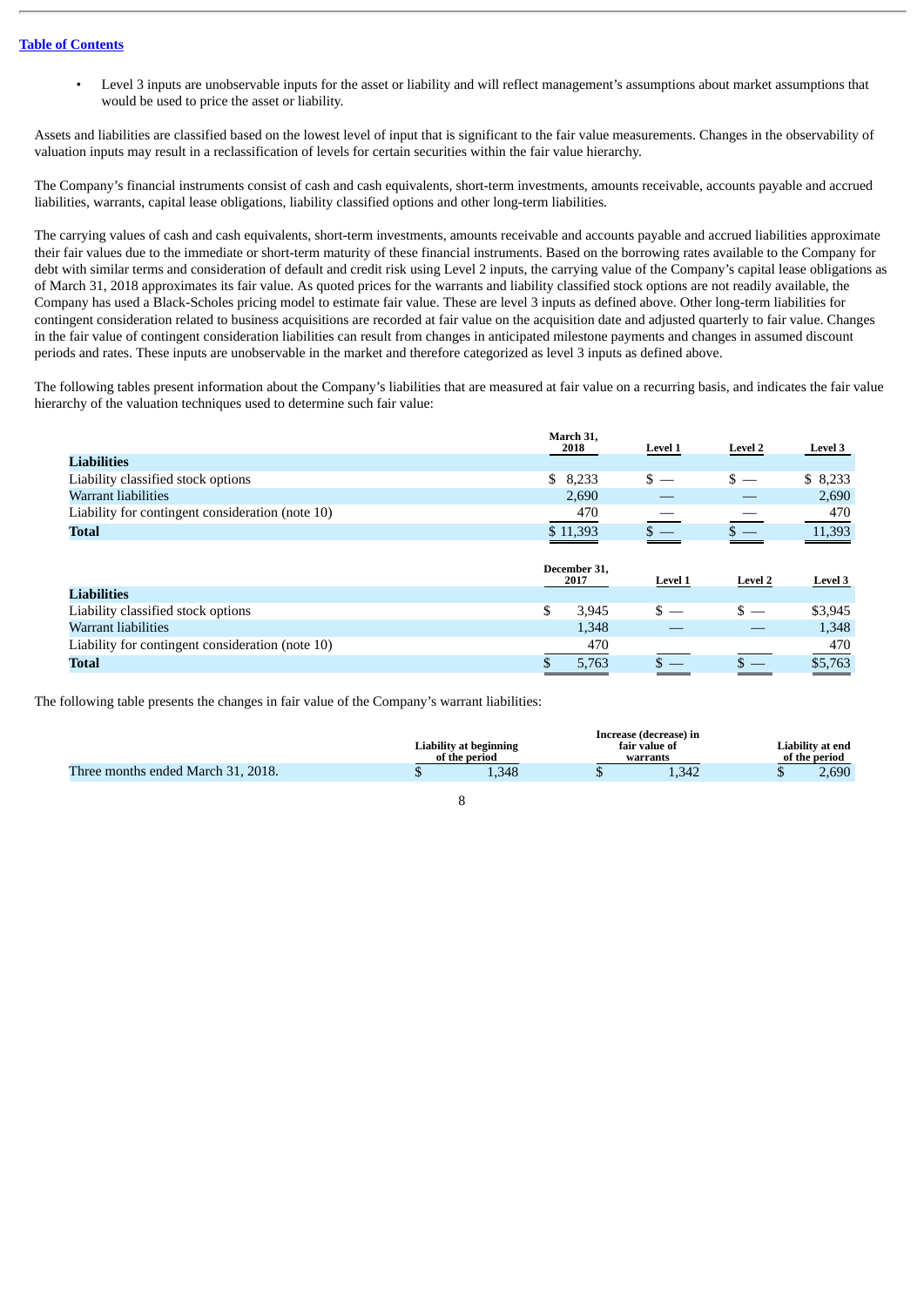The following table presents the changes in fair value of the liability classified stock options:

|                                    |  | <b>Liability at</b><br>beginning of<br>the period |  | Increase<br>(decrease) in<br>fair value of<br>liability<br>classified stock<br>options |  | <b>Unrealized</b><br>foreign<br>currency<br>loss (gain) |  | Liability at<br>end of<br>the period |
|------------------------------------|--|---------------------------------------------------|--|----------------------------------------------------------------------------------------|--|---------------------------------------------------------|--|--------------------------------------|
| Liabilities                        |  |                                                   |  |                                                                                        |  |                                                         |  |                                      |
| Liability classified stock options |  | 3,945                                             |  | 4,367                                                                                  |  | (79)                                                    |  | 8.233                                |

## *Net loss per share*

The Company follows the two-class method when computing net loss per common share as the Company issued redeemable convertible Class A preferred shares in January 2016 that meet the definition of participating securities. The two-class method determines net loss per share for each class of common and participating securities according to dividends declared or accumulated and participation rights in undistributed earnings. The two-class method requires income available to common shareholders for the year to be allocated between common and participating securities based upon their respective rights to receive dividends as if all income for the period had been distributed. The Company's redeemable convertible Class A preferred shares were non-cumulative, contractually entitle the holders of such shares to participate in dividends, but do not contractually require the holders of such shares to participate in losses of the Company. Accordingly, in periods in which the Company reports a net loss or a net loss attributable to common shareholders resulting from preferred share dividends, net losses are not allocated to participating securities. The Company reported a net loss attributable to common shareholders for all periods presented. The redeemable convertible Class A preferred shares were converted into common share in conjunction with the Company's IPO.

Basic net loss per share attributable to common shareholders is computed by dividing the net loss attributable to common shareholders by the weighted average number of common shares outstanding for the year. Diluted net loss per share attributable to common shareholders is computed by adjusting net loss attributable to common shareholders to reallocate undistributed earnings based on the potential impact of dilutive securities, including outstanding redeemable convertible Class A preferred shares, stock options and warrants. Diluted net loss per share attributable to common shareholders is computed by dividing the diluted net loss attributable to common shareholders by the weighted-average number of common shares outstanding for the year, including potential dilutive common shares assuming the dilutive effect of outstanding instruments. The if-converted method is used to determine the dilutive effect of the Company's redeemable convertible Class A preferred shares. The treasury stock method is used to determine the dilutive effect of the Company's stock option grants and warrants. ASC 260 "Earnings Per Share" requires an adjustment to the numerator for any income or loss related to ASC 815 liability classified warrants and stock options, if dilutive, if they are presumed to be share settled. The redeemable convertible Class A preferred shares and stock options outstanding were all excluded from the calculation of diluted loss per share because their inclusion would have been anti-dilutive.

|                                                                                                           | <b>Three Months Ended</b><br>March 31, |            |    |            |
|-----------------------------------------------------------------------------------------------------------|----------------------------------------|------------|----|------------|
|                                                                                                           |                                        | 2018       |    | 2017       |
| Numerator:                                                                                                |                                        |            |    |            |
| Net loss used to compute net loss per common share:                                                       |                                        |            |    |            |
| Basic                                                                                                     | \$                                     | (21,204)   | S. | (15,926)   |
| Adjustment for change in fair value of ASC 815 liability classified stock options and warrant liabilities |                                        |            |    | (710)      |
| <b>Diluted</b>                                                                                            | \$                                     | (21,204)   |    | (16, 636)  |
| <b>Denominator:</b>                                                                                       |                                        |            |    |            |
| Weighted-average common shares outstanding:                                                               |                                        |            |    |            |
| <b>Basic</b>                                                                                              |                                        | 25,459,150 |    | 13,183,928 |
| Adjustment for dilutive effect of stock options and warrants                                              |                                        |            |    | 145,823    |
| Diluted                                                                                                   |                                        | 25,459,150 |    | 13,329,751 |
|                                                                                                           |                                        |            |    |            |
| Net loss per common share — basic                                                                         | \$                                     | (0.83)     | \$ | (1.21)     |
| Net loss per common share - diluted                                                                       | \$                                     | (0.83)     | \$ | (1.25)     |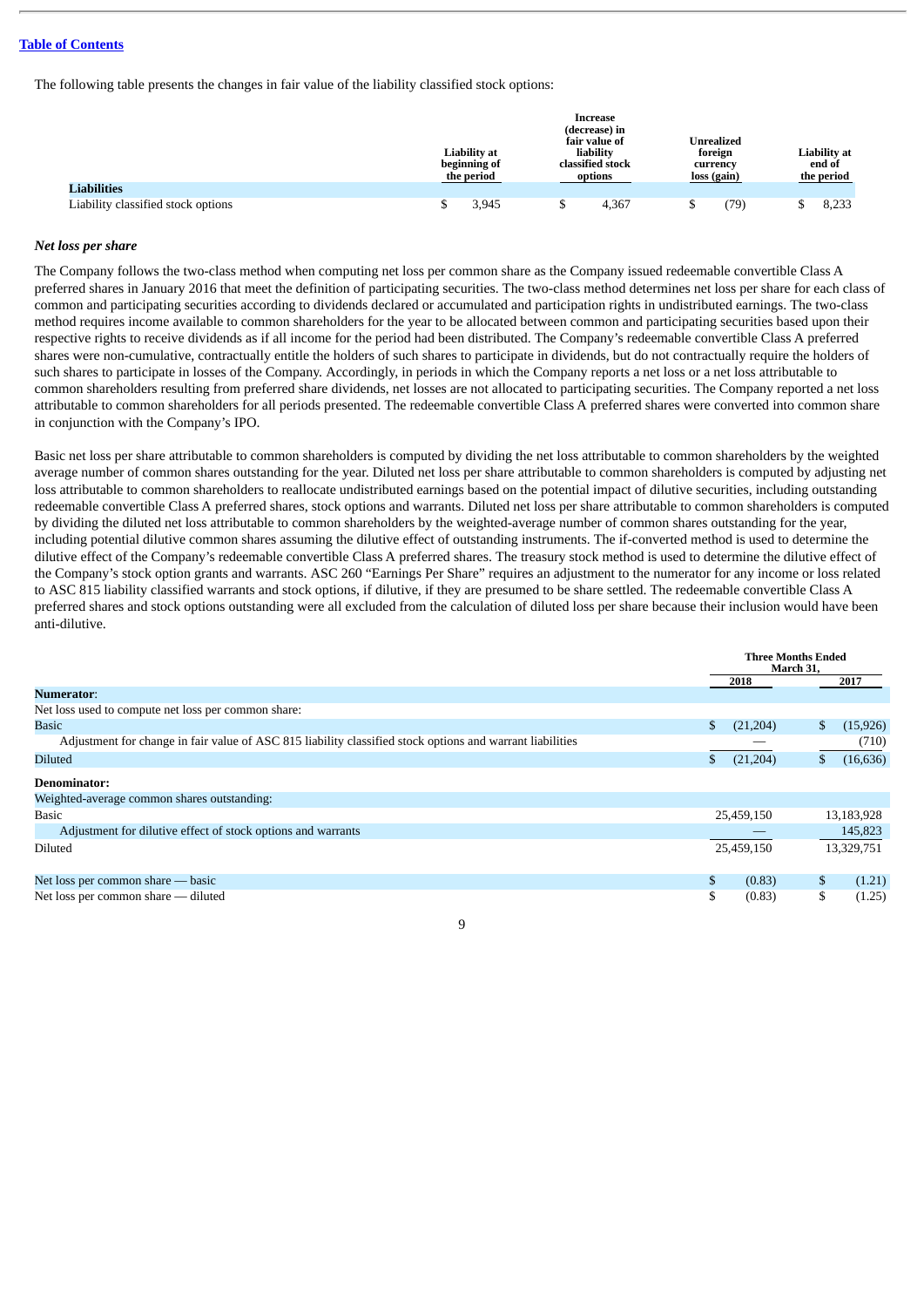## **3. Recent Accounting Pronouncements**

## *Initial adoption of new accounting pronouncements*

In May 2014, the Financial Accounting Standards Board, or FASB, issued ASU 2014-09, "Revenue from Contracts with Customers (Topic 606)". The standard, as subsequently amended, is intended to clarify the principles for recognizing revenue for U.S. GAAP by creating a new Topic 606, "Revenue from Contracts with Customers" and it supersedes the revenue recognition requirements in ASC 605, "Revenue Recognition", and supersedes some cost guidance included in Subtopic 605-35, "Revenue Recognition — Construction-Type and Production-Type Contracts". This standard applies to all contracts with customers, except for contracts that are within the scope of other standards, such as leases, insurance, collaboration arrangements and financial instruments. Under Topic 606, an entity recognizes revenue when its customer obtains control of promised goods or services, in an amount that reflects the consideration which the entity expects to receive in exchange for those goods or services. To determine revenue recognition for arrangements subject to the scope of Topic 606, the entity performs the following five steps: (i) identify the contract(s) with a customer; (ii) identify the performance obligations in the contract; (iii) determine the transaction price; (iv) allocate the transaction price to the performance obligations in the contract; and (v) recognize revenue when (or as) the entity satisfies a performance obligation. The Company only applies the five-step model to contracts when it is probable that the entity will collect the consideration it is entitled to in exchange for the goods or services it transfers to the customer. At contract inception, once the contract is determined to be within the scope of Topic 606, the Company assesses the goods or services promised within each contract and identifies performance obligations that are distinct. The Company then recognizes as revenue the amount of the transaction price that is allocated to each performance obligation when (or as) the performance obligation is satisfied. For a complete discussion of accounting for license, collaboration and other revenues, see note 9, "Research, Collaboration and Licensing Agreements".

The Company adopted the new standard effective January 1, 2018, as required, using the modified retrospective approach. The adoption of ASU 2014-09 did not have a material impact on the Company's consolidated financial position, results of operations, equity or cash flows as of the adoption date or for the three months ended March 31, 2018. The Company has included the disclosures required by ASU 2014-09.

## *Recent accounting pronouncements not yet adopted*

In February 2016, the FASB issued ASU 2016-02, "Leases (Topic 842)", which amends lease accounting requiring the recognition of lease assets and lease liabilities by lessees for those leases classified as operating leases under previous U.S. GAAP. The new guidance retains a distinction between finance leases and operating leases, with cash payments from operating leases classified within operating activities in the statement of cash flows. It also requires lessees to recognize all leases, including operating leases, with a term greater than 12 months on the balance sheet, for the obligations created by those leases and an offsetting right of use asset. The accounting for lessors will remain largely unchanged from the existing accounting standards. ASU 2016-02 will be effective for fiscal years and interim periods within those years, beginning after December 15, 2018. The Company is currently evaluating the new guidance to determine the impact it will have on its consolidated financial statements.

In January 2017, the FASB issued ASU 2017-04, "Intangibles — Goodwill and Other (Topic 350): Simplifying the Test for Goodwill Impairment." ASU 2017-04 simplifies the subsequent measurement of goodwill by eliminating Step 2 from the goodwill impairment test, which required an entity to determine the fair value of its assets and liabilities at the impairment testing date. ASU 2017-04 is effective for public companies' annual periods, including interim periods within those fiscal years, beginning after December 15, 2019. Early adoption is permitted. The adoption of this standard is not expected to have a material impact on the Company's consolidated financial statements.

In May 2017, the FASB issued ASU 2017-09, "Compensation — Stock Compensation (Topic 718): Scope of Modification Accounting. ASU 2017-09 provides clarification on when modification accounting should be used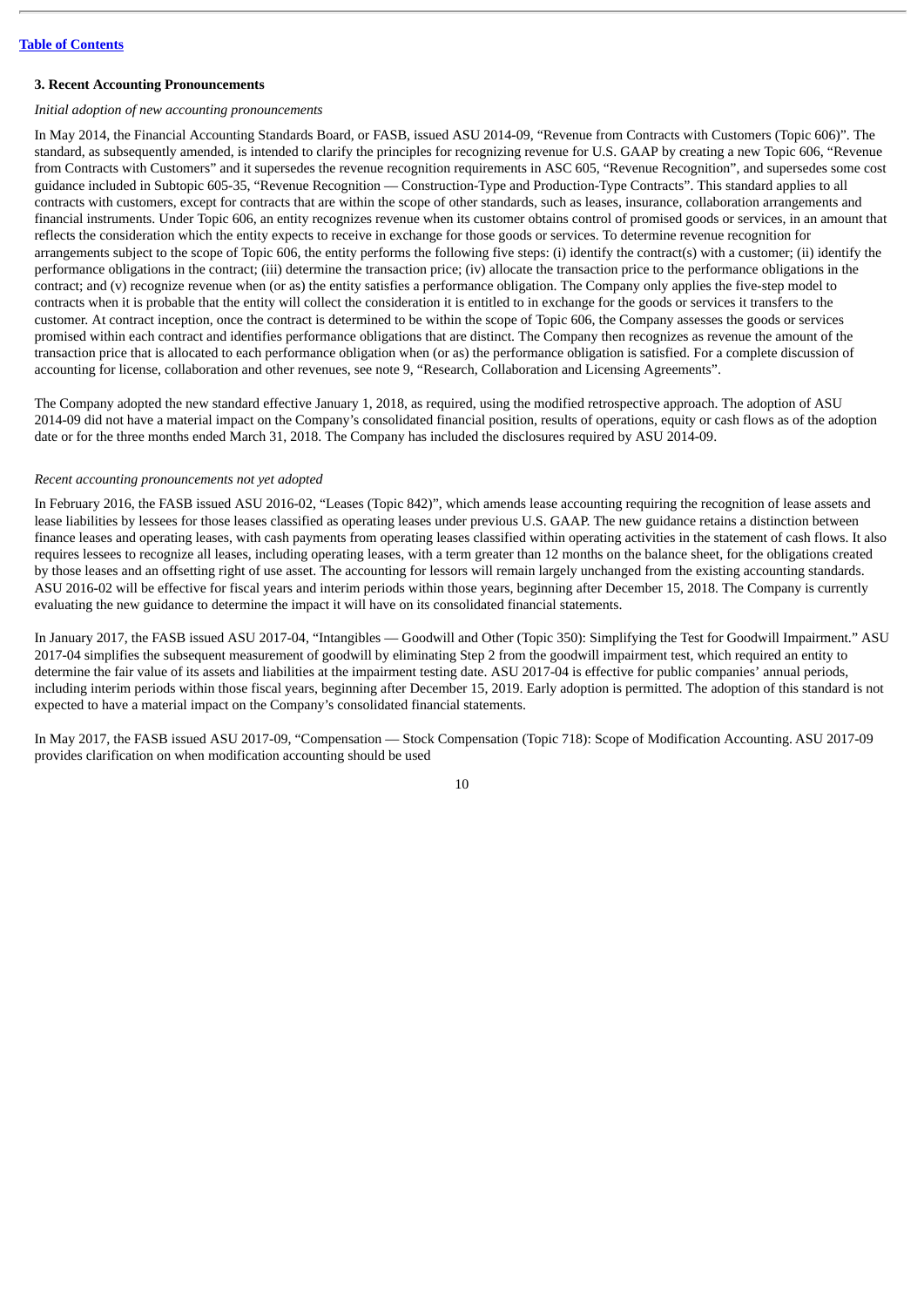for changes to the terms or conditions of a share-based payment award. This ASU does not change the accounting for modifications but clarifies that modification accounting guidance should only be applied if there is a change to the value, vesting conditions, or award classification and would not be required if the changes are considered non-substantive. The new guidance is effective for fiscal years beginning after December 15, 2018. The Company is currently assessing the impact that adopting this new accounting standard will have on its consolidated financial statements.

In July 2017, the FASB issued ASU 2017-11, "Earnings Per Share (Topic 260); Distinguishing Liabilities from Equity (Topic 480); Derivatives and Hedging (Topic 815): (Part I) Accounting for Certain Financial Instruments with Down Round Features, (Part II) Replacement of the Indefinite Deferral for Mandatorily Redeemable Financial Instruments of Certain Nonpublic Entities and Certain Mandatorily Redeemable Non-controlling Interests with a Scope Exception". The ASU was issued to address the complexity associated with applying U.S. GAAP for certain financial instruments with characteristics of liabilities and equity. The ASU, among other things, eliminates the need to consider the effects of down round features when analyzing convertible debt, warrants and other financing instruments. As a result, a freestanding equity-linked financial instrument (or embedded conversion option) no longer would be accounted for as a derivative liability at fair value as a result of the existence of a down round feature. The amendments are effective for fiscal years beginning after December 15, 2018, and should be applied retrospectively. Early adoption is permitted, including adoption in an interim period. The Company is currently assessing the impact that adopting this new accounting standard will have on its consolidated financial statements.

In August 2017, the FASB issued ASU 2017-12, "Derivatives and Hedging (Topic 815): Targeted Improvements to Accounting for Hedging Activities", the objective of which is to improve the financial reporting accounting principles. For public business entities, the amendments in this update are effective for fiscal years beginning after December 15, 2018, and interim periods within those fiscal years. Early adoption is permitted in any period after issuance. For cash flow and net investment hedges existing at the date of adoption, an entity should apply a cumulative-effect adjustment related to eliminating the separate measurement of ineffectiveness to accumulated other comprehensive income with a corresponding adjustment to the opening balance of retained earnings as of the beginning of the fiscal year that an entity adopts the amendments in this update. The amended presentation and disclosure guidance is required only prospectively. The Company is currently assessing the impact the adoption of the standard will have on its consolidated financial statements.

In February 2018, the FASB issued ASU 2018-02, Income Statement — Reporting Comprehensive Income (Topic 220): Reclassification of Certain Tax Effects from Accumulated Other Comprehensive Income (ASU 2018-02), which allows companies to reclassify stranded tax effects resulting from the Act, from accumulated other comprehensive income to retained earnings. The guidance is effective in the first quarter of fiscal year, 2020, and earlier adoption is permitted. The adoption of this standard is not expected to have a significant effect on the Company's consolidated financial statements.

The Company has reviewed other recent accounting pronouncements and concluded that they are either not applicable to the business, or that no material effect is expected on the consolidated financial statements as a result of future adoption.

#### **4. Short-Term Investments**

Short-term investments consist of guaranteed investment certificates ("GICs") held at financial institutions in accordance with the Company's treasury policy. These GICs bear interest rate of 1.0%-2.0% per annum with a maturity up to 12 months. The Company may redeem these investments 30 days after deposit without penalty.

#### **5. Acquisition of Kairos**

#### *Description of the Transaction*

On March 18, 2016, the Company completed the acquisition of all remaining issued and outstanding shares of Kairos, for \$24,778 (C\$32,257). This consideration was comprised of \$23,043 (C\$30,000) in common shares of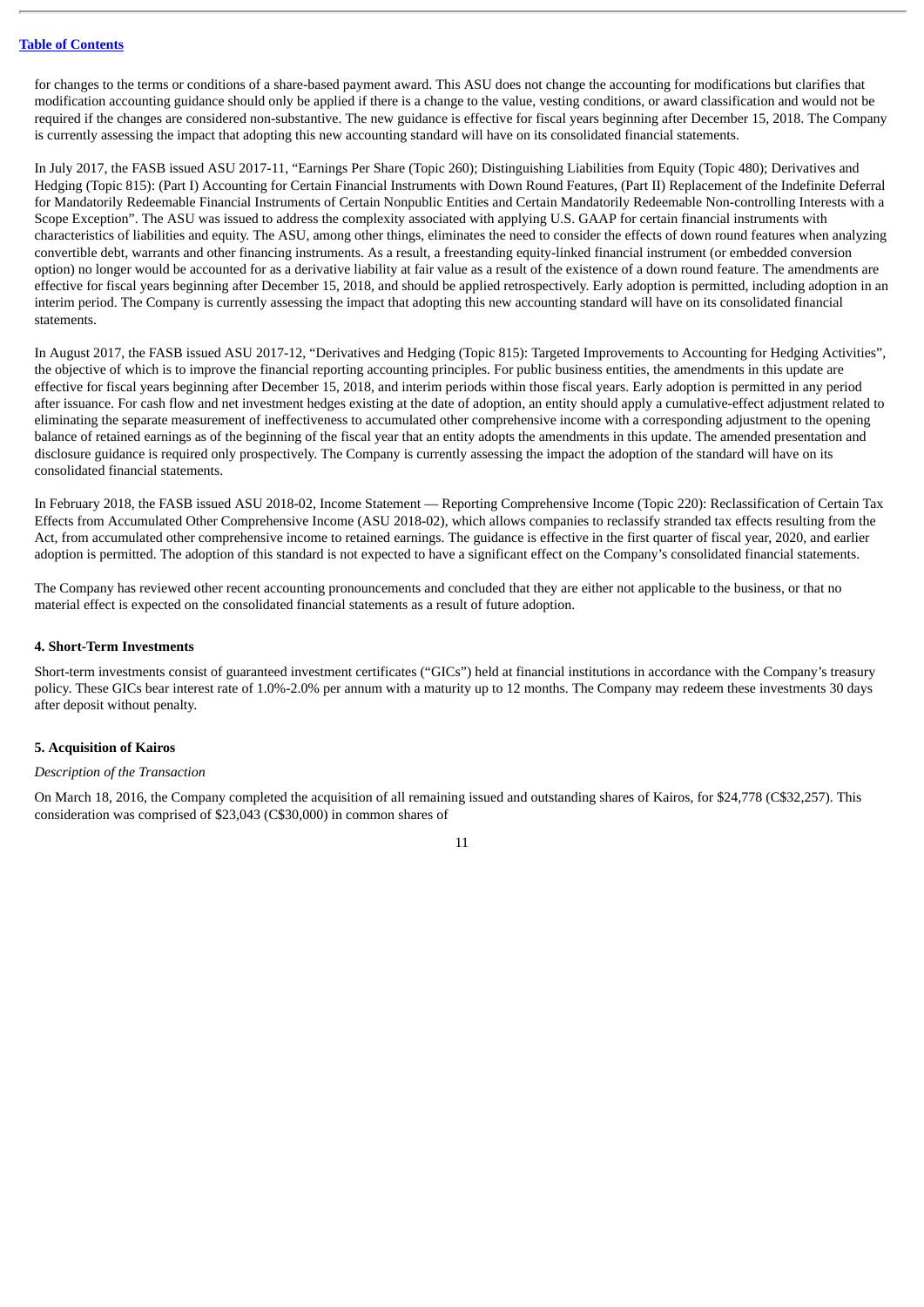the Company, and \$1,733 (C\$2,257) in cash, pursuant to a net working capital adjustment determined at closing. Prior to this acquisition the Company had a 19.99% equity interest in Kairos. The Company recognized IPR&D and Goodwill as part of the purchase price allocation.

## *Impairment Evaluation for Intangible Assets and Goodwill*

All IPR&D acquired in the Kairos business combination is classified as indefinite-lived and is not currently being amortized. IPR&D becomes definitelived upon the completion of the associated research and development efforts, and will be amortized from that time over an estimated useful life based on respective patent terms. The Company evaluates the recoverable amount of intangible assets on an annual basis and performs an annual evaluation of goodwill as of December 31 each year, unless there is an event or change in the business that could indicate impairment, in which case earlier testing is performed.

For the year ended December 31, 2016, the Company recorded an impairment charge of \$768 for the discontinuance of the Co-Development program with Oxford BioTherapeutics ("OBT Co-Development"). The corresponding deferred tax liability and deferred tax asset balances of \$198 were also reversed which resulted in deferred tax liability and offsetting deferred tax asset of \$5,127 related to IPR&D as of December 31, 2016. Furthermore, for the three months ended March 31, 2017, the Company recorded an impairment charge of \$1,536 related to the fair value of IPR&D recognized in relation to the Research Collaboration Agreement with OBT ("OBT Technology Swap Agreement") as the Company chose not to advance the associated research and development projects within the research term which expired on February 11, 2017.

The Company concluded that there were no further impairment indicators related to IPR&D for the three months ended March 31, 2018. The following table summarizes the carrying value of IPR&D, net of impairment:

|                           | March 31,<br>2018 | December 31,<br>2017 |
|---------------------------|-------------------|----------------------|
| <b>Acquired IPR&amp;D</b> | \$20,700          | 20,700               |
| Less: Impairment          | (2,304)           | (2,304)              |
|                           | \$18,396          | 18,396               |

The Company performed its annual impairment test for goodwill as of December 31, 2017. As part of the evaluation of the recoverability of goodwill, the Company identified only one reporting unit to which the total carrying amount of goodwill has been assigned. As at December 31, 2017, the Company performed a qualitative assessment for impairment of goodwill, considering factors including industry and market conditions, macroeconomic conditions, and the excess of market capitalization over the carrying value of the net assets at December 31, 2017, and concluded that it was not more likely than not that the fair value of the reporting unit was less than its carrying value. Consequently, the step 1 quantitative test was not required.

## **6. Liabilities**

Accounts payable and accrued expenses consisted of the following:

|                                                                   | March 31,<br>2018 | December 31,<br>2017 |
|-------------------------------------------------------------------|-------------------|----------------------|
| Trade payables                                                    | 959               | 1,664                |
| Accrued research expenses                                         | 4.374             | 4,708                |
| Employee compensation and vacation accruals                       | 954               | 1,981                |
| Accrued legal and professional fees                               | 670               | 308                  |
| Payable to CDRD Ventures Inc. ("CVI") for Kairos SR&ED receivable |                   | 165                  |
| Other                                                             | 100               | 227                  |
| <b>Total</b>                                                      | \$7,057           | 9,053                |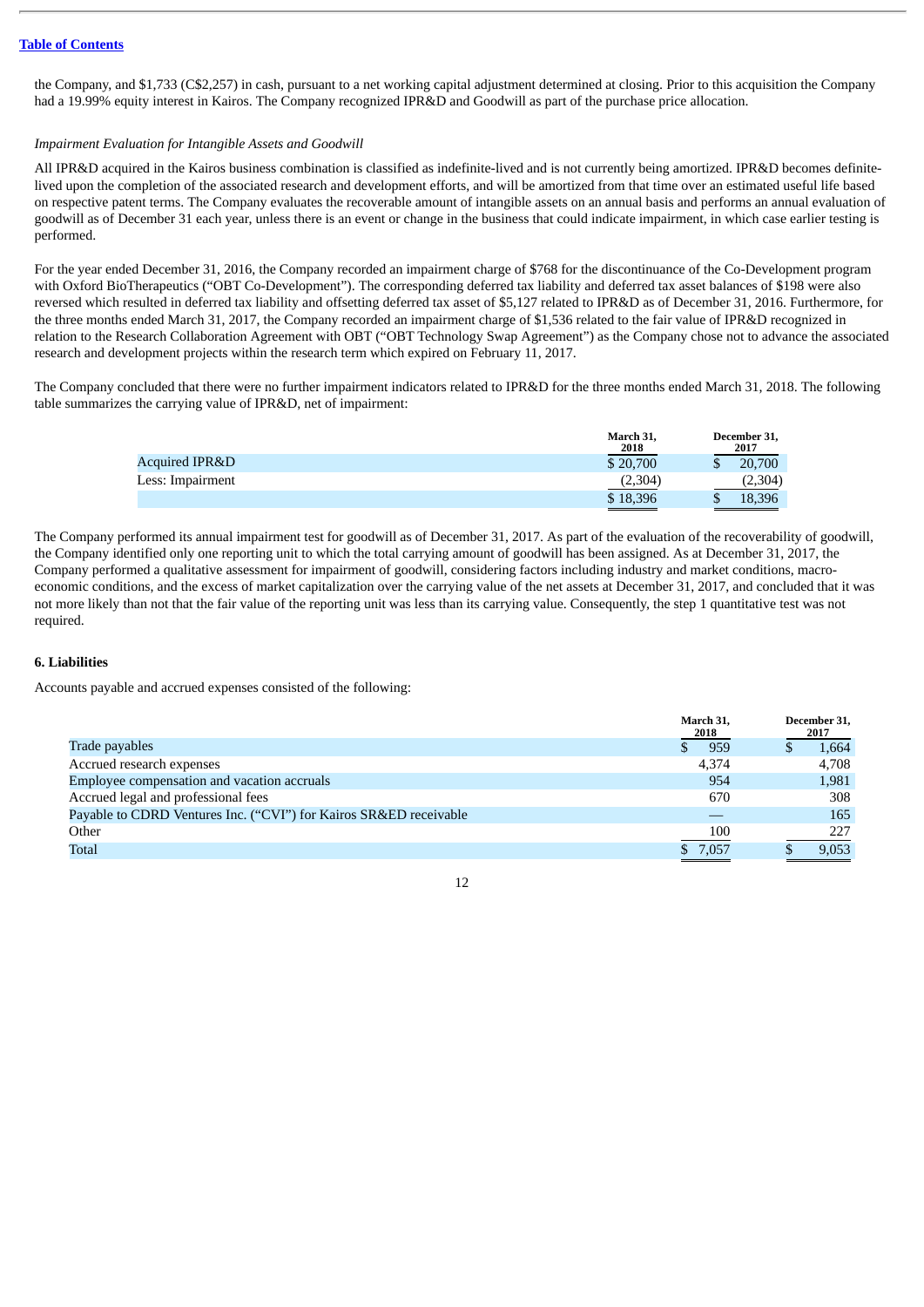Other current liabilities consisted of the following:

|                                            | March 31,<br>2018 | December 31,<br>2017 |
|--------------------------------------------|-------------------|----------------------|
| Current income tax liability               |                   | 158                  |
| Current portion of lease inducements       | 138               | 147                  |
| Current portion of capital lease liability | 16                | 10                   |
| Total                                      | 205               | 315.                 |

Other long-term liabilities consisted of the following:

|                                                  | March 31,<br>2018 | December 31,<br>2017 |
|--------------------------------------------------|-------------------|----------------------|
| Liability for contingent consideration (note 10) | 470               | 470                  |
| Lease inducements                                | 304               | 344                  |
| Capital lease liability                          | 51                | 52                   |
| Total                                            | 825               | 866                  |

## **7. Warrant liabilities and long-term debt**

## *a. Perceptive Debt*

#### *Description of transaction:*

On June 2, 2016, the Company entered into a Credit Agreement (the "Perceptive Debt") with Perceptive Credit Opportunities Fund L.P. and PCOF Phoenix II Fund L.P. (collectively, the "Perceptive"). The total credit facility was for \$15.0 million consisting of Tranche A and Tranche B term loans for \$7.5 million each. The Tranche A term loan was made available to the Company on June 2, 2016, with total net proceeds received of \$6,953, after deducting commissions, legal and other administrative costs. The interest rate on the Tranche A term loan was LIBOR plus an applicable margin of 10% per annum with LIBOR to be a minimum of 1% with monthly interest payments. \$225 monthly principal payments were originally scheduled to commence on June 2, 2018, with the remaining outstanding principal balance to be paid on June 2, 2020. Under the Credit Agreement, the Company had the option to settle the loan earlier, subject to certain early payment premiums. On June 6, 2017, the Company exercised its option to repay the total outstanding debt ahead of the maturity date.

On June 2, 2016, pursuant to the terms of the Perceptive Debt, the Company also issued Warrant Certificates which entitled Perceptive Credit Opportunities Fund, L.P. to purchase up to 295,009 Redeemable Convertible Class A Preferred Shares of the Company at an exercise price of \$11.69 per share, with an expiry term of five years (the "Perceptive Warrants"). These warrants were classified as liabilities and were recorded at their estimated fair value as they contained a down-round provision and because the shares underlying the warrants could have obligated the Company to transfer assets to the holders at a future date under certain circumstances, such as a deemed liquidation event. Changes in fair value are recorded in the consolidated statements of loss and comprehensive loss.

The warrants were initially recorded at their fair value at issuance of \$3,266 and the residual balance of the original principal, \$4,234, has been recorded as long-term debt. The long-term debt was being accreted to its face value of \$7,500 over the four-year term of the Perceptive Debt. On August 3, 2016, the Warrant Certificates were assigned to Perceptive Credit Holdings, LP, an affiliate of Perceptive.

Immediately prior to the consummation of the IPO, in conjunction with the conversion of the Company's Redeemable Convertible Class A Preferred Shares into common shares (note 8c), the Redeemable Convertible Class A Preferred Share Warrants were converted on a 1.349367-for-1 basis into common share warrants to purchase up to 398,076 common shares of the Company at an exercise price of \$8.67 per share. These common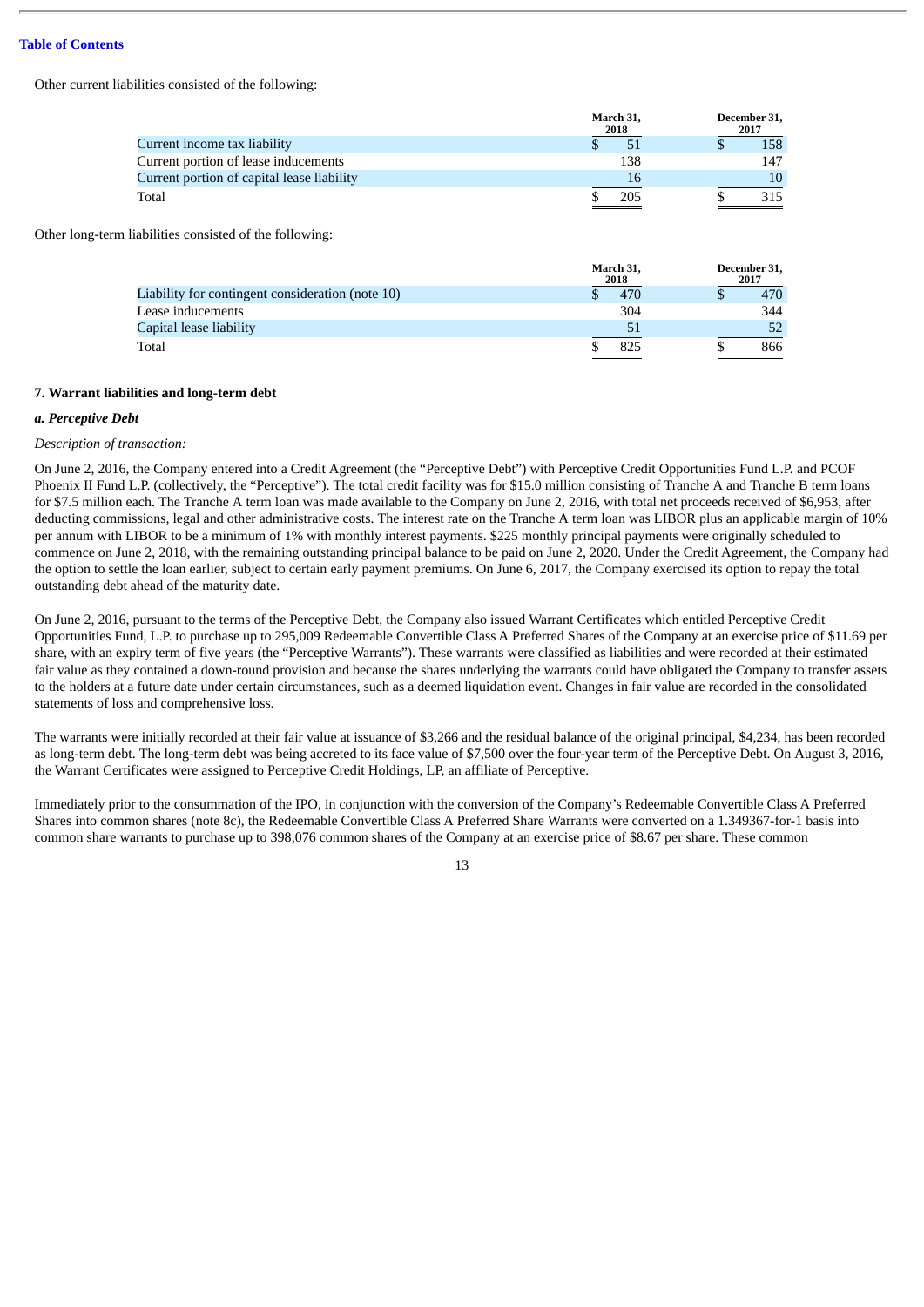share warrants were classified as liabilities as they contained a down-round provision and because of the understanding that in compliance with applicable securities laws, the warrants required the issuance of registered securities upon exercise and did not sufficiently preclude an implied right to net cash settlement.

## *b. Warrant liabilities*

Warrant liabilities from Perceptive warrants (note 7a) were \$2,690 and \$1,348 as of March 31, 2018 and December 31, 2017, respectively. The Company recorded a \$1,342 increase in fair value of warrant liabilities during the three months ended March 31, 2018, related to the Perceptive Warrants. The estimated fair value of the Perceptive Warrants was determined using the Black-Scholes option pricing model with the following assumptions:

|                            |            | March 31,  |  |
|----------------------------|------------|------------|--|
|                            | 2018       | 2017       |  |
| <b>Expected term</b>       | 3.18 years | 4.18 years |  |
| Dividend yield             | $0\%$      | $0\%$      |  |
| <b>Expected volatility</b> | 67.70%     | 67.33%     |  |
| Risk-free interest rate    | 2.39%      | 1.72%      |  |

## **8. Redeemable Convertible Class A Preferred Shares, and Shareholders' Equity**

The number of shares and per share amounts are presented in actual amounts.

## a. Authorized

On May 2, 2017, the Company's new Articles of Incorporation were issued under which the Company has an unlimited number of voting Common Shares and Preferred Shares without par value.

Under the Company's former Articles of Incorporation dated December 21, 2015, the Company had 6,413,265 authorized Redeemable Convertible Class A Preferred Shares.

## b. Redeemable Convertible Class A Preferred Shares

The rights and preferences of the Redeemable Convertible Class A Preferred Shares were as follows:

The Class A preferred shares accrued dividends at 8% per annum non-cumulative, payable only as, when and if, declared by the Board of Directors of the Company (the "Board"). In addition, holders of the Class A preferred shares would have been entitled to receive, when and as declared by the Board, dividends in an amount equal to any dividend per common share declared by the Board on the common shares multiplied by the number of common shares that would be issued in exchange for the Class A preferred shares upon conversion.

*Optional conversion*: Each Class A preferred share was convertible at any time at the option of the holders into common shares, which is determined by dividing the Class A original issue price of \$11.69 per share by the Class A conversion price in effect at the time of the conversion.

*Mandatory conversion:* Upon either a) the closing of the sale of common shares to the public at a price of at least 1.4 times the Class A original issue price of \$11.69 per share in a firm-commitment underwritten public offering resulting in at least \$50 million of gross proceeds, or b) the date and time, or the occurrence of an event, specified by vote or written consent of the holders of at least a majority of the then outstanding Class A Preferred Share, all outstanding Class A preferred shares would have been automatically converted into common shares at the effective conversion rate. However, in the event the common share public issuance price is less than 1.5 times the Class A original issue price of \$11.69 per share, then immediately prior to, and contingent upon such conversion,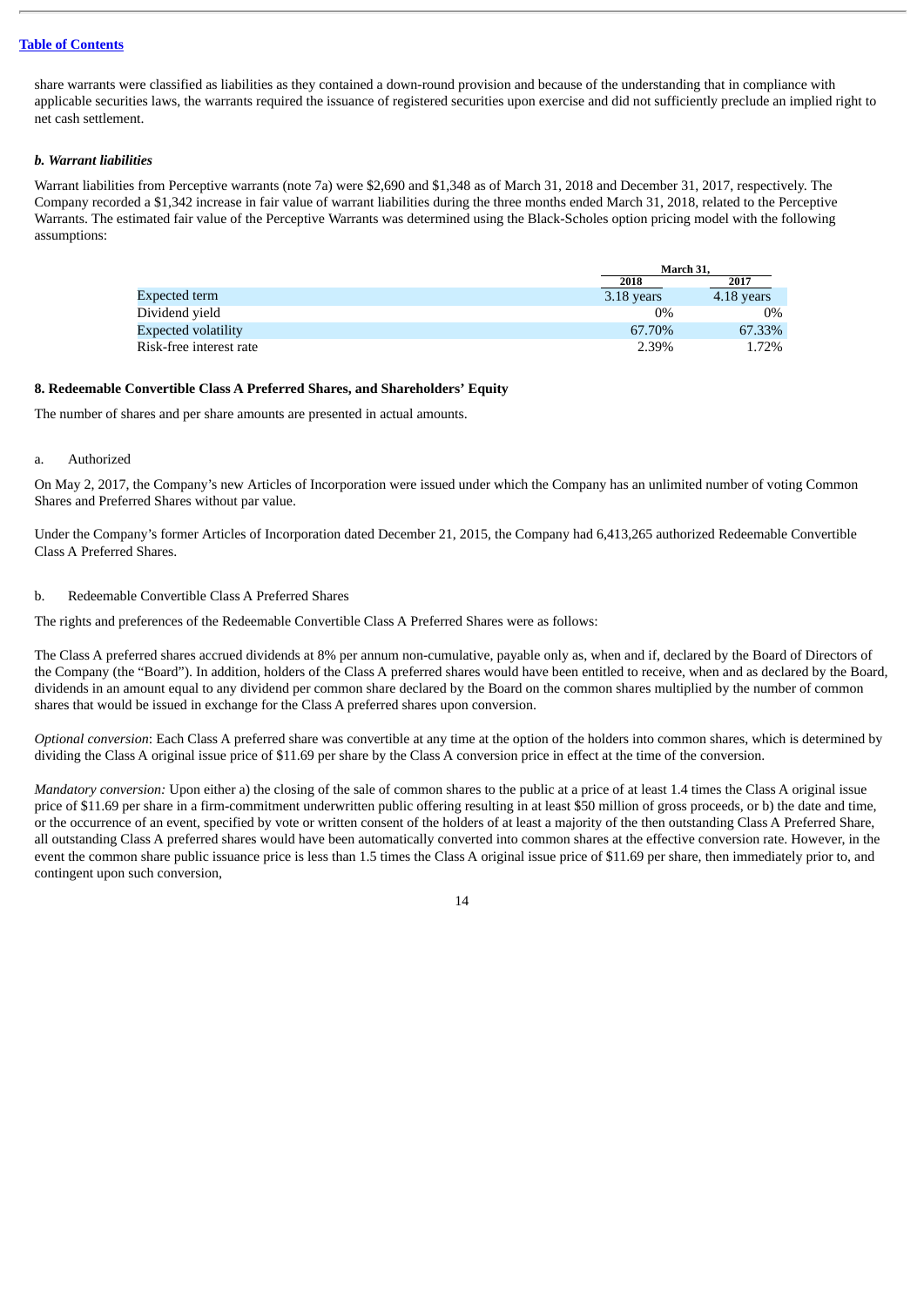the Class A conversion price would be automatically adjusted to equal the lesser of (a) the quotient obtained by dividing the per share price in such public offering by 1.5 and (b) the Class A conversion price in effect as of immediately prior to such public offering.

Upon the liquidation, dissolution, reorganization or winding-up of the Company, holders of Class A preferred shares were entitled to receive, before any distribution or payment on the common shares, an amount equal to the greater of:

- (i) (a) if such event occurred prior to January 7, 2017, 1.25 times the Class A original issue price of \$11.69 per share,
	- (b) if such event occurred after January 7, 2017, 1.5 times the Class A original issue price of \$11.69 per share,

under both cases plus any dividends declared but unpaid

(ii) amount per share payable had all Class A preferred shares been converted into common shares in accordance with the conversion mechanism.

The preferences over common shareholders would have ceased to exist upon conversion of preferred shares into common shares.

Each preferred shareholder was entitled to the number of votes that such shareholder would be entitled to if such preferred shares were converted to common shares.

The Company assessed the issued Class A preferred shares for any beneficial conversion features or embedded derivatives, including the conversion option, that would require bifurcation from the applicable series of preferred shares and receive separate accounting treatment. On the date of the issuance of preferred shares, the fair value of the common shares into which the Class A preferred shares were convertible was less than the effective conversion price of such shares and, as such, there was no intrinsic value of the conversion option on the commitment date. There was a contingent beneficial conversion feature that would have become applicable if an initial public offering was completed at an issue price in excess of the conversion price within one year of the date the preferred shares were issued.

Prior to the IPO, the Company classified its preferred shares outside of permanent equity as the redemption of such shares was not solely under the control of the Company.

## c. Conversion of Redeemable Convertible Class A Preferred Shares to Common Shares

Immediately prior to the consummation of the IPO, all outstanding Redeemable Convertible Class A Preferred Shares were converted into 7,098,194 common shares on a 1-for-1.349367 basis and no Redeemable Convertible Class A Preferred Shares were outstanding as of December 31, 2017.

The IPO was completed at \$13.00 per share issued which resulted in an adjustment to the conversion price and a beneficial conversion feature related to the Class A preferred shares as the fair value of the common shares at the commitment date exceeded the effective conversion price at the IPO date. This beneficial conversion feature of \$520 was recorded as an increase to additional paid-in capital and the resulting deemed dividend was reflected as an increase in accumulated deficit.

## d. Preferred Shares

The rights and preferences of the unissued Preferred Shares are as follows:

Holders of Preferred Shares will be entitled to preference with respect to payment of dividends over the Common Shares and any other shares ranking junior to the Preferred Shares with respect to payment of dividends.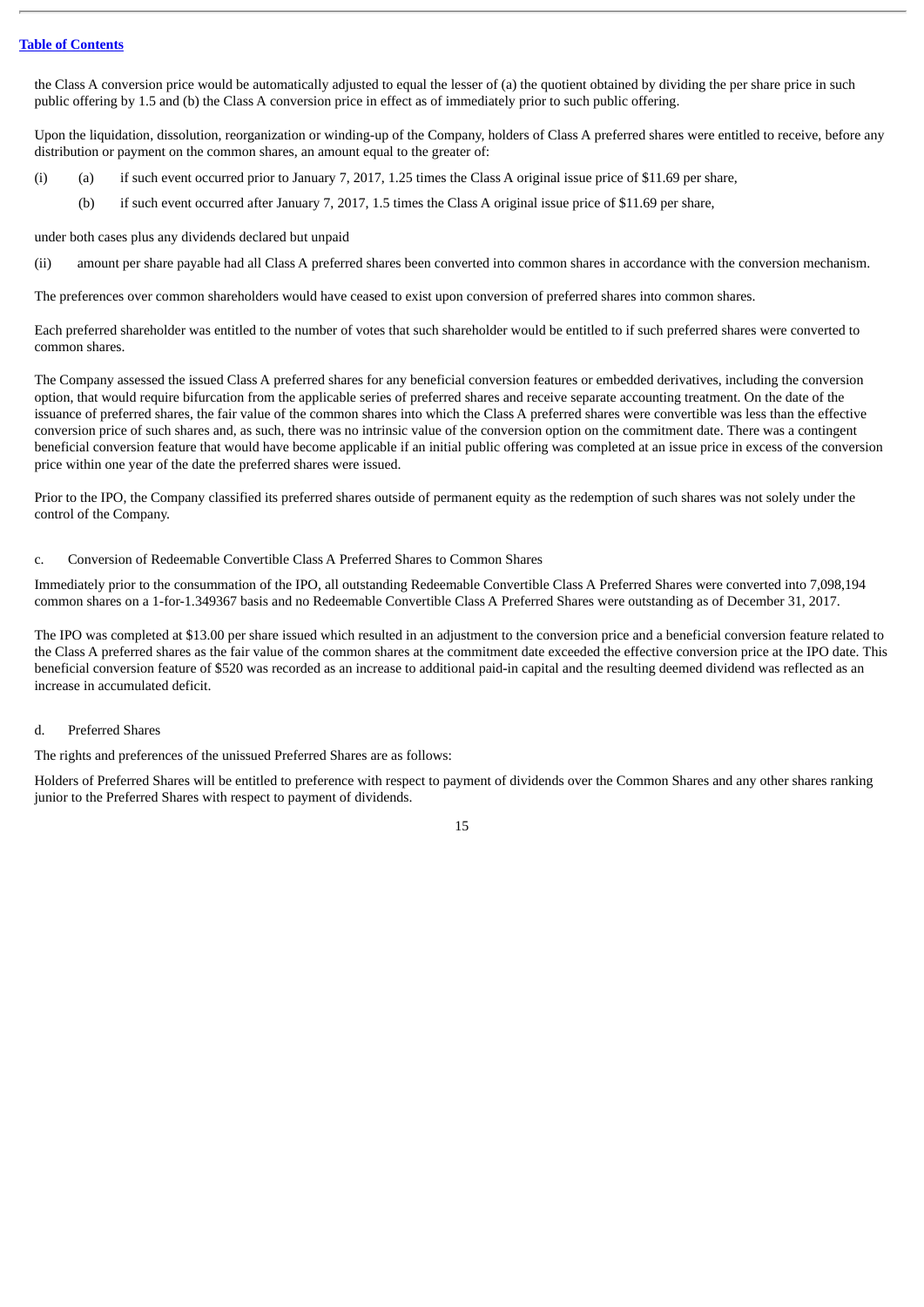In the event of the liquidation, dissolution or winding-up of the Company, whether voluntary or involuntary, or any other distribution of the assets of the Company among its shareholders for the purpose of winding up its affairs, the holders of the Preferred Shares will be entitled to preference over the Common Shares and any other shares ranking junior to the Preferred Shares with respect to the repayment of capital paid up on and the payment of unpaid dividends accrued on the Preferred Shares.

The Preferred Shares may also be given such other preferences over the Common Shares and any other shares ranking junior to the Preferred Shares as may be fixed by directors' resolution as to the respective series authorized to be issued.

As of March 31, 2018 and December 31, 2017, no preferred shares were issued or outstanding, respectively.

#### e. Stock-Based Compensation

#### *Original Stock Option Plan:*

On July 14, 2006, the shareholders approved an employee stock option plan (the "Original Plan"). The Original Plan provides for the granting of options to directors, officers, employees and consultants. Options to purchase common shares may be granted at an exercise price of each option equal to the last private issuance of common shares immediately preceding the date of the grant. The total number of options outstanding is not to exceed 20% of the issued common shares of the Company.

Options granted under the Original Plan are exercisable at various dates over their ten-year life. New common shares are issued when options are exercised.

For options issued to employees, the shares available for issuance under the Original Plan vest over 4 years. Shares available for issuance under the Original Plan issued to directors, vest over 3 years, and shares available for issuance under the Original Plan issued to consultants and members of the Scientific Advisory Board vest immediately upon issuance.

The exercise prices of the Company's stock options are denominated in Canadian dollars. The U.S. dollar amounts have been translated using the period end rate or the average rate for the period, as applicable, and have been provided for information purposes.

## *New Stock Option Plan:*

On April 10, 2017, a new stock option plan (the "New Plan"), was approved by the shareholders of the Company and it became effective immediately prior to the consummation of the IPO. The New Plan allows for the grant of options to directors, officers, employees and consultants in U.S. or Canadian dollars. The Company may also grant incentive stock options ("ISOs"), within the meaning of Section 422 of the Code, to its employees under the New Plan.

The maximum number of common shares reserved for issuance, in the aggregate, under the New Plan is not to exceed a rolling number equal to 17% of the Company's issued and outstanding common shares (on a non-diluted basis) at the time of grant of options under the New Plan (and shall include the number of common shares that are reserved for issuance upon the exercise of stock options outstanding as of the effective time of the New Plan that were previously granted under the Original Plan). ISOs may be granted with respect to a maximum fixed amount equal to 20% of the common shares reserved for issuance under the New Plan at the effective time of the New Plan.

All options granted under the New Plan will have an exercise price determined and approved by the Board at the time of grant, which shall not be less than the market price of the common shares at such time. For purposes of the New Plan, the market price of the common shares shall be the volume weighted average trading price of the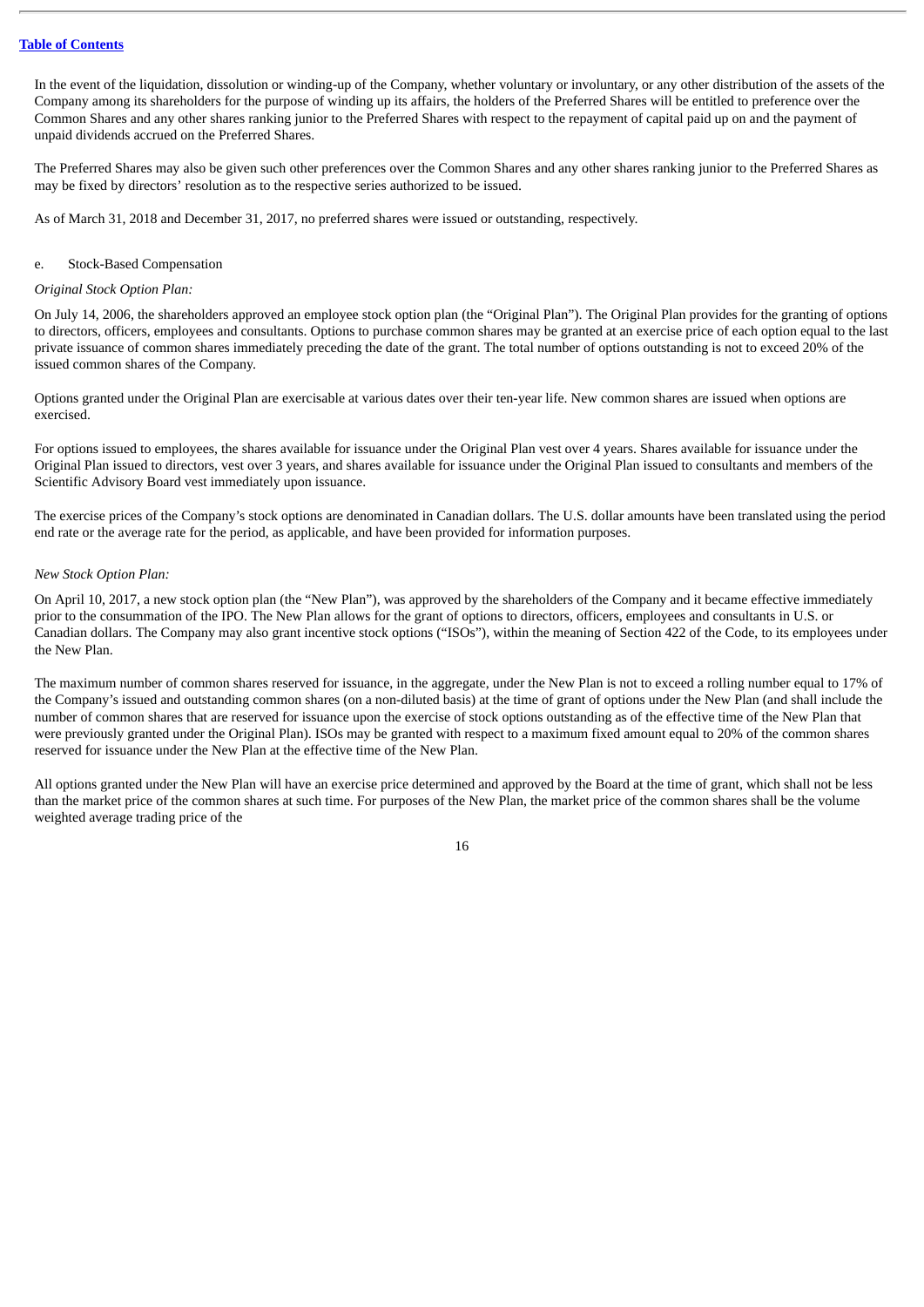common shares on the TSX, (or the stock exchange where the majority of trading volume and value of the common shares has occurred for the five trading days prior to the relevant date) for the five trading days ending on the last trading day before the day on which the option is granted. The Company may convert a market price denominated in Canadian currency into United States currency and vice versa and such converted amount shall be the market price.

An option shall be exercisable during a period established by the Board which shall commence on the date of the grant and shall terminate not later than ten years after the date of the granting of the option. The New Plan provides that the exercise period shall automatically be extended if the date on which it is scheduled to terminate shall fall during a black-out period. In such cases, the extended exercise period shall terminate on the tenth business day after the last day of the black-out period.

All options shall vest in accordance with the terms of their grant agreements.

The following table summarizes the Company's stock options granted in Canadian dollars under the Original Plan and the New Plan:

|                                | <b>Number</b><br>of Options | Weighted-<br>Average<br><b>Exercise Price</b><br>(C\$) | Weighted-<br>Average<br><b>Exercise Price</b> | Weighted-<br>Average<br>Contractual<br>Term<br>(years) | Aggregate<br>intrinsic value<br>(C <sub>5</sub> ) | Aggregate<br>intrinsic value<br>$($ \$ |
|--------------------------------|-----------------------------|--------------------------------------------------------|-----------------------------------------------|--------------------------------------------------------|---------------------------------------------------|----------------------------------------|
| Outstanding, December 31, 2017 | 2,263,712                   | 14.24                                                  | 11.35                                         | 7.53                                                   | 1,455                                             | 1,160                                  |
| Granted                        | 234,025                     | 15.59                                                  | 12.32                                         |                                                        |                                                   |                                        |
| <b>Expired</b>                 | (2,033)                     | 14.44                                                  | 11.42                                         |                                                        |                                                   |                                        |
| Exercised                      | (7,207)                     | 5.22                                                   | 4.77                                          |                                                        |                                                   |                                        |
| Forfeited                      | (4, 495)                    | 11.46                                                  | 9.06                                          |                                                        |                                                   |                                        |
| Outstanding, March 31, 2018    | 2,484,002                   | 14.39                                                  | 11.16                                         | 7.63                                                   | 7.038                                             | 5,459                                  |

The following table summarizes the Company's stock options granted in U.S. dollars under the New Plan:

|                                | <b>Number</b><br>of Options | Weighted-<br>Average<br><b>Exercise Price</b> | Weighted-<br>Average<br>Contractual<br>Term<br>(years) | Aggregate<br>intrinsic value<br>$(\$)$ |
|--------------------------------|-----------------------------|-----------------------------------------------|--------------------------------------------------------|----------------------------------------|
| Outstanding, December 31, 2017 | 636,595                     | 9.70                                          | 9.46                                                   | 15                                     |
| Granted                        | 565,500                     | 11.84                                         |                                                        |                                        |
| <b>Expired</b>                 |                             | _                                             |                                                        |                                        |
| Exercised                      |                             |                                               |                                                        |                                        |
| Forfeited                      |                             |                                               |                                                        |                                        |
| Outstanding, March 31, 2018    | 1,202,095                   | 10.71                                         | 9.57                                                   | 1,596                                  |

The Company received cash proceeds of \$34 (C\$43) from stock options exercised.

The stock options expire at various dates from June 30, 2018 to June 12, 2032.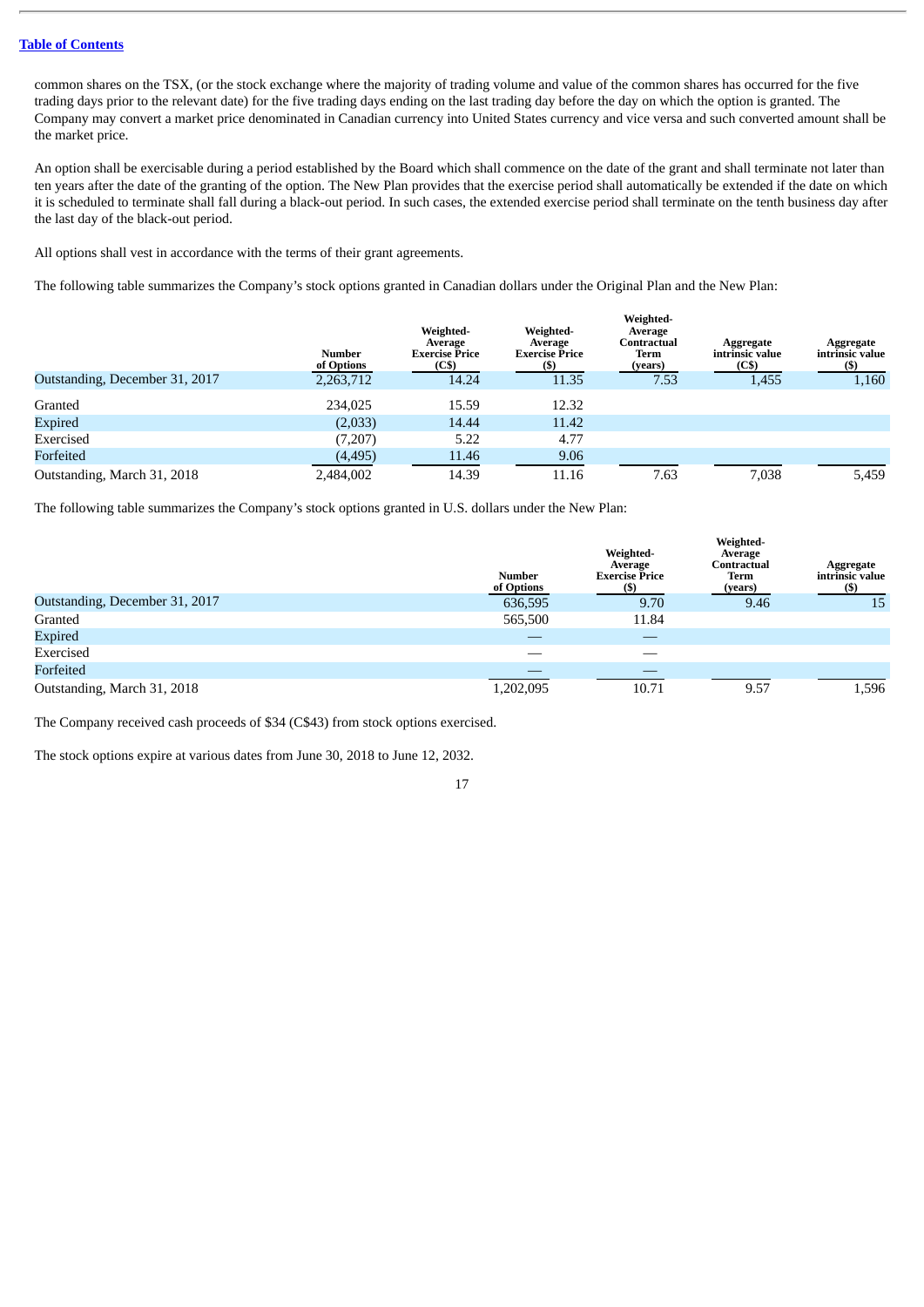The estimated fair value of options granted to officers, directors, employees and consultants is amortized over the vesting period. Compensation expense (income) is recorded in research and development expenses, general and administration expenses and finance expense (income) as follows:

|                                      |          | <b>Three Months Ended</b><br>March 31. |  |
|--------------------------------------|----------|----------------------------------------|--|
|                                      | 2018     | 2017                                   |  |
| Research and development             | \$1.192  | 844                                    |  |
| General and administrative and other | 2,351    | 2.132                                  |  |
| Total                                | \$ 3,543 | 2.976                                  |  |

The estimated fair value of stock options granted in Canadian dollars under the Original Plan and the New Plan was determined using the Black-Scholes option pricing model with the following weighted-average assumptions:

|                                  |            | <b>Three Months Ended March 31.</b> |  |
|----------------------------------|------------|-------------------------------------|--|
|                                  | 2018       | 2017                                |  |
| Dividend vield                   | $0\%$      | $0\%$                               |  |
| Expected volatility              | 66.2%      | 66.5%                               |  |
| Risk-free interest rate          | 2.14%      | 1.55%                               |  |
| Expected average life of options | 5.91 years | 5.90 years                          |  |

The estimated fair value of stock options granted in U.S. dollars under the New Plan was determined using the Black-Scholes option pricing model with the following weighted-average assumptions:

|                                  | <b>Three Months Ended March 31.</b> |            |
|----------------------------------|-------------------------------------|------------|
|                                  | 2018                                | 2017       |
| Dividend vield                   | $0\%$                               | $0\%$      |
| Expected volatility              | 66.2%                               | 65.9%      |
| Risk-free interest rate          | 2.60%                               | 1.84%      |
| Expected average life of options | 5.91 years                          | 5.89 vears |

*Expected Volatility* — Volatility is a measure of the amount by which a financial variable such as a share price has fluctuated (historical volatility) or is expected to fluctuate (expected volatility) during a period. As the Company does not yet have sufficient history of its own volatility, the Company has identified several public entities of similar complexity and stage of development and calculates historical volatility using the volatility of these companies.

*Risk-Free Interest Rate* — This rate is from the Government of Canada and U.S. Federal Reserve marketable bonds for the month prior to each option grant during the year, having a term that most closely resembles the expected life of the option.

*Expected Term* — This is the period of time that the options granted are expected to remain unexercised. Options granted have a maximum term of ten years. The Company estimates the expected life of the option term to be six years. The Company uses the simplified method to calculate the average expected term, which represents the average of the vesting period and the contractual term.

*Share Fair Value* — Options granted after the Company's IPO, are issued at the fair market value of the Company's stock at the date the grant is approved by the Board. Before the IPO, the Company granted stock options at exercise prices not less than the fair value of its common shares as determined by the Board, with input from management. Management estimated the fair value of its common shares based on a number of objective and subjective factors, including the most recently available valuation of common shares prepared by independent valuation specialists, external market considerations affecting the biotechnology industry and the historic prices at which the Company sold common shares.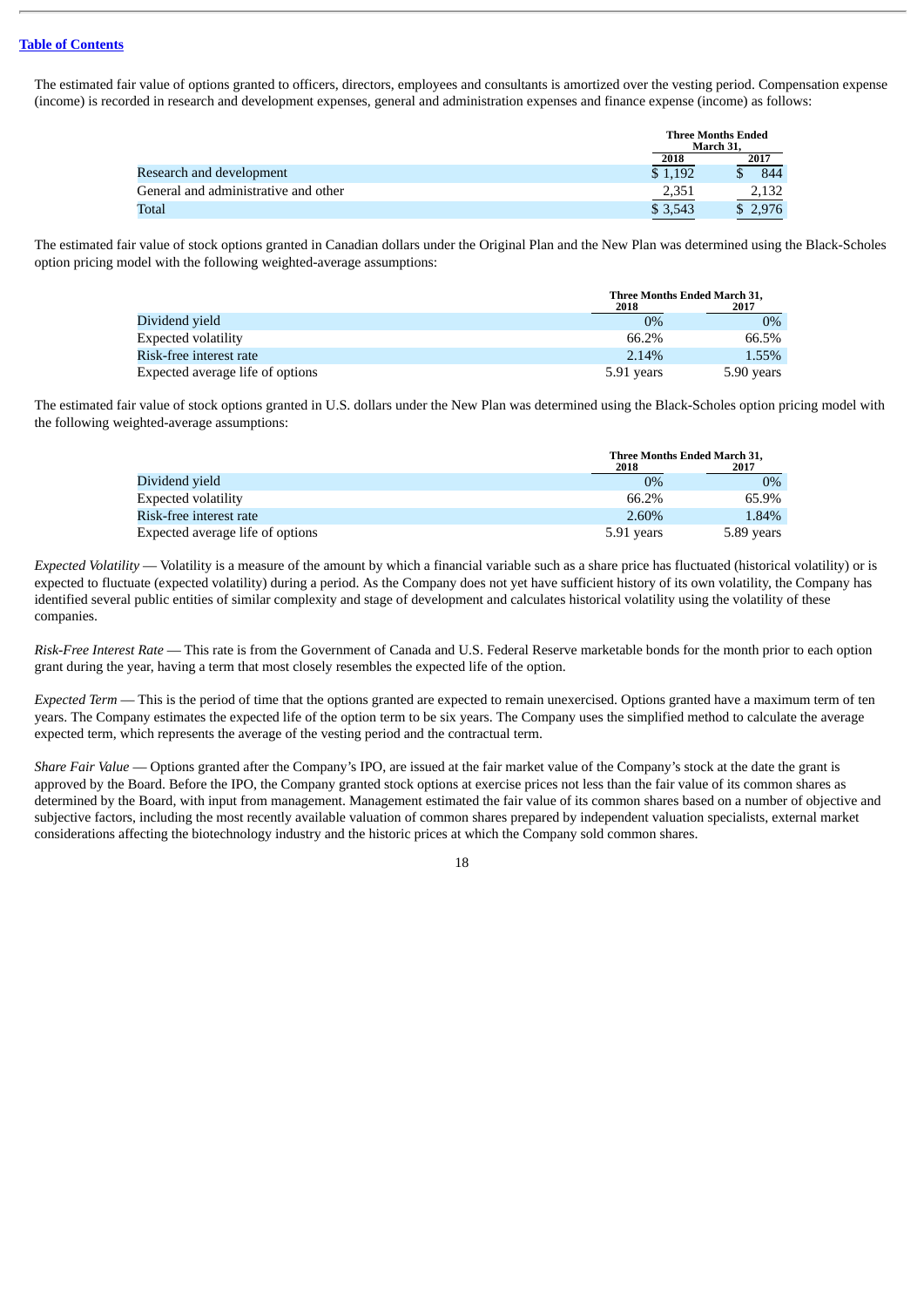The weighted-average Black-Scholes option pricing assumptions for liability classified stock options are as follows:

|                                                          | March 31,<br>2018 | March 31.<br>2017 |
|----------------------------------------------------------|-------------------|-------------------|
| Dividend yield                                           | $0\%$             | $0\%$             |
| Expected volatility                                      | 66.5%             | 66.5%             |
| Risk-free interest rate                                  | 1.55%             | 1.55%             |
| Expected average option term                             | 5.89 years        | 5.89 years        |
| Number of liability classified stock options outstanding | 1,474,630         | 1,554,687         |

At March 31, 2018, the unamortized compensation expense related to unvested options was \$10,777 (C\$13,895). The remaining unamortized compensation expense as of March 31, 2018 will be recognized over a weighted-average period of 2.2 years.

#### f. Employee Stock Purchase Plan:

On April 10, 2017, the employee stock purchase plan, ("ESPP"), was approved by the shareholders of the Company and it became effective immediately prior to the consummation of the IPO. Under the ESPP, eligible employees will be able to acquire the Company's common shares at a discount from the average market price of the common shares on the purchase date. The ESPP is intended to qualify as an "employee stock purchase plan" within the meaning of Section 423 of the Code for employees who are United States taxpayers.

Eligible employees will be able to contribute up to 15% of their gross base earnings for purchases under the ESPP through regular payroll deductions. Purchase of shares under the ESPP are limited for each employee at \$25 worth of the Company's common shares (determined on the grant date of the purchase right) for each year such purchase right is outstanding.

The ESPP is implemented through a series of offerings under which eligible employees are granted rights to purchase the Company's common shares at the end of specified purchase periods. The Company currently holds offerings consisting of a single six-month purchase period commencing on January 1 and July 1 of each calendar year, with a single purchase date at the end of the purchase period on June 30 and December 31 of each calendar year. The first six-month purchase period commenced on July 1, 2017.

Common shares purchased under the ESPP will be issued from treasury at a purchase price equal to 85% of the average market price of the common shares on such date, all in accordance with applicable laws and the terms and conditions of the ESPP. For the purposes of the ESPP, the average market price of the common shares as at a given date shall be the weighted average trading price on the trading day immediately preceding such date.

The number of common shares reserved for issuance under the ESPP will not exceed 272,350 common shares, plus the number of common shares that are automatically added on January 1st of each year, commencing on (and including) January 1, 2018 and ending on (and including) January 1, 2027, in an amount equal to the lesser of (i) 1% of the total number of common shares issued and outstanding on December 31st of the preceding calendar year, and (ii) 419,000 common shares.

As this plan is considered compensatory, a charge of \$5 has been recorded to research and development expense and general and administrative expense accounts for the difference between the fair market value and the discounted price. As of March 31, 2018, total amount contributed by the ESPP participants is \$59.

## **9. Research, Collaboration and Licensing Agreements**

The Company has entered into a number of collaboration and licensing agreements which are under the scope of ASC 606, under which it licensed its therapeutic platforms to its strategic partners. The terms of these arrangements typically include one or more of the following types of payments to the Company:

• non-refundable, up-front license and platform technology access fees;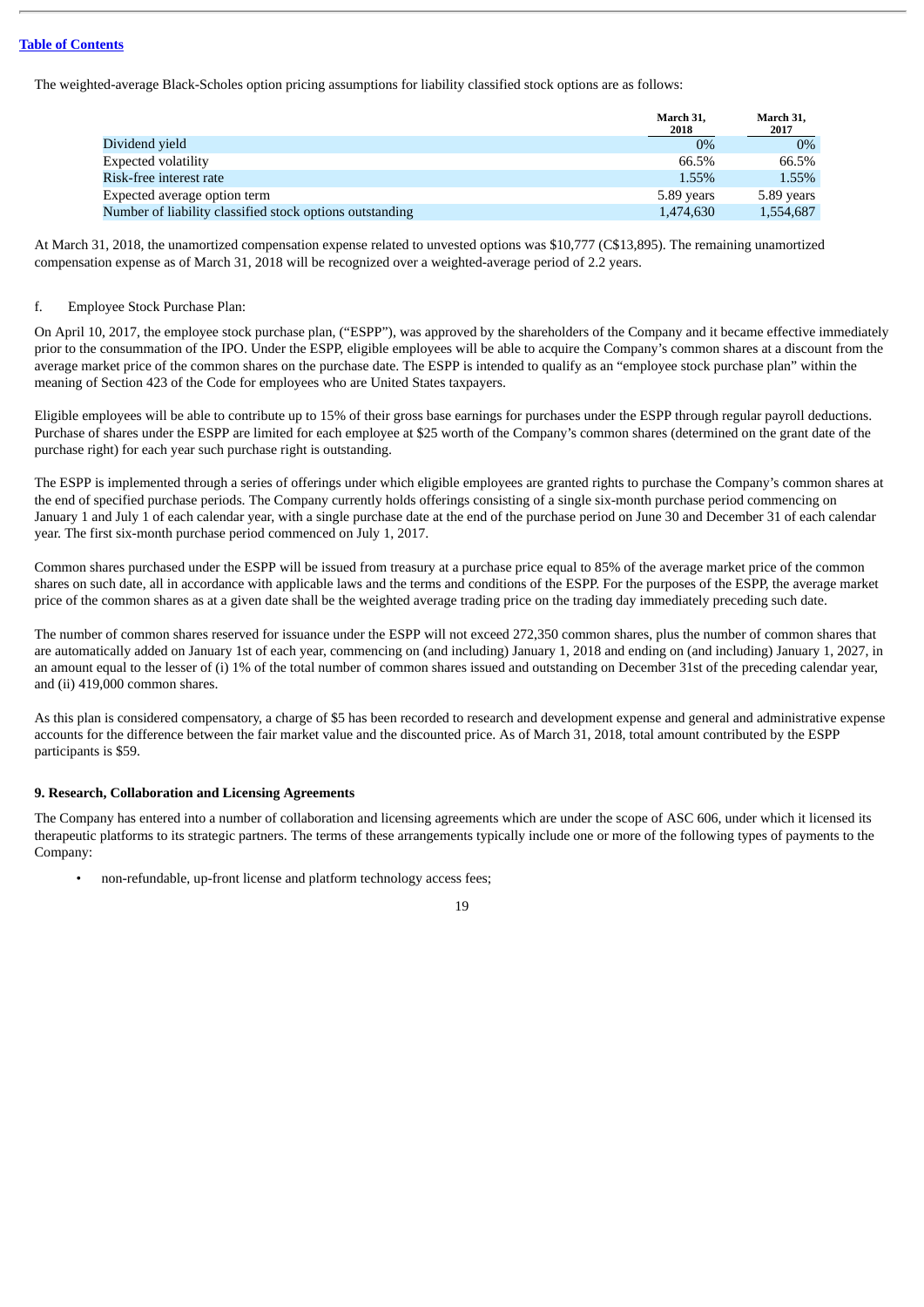- research, development and regulatory milestone payments;
- commercial milestone payments; and
- royalties on net sales of licensed products.

In determining the appropriate amount of revenue to be recognized as it fulfills its obligations under each of its agreements, the Company performs the following steps: (i) identification of the promised deliverables in the contract; (ii) determination of whether the promised deliverables are performance obligations including whether they are distinct; (iii) measurement of the transaction price, including the constraint on variable consideration; (iv) allocation of the transaction price to the performance obligations based on the stand-alone selling prices; and (v) recognition of revenue when (or as) the Company satisfies each performance obligation. As part of the accounting for these arrangements, the Company must develop assumptions that require judgment to determine the stand-alone selling price for each performance obligation identified in the contract, which may include forecasted revenues, development timelines, reimbursement rates for personnel costs, discount rates and probabilities of technical and regulatory success.

*Licenses of intellectual property including platform technology access:* If the license to the Company's intellectual property is determined to be distinct from the other performance obligations identified in the arrangement, the Company recognizes revenues from non-refundable, up-front fees allocated to the license when the license is transferred to the licensee and the licensee is able to use and benefit from the license. For licenses where licenses are not distinct from other promises, the Company utilizes judgment to assess the nature of the combined performance obligation to determine whether the combined performance obligation is satisfied over time or at a point in time and, if over time, the appropriate method of measuring progress for purposes of recognizing revenue from non-refundable, up-front fees. The Company evaluates the measure of progress each reporting period and, if necessary, adjusts the measure of performance and related revenue recognition.

*Milestone payments:* At the inception of each arrangement that includes research, development or regulatory milestone payments, the Company evaluates whether the milestones are considered probable of being reached and estimates the amount to be included in the transaction price using the most likely amount method. If it is probable that a significant revenue reversal would not occur, the associated milestone value is included in the transaction price. Milestone payments that are not within the control of the Company or the licensee, such as regulatory approvals, are not considered probable of being achieved until those approvals are received. The transaction price is then allocated to each performance obligation on a relative standalone selling price basis, for which the Company recognizes revenue as or when the performance obligations under the contract are satisfied. At the end of each subsequent reporting period, the Company re-evaluates the probability of achievement of such development milestones and any related constraint, and if necessary, adjusts its estimate of the overall transaction price. Any such adjustments are recorded on a cumulative catch-up basis, which would affect license, collaboration and other revenues and earnings in the period of adjustment. The process of successfully achieving the criteria for the milestone payments is highly uncertain. Consequently, there is a significant risk that the Company may not earn all of the milestone payments from each of its strategic partners.

Research and development milestones in the Company's collaboration agreements may include some, but not necessarily all, of the following types of events:

- completion of preclinical research and development work leading to selection of product candidates;
- initiation of Phase 1, Phase 2 and Phase 3 clinical trials; and
- achievement of certain other technical, scientific or development criteria.

Regulatory milestone payments may include the following types of events:

- filing of regulatory applications for marketing approval in the United States, Europe or Japan, including Investigational New Drug ("IND") applications and Biologics License Application ("BLA"); and
- marketing approval in major markets, such as the United States, Europe or Japan.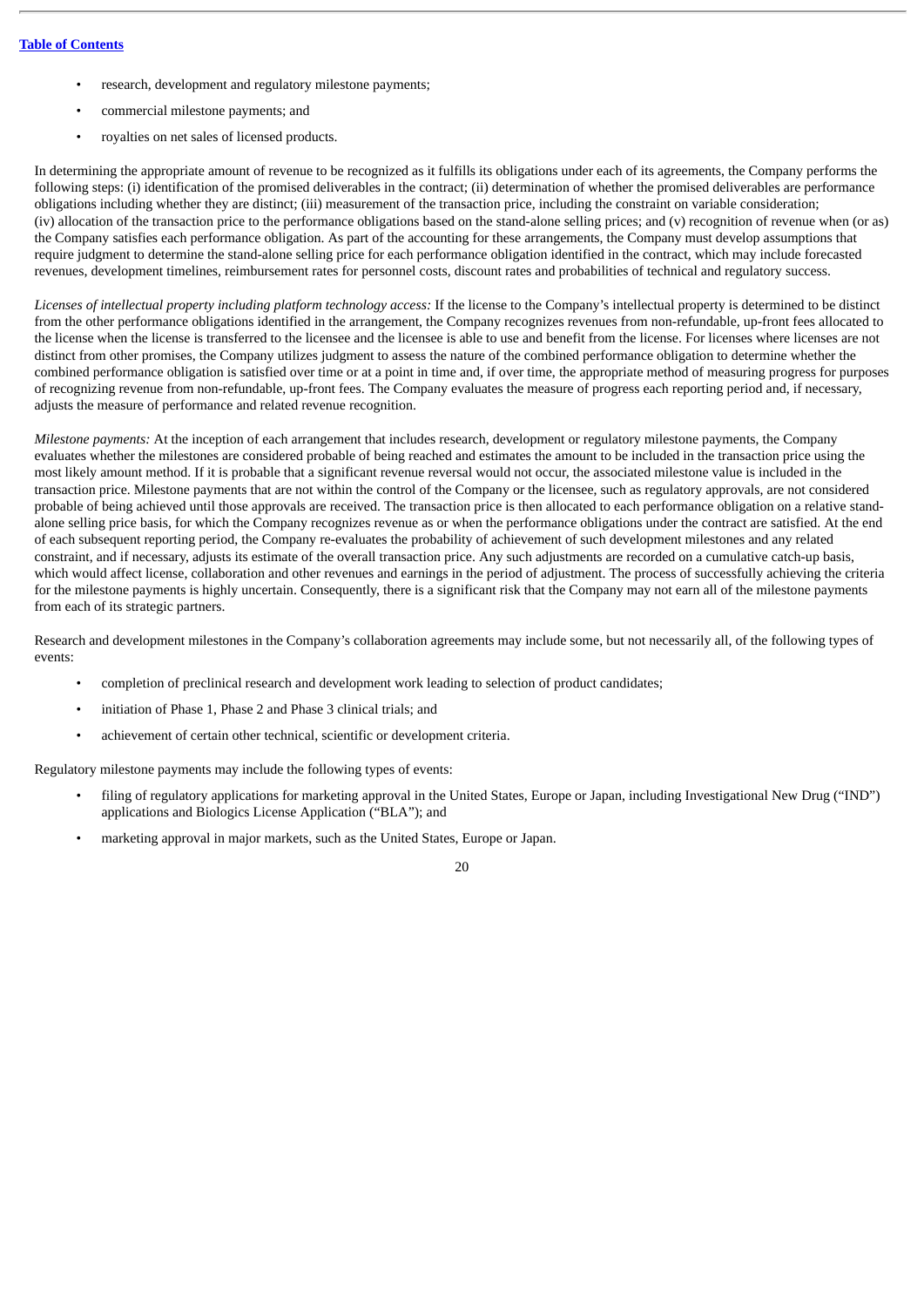*Royalties and commercial milestones:* For arrangements that include sales-based royalties, including commercial milestone payments based on pre-specified level of sales, the Company recognizes revenue at the later of (i) when the related sales occur, or (ii) when the performance obligation to which some or all of the royalty has been allocated has been satisfied (or partially satisfied). Achievement of these royalties and commercial milestones may solely depend upon performance of the licensee. Since inception to date, the Company has not recognized any royalty revenue or commercial milestone from any of its out-licensing arrangements.

*Research support payments:* Payments by the licensees in exchange for research activities performed by the Company on behalf of the licensee are recognized upon performance of such activities at rates consistent with prevailing market rates.

If the expectation at contract inception is such that the period between payment by the licensee and the completion of related performance obligations will be one year or less, the Company assumes that the contract does not have a significant financing component.

## *Strategic Partnership Revenue*

The following table presents summarized revenue recognized from the Company's strategic partnerships.

|                           |      | <b>Three Months Ended</b><br>March 31. |  |
|---------------------------|------|----------------------------------------|--|
|                           | 2018 | 2017                                   |  |
| Merck:                    |      |                                        |  |
| Research support payments | ፍ    | \$                                     |  |
| Lilly:                    |      |                                        |  |
| Research support payments |      | 15                                     |  |
| Daiichi:                  |      |                                        |  |
| Research support payments |      | 214                                    |  |
| Other:                    |      |                                        |  |
| Research support payments | 40   |                                        |  |
|                           |      |                                        |  |

As at January 1, 2018 and March 31, 2018, contract assets and contract liabilities from research, collaboration and licensing agreements were nil.

## *Research and License Agreement with Merck Sharp & Dohme Research Ltd. ("Merck")*

On August 22, 2011, the Company entered into a Research and License Agreement with Merck providing Merck a worldwide license to develop and commercialize novel bispecific antibodies generated through use of the Company's Azymetric platform toward certain exclusive therapeutic targets. Both companies will collaborate to advance the therapeutic platforms, with Merck working to progress the bispecific therapeutic antibody candidates through clinical development and commercialization. No joint development activities to advance the therapeutic platforms have occurred since inception and Merck no longer has a right to such joint activities. In 2013, Merck was also provided with a limited, non-exclusive license to EFECT, to be used together with the Azymetric platform for developing products.

On December 3, 2014, the Company and Merck jointly amended the agreement, including amending certain terms and exclusivities contained therein. Under the terms of the amended agreement, the Company receives funding for certain internal and external research costs incurred in the project. Additionally, the amendment removed a \$2.0 million research milestone from the total milestones the Company would be eligible to receive over the life of the agreement. The new research funding terms were priced at market rate, and the Company concluded that the original agreement was not materially modified. Accordingly, the amendments did not impact the determination of units of accounting or the allocation of the arrangement consideration.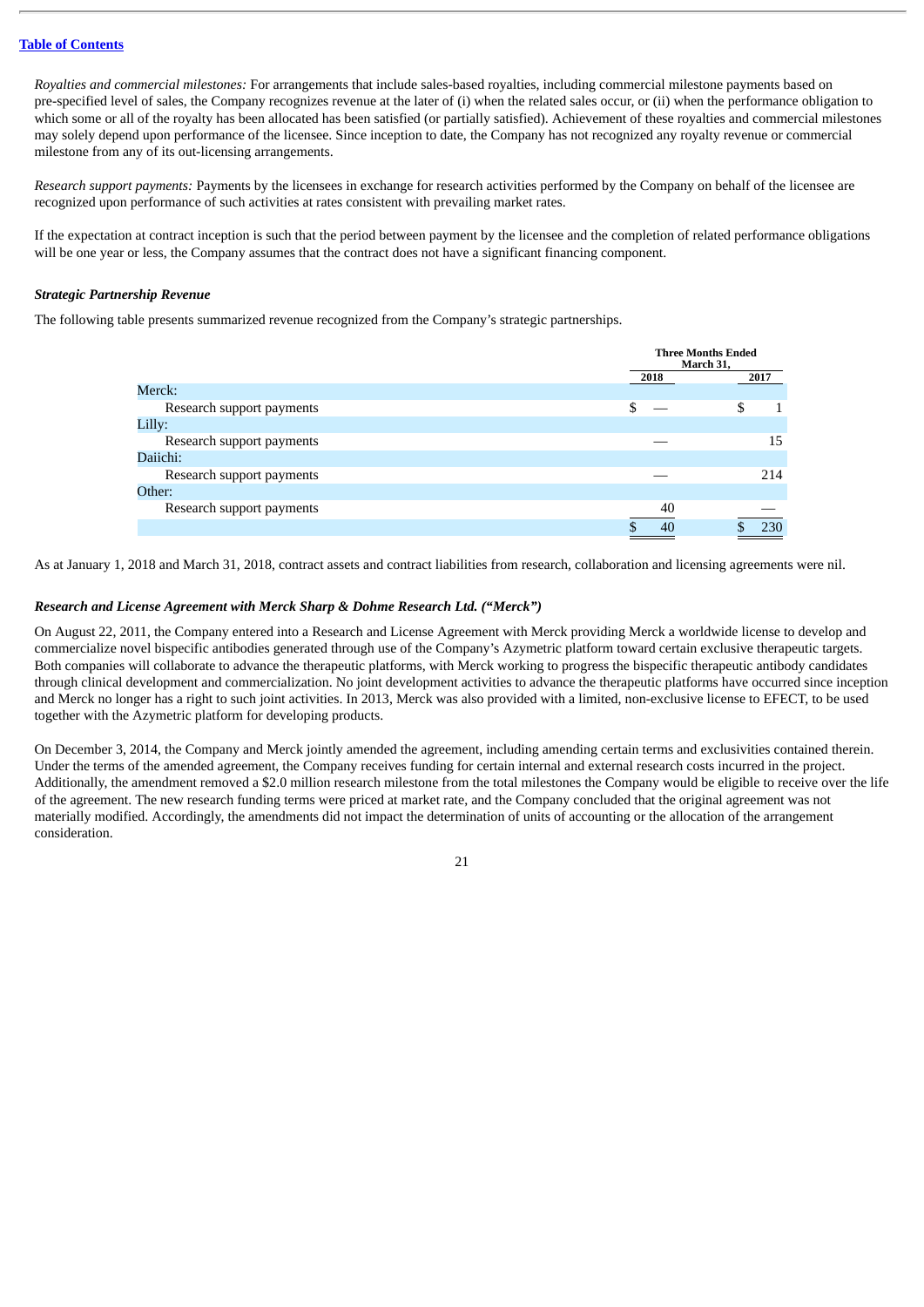Upon the execution of the agreement, the Company received a one-time, non-refundable upfront payment of \$1.25 million. Over the life of the agreement, the Company is eligible to receive payments up to \$190.75 million, comprised of the \$1.25 million upfront payment, \$3.5 million for research phase successes, up to \$6.0 million for completion of IND-enabling studies, up to \$66.0 million for development milestones and up to \$114.0 million for commercial milestones. In addition, the Company is eligible to receive tiered royalty payments on sales of products. Merck will have exclusive worldwide commercialization rights to products derived from the agreement. The events and conditions resulting in payments for research, development and commercial milestones solely depend on Merck's performance.

The Company assessed this arrangement in accordance with ASC 606 and concluded that the contract counterparty, Merck, is a customer. The Company identified the following promised goods and services at the inception of the Merck agreement: (1) the research license, (2) the commercial license, (3) the transfer of the Company's platform technology (Azymetric) (4) research services and technical assistance in connection with the transfer of platform technology to Merck, and (5) research activities to be performed on behalf of Merck. The Company concluded that the licenses and platform technologies together are distinct. Accordingly, the deliverables (1) through (4) were considered as a single performance obligation and the upfront payment of \$1.25 million has been allocated to this performance obligation. The upfront payment was recorded as deferred revenue and recognized into revenue on a straight-line basis from October 1, 2011 through June 30, 2012, the period over which the Company performed the procedures for transferring the Company's know-how and technology and related technical assistance during the transfer process. The research activities to be performed on behalf of Merck after the transfer of the technology are also determined to have stand-alone value as Merck or another third party could provide these services without the Company's assistance. The revenue from this deliverable is recognized upon performance of such activities at rates consistent with prevailing market rates.

In order to evaluate the appropriate transaction price, the Company determined that the up-front amount constituted the entirety of the consideration to be included in the transaction price and to be allocated to the performance obligations based on the Company's best estimate of their relative stand-alone selling prices. The Company estimated the best estimate of selling price of the licenses and technology platform based on comparable license and collaboration arrangements. The best estimate of selling price for the other deliverables was estimated using internal estimates of cost to perform the specific services plus a normal profit margin for providing the services.

At execution, the transaction price included only the \$1.25 million up-front consideration received. None of the research and development milestones has been included in the transaction price, as all milestone amounts were fully constrained. As part of its evaluation of the constraint, the Company considered numerous factors, including that receipt of the milestones is outside the control of the Company and contingent upon success in future clinical trials and the licensee's efforts. Any consideration related to sales-based milestones (including royalties) will be recognized when the related sales occur as they were determined to relate predominantly to the license granted to Merck and therefore have also been excluded from the transaction price. The Company will re-evaluate the transaction price in each reporting period and as uncertain events are resolved or other changes in circumstances occur.

The consideration otherwise allocable to delivered units is limited to the amount that is not contingent on the delivery of additional items or fulfillment of other performance conditions. Consequently, the arrangement consideration related to the research activities to be performed on behalf of Merck after the transfer of the technology was excluded from the allocation arrangement consideration because the consideration and performance are contingent upon Merck requesting performance of the services and these services are priced at an estimated fair value.

The agreement contains customary termination rights for Merck and the Company including the right for Merck to terminate the agreement in its sole discretion with advance notice to the Company. The agreement will terminate on the later of: (a) the expiry of the last patent covering a Merck licensed product excluding methods of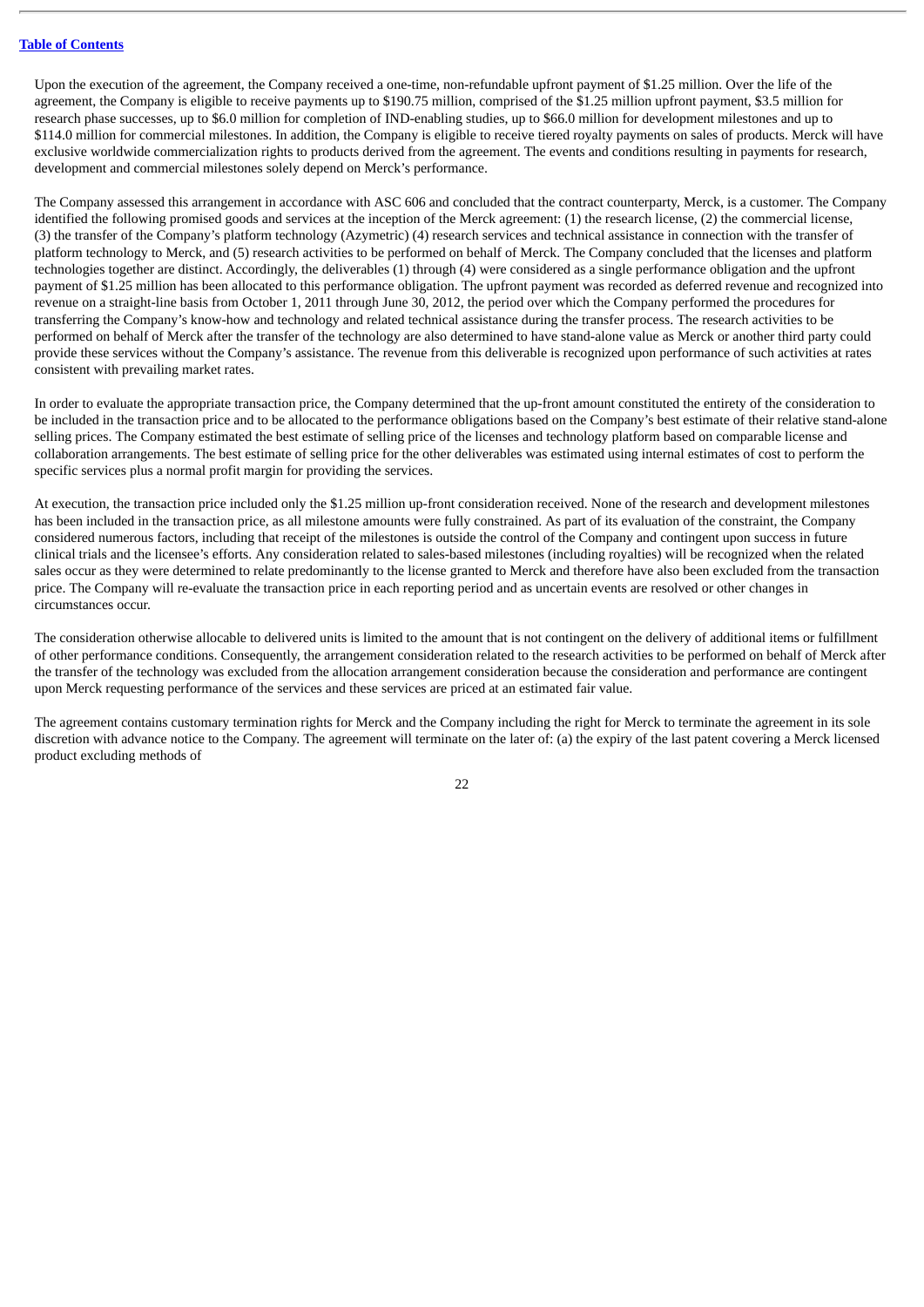making the product; or (b) the expiry of the royalty payment obligations by Merck. During the research term, the agreement will terminate if the antibodies do not achieve all the research milestones or if Merck elects to not further develop the antibodies after the research term.

The Company received and recorded non-refundable milestone payments from Merck in the amounts of \$2.0 million and \$1.5 million on September 20, 2012 and April 22, 2013, respectively. These milestone payments were received upon the achievement of certain development activities during the course of the research program and were recorded as revenue upon achievement of the milestone as the Company had no remaining performance obligations under the arrangement. No additional milestone payments or royalties have been received to date.

During the three months ended March 31, 2018, the Company recorded \$nil (2017: \$1) in research support payments from Merck, under the terms of the amended agreement and on September 19, 2017, the Company disclosed that Merck had provided formal notification of their plans to advance a bispecific drug candidate into preclinical development.

## *Licensing and Collaboration Agreement with Eli Lilly and Company ("Lilly")*

On December 17, 2013, the Company entered into a Licensing and Collaboration Agreement with Lilly to develop novel bispecific antibody therapeutics using the Company's proprietary Azymetric platform. The Company will apply its Azymetric platform in combination with Lilly's proprietary targets to create novel bispecific antibodies which Lilly will have the right to develop and commercialize worldwide.

Upon the execution of the agreement, the Company received a one-time, non-refundable upfront payment of \$1.0 million. Over the life of the agreement, the Company will receive funding for internal and external research costs incurred on behalf of Lilly on the project, and is eligible to receive potential milestone payments for each product, comprised of \$1.0 million for research phase success, \$2.0 million for IND submission, \$8.0 million for development milestones and up to \$40.0 million for commercial milestones. In addition, the Company is eligible to receive tiered royalty payments on the sale of products. Lilly will have exclusive worldwide commercialization rights to products derived from the collaboration. The Company determined that other than the research milestone, the events and conditions resulting in payments for development and commercial milestones solely depend on Lilly's performance.

The Company assessed this arrangement in accordance with ASC 606 and concluded that the contract counterparty, Lilly, is a customer. The Company identified the following promised goods and services at the inception of the Lilly agreement: (1) the research license, (2) the commercial license, (3) the transfer of the Company's platform technology (Azymetric), (4) the research services and technical assistance to be provided by the Company in connection with the transfer of intellectual property to Lilly, and (5) research activities to be performed on behalf of Lilly. The Company concluded that the licenses and platform technology together are distinct. Accordingly, the deliverables (1) through (4) were considered as a single performance obligation and the upfront payment of \$1.0 million has been allocated to this performance obligation. The payment was recorded as deferred revenue and recognized into revenue on a straight-line basis from December 31, 2013 to June 30, 2014, the period over which the Company performed the procedures for transferring the Company's know-how and technology and related technical assistance during the transfer process. The research activities to be performed on behalf of Lilly after the transfer of the technology are also determined to be distinct as Lilly or another third party could provide these services without the Company's assistance. The revenue from this deliverable is recognized upon performance of such activities at rates consistent with prevailing market rates.

In order to evaluate the appropriate transaction price, the Company determined that the up-front amount constituted the entirety of the consideration to be included in the transaction price and to be allocated to the performance obligations based on the Company's best estimate of their relative stand-alone selling prices. The Company estimated the best estimate of selling price of the licenses and technology platform based on comparable license and collaboration arrangements. The best estimate of selling price for the other deliverables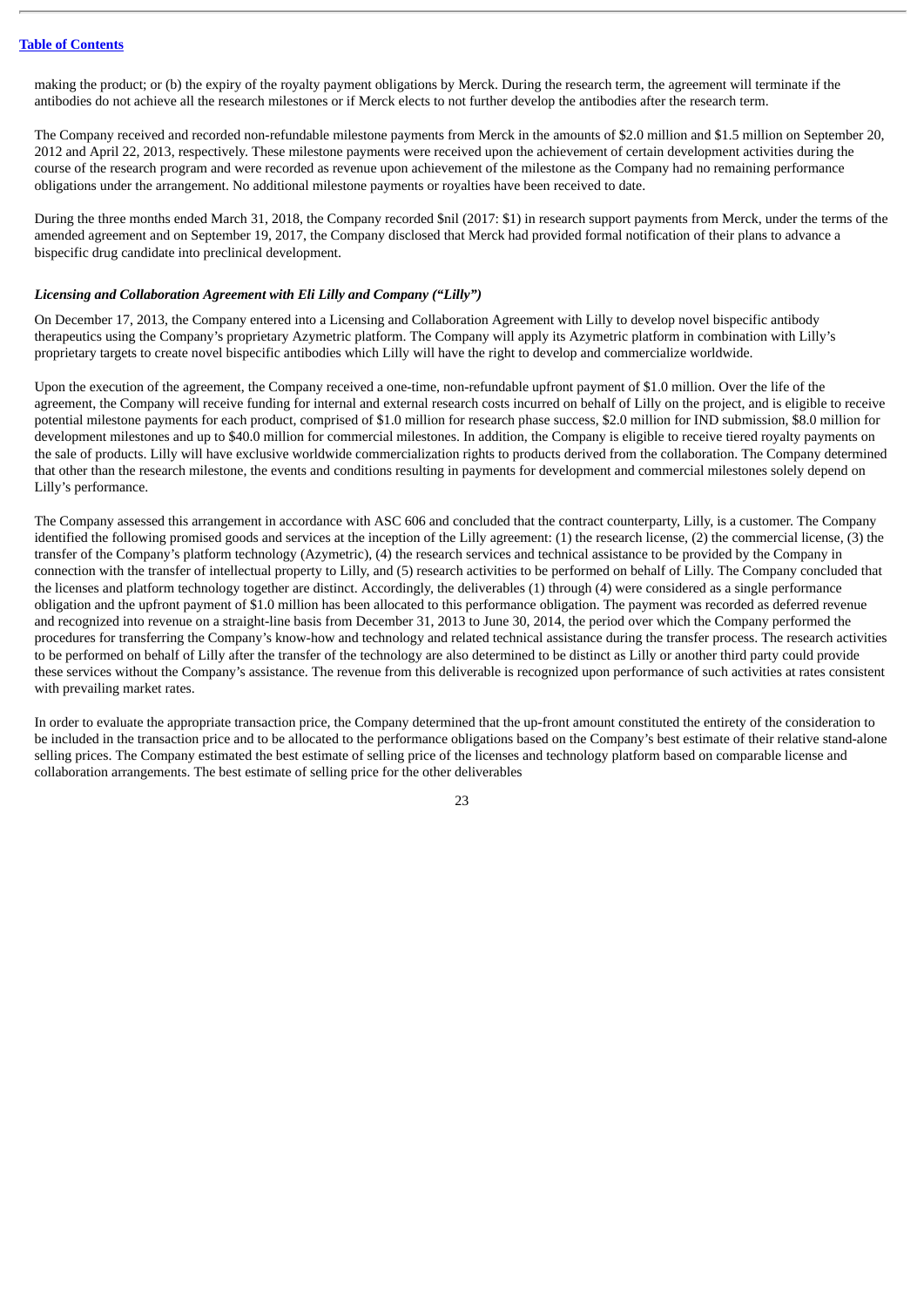was estimated using internal estimates of cost to perform the specific services plus a normal profit margin for providing the services.

At execution, the transaction price included only the \$1.0 million up-front consideration received. None of the research and development milestones has been included in the transaction price, as all milestone amounts were fully constrained. As part of its evaluation of the constraint, the Company considered numerous factors, including that receipt of the milestones is outside the control of the Company and contingent upon success in future clinical trials and the licensee's efforts. Any consideration related to sales-based milestones (including royalties) will be recognized when the related sales occur as they were determined to relate predominantly to the license granted to Lilly and therefore have also been excluded from the transaction price. The Company will re-evaluate the transaction price in each reporting period and as uncertain events are resolved or other changes in circumstances occur.

The consideration otherwise allocable to delivered units is limited to the amount that is not contingent on the delivery of additional items or fulfillment of other performance conditions. Consequently, the arrangement consideration related to the research activities to be performed on behalf of Lilly after the transfer of the technology was excluded from the allocation arrangement consideration because the consideration and performance are contingent upon Lilly requesting performance of the services and these services are priced at an estimated fair value.

The agreement contains customary termination rights for Lilly and the Company including the right for Lilly to terminate the agreement in its sole discretion with advance notice to us. The agreement will terminate on a product-by-product and country-by-country basis upon the later of the product being no longer covered by certain patents related to the Lilly licensed product, or 10 years after the first commercial sale of the Lilly licensed product in such a country.

On December 11, 2015, the Company recorded non-refundable substantive research milestone revenue from Lilly in the amount of \$1.0 million upon the achievement of certain research activities during the course of the research program.

During the three months ended March 31, 2018, the Company recorded \$nil (2017: \$15) in research support revenue from Lilly.

## *Licensing and Collaboration Agreement with Lilly*

On October 22, 2014, the Company entered into a second Licensing and Collaboration Agreement with Lilly to develop novel bispecific antibody therapeutics using the Company's proprietary Azymetric platform. This agreement did not alter or amend the initial agreement entered into on December 17, 2013. Under the terms of this agreement, the Company will apply its Azymetric platform in combination with Lilly's proprietary targets to create novel bispecific antibodies which Lilly will develop and commercialize. In 2017 Lilly nominated a bispecific antibody from this agreement for preclinical development and discontinued the development of two other bispecific antibodies due to strategic portfolio realignment in those particular disease areas. Each of the two agreements with Lilly were negotiated independently and the deliverables covered by the respective contracts are unrelated to one another as they cover different product candidates. Accordingly, the second Licensing and Collaboration Agreement with Lilly has been accounted for as a new arrangement.

The Company is eligible to receive potential milestone payments totaling up to \$125.0 million, comprised of up to \$2.0 million for research success milestone, up to \$8.0 million for IND submission milestones, up to \$20.0 million for development milestones and up to \$95.0 million for commercial milestones. In addition, the Company is eligible to receive tiered royalty payments on the sale of products. Lilly will have exclusive worldwide commercialization rights to products derived from the collaboration. No license, research, development and commercial milestones or royalty payments have been received to date. The Company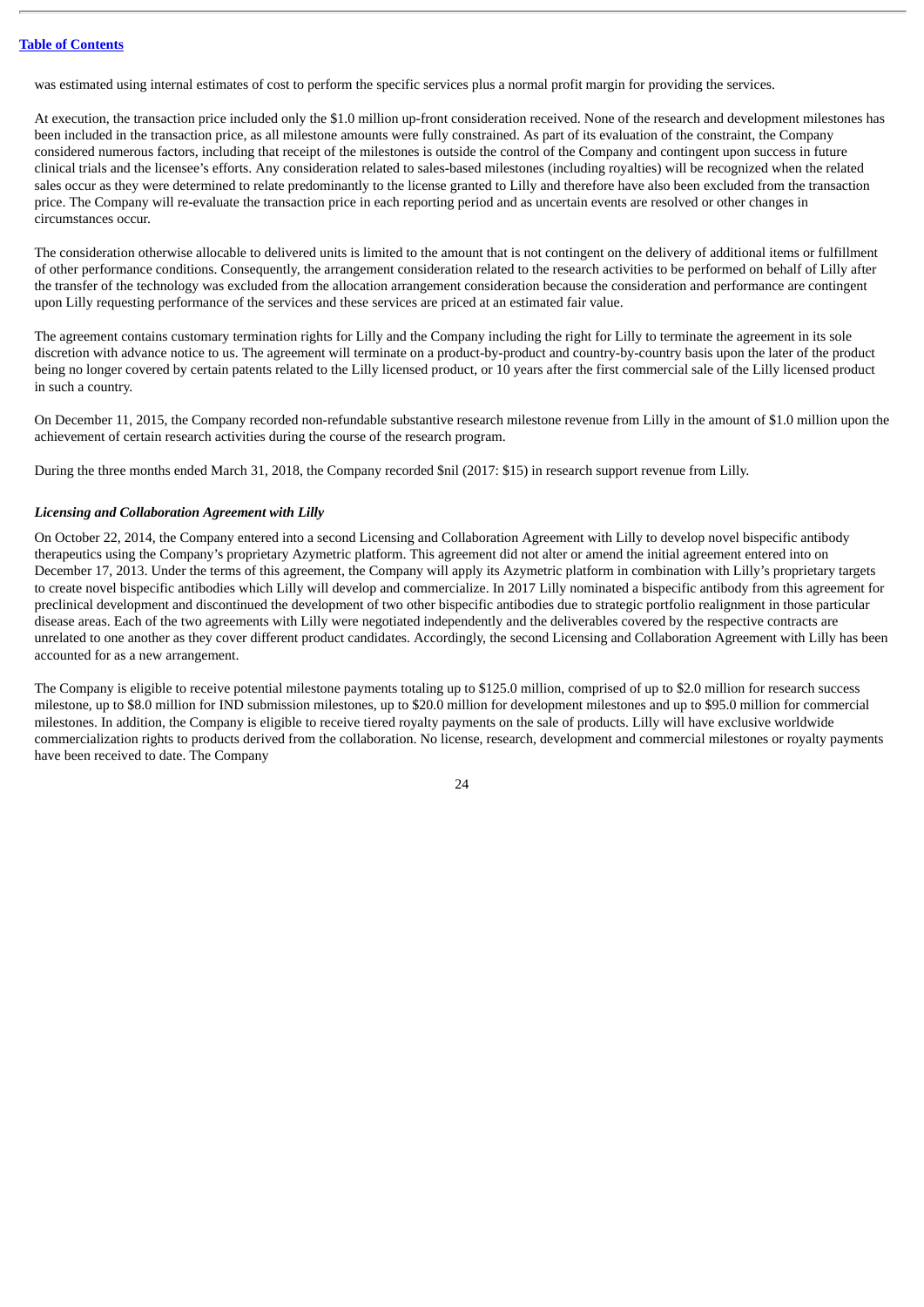determined that other than the research milestone, the events and conditions resulting in payments for development and commercial milestones solely depend on Lilly's performance.

The Company assessed this arrangement in accordance with ASC 606 and concluded that the contract counterparty, Lilly, is a customer. At execution, there was no up-front fee received. None of the research and development milestones has been included in the transaction price, as all milestone amounts were fully constrained. As part of its evaluation of the constraint, the Company considered numerous factors, including that receipt of the milestones is outside the control of the Company and contingent upon success in future clinical trials and the licensee's efforts. Any consideration related to sales-based milestones (including royalties) will be recognized when the related sales occur as they were determined to relate predominantly to the license granted to Lilly and therefore have also been excluded from the transaction price. The Company will re-evaluate the transaction price in each reporting period and as uncertain events are resolved or other changes in circumstances occur.

The agreement contains customary termination rights for Lilly and the Company with advance notice to the Company, in addition to (i) both Lilly and the Company have certain rights to terminate on a program by program basis due to scientific failure, (ii) Lilly can terminate the agreement on a target pair by target pair basis in its sole discretion after the payment of the initial license fee for such a target pair, (iii) Lilly can terminate the agreement or specific target pairs due to an incurable material breach by the Company, and under specific conditions, Lilly shall have certain rights to continue the research, development and commercialization of products with their license payment, milestone and royalty obligations reduced by 50% and (iv) Lilly shall have the right to terminate the agreement or specific target pairs in the event of the Company undergoing a change of control, while retaining certain rights. If the affected research programs have not completed specific research stages, Lilly's obligations to the license payments, milestones and royalties shall be reduced in a tiered fashion ranging from 25-75%.

On December 1, 2016, the Company recorded a non-refundable fee of \$2.0 million which was received upon achievement of a critical success criteria point milestone under the research plan.

No other research, development or commercial milestone payments or royalties have been received to date.

## *Licensing and Collaboration Agreement with Celgene Corporation & Celgene Alpine Investment Co. LLC ("Celgene")*

On December 23, 2014, the Company entered into an agreement with Celgene to develop novel bispecific antibody therapeutics using the Company's proprietary Azymetric platform. The Company will apply its Azymetric platform in combination with Celgene's proprietary targets to create novel bispecific antibodies for which Celgene has an option to develop and commercialize a certain number of products ("Commercial License Option").

Upon the execution of the Agreement, the Company received a one-time, non-refundable payment of \$8.0 million. Over the life of the agreement, the Company is eligible to receive potential milestone payments totaling up to \$164.0 million per each therapeutic candidate, comprised of a payment of \$7.5 million upon Celgene exercising a Commercial License Option, up to \$101.5 million for development milestones and up to \$55.0 million for commercial milestones. In addition, the Company is eligible to receive tiered royalties calculated upon the global net sales of the resulting products. Celgene will have exclusive worldwide commercialization rights to products derived from the agreement if Celgene elects to exercise a Commercial License Option for each product. The Company determined that, the events and conditions resulting in payments for research, development and commercial milestones solely depend on Celgene's performance.

The Company assessed this arrangement in accordance with ASC 606 and concluded that the contract counterparty, Celgene, is a customer. The Company identified the following promised goods and services at the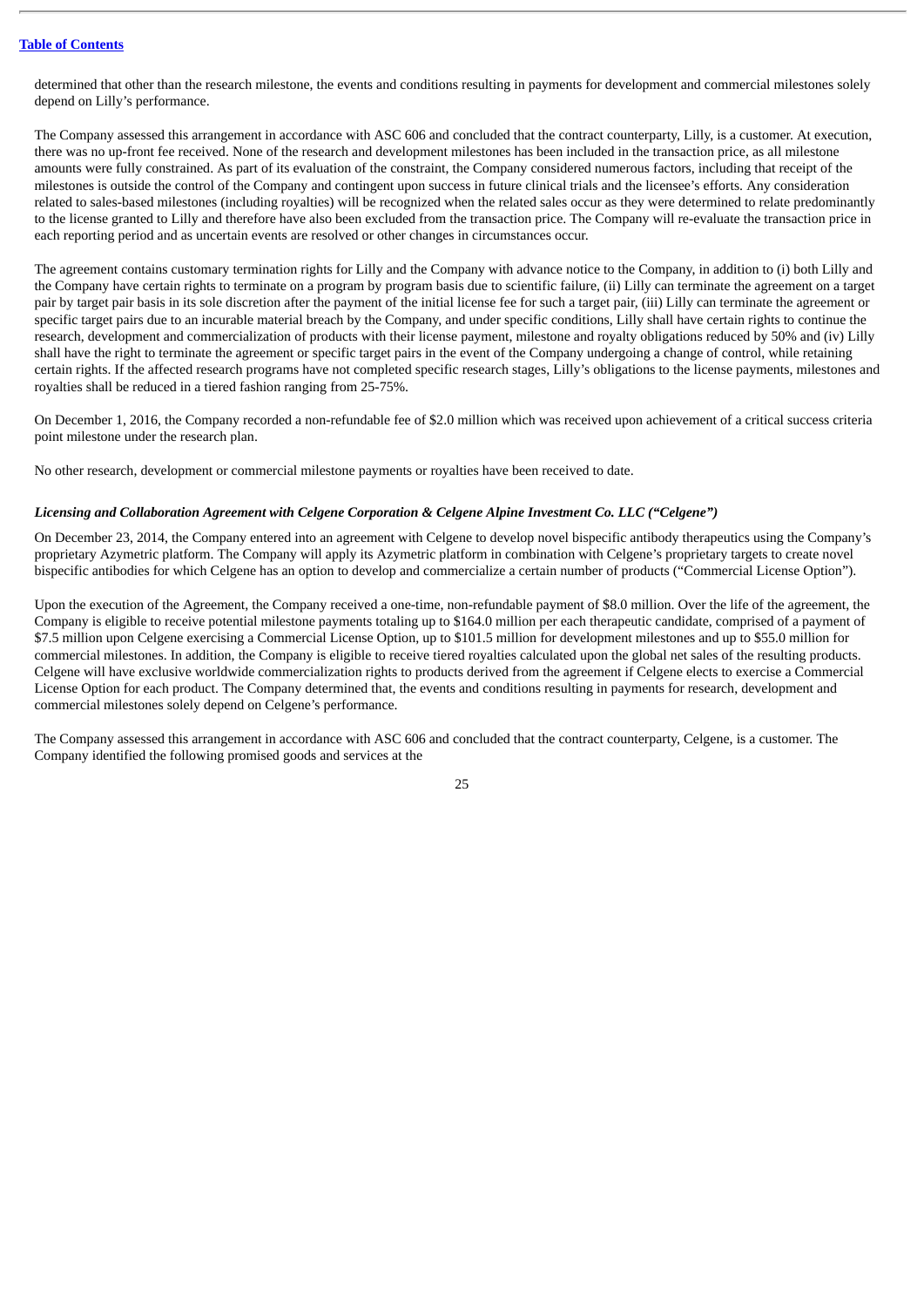inception of the Celgene agreement: (1) the non-exclusive research license, (2) the transfer of the Company's platform technology (Azymetric) and relevant know-how, and (3) technical assistance if required by Celgene in connection with the transfer of technology. The Company concluded that the license and platform technology together are distinct. Accordingly, all the deliverables are considered a single performance obligation and the upfront payment of \$8.0 million has been allocated to this performance obligation. The upfront payment was recognized as revenue ratably over the six-month period ended June 30, 2015, the period during which the Company transferred its technical know-how and technology to Celgene.

In order to evaluate the appropriate transaction price, the Company determined that the up-front amount constituted the entirety of the consideration to be included in the transaction price and to be allocated to the performance obligations based on the Company's best estimate of their relative stand-alone selling prices. The Company estimated the best estimate of selling price of the licenses and technology platform based on comparable license and collaboration arrangements.

At execution, the transaction price included only the \$8.0 million up-front consideration received. None of the research and development milestones has been included in the transaction price, as all milestone amounts were fully constrained. As part of its evaluation of the constraint, the Company considered numerous factors, including that receipt of the milestones is outside the control of the Company and contingent upon success in future clinical trials and the licensee's efforts. Any consideration related to sales-based milestones (including royalties) will be recognized when the related sales occur as they were determined to relate predominantly to the license granted to Celgene and therefore have also been excluded from the transaction price. The Company will re-evaluate the transaction price in each reporting period and as uncertain events are resolved or other changes in circumstances occur. The Company concluded that, at the inception of the agreement, Celgene's option to obtain a Commercial License did not represent a deliverable because it is a substantive option and does not contain a significant or incremental discount.

The agreement contains customary termination rights for Celgene and the Company including the right of Celgene to terminate the agreement in its entirety or on a product-by-product basis in its sole discretion with advance notice to the Company. The agreement will terminate on a product-by-product and country-by-country basis upon the later of the expiration of the last-expiring patent related to the Celgene licensed product, or 10 years after the first commercial sale of the Celgene licensed product in such a country. If Celgene does not exercise its option for the commercial license, the agreement will terminate on a product-by-product basis for which the option was not exercised.

No development or commercial milestone payments or royalties have been received to date.

## *Collaboration and License Agreement with GlaxoSmithKline Intellectual Property Development Ltd. ("GSK")*

On December 1, 2015, the Company entered into a Collaboration and License Agreement with GSK for the research, development, and commercialization of novel Fc-engineered monoclonal and bispecific antibody therapeutics, which have been optimized for specific therapeutic effects. The Company and GSK will collaborate to further develop the Company's Effector Function Enhancement and Control Technology (EFECT) platform through the design, engineering, and testing of novel engineered Fc domains tailored to induce specific antibody-mediated immune responses.

At the conclusion of the research collaboration, both GSK and the Company will have the right to develop and commercialize monoclonal and bispecific antibody candidates that incorporate the Company's optimized immune-modulating Fc domains.

Under the terms of the agreement, GSK will have the right to develop a minimum of four products across multiple disease areas, and the Company will be eligible to receive research, development, and commercial milestones of up to \$110.0 million for each product. In addition, the Company is eligible to receive tiered sales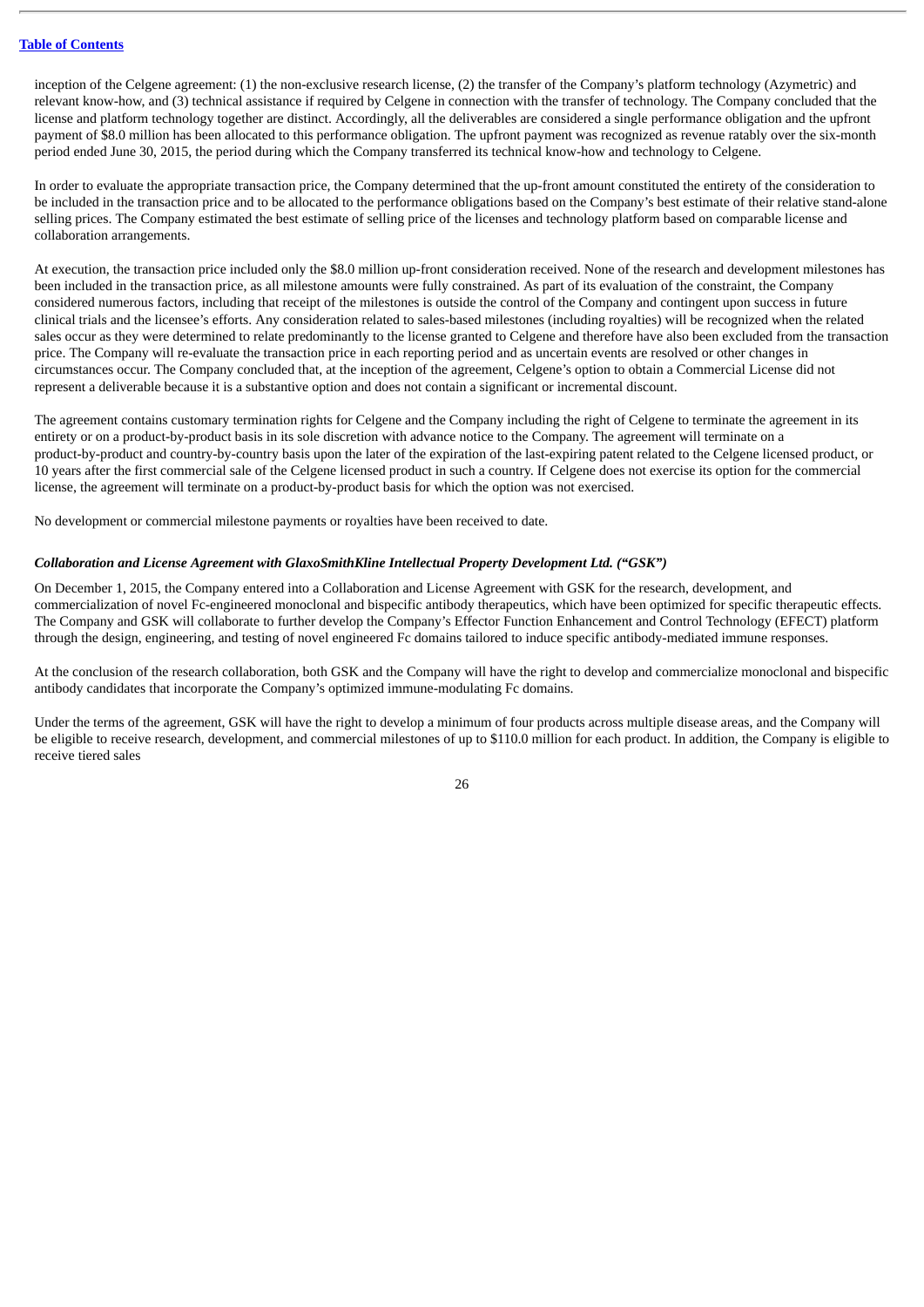royalties. Under the terms of the agreement, each party is liable for their own internal and external research costs incurred in the project. Furthermore, the Company will have the right to develop up to four products with the intellectual property arising from the collaboration without any royalty or milestone payment to GSK. The Company determined that, the events and conditions resulting in payments for research, development and commercial milestones solely depend on GSK's performance.

The Company assessed this arrangement in accordance with ASC 606 and concluded that the contract counterparty, GSK, is a customer. At execution, there was no up-front fee received. None of the research and development milestones has been included in the transaction price, as all milestone amounts were fully constrained. As part of its evaluation of the constraint, the Company considered numerous factors, including that receipt of the milestones is outside the control of the Company and contingent upon success in future clinical trials and the licensee's efforts. Any consideration related to sales-based milestones (including royalties) will be recognized when the related sales occur as they were determined to relate predominantly to the license granted to GSK and therefore have also been excluded from the transaction price. The Company will re-evaluate the transaction price in each reporting period and as uncertain events are resolved or other changes in circumstances occur.

The agreement contains customary termination rights for GSK and the Company including the right for GSK to terminate the agreement in its sole discretion with advance notice to us, after the research period has advanced beyond a specified stage, and allowing the parties to terminate the agreement by mutual agreement during the research period. If GSK elects not to advance any product into research and development, the agreement will terminate at the end of the research period. If GSK elects to advance one or more products incorporating intellectual property generated under the research period for further research and development, the agreement will terminate on a product-by-product and country-by-country basis upon the latter of the product being no longer covered by a patent related to the GSK licensed product, or 10 years after the first commercial sale of the GSK licensed product in such a country.

No development or commercial milestone payments or royalties have been received to date.

## *Platform Technology Transfer and License Agreement with GSK*

On April 21, 2016, the Company entered into a Platform Technology Transfer and License Agreement with GSK for the research, development, and commercialization of novel bispecific antibodies enabled using the Company's Azymetric platform. Each of the two agreements with GSK were negotiated independently and the deliverables covered by the respective contracts utilize different therapeutic platforms and are unrelated to one another. Accordingly, the Platform Technology and License Agreement with GSK has been accounted for as a new arrangement.

Upon execution of the agreement, the Company received a technology access fee of \$6.0 million on May 3, 2016. The Company is also eligible to receive up to \$30.0 million in research milestone payments; up to \$152.0 million in development milestone payments; and up to \$720.0 million in commercial sales milestone payments. In addition, the Company is entitled to receive tiered royalties on potential sales. The Company determined that, the events and conditions resulting in payments for research, development and commercial milestones solely depend on GSK's performance.

The Company assessed this arrangement in accordance with ASC 606 and concluded that the contract counterparty, GSK, is a customer. The Company identified the following promised goods and services at the inception of the GSK agreement: (1) the non-exclusive research license, (2) commercial license (3) transfer of the Company's platform technology (Azymetric) and relevant know-how, (4) technical assistance if required by GSK in connection with the transfer of technology, and (5) the obligation to provide future technology improvement and updates, when and if available. The Company concluded that the licenses and platform technologies together are distinct. Accordingly, deliverables (1) through (4) were considered as a single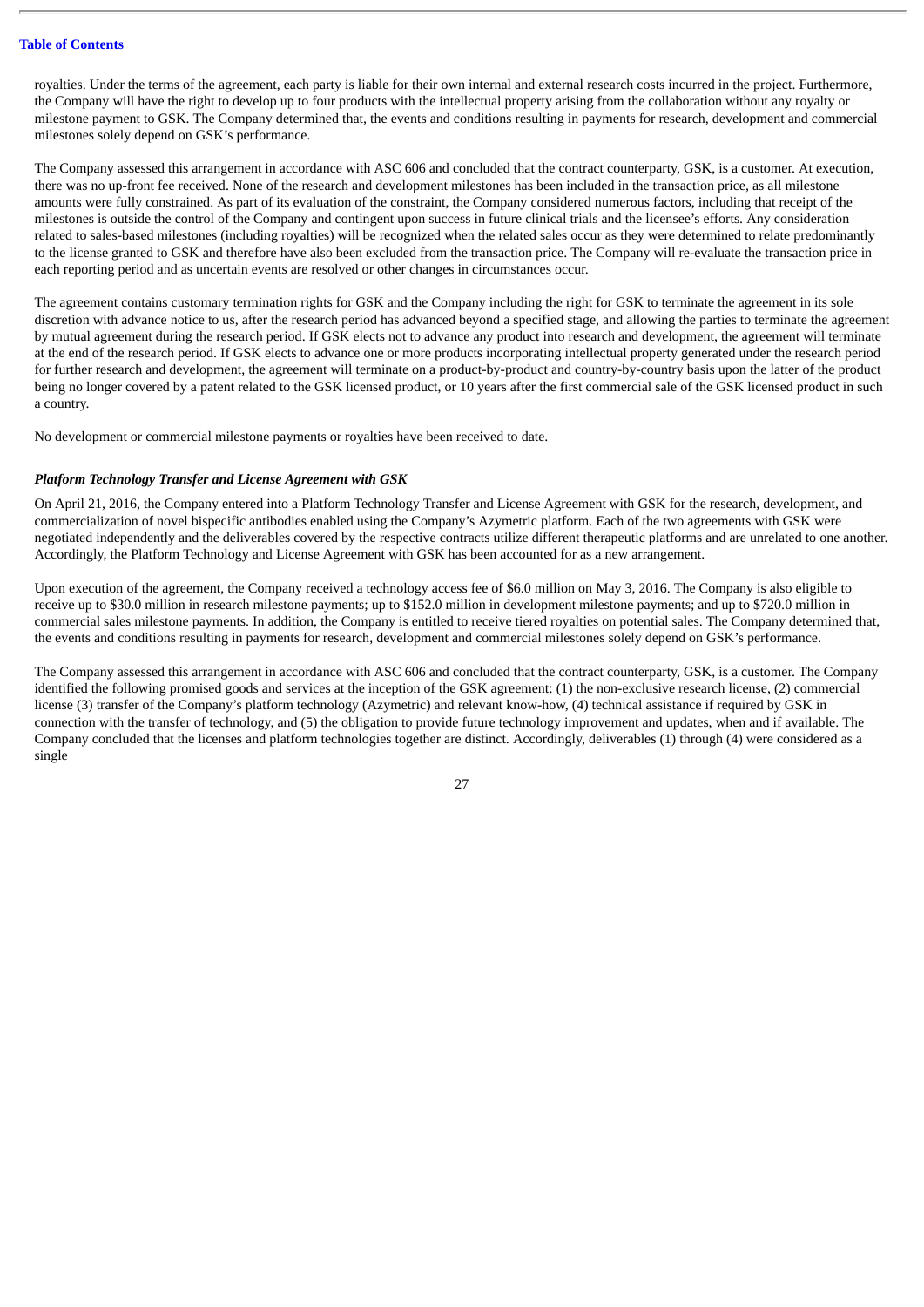performance obligation and the technology access fee of \$6.0 million has been allocated to this performance obligation and has been recognized as revenue upon completion of the transfer of the Company's technology and technical know-how to GSK.

In order to evaluate the appropriate transaction price, the Company determined that the up-front amount constituted the entirety of the consideration to be included in the transaction price and to be allocated to the performance obligations based on the Company's best estimate of their relative stand-alone selling prices. The Company estimated the best estimate of selling price of the licenses and technology platform based on comparable license and collaboration arrangements. The Company concluded that the best estimate of selling price for the obligation to deliver future technology improvements and updates was a nominal amount, as the Company has no intention of performing and has made no commitment to perform or provide additional update work on the applicable technology platform. Accordingly, no arrangement consideration was allocated to this deliverable.

At execution, the transaction price included only the \$6.0 million up-front consideration received. None of the research and development milestones has been included in the transaction price, as all milestone amounts were fully constrained. As part of its evaluation of the constraint, the Company considered numerous factors, including that receipt of the milestones is outside the control of the Company and contingent upon success in future clinical trials and the licensee's efforts. Any consideration related to sales-based milestones (including royalties) will be recognized when the related sales occur as they were determined to relate predominantly to the license granted to GSK and therefore have also been excluded from the transaction price. The Company will re-evaluate the transaction price in each reporting period and as uncertain events are resolved or other changes in circumstances occur.

The agreement contains customary termination rights for GSK and the Company including the right for GSK to terminate the agreement in its sole discretion with advance notice to the Company. Termination provisions allow for GSK to terminate the agreement or specific antibody sequence pairs due to an incurable material breach by the Company, and under specific conditions, GSK shall have certain rights to continue the research, development, and commercialization of products with their license payment, milestone, and royalty obligations reduced by 50%.

No research, development or commercial milestone payments or royalties have been received to date.

## *Collaboration and Cross License Agreement with Daiichi Sankyo, Co., Ltd. ("Daiichi Sankyo")*

On September 26, 2016, the Company entered into a Collaboration and Cross License Agreement with Daiichi Sankyo for the research, development, and commercialization of novel bispecific antibodies enabled using the Company's Azymetric and EFECT platforms. Additionally, the Company will license immuno-oncology antibodies from Daiichi Sankyo, with the right to research, develop and commercialize multiple products globally in exchange for royalties on product sales. Under the agreement, Daiichi Sankyo will have the option to develop and commercialize a single bispecific immuno-oncology therapeutic.

Upon execution of the agreement, the Company received a technology access fee of \$2.0 million. The Company is also eligible to receive up to \$66.9 million in research and development milestone payments and commercial license option; and up to \$80.0 million in commercial sales milestone payments. In addition, the Company is eligible to receive tiered royalties on potential product sales. The Company determined that other than a research milestone for \$1.0 million, the events and conditions resulting in payments for research, development and commercial milestones solely depend on Daiichi Sankyo's performance.

The Company assessed this arrangement in accordance with ASC 606 and concluded that the contract counterparty, Daiichi Sankyo, is a customer. The Company identified the following promised goods and services at the inception of the Daiichi Sankyo agreement: (1) the research license, (2) the transfer of the Company's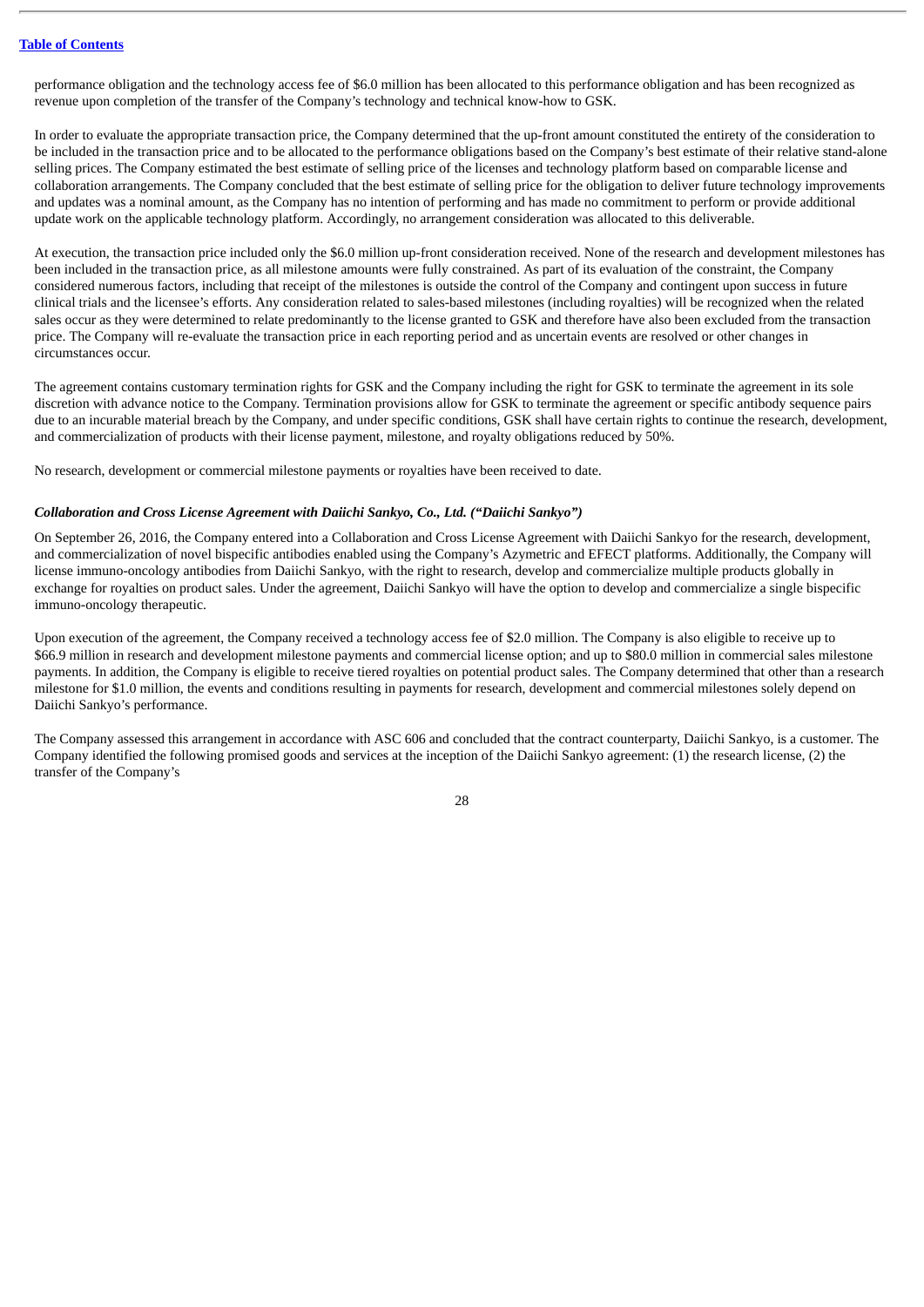platform technologies (Azymetric and EFECT) and relevant know-how, and (3) research activities to be performed on behalf of Daiichi Sankyo. The Company concluded that the licenses and platform technologies together are distinct. Accordingly, the deliverables (1) and (2) were considered as a single performance obligation and the technology access fee of \$2.0 million was allocated to this performance obligation and was recognized as revenue upon delivery of the licenses and transfer of the relevant technology. The research activities to be performed on behalf of Daiichi Sankyo after the transfer of the technology are also determined to be distinct as Daiichi Sankyo or another third party could provide these services without the Company's assistance. The revenue to be received from Daiichi Sankyo from delivery of these services is recognized upon performance of such activities at rates consistent with prevailing market rates. The Company concluded that, at the inception of the agreement, Daiichi Sankyo's option to obtain a Commercial License did not represent a deliverable because it is a substantive option and did not contain a significant or incremental discount.

In order to evaluate the appropriate transaction price, the Company determined that the up-front amount constituted the entirety of the consideration to be included in the transaction price and to be allocated to the performance obligations based on the Company's best estimate of their relative stand-alone selling prices. The Company estimated the best estimate of selling price of the licenses and technology platform based on comparable license and collaboration arrangements. The best estimate of selling price for the other deliverables was estimated using internal estimates of cost to perform the specific services plus a normal profit margin for providing the services.

At execution, the transaction price included only the \$2.0 million up-front consideration received. None of the research and development milestones has been included in the transaction price, as all milestone amounts were fully constrained. As part of its evaluation of the constraint, the Company considered numerous factors, including that receipt of the milestones is outside the control of the Company and contingent upon success in future clinical trials and the licensee's efforts. Any consideration related to sales-based milestones (including royalties) will be recognized when the related sales occur as they were determined to relate predominantly to the license granted to Daiichi Sankyo and therefore have also been excluded from the transaction price. The Company will re-evaluate the transaction price in each reporting period and as uncertain events are resolved or other changes in circumstances occur.

The consideration otherwise allocable to delivered units is limited to the amount that is not contingent on the delivery of additional items or fulfillment of other performance conditions. Consequently, the arrangement consideration related to the research activities to be performed on behalf of Daiichi Sankyo after the transfer of the technology was excluded from the allocation arrangement consideration because the consideration and performance are contingent upon Daiichi Sankyo requesting performance of the services and these services are priced at an estimated fair value.

The agreement contains customary termination rights for Daiichi Sankyo and the Company including the right for Daiichi Sankyo to terminate the rights to the Company's therapeutic platforms in its sole discretion with advance notice to the Company and for the Company to terminate the Company's rights to Daiichi Sankyo's antibodies with advance notice to Daiichi Sankyo. The agreement shall terminate, with respect to Daiichi Sankyo's license, if Daiichi Sankyo fails to exercise its option or, on a product-by-product basis, until expiration of Daiichi Sankyo's royalty obligations.

On June 26, 2017, the Company recorded non-refundable milestone revenue from Daiichi Sankyo in the amount of \$1.0 million upon the achievement of a research milestone.

During the three months ended March 31, 2018, the Company recorded \$nil in research support revenue from Daiichi Sankyo (2017: \$214).

#### *Collaboration and License Agreement with Janssen Biotech, Inc. ("Janssen")*

On November 13, 2017, the Company entered into a Collaboration and License Agreement with Janssen to research, develop and commercialize up to six bispecific antibodies generated through the use of the Azymetric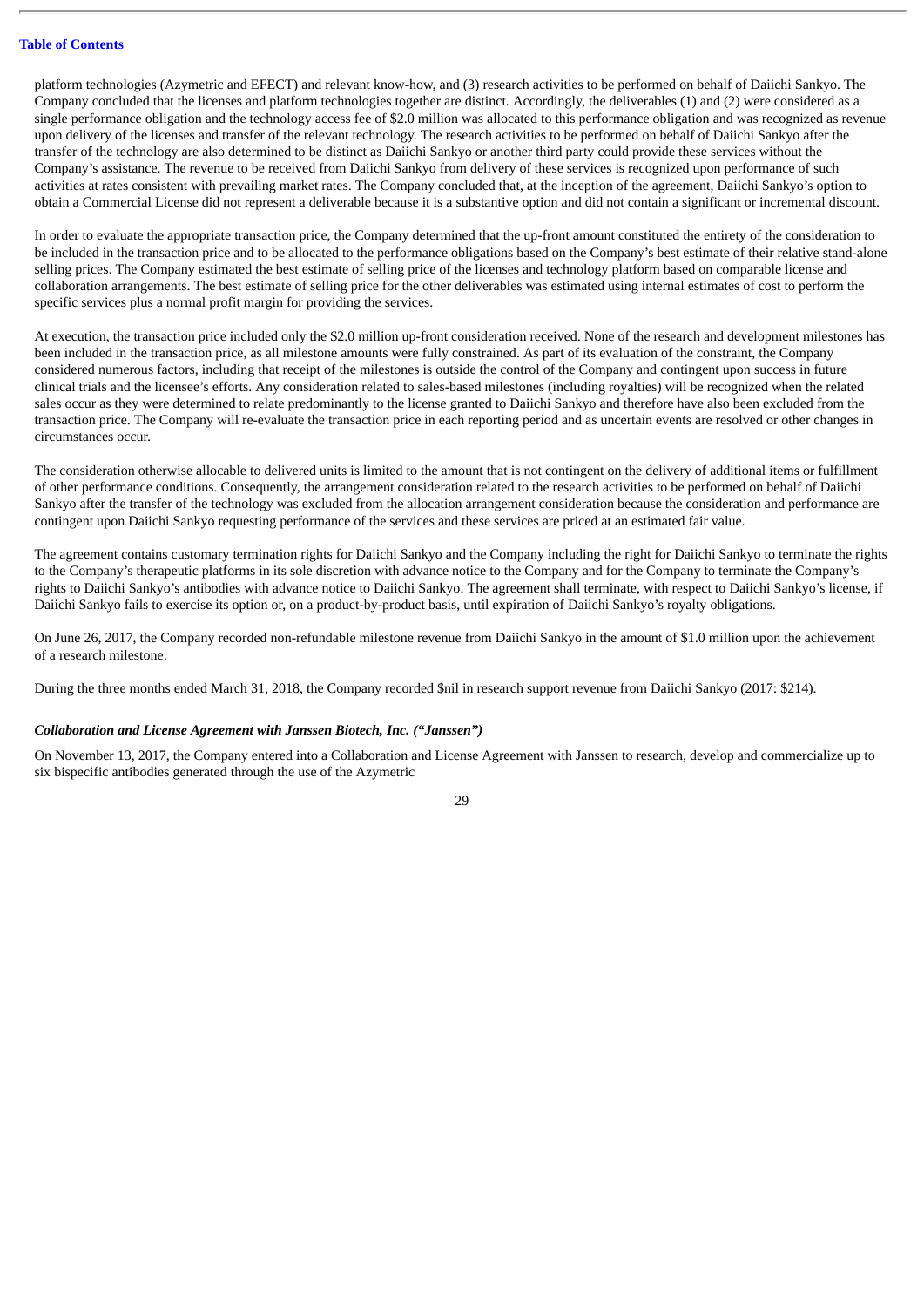and EFECT platforms. Under the terms of the agreement, we granted Janssen a worldwide, royalty-bearing, antibody sequence pair-specific exclusive license to research, develop and commercialize certain products. Janssen also has the option to develop two additional bispecific antibodies under this agreement subject to a future option payment. Under the agreement, Janssen will be solely responsible for the research, development, manufacturing and commercialization of the products.

Upon execution of the agreement, the Company received a non-refundable upfront fee of \$50.0 million. The Company is also eligible to receive up to \$282.0 million in development milestone payments and up to \$1,119.0 million in commercial milestone payments. In addition, Company is eligible to receive tiered royalties in the mid-single digits on product sales, with the royalty term being, on a product-by-product and country-by-country basis, either (i) for as long as there is Zymeworks platform patent coverage on products, or (ii) for 10 years, beginning from the first commercial sale, whichever period is longer. If there is no Zymeworks patent coverage on products, royalty rates may be potentially reduced. Janssen has the right, prior to the first dosing of a patient in a Phase 3 clinical trial for a product, to buy down the royalty relating to such product by one percentage point with a payment of \$10.0 million. The Company determined that, the events and conditions resulting in payments for research, development and commercial milestones solely depend on Janssen's performance.

The Company assessed this arrangement in accordance with ASC 606 and concluded that the contract counterparty, Janssen, is a customer. The Company identified the following promised goods and services at the inception of the Janssen agreement: (1) the research and commercial license, (2) the transfer of the Company's platform technologies (Azymetric and EFECT) and relevant know-how. The Company concluded that the licenses and platform technologies together are distinct. Accordingly, the deliverables (1) and (2) were considered as a single performance obligation and the upfront fee of \$50.0 million was allocated to this performance obligation and was recognized as revenue upon delivery of the licenses and transfer of the relevant technology.

In order to evaluate the appropriate transaction price, the Company determined that the up-front amount constituted the entirety of the consideration to be included in the transaction price and to be allocated to the performance obligations based on the Company's best estimate of their relative stand-alone selling prices. The Company estimated the best estimate of selling price of the licenses and technology platform based on comparable license and collaboration arrangements.

At execution, the transaction price included only the \$50.0 million up-front consideration received. None of the research and development milestones has been included in the transaction price, as all milestone amounts were fully constrained. As part of its evaluation of the constraint, the Company considered numerous factors, including that receipt of the milestones is outside the control of the Company and contingent upon success in future clinical trials and the licensee's efforts. Any consideration related to sales-based milestones (including royalties) will be recognized when the related sales occur as they were determined to relate predominantly to the license granted to Janssen and therefore have also been excluded from the transaction price. The Company will re-evaluate the transaction price in each reporting period and as uncertain events are resolved or other changes in circumstances occur.

The agreement contains customary termination rights for Janssen and the Company including the right for Janssen to terminate the agreement in its sole discretion with advance notice to the Company. The agreement will terminate, on a product-by-product basis on the expiry of the royalty term for the product. Furthermore, if Janssen does not designate an antibody sequence pair during the research program term, the agreement will also terminate.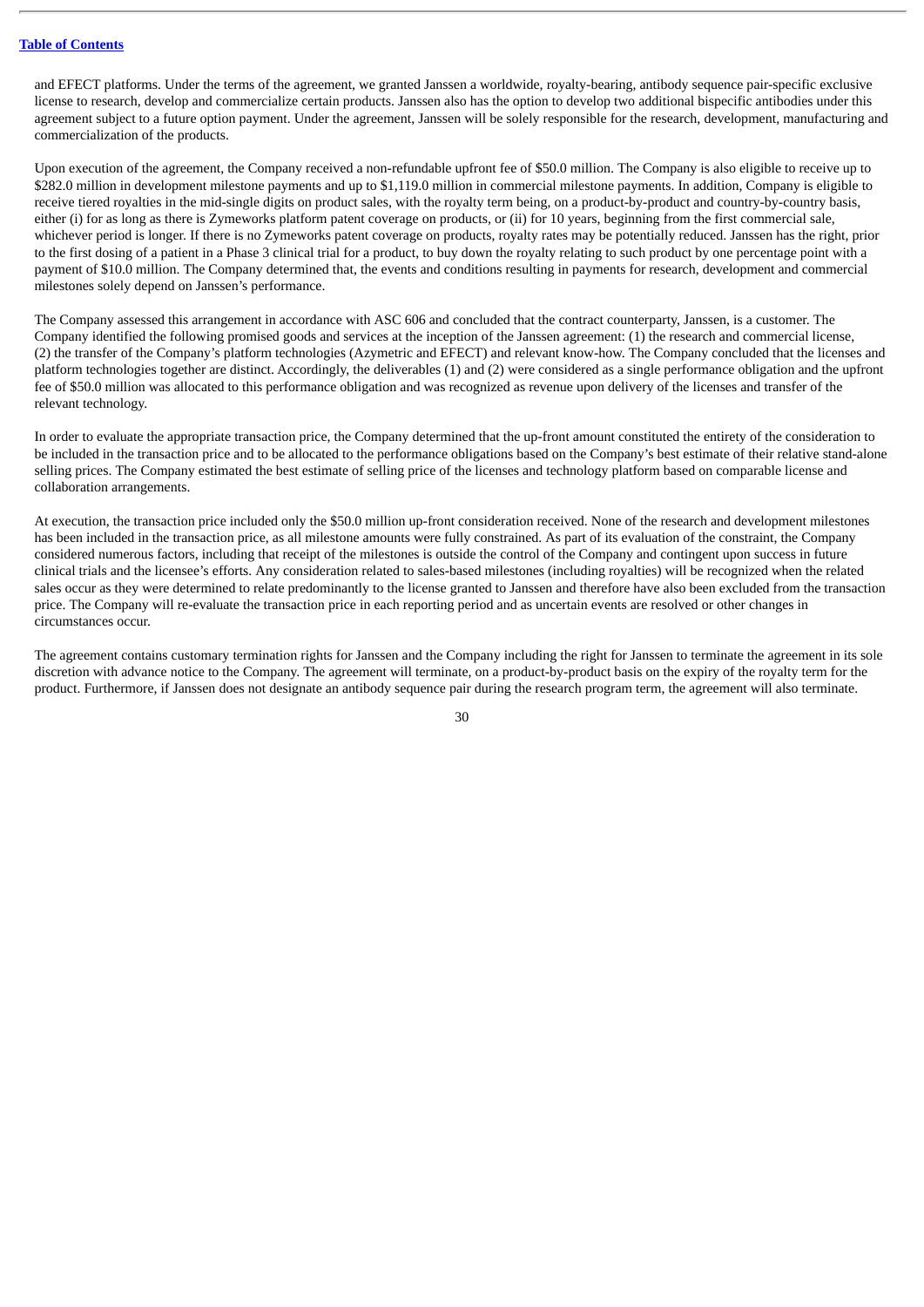## **10. Commitments and Contingencies**

# *Lease Commitments*

The Company leases office premises in Vancouver, British Columbia and Seattle, Washington that expire in August 2021 and February 2022, respectively. The Company has also entered into a lease for laboratory space in Vancouver, British Columbia that will expire in August 2021. The leases contain rent escalation clauses. The Company also leases office equipment under capital lease agreements. Future minimum lease payments under the non-cancellable operating leases and capital leases at March 31, 2018 are as follows:

|                               | Payments due by period |                            |  |                 |  |                            |  |                 |                        |  |         |
|-------------------------------|------------------------|----------------------------|--|-----------------|--|----------------------------|--|-----------------|------------------------|--|---------|
|                               |                        | <b>Less Than</b><br>1 Year |  | 1 to 2<br>Years |  | $2$ to $3$<br><b>Years</b> |  | 3 to 4<br>Years | 4 to 5<br><b>Years</b> |  | Total   |
|                               | (dollars in thousands) |                            |  |                 |  |                            |  |                 |                        |  |         |
| Capital lease obligations     |                        |                            |  | 19              |  | 23                         |  |                 |                        |  | 79      |
| Operating lease obligations   |                        | 1,937                      |  | L.948           |  | 1,958                      |  | 1.082           |                        |  | 6.925   |
| Total contractual obligations |                        | 1,961                      |  | \$1,967         |  | \$1,981                    |  | \$1,093         |                        |  | \$7,004 |

### *Other Commitments*

The Company has entered into research collaboration agreements with strategic partners in the ordinary course of operations that may include contractual milestone payments related to the achievement of pre-specified research, development, regulatory and commercialization events and indemnification provisions, which are common in such agreements. Pursuant to the agreements, the Company is obligated to make research and development and regulatory milestone payments upon the occurrence of certain events and royalty payments based on net sales. The maximum amount of potential future indemnification is unlimited, however, the Company currently holds commercial and product liability insurance. This insurance limits the Company's liability and may enable it to recover a portion of any future amounts paid. Historically, the Company has not made any indemnification payments under such agreements and the Company believes that the fair value of these indemnification obligations is minimal. Accordingly, the Company has not recognized any liabilities relating to these obligations for any period presented.

In August 2016, the Company entered into a license agreement with Innovative Targeting Solutions Inc., or ITS, to use ITS' protein engineering technology for the development and commercialization of antibody and protein therapeutics. Pursuant to the agreement, the Company agreed to pay an aggregate of \$12.0 million in annual licensing fees to ITS over a five-year period. Licensing fees paid to ITS are recorded in intangible assets and amortized over a twelve-month period. The Company may also be required to make payments to ITS upon the achievement of certain development and commercial milestones, as well as royalty payments on net sales.

In connection with the Kairos acquisition, the Company may be required to make future payments to CVI upon the direct achievement of certain development milestones for products incorporating certain Kairos intellectual property, as well as royalty payments on the net sales of such products. For out-licensed products and technologies incorporating certain Kairos intellectual property, the Company may be required to pay CVI a mid-single digit percentage of the future revenue as a result of a revenue sharing agreement. As of March 31, 2018, the contingent consideration had an estimated fair value of approximately \$470, which has been recorded within other long-term liabilities (note 6). The contingent consideration was calculated using a probability weighted assessment of the likelihood the milestones would be met, a probability adjusted discount rate that reflects the stage of the development and time to complete the development. Contingent consideration is a financial liability and measured at its fair value at each reporting period, with any changes in fair value from the previous reporting period recorded in the statement of loss and comprehensive loss.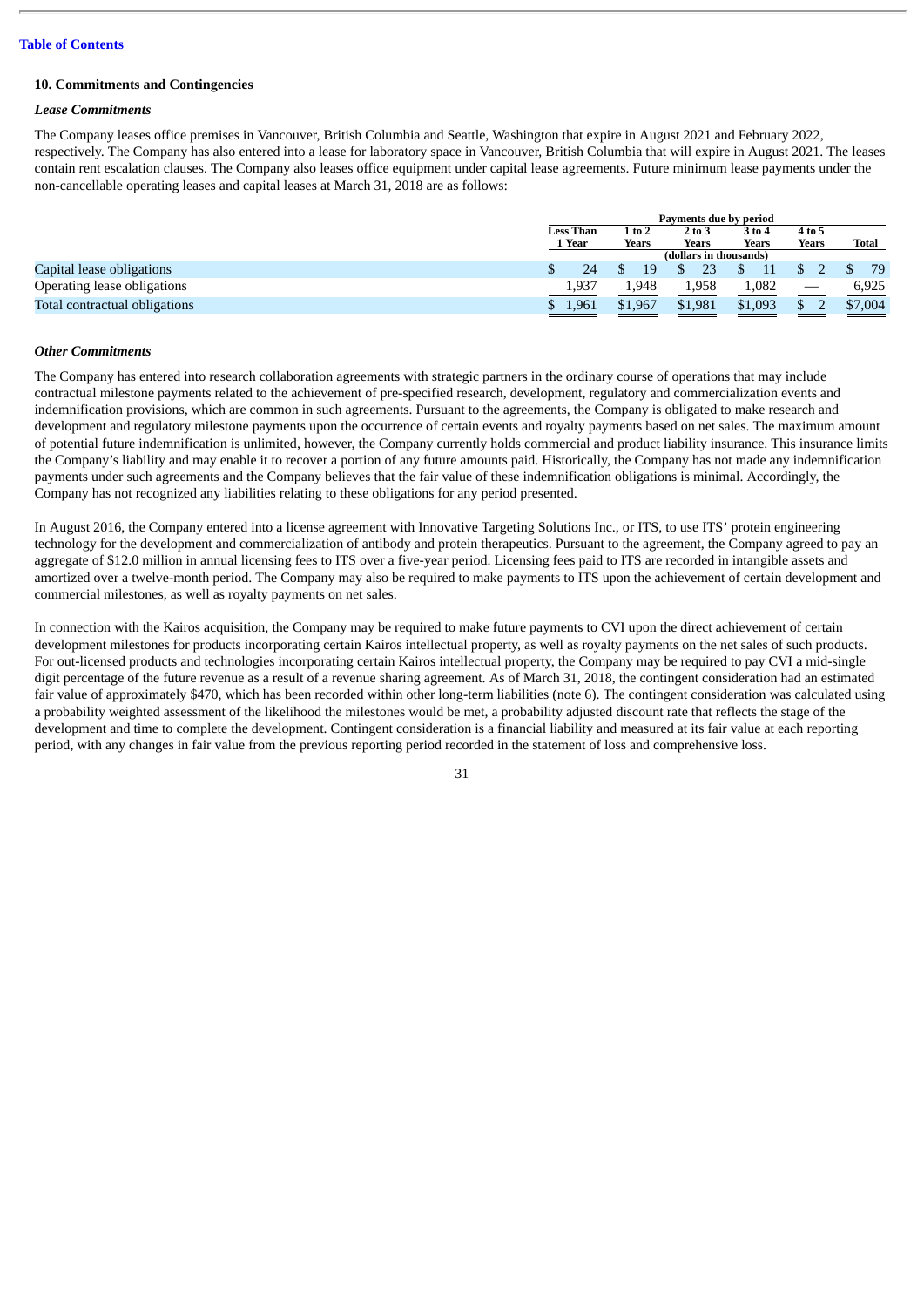### *Contingencies*

From time to time, the Company may be subject to various legal proceedings and claims related to matters arising in the ordinary course of business. The Company does not believe it is currently subject to any material matters where there is at least a reasonable possibility that a material loss may be incurred.

## **11. Related Party Transactions**

Lilly was considered a related party under ASC 850 — Related Party Disclosures. Total revenue recognized from the two Lilly agreements for the three months ended March 31, 2018 and 2017 were \$nil and \$15, respectively (note 9). The amount due from Lilly under these agreements was \$nil as of March 31, 2018 and December 31, 2017, respectively.

### **12. Subsequent Events**

On April 22, 2018, Celgene exercised its right to increase the number of potential products it can develop and commercialize from eight to ten and extended the research program term by 24 months until April 2020, for which the Company is entitled to receive an expansion fee of \$4.0 million and is eligible to receive up to \$164.0 million per additional product in development and commercial milestones plus royalties on worldwide sales in accordance with the terms of the licensing and collaboration agreement.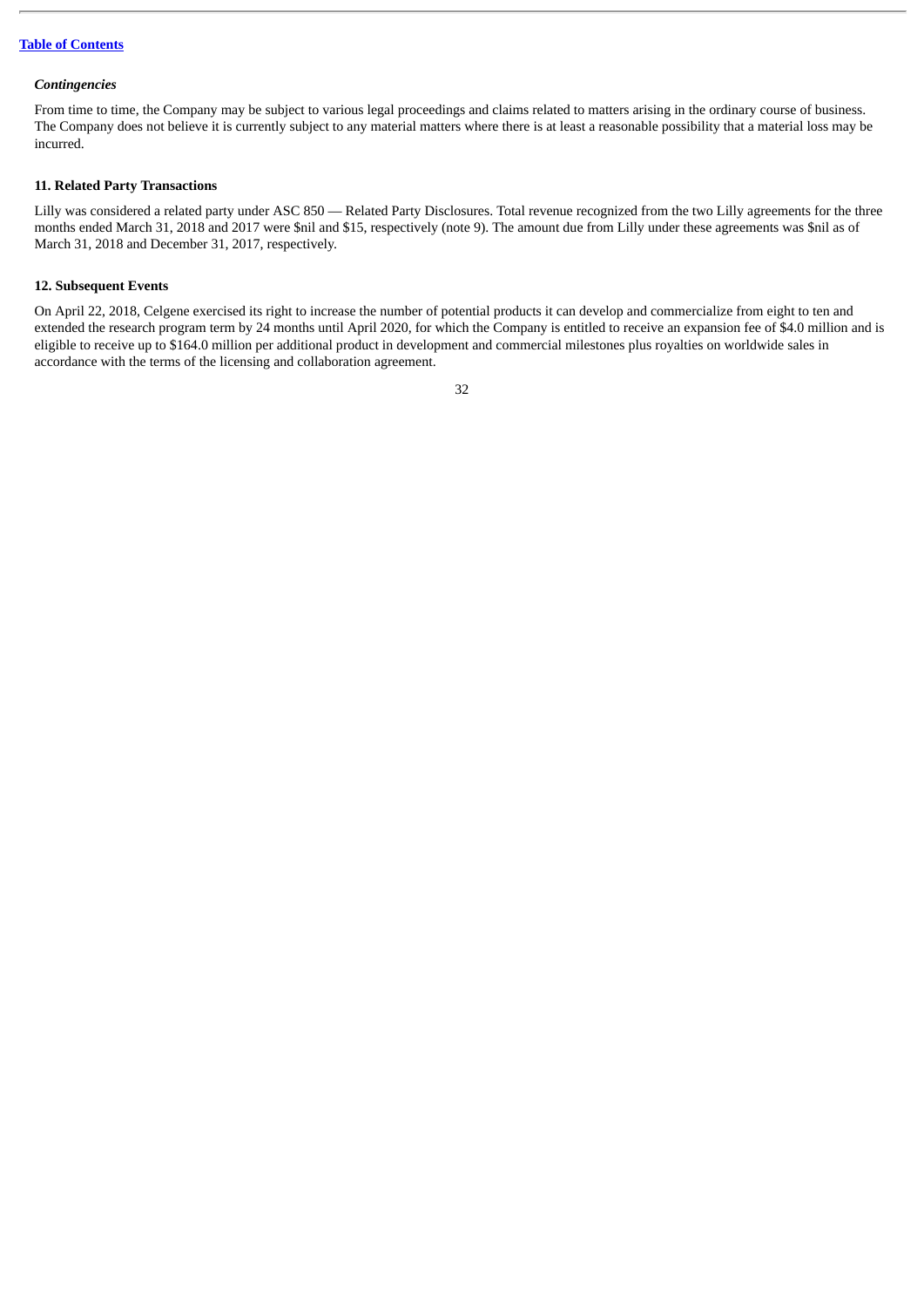### **Item 2. Management's Discussion and Analysis of Financial Condition and Results of Operations**

The following discussion should be read in conjunction with the attached financial statements and notes thereto included in Part I, Item 1 of this Quarterly Report on Form 10-Q, as well as our audited financial statements and related notes thereto and management's discussion and analysis of financial condition and results of operations for the year ended December 31, 2017 included in our Annual Report on Form 10-K filed with the U.S. Securities and Exchange Commission on March 14, 2018 and with the securities commissions in all provinces and territories of Canada on March 14, 2018. This Quarterly Report on Form 10-Q, including the following sections, contains forward-looking statements within the meaning of the U.S. Private Securities Litigation Reform Act of 1995. These statements are subject to risks and uncertainties that could cause actual results and events to differ materially from those expressed or implied by such forward-looking statements. As a result of many factors, including without limitation those set forth under "Risk Factors" under Item 1A of Part II below, and elsewhere in this Quarterly Report on Form 10-Q, our actual results may differ materially from those anticipated in these forward-looking statements. We caution the reader not to place undue reliance on these forward-looking statements, which reflect management's analysis only as of the date of this Quarterly Report on Form 10-Q. We undertake no obligation to update forward-looking statements which reflect events or circumstances occurring after the date of this Quarterly Report on Form 10-Q. Throughout this discussion, unless the context specifies or implies otherwise, the terms "Zymeworks," "we," "us," and "our" refer to Zymeworks Inc. and its *subsidiary.*

## **Overview**

Zymeworks is an innovative, clinical-stage biopharmaceutical company dedicated to the discovery, development and commercialization of nextgeneration multifunctional biotherapeutics. Our suite of complementary therapeutic platforms and our fully integrated drug development engine provide the flexibility and compatibility to precisely engineer and develop highly differentiated product candidates. These capabilities have resulted in multiple wholly owned product candidates with the potential to drive superior outcomes in large underserved and unaddressed patient populations, as further described below.

## *Initial Public Offering*

On May 3, 2017, we successfully closed our initial public offering (the "IPO") pursuant to which we sold 4,894,467 common shares (including the sale of 394,467 common shares to the underwriters upon their partial exercise of their over-allotment option to purchase additional common shares on May 31, 2017). The public offering price of the common shares sold in the IPO was \$13.00 per share. We received net proceeds of approximately \$54.2 million, after underwriting discounts, commissions and estimated offering expenses. The common shares are listed for trading on the New York Stock Exchange and the Toronto Stock Exchange under the symbol "ZYME".

## *Description of Business and Products*

Our lead product candidate, ZW25, is a novel bispecific antibody which targets two distinct domains of the human epidermal growth factor receptor 2, or HER2. In our adaptive Phase 1 clinical trial, ZW25 has been well tolerated with promising single agent anti-tumor activity in patients with heavily pretreated HER2-expressing cancers that have progressed after standard of care, including multiple HER2-targeted regimens. Its unique design may enable ZW25 to address patient populations with all levels of HER2 expression, including those with low to intermediate HER2-expressing tumors, who are otherwise limited to chemotherapy or hormone therapy. Our second product candidate, ZW49, capitalizes on the unique design and antibody framework of ZW25 and is a bispecific antibody-drug conjugate, or ADC, armed with our proprietary ZymeLink-cytotoxic payload. We designed ZW49 to be a best-in-class HER2-targeting ADC with a wide therapeutic window, for which we expect to file an Investigational New Drug, or IND, application in 2018. We are also advancing a deep pipeline of preclinical product candidates and discovery-stage programs in immuno-oncology and other therapeutic areas. In addition to our wholly owned pipeline, two of our therapeutic platforms have been further leveraged through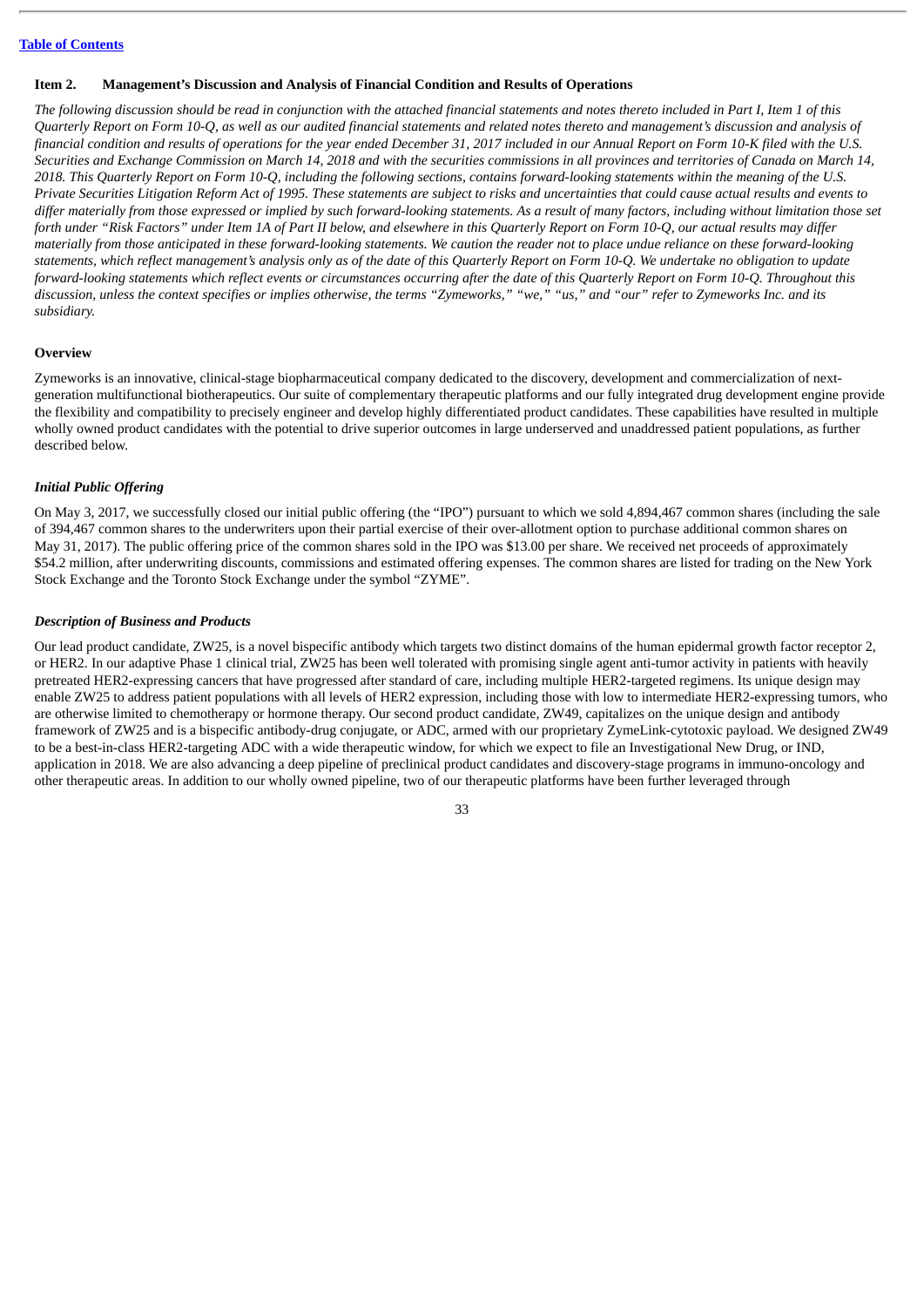multiple revenue-generating strategic partnerships with the following global pharmaceutical companies: Merck Sharp & Dohme Research Ltd., Eli Lilly and Company, Celgene Corporation and Celgene Alpine Investment Co. LLC, GlaxoSmithKline Intellectual Property Development Limited, Daiichi Sankyo Co., Ltd., and Janssen Biotech, Inc. or "Merck", "Lilly", "Celgene", "GSK", "Daiichi Sankyo" and "Janssen", respectively.

Our proprietary capabilities and technologies include four modular, complementary therapeutic platforms that can be easily used in combination with each other and with existing approaches. This ability to layer technologies without compromising manufacturability enables us to engineer nextgeneration biotherapeutics with synergistic activity, which we believe will result in superior patient outcomes. Our core platforms include Azymetric, ZymeLink, EFECT and AlbuCORE. Our protein engineering expertise and proprietary structure-guided molecular modeling capabilities enable these therapeutic platforms. Together with our internal antibody discovery and generation technologies, we have established a fully-integrated drug development engine and toolkit that is capable of rapidly delivering a steady pipeline of next-generation product candidates in oncology and other therapeutic areas.

We commenced active operations in 2003 and have since devoted substantially all of our resources to research and development activities including developing our therapeutic platforms, identifying and developing potential product candidates and undertaking preclinical studies and clinical trials. Additionally, we have supported our research and development activities with general and administrative support, as well as by raising capital, conducting business planning and protecting our intellectual property. We have not generated any revenue from product sales to date and do not expect to do so until such time as we obtain regulatory approval and commercialize one or more of our product candidates. We cannot be certain of the timing or success of approval of our product candidates. We have financed our operations primarily through private equity placements, an issuance of convertible debentures, payments received under license and collaboration agreements, government grants and Scientific Research and Experimental Development, or SR&ED, tax credits and a credit facility as well as our IPO in 2017. From inception through March 31, 2018, we received approximately \$200.2 million, net of share issue costs, from private equity placements, the issuance of convertible debt, which subsequently converted into equity securities, and our IPO. Payments received from our license and collaboration agreements include upfront fees and milestone payments as well as research support and reimbursement payments through our strategic partnerships and government grants. Although it is difficult to predict our funding requirements, based upon our current operating plan, we anticipate that our existing cash and cash equivalents and short-term investments as of March 31, 2018, combined with the collaboration payments we anticipate receiving, will enable us to fund the clinical and preclinical development of our lead product candidates for at least the next twelve months.

Through March 31, 2018, we had an accumulated deficit of \$130.0 million. We reported a net loss of \$21.2 million for the three months ended March 31, 2018. We expect that over the next several years we will increase our research and development expenditures in connection with the ongoing development of our product candidates and other clinical, preclinical and regulatory activities.

### **Strategic Partnerships and Collaborations**

Our unique combination of proprietary protein engineering capabilities and resulting therapeutic platform technologies was initially recognized by Merck and Lilly, with whom we established strategic partnerships focused on our Azymetric and EFECT therapeutic platforms. We subsequently entered into broader strategic partnerships with Celgene and GSK and a collaboration and cross-licensing agreement with Daiichi Sankyo. Following the completion of the initial agreements with Merck, Lilly and GSK, the relationships were subsequently expanded to include either additional licenses or therapeutic platforms. Most recently, we executed a licensing and collaboration agreement with Janssen to develop and commercialize next generation bispecific antibody therapeutics. These relationships provide our strategic partners with access to components of our proprietary Azymetric and EFECT therapeutic platforms for their development of a defined number of protein therapeutics, for which we will not have ownership. These strategic partnerships have provided us with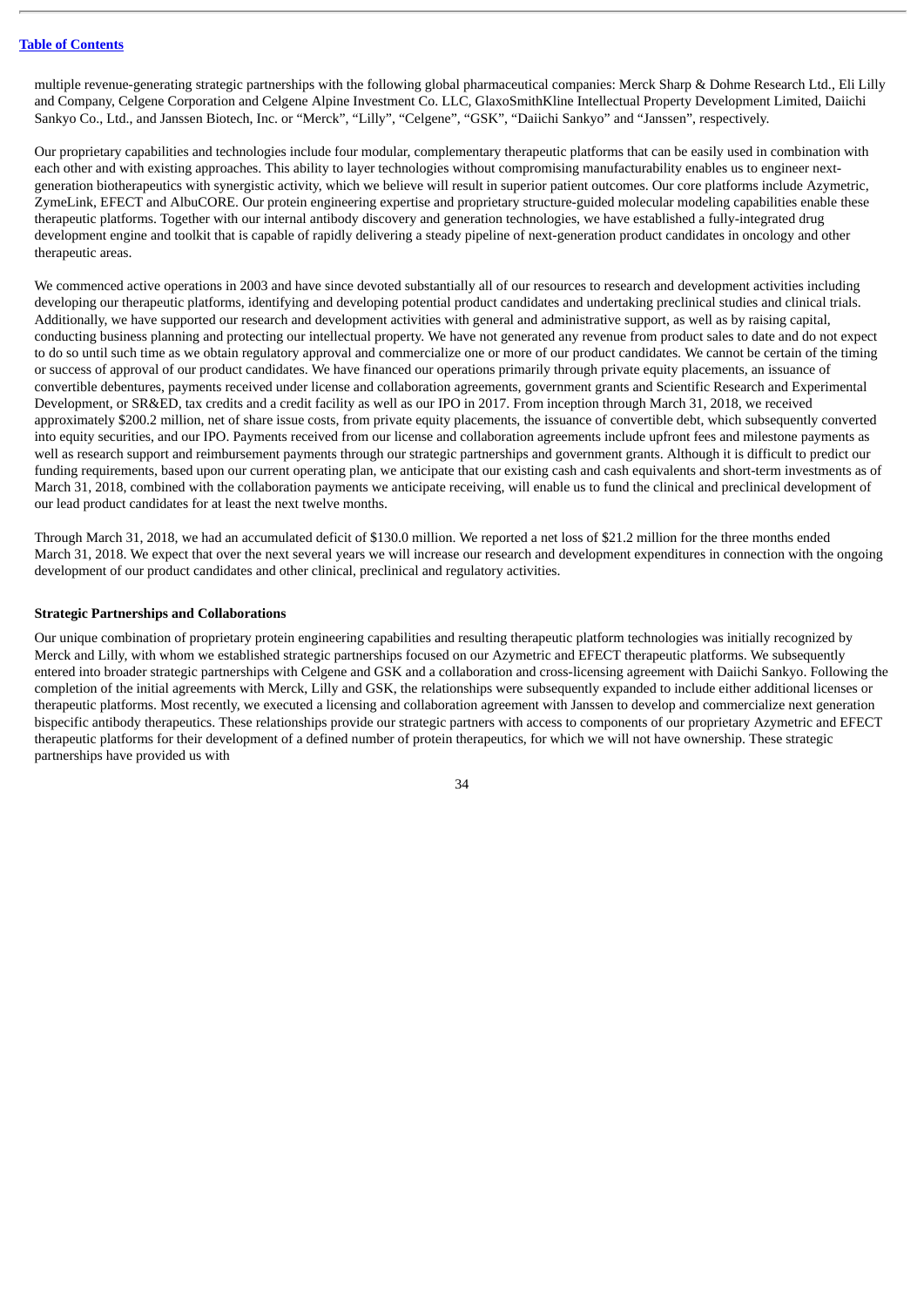non-dilutive funding as well as access to proprietary therapeutic assets, which increase our ability to rapidly advance our product candidates while maintaining worldwide commercial rights to our wholly-owned therapeutic pipeline. Our strategic partnerships include the following:

# • *Research and License Agreement with Merck*

In August 2011, we entered into a research and license agreement with Merck, which was amended and restated in December 2014, to develop and commercialize three bispecific antibodies generated through the use of the Azymetric and EFECT platforms. Under the terms of the agreement, we granted Merck a worldwide, royalty-bearing antibody sequence pair exclusive license to research, develop and commercialize certain licensed products. We are eligible to receive up to \$190.75 million, including an upfront payment (\$1.25 million received in 2011), research milestone payments totaling \$3.5 million (\$2.0 million and \$1.5 million received in 2012 and 2013, respectively), payments for completion of IND-enabling studies of up to \$6.0 million, development milestone payments of up to \$66.0 million and commercial milestone payments of up to \$114.0 million. In addition, we are eligible to receive tiered royalties in the low to mid-single digits on product sales, with the royalty term being, on a product-by-product and country-by-country basis, either (i) for as long as there is Zymeworks patent coverage on products, or (ii) for five years, beginning from the first commercial sale, whichever period is longer. If there is no Zymeworks patent coverage on products, royalty rates will be reduced.

Under the agreement, we are sharing certain research and development responsibilities with Merck to generate bispecific antibodies with the Azymetric and EFECT platforms. Merck provides funding for a portion of our internal and external research costs in support of the collaboration. After the conclusion of the research program, Merck will be solely responsible for the further research, development, manufacturing and commercialization of the products.

## • *Licensing and Collaboration Agreement with Lilly*

In December 2013, we entered into a licensing and collaboration agreement with Lilly to research, develop and commercialize one bispecific antibody, with an option for a second antibody, generated through the use of the Azymetric platform. Under the terms of the agreement, we granted Lilly a worldwide, royalty-bearing antibody target pair-specific exclusive license to research, develop and commercialize certain licensed products. We are eligible to receive up to \$103.0 million, including an upfront payment (\$1.0 million received in 2013) and per product potential milestone payments, comprised of research milestone payments totaling \$1.0 million (\$1.0 million received in 2015), IND submission milestone payments of \$2.0 million, development milestone payments of \$8.0 million and commercial milestone payments of \$40 million. In addition, we are eligible to receive tiered royalties in the low to mid-single digits on product sales, with the royalty term being, on a product-by-product and country-by-country basis, either (i) for as long as there is Zymeworks platform patent coverage on products, or (ii) for 10 years, beginning from the first commercial sale, whichever period is longer. If there is no Zymeworks patent coverage on products, royalty rates may be potentially reduced. In 2017, Lilly nominated a bispecific candidate from this agreement for preclinical development.

Under the agreement, we are sharing certain research and development responsibilities with Lilly to generate bispecific antibodies with the Azymetric platform. Lilly provides funding for a portion of our internal and external research costs in support of the collaboration. After the conclusion of the research program, Lilly will be solely responsible for the further research, development, manufacturing, and commercialization of the products.

### • *Second Licensing and Collaboration Agreement with Lilly*

In October 2014, we entered into a second licensing and collaboration agreement with Lilly to research, develop and commercialize three bispecific antibodies generated through the use of the Azymetric platform. This agreement did not alter or amend the initial agreement entered in 2013. Under the terms of the agreement, we granted Lilly a worldwide, royalty-bearing antibody target-pair exclusive (for two bispecific antibodies) and an antibody sequence pair-specific (for one bispecific antibody) license to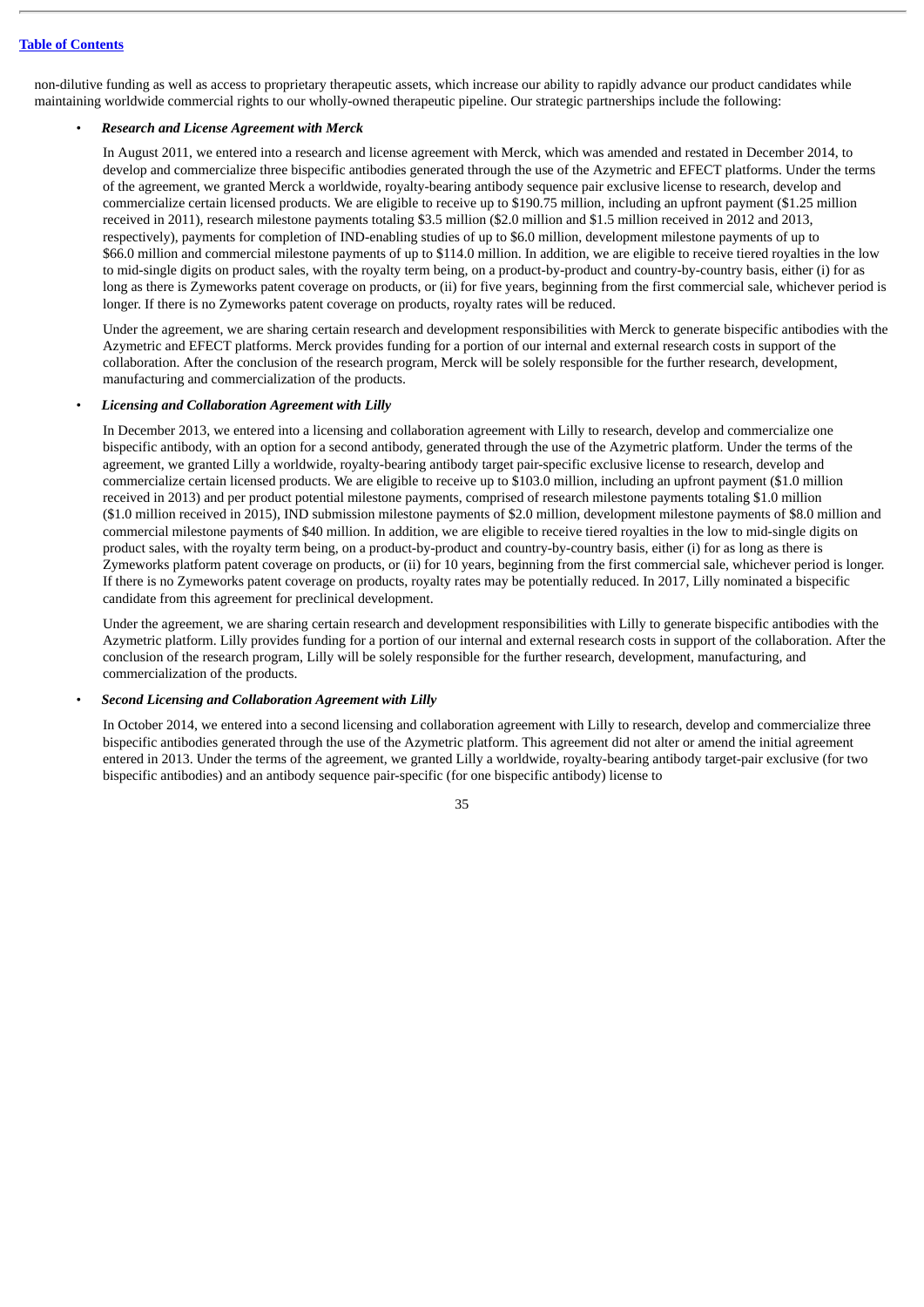research, develop and commercialize certain licensed products. In 2017, Lilly nominated a bispecific candidate from this agreement for preclinical development and discontinued the development of two other bispecific antibodies due to strategic portfolio realignment in those particular disease areas. We are currently eligible to receive up to \$125.0 million, comprised of research milestone payments of up to \$2.0 million (\$2.0 million earned in 2016), IND submission milestone payments of up to \$8.0 million, development milestone payments of up to \$20.0 million and commercial milestone payments of up to \$95.0 million. In addition, we are eligible to receive tiered royalties in the low to mid-single digits on product sales, with the royalty term being, on a product-by-product and country-by-country basis, either (i) for as long as there is Zymeworks platform patent coverage on products, or (ii) for 10 years, beginning from the first commercial sale, whichever period is longer. If there is no Zymeworks patent coverage on products, royalty rates may be potentially reduced. In conjunction with this collaboration agreement, Lilly purchased approximately \$24.0 million of our common shares.

Under the agreement, we are sharing certain research and development responsibilities with Lilly to generate bispecific antibodies with the Azymetric platform. We are responsible for our internal and external research costs in support of this collaboration. After the conclusion of the research program, Lilly will be solely responsible for the further research, development, manufacturing and commercialization of the products.

### • *Licensing and Collaboration Agreement with Celgene*

In December 2014, we entered into a collaboration agreement with Celgene to research, develop and commercialize up to eight bispecific antibodies generated through the use of the Azymetric platform. Under the terms of the agreement, we granted Celgene a right to exercise options to worldwide, royalty-bearing, antibody sequence pair-specific exclusive licenses to research, develop and commercialize certain licensed products. We received an upfront payment of \$8.0 million, which was accounted for as upfront collaboration consideration received in 2014. In April 2018, Celgene exercised its right to increase the number of programs under this collaboration from eight to ten and extended the research program term by 24 months until April 2020, for which are entitled to receive \$4.0 million in accordance with the terms of the collaboration agreement. As a result, Celgene has the right to exercise options on up to ten programs and if Celgene opts in on a program, we are eligible to receive up to \$164.0 million per product candidate (up to \$1.64 billion for all ten programs), comprised of a commercial license option payment of \$7.5 million, development milestone payments of up to \$101.5 million and commercial milestone payments of up to \$55.0 million. No development or commercial milestone payments or royalties have been received to date.

In addition, we are eligible to receive tiered royalties in the low to mid-single digits on product sales, with the royalty term being, on a product-by-product and country-by-country basis, either (i) for as long as there is Zymeworks platform patent coverage on products, or (ii) for 10 years, beginning from the first commercial sale, whichever period is longer. Celgene also has the right, prior to the first dosing of a patient in a Phase 3 clinical trial for a product, to buy down the royalty to a flat low-single digit rate with a payment of \$10.0 million per percentage point. In addition to this collaboration agreement, the parties also entered into an equity subscription agreement under which Celgene paid \$8.6 million for common shares.

Under the agreement, we are collaborating with Celgene to generate and develop a number of bispecific antibodies during the research program term. After the conclusion of the research program in April 2020, Celgene will be solely responsible for the further research, development, manufacturing and commercialization of the products.

## • *Licensing and Collaboration Agreement with GSK*

In December 2015, we entered into a collaboration and license agreement with GSK to research, develop and commercialize up to 10 new Fc-engineered monoclonal and bispecific antibodies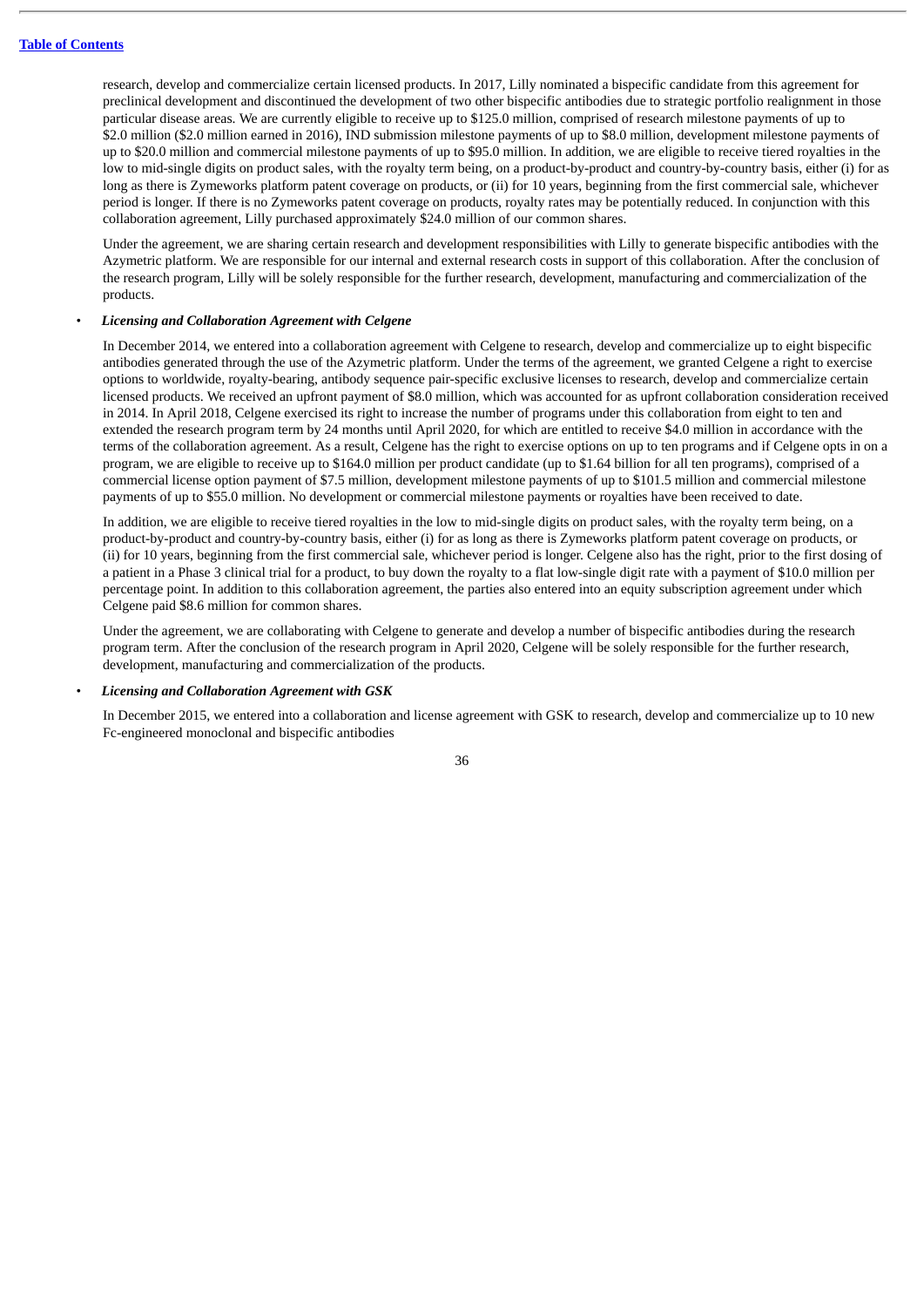generated through the use of the EFECT and Azymetric platforms. Under the terms of the agreement, we granted GSK a worldwide, royalty-bearing antibody target-exclusive license to new intellectual property generated to the EFECT platform under this collaboration and a non-exclusive license to the Azymetric platform to research, develop and commercialize future licensed products. We are eligible to receive up to \$1.1 billion, including research, development and commercial milestone payments of up to \$110.0 million for each product. In addition, we are eligible to receive tiered royalties in the low-single digits on net sales of products, with the royalty term being, on a product-by-product and country-by-country basis, either (i) for as long as there is Zymeworks patent coverage on products or certain joint patent coverage on products, or (ii) for 10 years beginning from the first commercial sale, whichever period is longer. If there is no Zymeworks patent coverage or certain joint patent coverage on products, royalty rates will be reduced. No development or commercial milestone payments or royalties have been received to date. We retained the right to develop up to four products, free of royalties, using the new intellectual property generated in this collaboration, and after a period of time, to grant licenses to such intellectual property for development of additional products by third parties.

Under the collaboration and license agreement, we are sharing certain research and development responsibilities with GSK to generate new Fc-engineered antibodies. Each party will bear its own costs for the responsibilities assigned to it during the research period. After the conclusion of the research period, each party will be solely responsible for the further research, development, manufacturing and commercialization of its own respective products. The research period will terminate when the "research collaboration plan" (as defined in the collaboration and license agreement) is complete or on December 1, 2018, whichever is earlier. During the term of the agreement and solely based on the outcome of the research collaboration, we have granted GSK exclusive rights to develop and commercialize monospecific antibodies against targets nominated by GSK. If GSK develops bispecific antibodies using its own platform approaches, we have granted GSK exclusive rights to develop and commercialize such antibodies comprising of specific antibody sequence pairs.

## • *Second Licensing and Collaboration Agreement with GSK*

In April 2016, we entered into a licensing agreement with GSK to research, develop and commercialize up to six bispecific antibodies generated through the use of the Azymetric platform. This may include bispecific antibodies incorporating new engineered Fc regions generated under the 2015 GSK agreement outlined in the preceding section. Under the terms of this agreement, we granted GSK a worldwide, royalty-bearing antibody sequence pair-specific exclusive license to research, develop and commercialize licensed products. We are eligible to receive up to \$908.0 million, including an upfront payment as a technology access fee (\$6.0 million received in 2016), research milestone payments of up to \$30.0 million, development milestone payments of up to \$152.0 million and commercial milestone payments of up to \$720.0 million. In addition, we are eligible to receive tiered royalties in the low to mid-single digits on product sales, with the royalty term being, on a product-by-product and country-by-country basis, either (i) for as long as there is Zymeworks patent coverage on products, or (ii) for 10 years beginning from the first commercial sale, whichever period is longer. If there is no Zymeworks patent coverage on products, royalty rates may be potentially reduced. No research, development or commercial milestone payments or royalties have been received to date. GSK has the right, prior to the first dosing of a patient in a Phase 3 clinical trial for a product, to buy down the royalty payable on such product by only 1% with a payment of \$10.0 million.

Under the agreement, GSK will bear all responsibility and all costs associated with research, development and commercialization of products generated using the Azymetric platform.

### • *Licensing and Collaboration Agreement with Daiichi Sankyo*

In September 2016, we entered into a collaboration and cross-license agreement with Daiichi Sankyo to research, develop and commercialize one bispecific antibody generated through the use of the Azymetric and EFECT platforms. Under the terms of the agreement, we granted Daiichi Sankyo a worldwide, royalty-bearing antibody sequence pair-specific exclusive license to research, develop and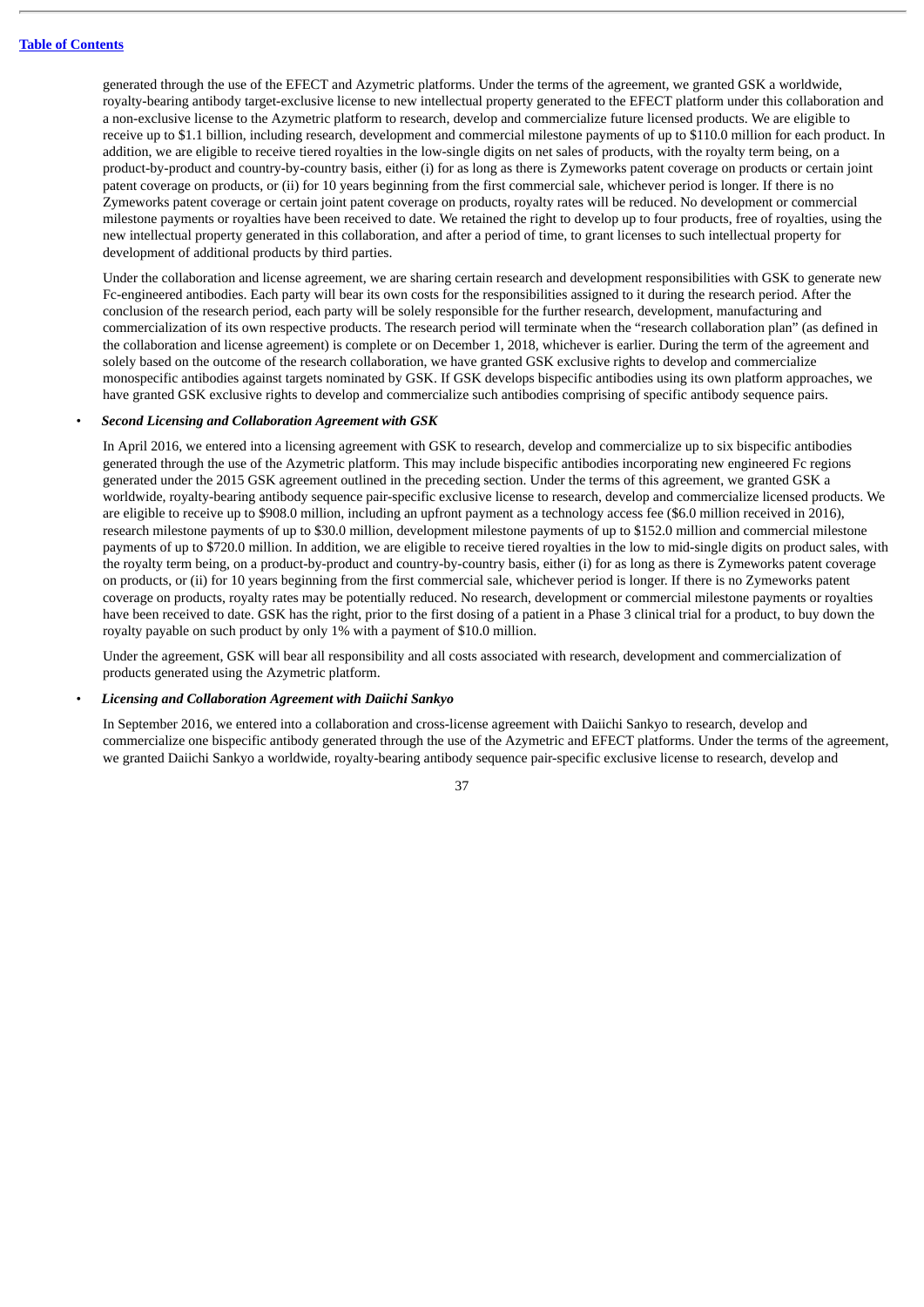commercialize certain licensed products. We are eligible to receive up to \$149.9 million, including an upfront payment as a technology access fee of \$2.0 million (received in 2016), research (\$1.0 million received in 2017) and development milestone payments and a commercial option payment totaling up to \$67.9 million and commercial milestone payments of up to \$80.0 million. In addition, we are eligible to receive tiered royalties ranging from the low single digits up to 10% on product sales, with the royalty term being, on a product-by-product and country-by-country basis, either (i) for as long as there is Zymeworks platform patent coverage on products, or (ii) for 10 years beginning from the first commercial sale, whichever period is longer. No research, development or commercial milestone payments or royalties have been received to date. We also gained non-exclusive rights to develop and commercialize up to three products using Daiichi Sankyo's proprietary immune-oncology antibodies, with royalties in the low single digits to be paid to Daiichi Sankyo on sales of such products.

Under the agreement, we are sharing certain research and development responsibilities with Daiichi Sankyo to generate bispecific antibodies with the Azymetric platform. Daiichi Sankyo is responsible for our internal and external research costs in support of this collaboration during the research program term. After the research program term, Daiichi Sankyo will be solely responsible for the further research, development, manufacturing and commercialization of the products. Under the non-exclusive immuno-oncology antibody license to Zymeworks, we are solely responsible for all research, development and commercialization of the resulting products.

## • *Licensing and Collaboration Agreement with Janssen*

In November 2017, we entered into a collaboration agreement with Janssen to research, develop and commercialize up to six bispecific antibodies generated through the use of the Azymetric and EFECT platforms. Under the terms of the agreement, we granted Janssen a worldwide, royalty-bearing, antibody sequence pair-specific exclusive license to research, develop and commercialize certain products. We are eligible to receive up to \$1.45 billion, including an upfront payment of \$50.0 million (received in 2017), development milestone payments of up to \$282.0 million and commercial milestone payments of up to \$1.12 billion. In addition, we are eligible to receive tiered royalties in the mid-single digits on product sales, with the royalty term being, on a product-by-product and country-by-country basis, either (i) for as long as there is Zymeworks platform patent coverage on products, or (ii) for 10 years, beginning from the first commercial sale, whichever period is longer. If there is no Zymeworks patent coverage on products, royalty rates may be potentially reduced. No development or commercial milestone payments or royalties have been received to date. Janssen has the right, prior to the first dosing of a patient in a Phase 3 clinical trial for a product, to buy down the royalty relating to such product by only 1% with a payment of \$10.0 million. Janssen also has the option to develop two additional bispecific antibodies under this agreement subject to a future option payment.

Under the agreement, Janssen will be solely responsible for the research, development, manufacturing and commercialization of the products.

# **Critical Accounting Policies and Significant Judgments and Estimates**

Our critical accounting policies are those policies that require the most significant judgments and estimates in the preparation of our interim condensed consolidated financial statements. A summary of our critical accounting policies is presented in note 2 of our annual consolidated financial statements for the year ended December 31, 2017.

Our management's discussion and analysis of financial conditions and results of operations is based on our interim condensed consolidated financial statements, which have been prepared in accordance with U.S. GAAP. The preparation of the financial statements in accordance with U.S. GAAP requires us to make estimates and judgments in certain circumstances that affect the reported amounts of assets, liabilities, revenue and expenses and related disclosure of contingent assets and liabilities. In preparing these consolidated financial statements,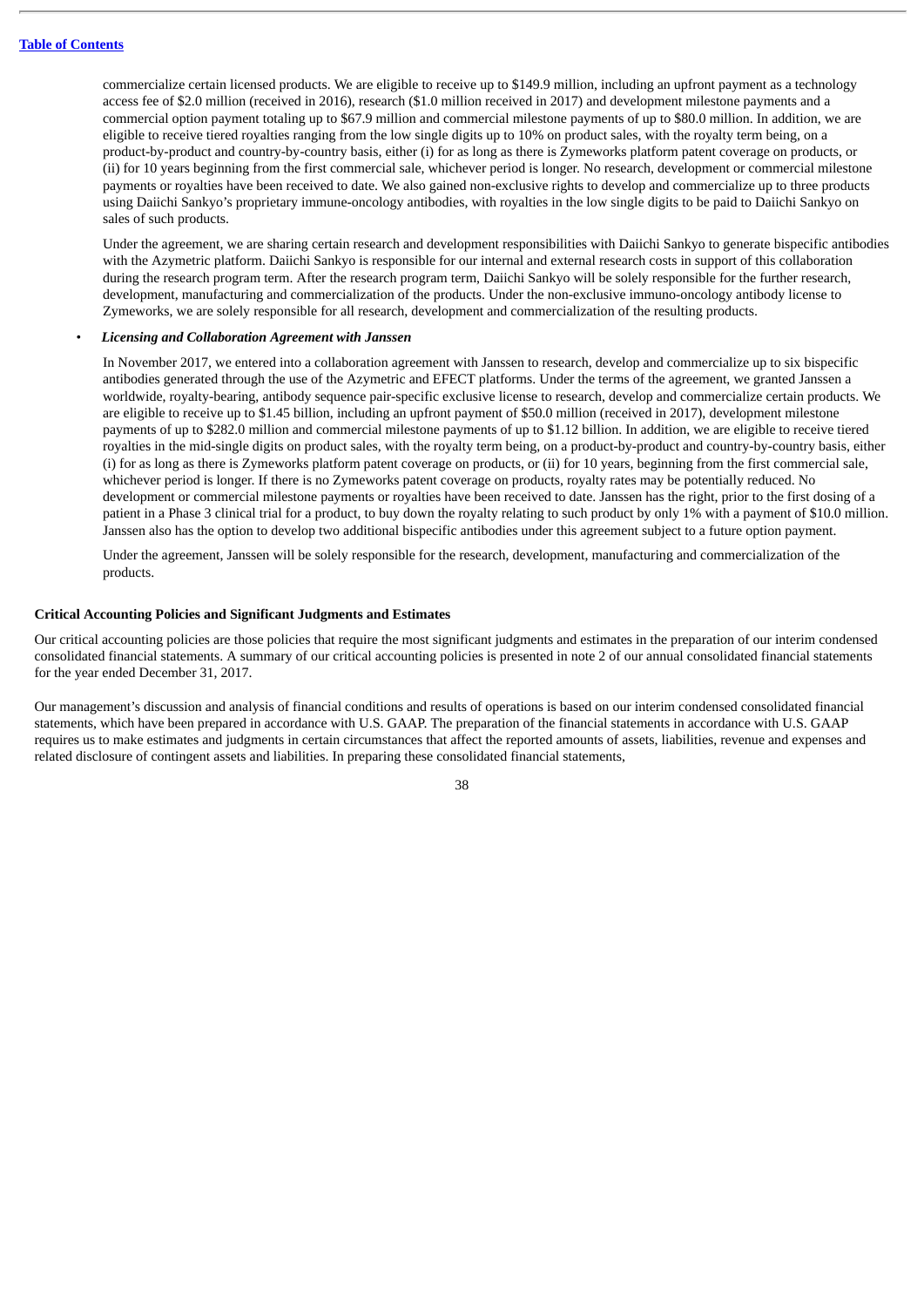management has made its best estimates and judgments of certain amounts included in the financial statements, giving due consideration to materiality. On an ongoing basis, the we evaluate our estimates, including those related to revenue recognition, SR&ED Program and Industrial Research Assistance Program ("IRAP"), share-based compensation, warrants, accrual of expenses, preclinical study accruals, valuation allowance for deferred taxes, other contingencies and valuation of assets acquired in a business combination. Management bases its estimates on historical experience or on various other assumptions that it believes to be reasonable under the circumstances. Actual results could differ from these estimates.

There have been no significant changes in our critical accounting policies and estimates during the three months ended March 31, 2018 as compared to the critical accounting policies and estimates described in our most recent annual consolidated financial statements, except the adoption of ASU 2014-09, "Revenue from Contracts with Customers (Topic 606)" effective on January 1, 2018, as required.

## **Recent Accounting Pronouncements**

In May 2014, the FASB issued ASU 2014-09, "Revenue from Contracts with Customers (Topic 606)". We adopted the new standard effective January 1, 2018, as required, using the modified retrospective approach. The adoption of ASU 2014-09 did not have a material impact on our consolidated financial position, results of operations, equity or cash flows as of the adoption date or for the three months ended March 31, 2018. We have included the disclosures required by ASU 2014-09.

A summary of recent accounting pronouncements is presented in note 3 of our interim condensed consolidated financial statements for the quarter ended March 31, 2018 within this Quarterly Report on Form 10-Q.

### **Financial Operations Overview**

### *Revenue*

Our revenue consists of collaboration revenue, including amounts recognized relating to upfront non-refundable payments for licenses or options to obtain future licenses, research and development funding and milestone payments earned under collaboration and license agreements with strategic partners. We expect these and other strategic partnerships to be our primary source of revenue for the foreseeable future.

## *Research and Development Expense*

Research and development expenses consist of expenses incurred in performing research and development activities. These expenses include conducting research experiments, preclinical studies, and other indirect expenses in support of advancing our product candidates and therapeutic platforms. The following items are included in research and development expenses:

- employee-related expenses such as salaries and benefits;
- employee-related overhead expenses such as facilities and other allocated items;
- share-based compensation expense related to employees and consultants engaged in research and development activities;
- depreciation of laboratory equipment, computers and leasehold improvements;
- fees paid to consultants, subcontractors, CROs and other third-party vendors for work performed under our clinical trials and preclinical studies, including but not limited to laboratory work and analysis, database management, statistical analysis, and other items; and
- amounts paid to vendors and suppliers for laboratory supplies.

It is difficult to determine with certainty the duration and completion costs of our current or future clinical trials and preclinical programs of our product candidates, or if, when or to what extent we will generate revenue from

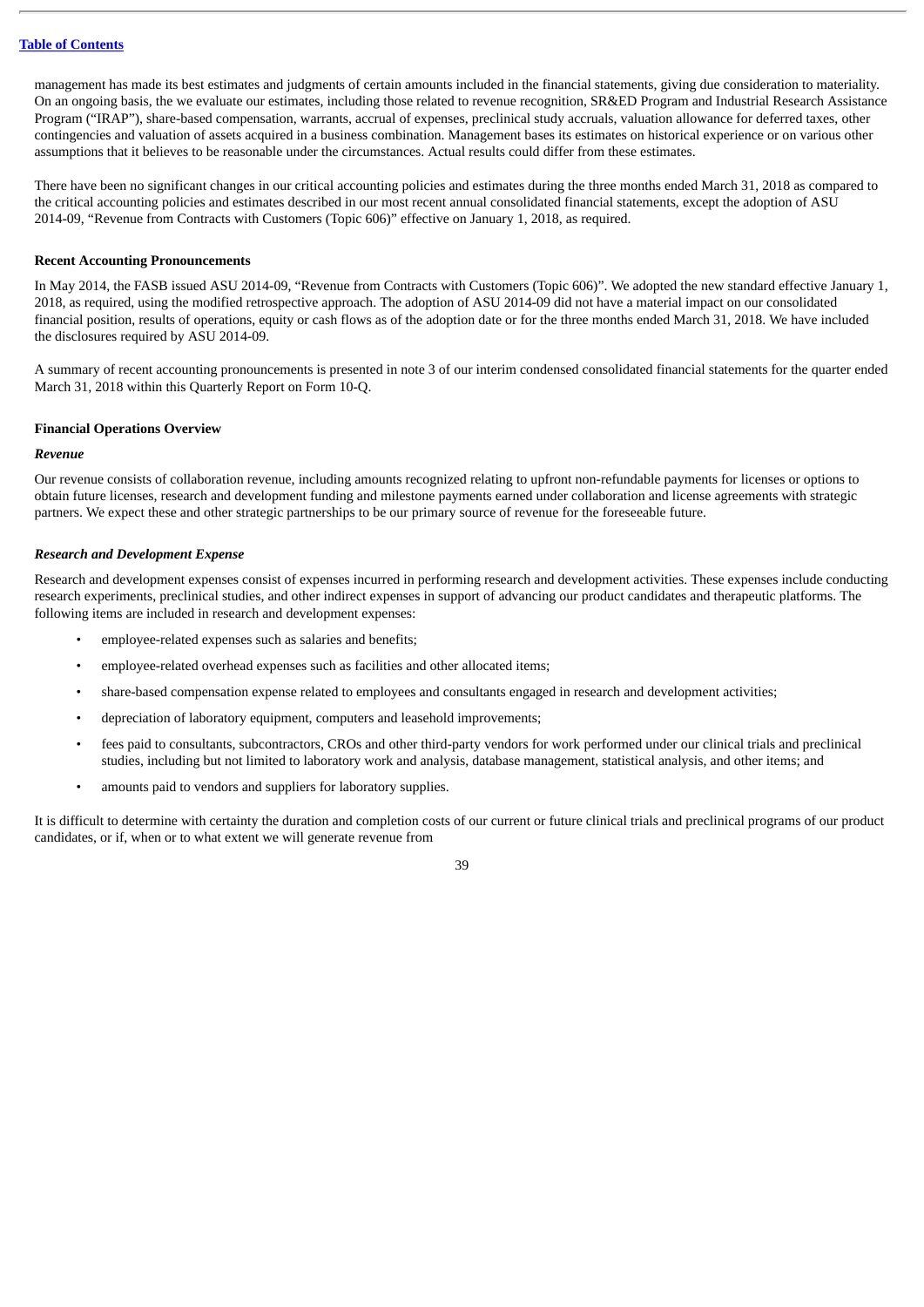the commercialization and sale of any of our product candidates that obtain regulatory approval. We may never succeed in achieving regulatory approval for any of our product candidates. The duration, costs and timing of clinical trials and development of our product candidates will depend on a variety of factors, including the uncertainties of clinical trials and preclinical studies, uncertainties in clinical trial enrollment rates and significant and changing government regulation. In addition, the probability of success for each product candidate will depend on numerous factors, including competition, manufacturing capability and commercial viability. We will determine which programs to pursue and how much to fund each program in response to the scientific and clinical success of each product candidate, as well as an assessment of each product candidate's commercial potential.

## *General and Administrative Expense*

General and administrative expenses consist of salaries and related benefit costs for employees in our executive, finance, intellectual property, business development, human resources and other support functions, legal and professional fees, and travel and general office expenses. We expect to incur additional expenses related to supporting our ongoing research and development activities, operating as a public company and other administrative expenses.

## *Other Income (Expense)*

Other income (expense) primarily consists of interest and accretion expense, interest income, change in fair value of warrant liabilities and foreign exchange gain (loss).

## **Results of Operations for the Three Months Ended March 31, 2018 and 2017**

## *Research and Development Revenue*

The following represents a comparison of our research and development revenue for the three months ended March 31, 2018 and 2017:

|                                          |      | <b>Three Months Ended</b><br>March 31. |          | Increase/  |  |  |  |
|------------------------------------------|------|----------------------------------------|----------|------------|--|--|--|
|                                          | 2018 | 2017                                   |          | (Decrease) |  |  |  |
|                                          |      | (dollars in millions)                  |          |            |  |  |  |
| Revenue from research and collaborations | 0.04 |                                        | \$(0.19) | (83)%      |  |  |  |

The decrease in collaboration revenue for the three months ended March 31, 2018 compared to the same period in 2017 is primarily due to a \$0.2 million decrease in research support payments from Daiichi Sankyo as research and development activities under the agreement with Daiichi Sankyo shifted to our partner.

# *Research and Development Expense*

The following represents a comparison of our research and development expense for the three months ended March 31, 2018 and 2017:

|                                               |     |              | <b>Three Months Ended</b><br>March 31. | Increase/ |                       |            |
|-----------------------------------------------|-----|--------------|----------------------------------------|-----------|-----------------------|------------|
|                                               |     | 2017<br>2018 |                                        |           |                       | (Decrease) |
|                                               |     |              |                                        |           | (dollars in millions) |            |
| ZW25                                          | \$. | 5.8          |                                        | 2.2       | \$ 3.6                | 164%       |
| ZW49                                          |     | 1.3          |                                        | 0.4       | 0.9                   | 225%       |
| Therapeutic platforms                         |     | 1.7          |                                        | 2.1       | (0.4)                 | (19)%      |
| Other research activities                     |     | 4.3          |                                        | 4.4       | (0.1)                 | (2)%       |
| <b>Total research and development expense</b> |     |              |                                        | 9.1       | \$4.0                 | 44%        |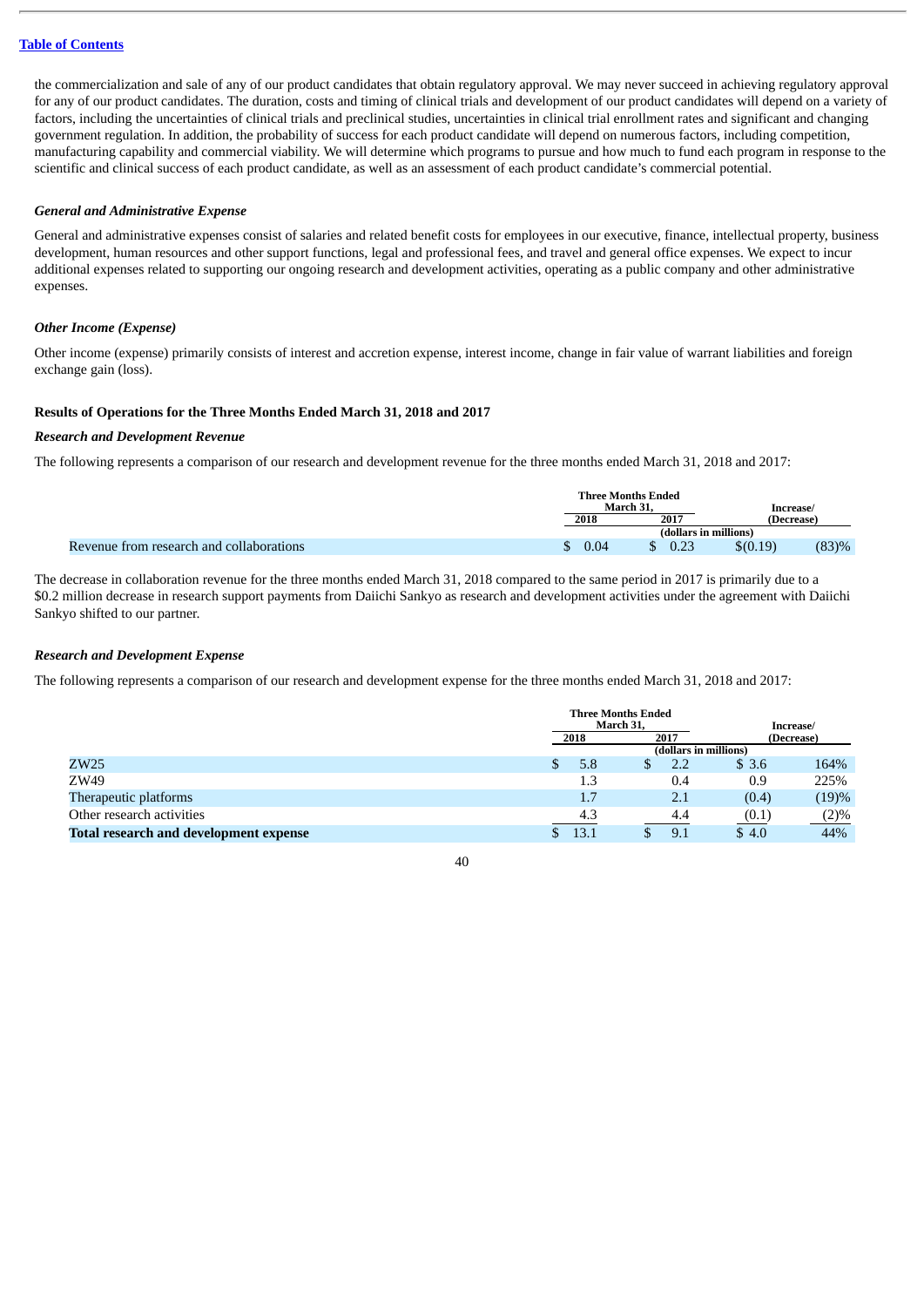During the three months ended March 31, 2018, our research and development expenditures increased by \$4.0 million, compared to the same period in 2017. This was primarily due to an increase in clinical costs for ZW25 and development costs for ZW49 in 2018, which was partially offset by a decrease in early stage research and development activities in platform technologies compared to the same period in 2017. Research and development expenses for the three months ended March 31, 2018 included \$0.6 million related to activities conducted in Quebec, Canada.

### *General and Administrative Expense*

The following represents a comparison of our general and administrative expense for the three months ended March 31, 2018 and 2017:

|                                    |                       | <b>Three Months Ended</b><br>March 31. |             | Increase/  |     |  |  |
|------------------------------------|-----------------------|----------------------------------------|-------------|------------|-----|--|--|
|                                    | 2018<br>2017          |                                        |             | (Decrease) |     |  |  |
|                                    | (dollars in millions) |                                        |             |            |     |  |  |
| General and administrative expense |                       |                                        | $b_{\cdot}$ | \$0.8      | 13% |  |  |

General and administrative expense increased for the three months ended March 31, 2018 by \$0.8 million, compared to the same period in 2017, primarily due to an increase in compensation costs and professional fees. The compensation costs increase was the result of new hires as well as an increase in stock-based compensation expense.

#### *Other (Expense) Income, net*

|                             |       | <b>Three Months Ended</b> |     |         |            |  |  |
|-----------------------------|-------|---------------------------|-----|---------|------------|--|--|
|                             |       | March 31.                 |     |         | Increase/  |  |  |
|                             | 2018  | 2017                      |     |         | (Decrease) |  |  |
|                             |       | (dollars in millions)     |     |         |            |  |  |
| Other (expense) income, net | (1.2) |                           | 0.5 | \$(1.7) | $(340)\%$  |  |  |

Other income for the three months ended March 31, 2018 decreased by \$1.7 million compared to the same period in 2017. Net other expense for 2018 primarily included a \$1.3 million loss due to an increase in fair value of warrant liabilities and a \$0.1 million net foreign exchange loss, which were partially offset by \$0.3 million of net interest income. Other income for the same period in 2017 primarily consisted of \$0.6 million in income due to a decrease in fair value of warrant liabilities and a \$0.2 million net foreign exchange gain, which were partially offset by \$0.3 million of accretion and net interest expense.

## **Liquidity and Capital Resources**

### *Sources of Liquidity*

Until the completion of our IPO in O2 2017, we had financed our operations primarily through private equity placements of our common shares, a private placement of preferred shares and a credit facility. On June 2, 2016, we entered into a credit agreement (the "Credit Agreement") with Perceptive Credit Opportunities Fund L.P. and PCOF Phoenix II Fund L.P. Pursuant to the Credit Agreement, we were able to borrow up to an aggregate of \$15.0 million, consisting of Tranche A and Tranche B term loans for \$7.5 million each, with the Tranche A term amount of \$7.5 million being made available to us immediately upon the close of the transaction. Following the completion of our IPO, we exercised our option of repayment under the terms of the Credit Agreement and paid \$7.8 million, which consisted of the outstanding Tranche A principal balance (\$7.5 million) and an early repayment premium (\$0.3 million), as well as legal fees (\$0.01 million).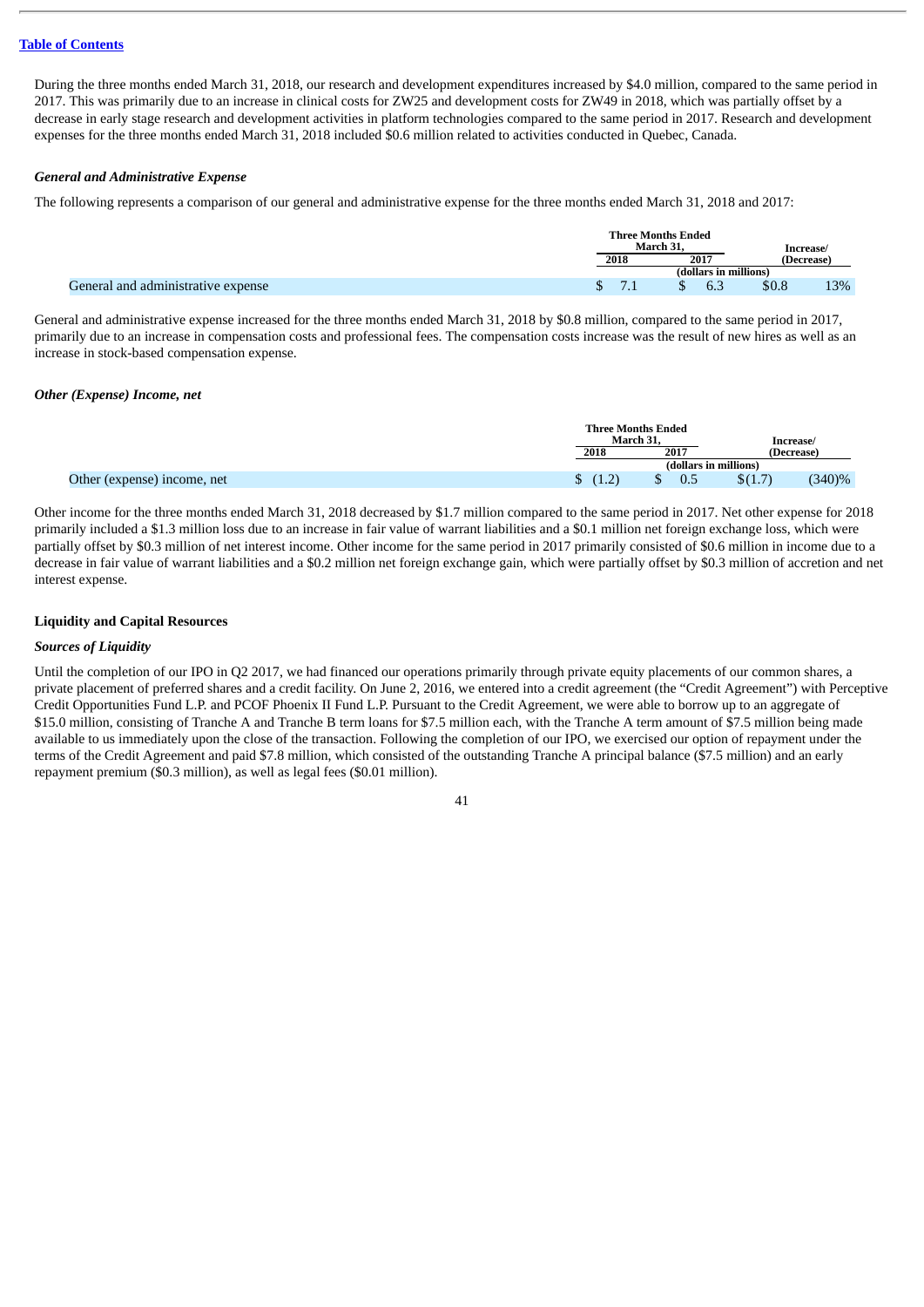We closed our IPO on May 3, 2017, pursuant to which we sold 4,894,467 common shares (including the sale of 394,467 common shares to the underwriters upon their partial exercise of their over-allotment option to purchase additional shares on May 31, 2017). We received net proceeds of approximately \$54.2 million, after underwriting discounts, commissions and offering expenses.

In addition, our operations have been funded through upfront fees, milestone payments, research support payments from our strategic partners, government grants and SR&ED credits. As of March 31, 2018, we had \$70.0 million in cash and cash equivalents and short-term investments.

In addition to our existing cash and cash equivalents, we expect to continue to receive additional reimbursements from our existing and future research collaborations for research and development services rendered and additional milestone payments. However, our ability to receive future milestone payments is dependent upon the successful completion of specified research and development activities by Zymeworks and its collaborators and therefore is uncertain at this time.

# *Cash Flows*

The following table represents a summary of our cash flows for the three months ended March 31, 2018 and 2017:

|                                                              | <b>Three Months</b><br>Ended<br>March 31 |          |
|--------------------------------------------------------------|------------------------------------------|----------|
|                                                              | 2018<br>(dollars in millions)            | 2017     |
| Net cash provided by (used in):                              |                                          |          |
| Operating activities                                         | \$(17.6)                                 | \$(12.7) |
| Investing activities                                         | 12.6                                     | 6.6      |
| Financing activities                                         | 0.1                                      |          |
| Effect of exchange rate changes on cash and cash equivalents | (0.1)                                    | 0.1      |
| Net decrease in cash and cash equivalents                    | \$ (5.0)                                 | (6.0)    |

### *Operating Activities*

During the three months ended March 31, 2018, cash used in operating activities was \$17.6 million, which consisted of a net loss of \$21.2 million. The net loss was adjusted by non-cash charges of \$5.7 million and a net decrease of \$2.1 million in our net operating assets. The non-cash charges primarily consisted of \$3.5 million in stock-based compensation, \$0.7 million in depreciation and amortization, and \$1.3 million in increase in fair value of warrant liabilities. The change in our net operating assets and liabilities was primarily attributable to a decrease in our accounts payable and accrued liabilities of \$2.1 million and a decrease in prepaid assets of \$0.2 million, which was partially offset by a decrease in SR&ED and accounts receivable of \$0.4 million.

During the three months ended March 31, 2017, cash used in operating activities was \$12.7 million, which consisted of a net loss of \$15.9 million. The net loss was adjusted by non-cash charges of \$4.5 million and a net decrease of \$1.3 million in our net operating assets. The non-cash charges primarily consisted of \$3.0 million in stock-based compensation, \$0.6 million in depreciation and amortization and \$1.5 million in impairment charges, which were partially offset by a \$0.6 million gain from valuation of warrant liabilities. The change in our net operating assets and liabilities was primarily attributable to a decrease in our accounts payable and accrued liabilities of \$2.3 million and increase in prepaid assets of \$1.1 million, which was partially offset by decrease in SR&ED and accounts receivable of \$2.1 million.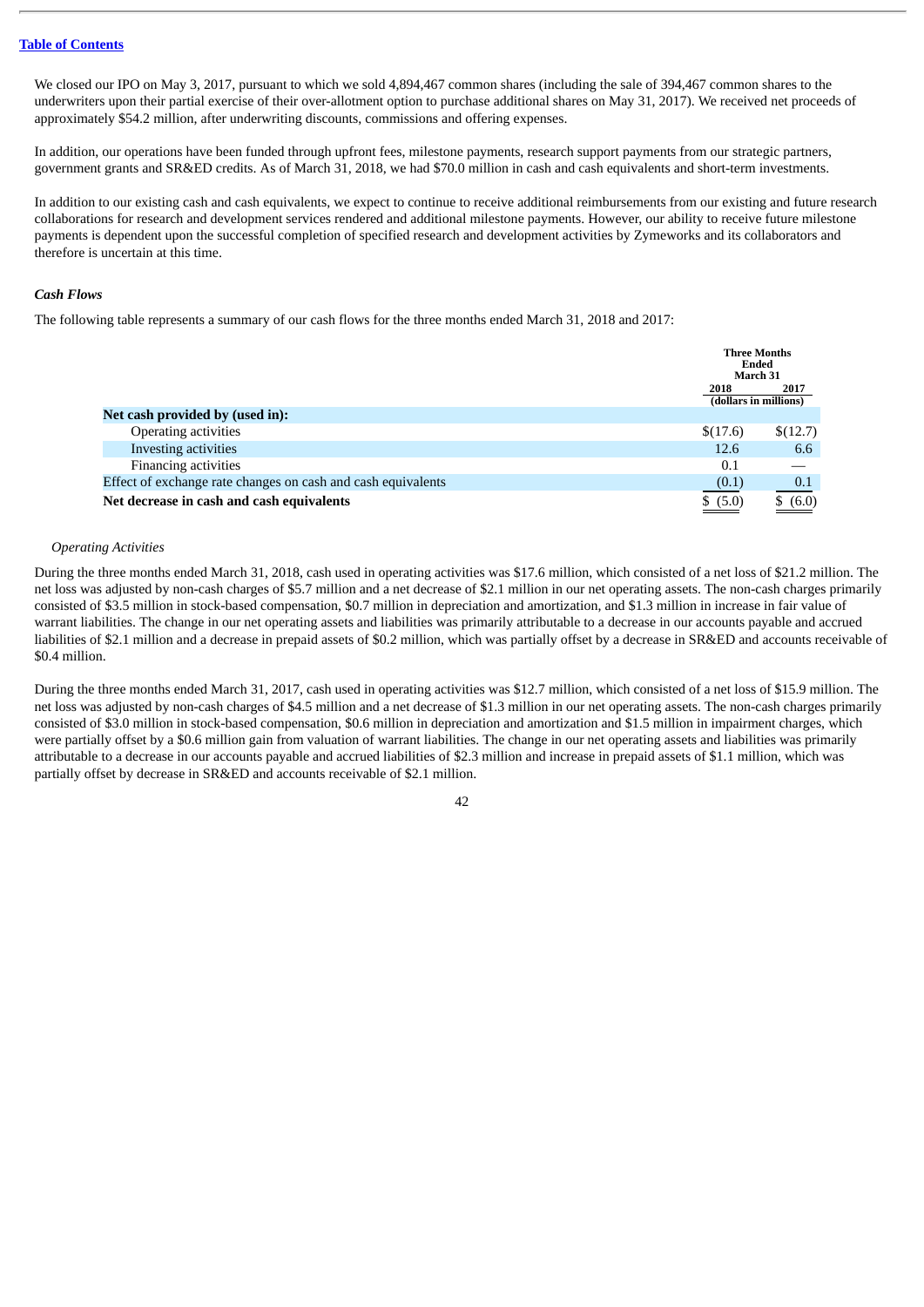### *Investing Activities*

Net cash from investing activities for the three months ended March 31, 2018 is primarily related to an decrease in short-term investments, whereas in 2017 \$7.5 million received from the disposal of short-term investments was partially offset by \$0.9 million in purchases of lab equipment, computer hardware, and increases in leasehold improvements.

### *Financing Activities*

Net cash provided by financing activities for the three months ended March 31, 2018 included \$0.1 million from stock option exercises and proceeds from issuance of common shares in relation to our employee stock purchase plan, whereas in 2017 \$0.5 million received from stock option exercises was offset by \$0.5 million cash paid for IPO related deferred financing costs.

### *Funding Requirements*

We have not generated any revenue from product sales to date and do not expect to do so until such time as we obtain regulatory approval and commercialize one or more of our product candidates. As we are currently in clinical and preclinical stages of development, it will be some time before we expect to achieve this, and it is uncertain that we ever will. We expect that we will continue to increase our operating expenses in connection with ongoing clinical trials and preclinical activities and the development of product candidates in our pipeline. We expect to continue our strategic partnerships and will look for additional collaborations as well as expanded collaboration opportunities. Although it is difficult to predict our funding requirements, based upon our current operating plan, we anticipate that our existing cash and cash equivalents and short-term investments as of March 31, 2018 will enable us to fund our operating expenses and capital expenditure requirements into 2019. We have based these estimates on assumptions and plans which may change and which could impact the magnitude and/or timing of operating expenses, capital expenditures and our cash runway. We may also be eligible to receive certain research, development and commercial milestone payments in the future. However, because successful development of our product candidates and the achievement of milestones by our strategic partners is uncertain, we are unable to estimate the actual funds we will require to complete the research, development and commercialization of product candidates.

## **Contractual Obligations and Contingent Liabilities**

### *Lease Commitments*

We lease office premises in Vancouver, British Columbia and Seattle, Washington that expire in August 2021 and February 2022, respectively. We also lease laboratory space in Vancouver, British Columbia that will expire in August 2021. The leases contain rent escalation clauses. We also lease office equipment under capital lease agreements. Future minimum lease payments under the non-cancellable operating leases and capital leases at March 31, 2018 are as follows:

|                               | Payments due by period                       |                 |                  |                             |                |  |  |  |  |
|-------------------------------|----------------------------------------------|-----------------|------------------|-----------------------------|----------------|--|--|--|--|
|                               | <b>Less Than</b><br>1 Year                   | 1 to 3<br>Years | 3 to 5<br>Years  | <b>More Than</b><br>5 Years | Total          |  |  |  |  |
|                               | (dollars in thousands)                       |                 |                  |                             |                |  |  |  |  |
| Capital lease obligations     | 24                                           | 19              | 23               | 13                          | 79             |  |  |  |  |
| Operating lease obligations   | 1,937                                        | 1,948           | 1,958            | 1,082                       | 6,925          |  |  |  |  |
| Total contractual obligations | 1,961<br>and the contract of the contract of | \$1,967         | \$1,981<br>_____ | 1,095                       | 7,004<br>_____ |  |  |  |  |

### *Other Commitments*

We have entered into research collaboration agreements with strategic partners in the ordinary course of operations that may include contractual milestone payments related to the achievement of pre-specified research,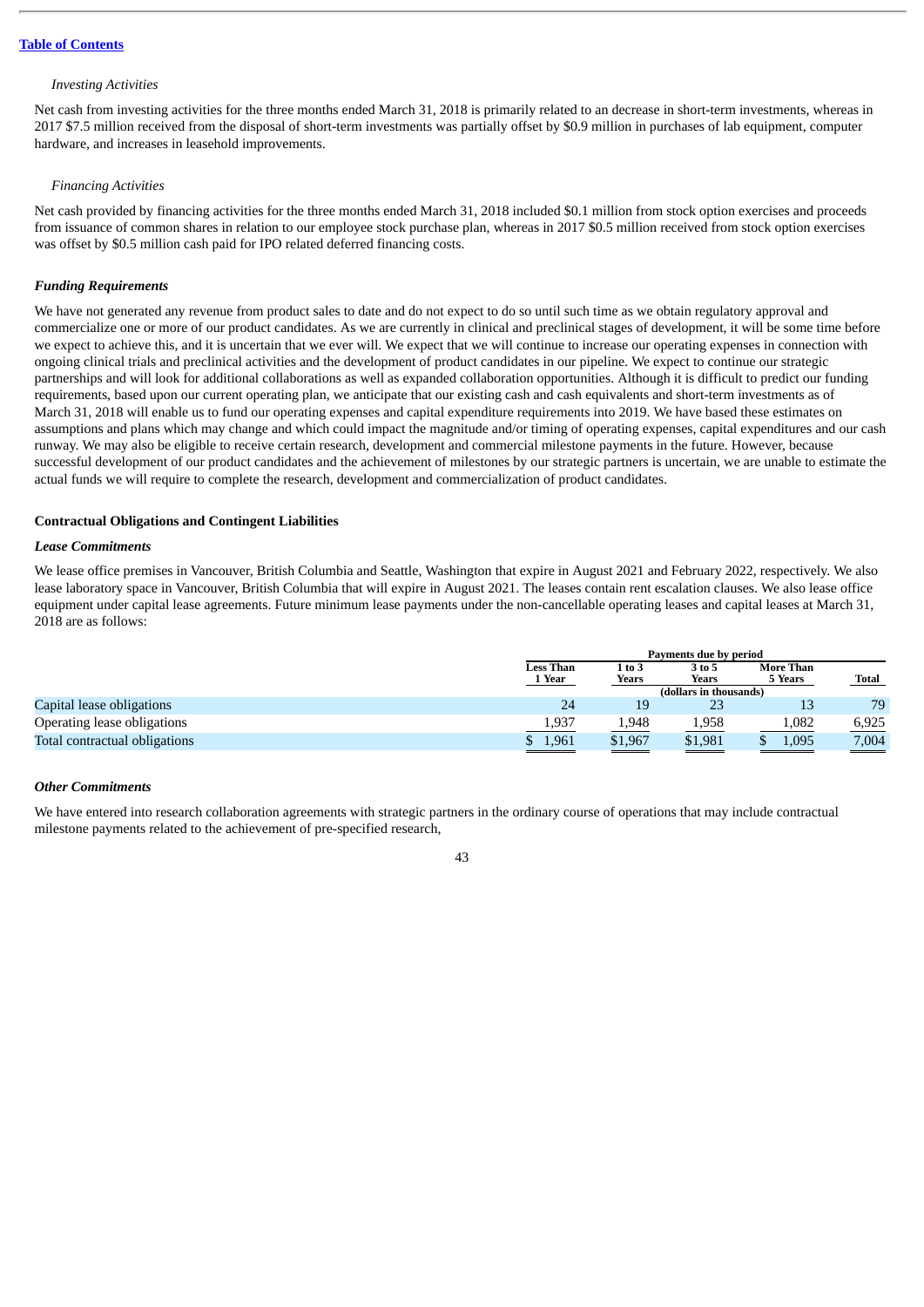development, regulatory and commercialization events and indemnification provisions, which are common in such agreements. Pursuant to the agreements, we are obligated to make research and development and regulatory milestone payments upon the occurrence of certain events and royalty payments based on net sales. The maximum amount of potential future indemnification is unlimited, however, we currently hold commercial and product liability insurance. This insurance limits our liability and may enable us to recover a portion of any future amounts paid. Historically, we have not made any indemnification payments under such agreements and we believe that the fair value of these indemnification obligations is minimal. Accordingly, we have not recognized any liabilities relating to these obligations for any period presented.

In August 2016, we entered into a license agreement with Innovative Targeting Solutions Inc., or ITS, to use ITS' protein engineering technology for the development and commercialization of antibody and protein therapeutics. Pursuant to the agreement, we agreed to pay an aggregate of \$12.0 million in annual licensing fees to ITS over a five-year period. Licensing fees paid have been recorded in intangible assets and are being amortized over a twelvemonth period. We may also be required to make payments to ITS upon the achievement of certain development and commercial milestones, as well as royalty payments on net sales.

In connection with our acquisition of Kairos Therapeutics Inc. ("Kairos"), we may be required to make future payments to CDRD Ventures Inc. ("CVI") upon the direct achievement of certain development milestones for products incorporating certain Kairos intellectual property, as well as royalty payments on the net sales of such products. For out-licensed products and technologies incorporating certain Kairos intellectual property, we may be required to pay CVI a mid-single digit percentage of the future revenue as a result of a revenue sharing agreement. As of March 31, 2018, the development milestone payments had an estimated fair value of approximately \$470 thousand, which has been recorded as contingent consideration within other long-term liabilities (2017: \$470 thousand). The contingent consideration was calculated using a probability weighted assessment of the likelihood the milestones would be met, a probability adjusted discount rate that reflects the stage of the development and time to complete the development. Contingent consideration is a financial liability and measured at its fair value at each reporting period, with any changes in fair value from the previous reporting period recorded in the statement of operations and comprehensive loss.

## *Contingencies*

From time to time, we may be subject to various legal proceedings and claims related to matters arising in the ordinary course of business. We do not believe we are currently subject to any material matters where there is at least a reasonable possibility that a material loss may be incurred.

## **Off-Balance Sheet Arrangements**

We have no material undisclosed off-balance sheet arrangements that have, or are reasonably likely to have, a current or future effect on our results of operations or financial condition.

## **Segment Reporting**

We view our operations and manage our business in one segment, which is the discovery, development and commercialization of next-generation biotherapeutics.

### **Outstanding Share Data**

As of April 30, 2018, our authorized share capital consisted of an unlimited number of common shares, each without par value, of which 25,464,460 were issued and outstanding, and an unlimited number of preferred shares, each without par value, none of which were issued and outstanding. As of April 30, 2018, we had 1,336,655 common shares issuable pursuant to 1,336,655 exercisable outstanding stock options, 2,342,217 common shares issuable pursuant to 2,342,217 outstanding options that were not exercisable at that date and 398,076 common shares issuable pursuant to 398,076 warrants.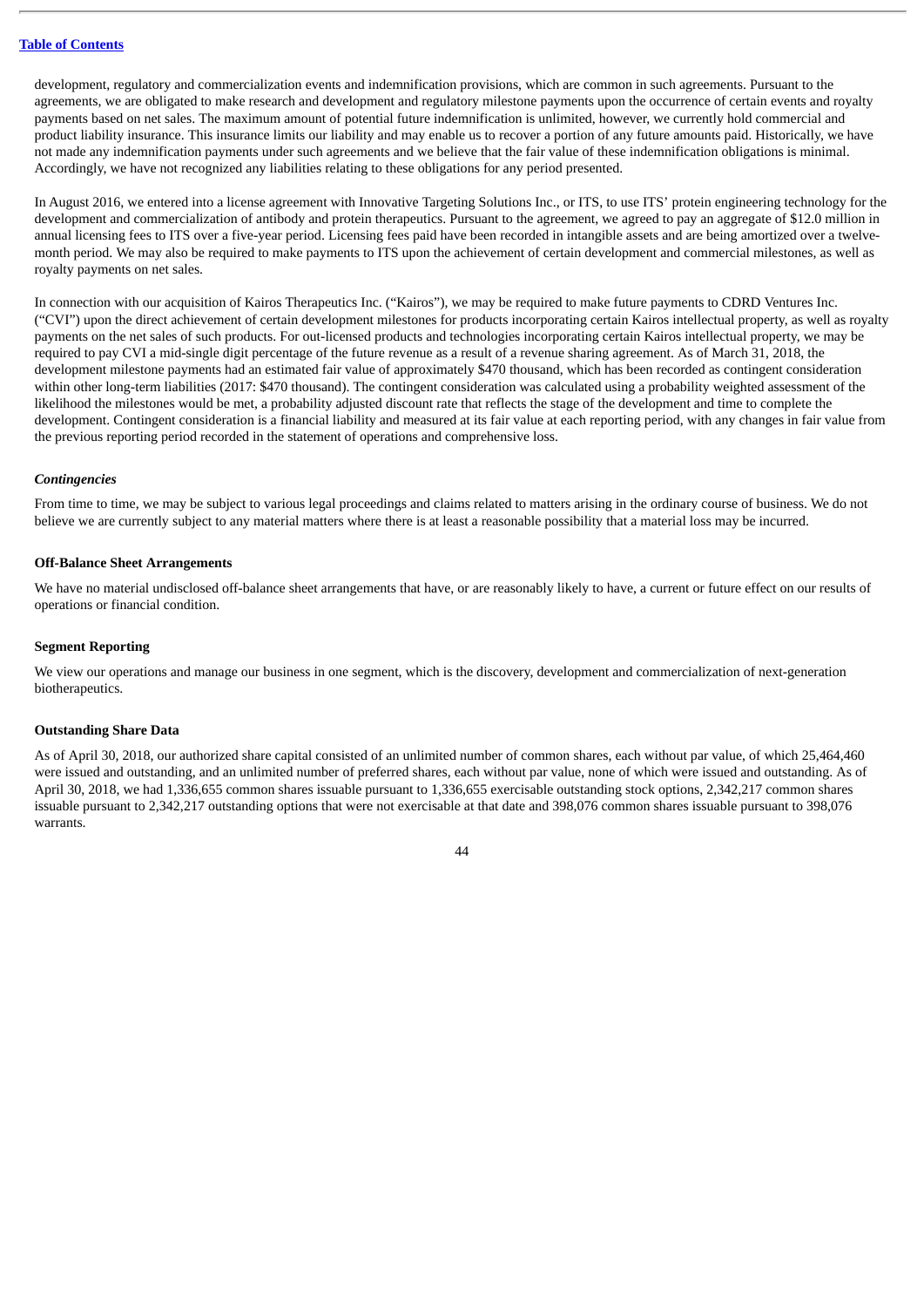# **JOBS Act Accounting Election**

In April 2012, the JOBS Act was enacted. Section 107 of the JOBS Act provides that an "emerging growth company" can take advantage of the extended transition period provided in Section 7(a)(2)(B) of the Securities Act of 1933, as amended, or the Securities Act, for complying with new or revised accounting standards. Thus, an emerging growth company can delay the adoption of certain accounting standards until those standards would otherwise apply to private companies. We have irrevocably elected not to avail ourselves of this extended transition period and, as a result, we will adopt new or revised accounting standards on the relevant dates on which adoption of such standards is required for other public companies.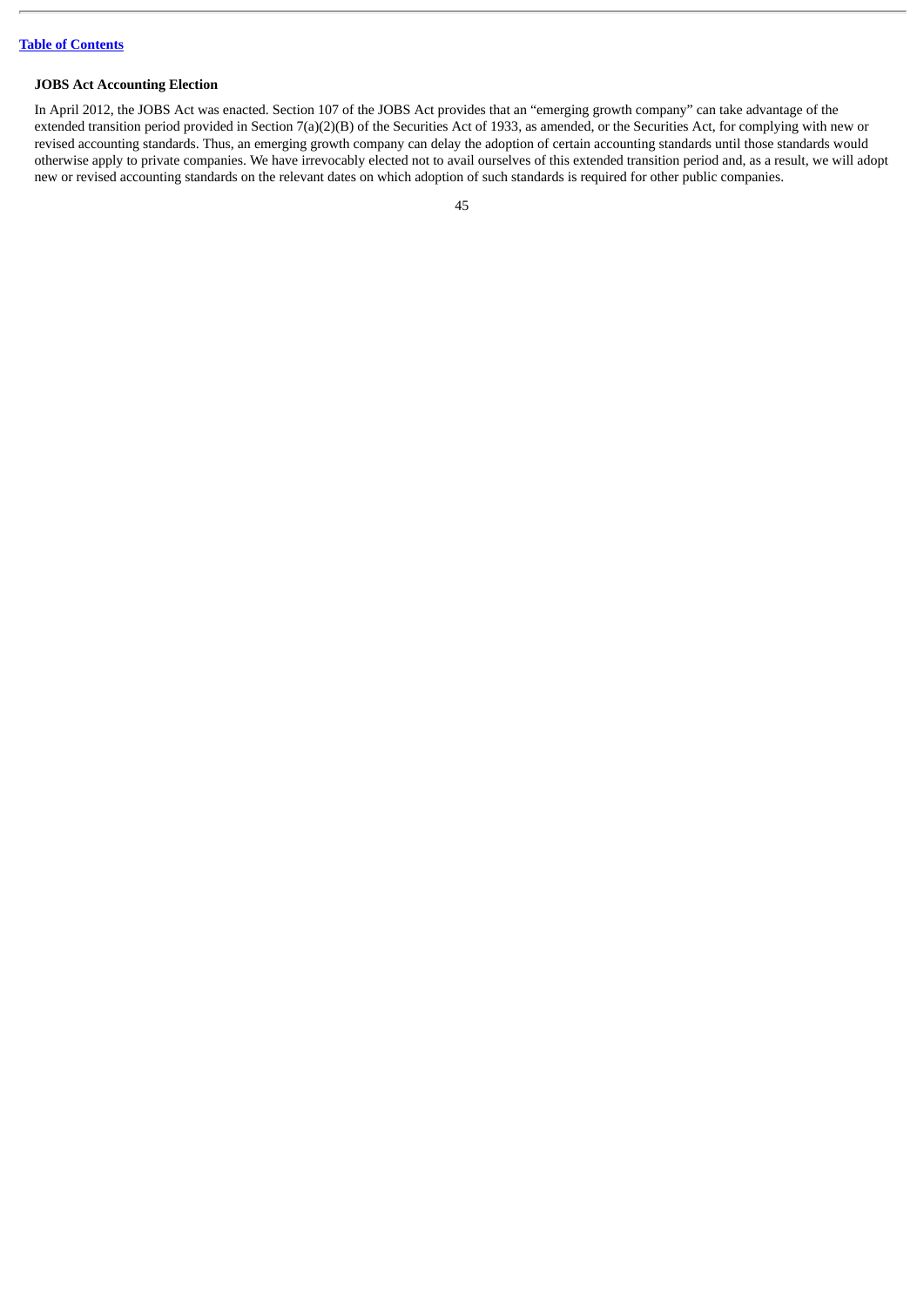# **Item 3. Quantitative and Qualitative Disclosures About Market Risk**

Management believes there have been no material changes to our quantitative and qualitative disclosures about market risks during the three months ended March 31, 2018, compared to those discussed in our Annual Report on Form 10-K for the year ended December 31, 2017, filed with the SEC.

We are exposed to market risks in the ordinary course of our business. The market risk inherent in our financial instruments and in our financial position represents the potential loss arising from adverse changes in interest rates and exchange rates and exchange rates.

# **Interest Rate Risk**

We had cash, cash equivalents and short-term investments of \$70.0 million and \$87.8 million at March 31, 2018 and December 31, 2017, respectively, consisting primarily of funds in cash and guaranteed investment certificates. The primary objective of our investment activities is to preserve principal and liquidity while maximizing income without significantly increasing risk. We do not enter into investments for trading or speculative purposes. Due to the short-term nature of our investment portfolio, we do not believe an immediate 10% increase in interest rates would have a material effect on the fair market value of our portfolio, and accordingly we do not expect our operating results or cash flows to be materially affected by a sudden change in market interest rates.

# **Foreign Currency Exchange Risk**

We undertake certain transactions in Canadian dollars and as such are subject to risk due to fluctuations in exchange rates. Canadian dollar denominated payables are paid at the converted rate as due. We do not use derivative instruments to hedge exposure to foreign exchange rate risk due to the low volume of transactions denominated in foreign currencies. At March 31, 2018, our net monetary assets denominated in Canadian dollars was \$4.3 million (C\$5.5 million).

Our operating results and financial position are reported in U.S. dollars in our financial statements. The fluctuation of the Canadian dollar in relation to the U.S. dollar will consequently have an impact upon our loss and may also affect the value of our assets and the amount of shareholders equity. A hypothetical 10% increase (decrease) in the value of the Canadian dollar would result in a foreign exchange gain (loss) of \$0.4 million being recorded in the Consolidated Statements of Loss and Comprehensive Loss on the translation of our Canadian dollar net monetary assets into our U.S. dollar functional currency.

## **Inflation Risk**

Inflation generally affects us by increasing our cost of labor and clinical trial expenses. We do not believe that inflation and changing prices had a significant impact on our results of operations for any periods presented herein.

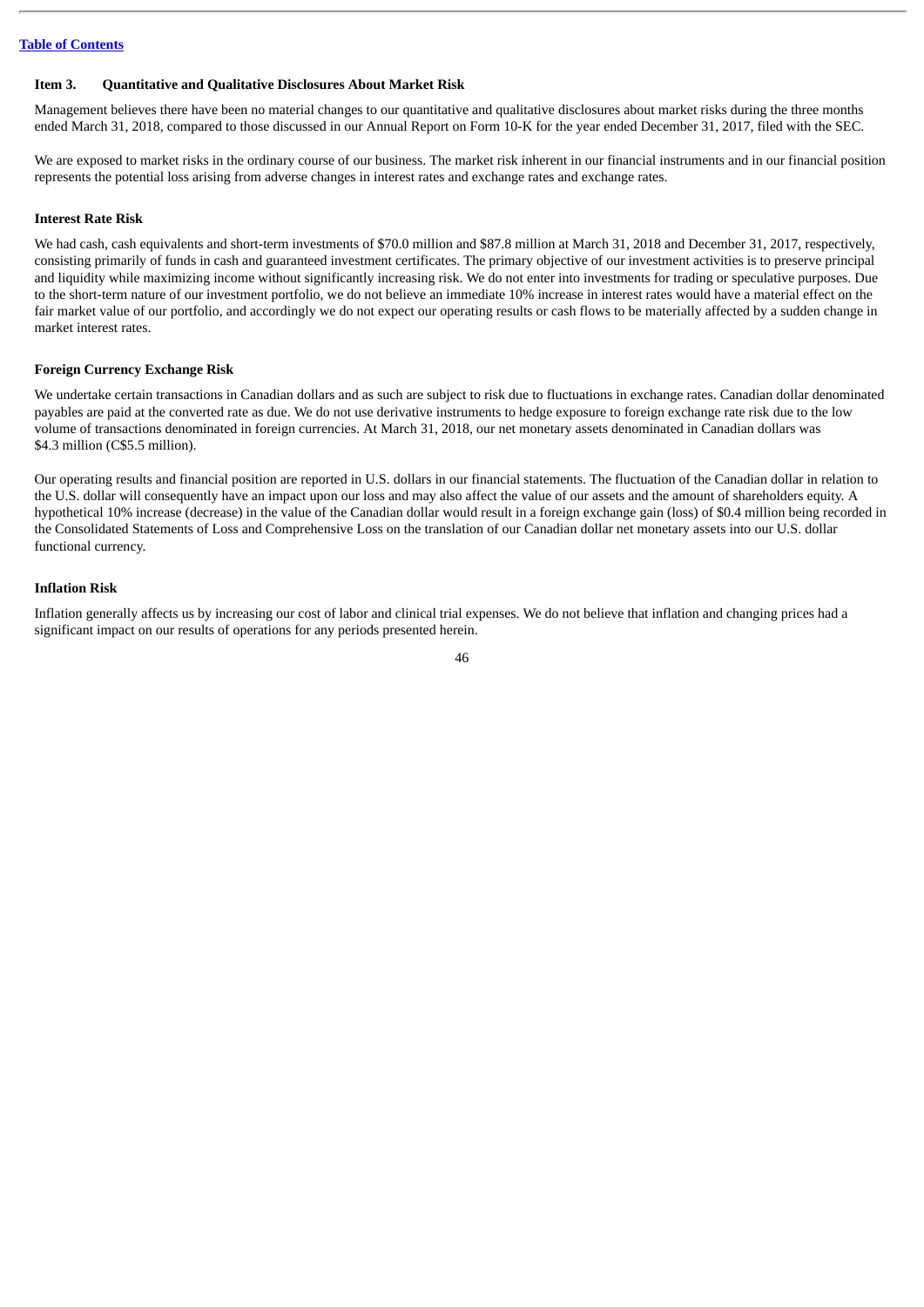# **Item 4. Controls and Procedures**

## **Evaluation of Disclosure Controls and Procedures**

As of the period covered by this Quarterly Report on Form 10-Q, our management, with the participation of our Chief Executive Officer and our Chief Financial Officer (our principal executive officer and principal financial officer, respectively), evaluated the design and operating effectiveness of our disclosure controls and procedures in accordance with the provisions of Section 404 of the Sarbanes-Oxley Act and National Instrument 52-109 – Certification of Disclosure in Issuers' Annual and Interim Filings, or NI 52-109. The term "disclosure controls and procedures," as defined in Rules 13a-15(e) and 15d-15(e) under the Exchange Act, means controls and other procedures of a company that are designed to ensure that information required to be disclosed by a company in the reports that it files or submits under the Exchange Act is recorded, processed, summarized and reported within the time periods specified in the SEC's rules and forms. Disclosure controls and procedures include, without limitation, controls and procedures designed to ensure that information required to be disclosed by a company in the reports that it files or submits under the Exchange Act is accumulated and communicated to the company's management, including its principal executive and principal financial officers, as appropriate, to allow timely decisions regarding required disclosure.

The term "disclosure controls and procedures," as defined in Part 1, Subsection 1.1 of NI 52-109, means controls and other procedures of an issuer that are designed to provide reasonable assurance that information required to be disclosed by the issuer in its annual filings, interim filings or other reports filed or submitted by it under securities legislation is recorded, processed, summarized and reported within the time periods specified in the securities legislation. Such controls and procedures include controls and procedures designed to ensure that information required to be disclosed by an issuer in its annual filings, interim filings or other reports filed or submitted under securities legislation is accumulated and communicated to the issuer's management, including its certifying officers, as appropriate, to allow timely decisions regarding required disclosure.

Management recognizes that any controls and procedures, no matter how well designed and operated, can provide only reasonable assurance of achieving their objectives and management necessarily applies its judgment in evaluating the cost-benefit relationship of possible controls and procedures. Based on our evaluation of our disclosure controls and procedures as of March 31, 2018, our Chief Executive Officer and our Chief Financial Officer concluded that, as of such date, our disclosure controls and procedures were, in design and operation, effective at the reasonable assurance level.

## **Changes in Internal Control Over Financial Reporting**

There were no changes in our internal control over financial reporting that occurred during our fiscal quarter ended March 31, 2018 that have materially affected, or are reasonably likely to materially affect, our internal control over financial reporting.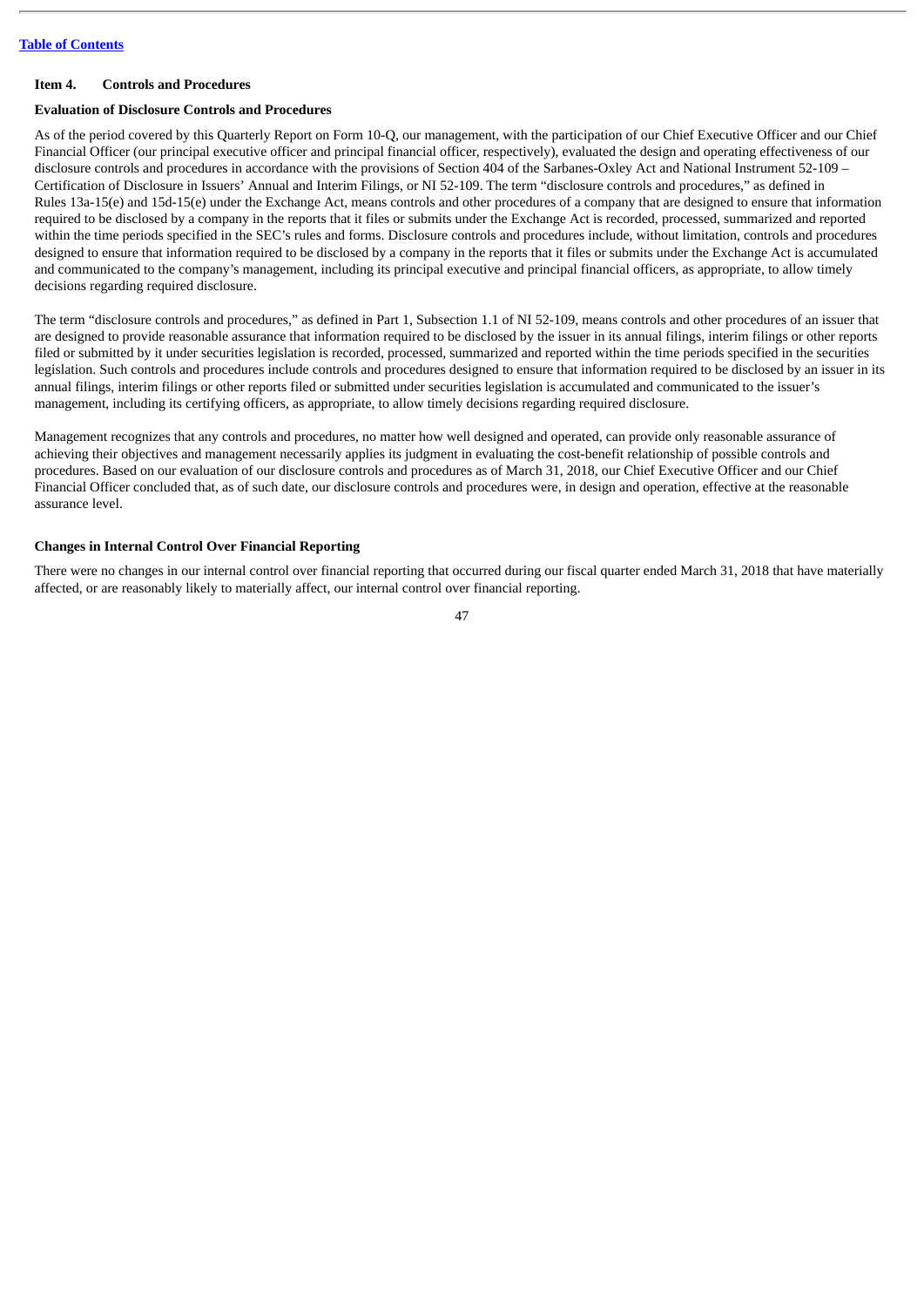# **PART II. OTHER INFORMATION**

## **Item 1. Legal Proceedings**

From time to time, we may become involved in legal proceedings or be subject to claims arising in the ordinary course of our business. As of March 31, 2018, we are not a party to any legal proceedings that, in the opinion of our management, would reasonably be expected to have a material adverse effect on our business, financial condition, operating results or cash flows if determined adversely to us. Regardless of the outcome, litigation can have an adverse impact on us because of defense and settlement costs, diversion of management resources and other factors.

# **Item 1A. Risk Factors**

You should carefully consider the followina risk factors, in addition to the other information contained in this Quarterly Report on Form 10-O, includina our condensed consolidated financial statements and related notes. If any of the events described in the following risk factors occurs, our business, operating results and financial condition could be seriously harmed. This Quarterly Report on Form 10-Q also contains forward-looking statements that involve risks and uncertainties. Our actual results could differ materially from those anticipated in the forward-looking statements as a result of factors *that are described below and elsewhere in this Quarterly Report on Form 10-Q.*

## **Risks Related to Our Business and the Development and Commercialization of Our Product Candidates**

## We have a limited number of product candidates, all which are still in preclinical or early clinical development. If we do not obtain regulatory approval of one or more of our product candidates, or experience significant delays in doing so, our business will be materially adversely affected.

We currently have no products approved for sale or marketing in any country, and may never be able to obtain regulatory approval for any of our product candidates. As a result, we are not currently permitted to market any of our product candidates in the United States or in any other country until we obtain regulatory approval from the FDA or regulatory authorities outside the United States. Our product candidates are in early stages of development and we have not submitted an application, or received marketing approval, for any of our product candidates. Furthermore, the fact that our core competencies have been recognized through strategic partnerships does not improve our product candidates' outlook for regulatory approval. We have limited experience in conducting and managing the clinical trials necessary to obtain regulatory approvals, including approval by the FDA. Obtaining regulatory approval of our product candidates will depend on many factors, including, but not limited to, the following:

- successfully completing formulation and process development activities;
- completing clinical trials that demonstrate the efficacy and safety of our product candidates;
- receiving marketing approval from applicable regulatory authorities;
- establishing commercial manufacturing capabilities; and
- launching commercial sales, marketing and distribution operations.

Many of these factors are wholly or partially beyond our control, including clinical advancement, the regulatory submission process and changes in the competitive landscape. If we do not achieve one or more of these factors in a timely manner, we could experience significant delays or an inability to develop our product candidates at all.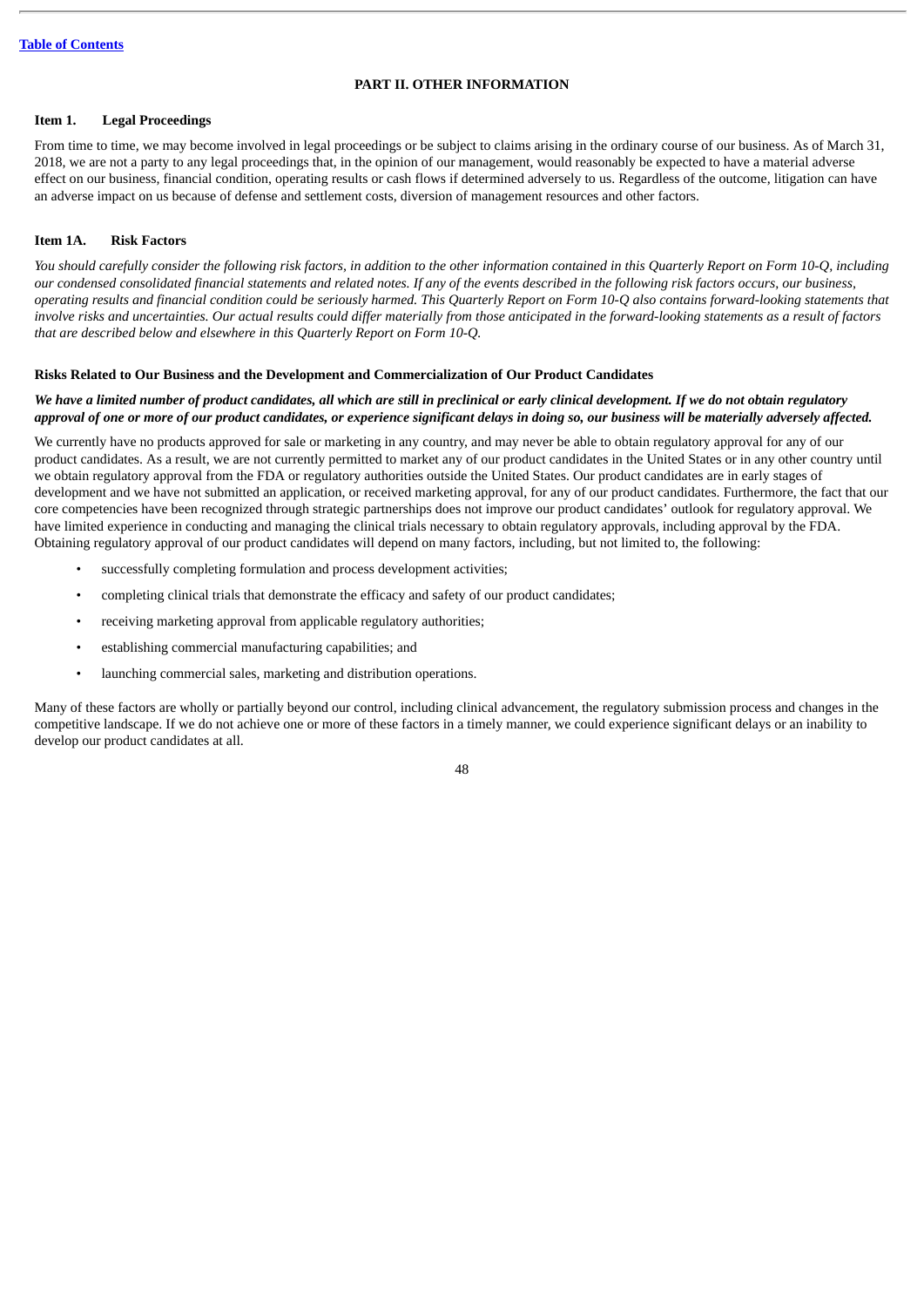# Clinical trials are very expensive, time consuming and difficult to design and implement and involve uncertain outcomes. Furthermore, the results of previous preclinical studies and clinical trials may not be predictive of future results, and the results of our current and planned clinical trials *may not satisfy the requirements of the FDA or non-U.S. regulatory authorities.*

Positive or timely results from preclinical or early-stage trials do not ensure positive or timely results in late-stage clinical trials or product approval by the FDA or comparable foreign regulatory authorities. We will be required to demonstrate with substantial evidence through well-controlled clinical trials that our product candidates are safe and effective for use in a diverse population before we can seek regulatory approvals for their commercial sale. Our planned clinical trials may produce negative or inconclusive results, and we or any of our current and future strategic partners may decide, or regulators may require us, to conduct additional clinical or preclinical testing. Success in preclinical studies or early-stage clinical trials does not mean that future clinical trials or registration clinical trials will be successful because product candidates in later-stage clinical trials may fail to demonstrate sufficient safety and efficacy to the satisfaction of the FDA and non-U.S. regulatory authorities, despite having progressed through preclinical studies and initial clinical trials. Product candidates that have shown promising results in early clinical trials may still suffer significant setbacks in subsequent clinical trials or registration clinical trials. For example, a number of companies in the pharmaceutical industry, including those with greater resources and experience than us, have suffered significant setbacks in advanced clinical trials, even after obtaining promising results in earlier clinical trials. Similarly, preclinical interim results of a clinical trial do not necessarily predict final results.

## If clinical trials for our product candidates are prolonaed, delaved or stopped, we may be unable to obtain reaulatory approval and commercialize our product candidates on a timely basis, or at all, which would require us to incur additional costs and delay our receipt of any product revenue.

We are currently enrolling an adaptive Phase 1 clinical trial of ZW25 in patients with recurrent or metastatic HER2-expressing solid tumors, and expect to file an IND application for ZW49 in 2018. We may experience delays in our ongoing or future preclinical studies or clinical trials, and we do not know whether future preclinical studies or clinical trials will begin on time, need to be redesigned, enroll an adequate number of patients on time or be completed on schedule, if at all. The commencement or completion of these planned clinical trials could be substantially delayed or prevented by many factors, including:

- further discussions with the FDA or other regulatory agencies regarding the scope or design of our clinical trials;
- the limited number of, and competition for, suitable sites to conduct our clinical trials, many of which may already be engaged in other clinical trial programs, including some that may be for the same indication as our product candidates;
- any delay or failure to obtain approval or agreement to commence a clinical trial in any of the countries where enrollment is planned;
- inability to obtain sufficient funds required for a clinical trial;
- clinical holds on, or other regulatory objections to, a new or ongoing clinical trial;
- delay or failure to manufacture sufficient supplies of the product candidate for our clinical trials;
- delay or failure to reach agreement on acceptable clinical trial agreement terms or clinical trial protocols with prospective sites or clinical research organizations, or CROs, the terms of which can be subject to extensive negotiation and may vary significantly among different sites or CROs; and
- delay or failure to obtain institutional review board, or IRB, approval to conduct a clinical trial at a prospective site;
- slower than expected rates of patient recruitment and enrollment;
- failure of patients to complete the clinical trial;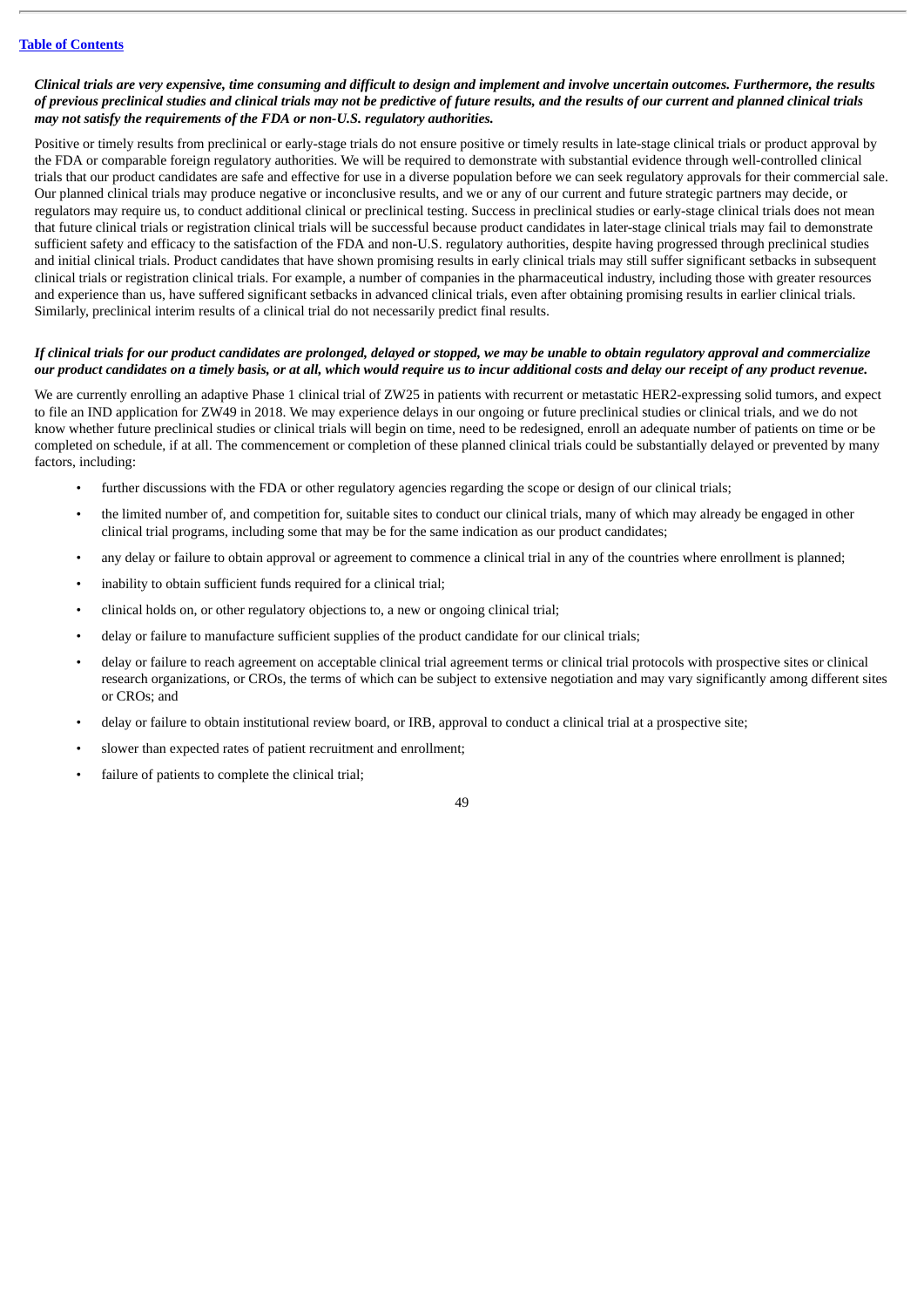- the inability to enroll a sufficient number of patients in studies to ensure adequate statistical power to detect statistically significant treatment effects;
- unforeseen safety issues, including severe or unexpected drug-related adverse effects experienced by patients, including possible deaths;
- lack of efficacy during clinical trials:
- termination of our clinical trials by one or more clinical trial sites;
- inability or unwillingness of patients or clinical investigators to follow our clinical trial protocols;
- inability to monitor patients adequately during or after treatment by us or our CROs;
- our CROs or clinical study sites failing to comply with regulatory requirements or meet their contractual obligations to us in a timely manner, or at all, deviating from the protocol or dropping out of a study;
- the inability to produce or obtain sufficient quantities of a product candidate to complete clinical studies;
- the inability to address any noncompliance with regulatory requirements or safety concerns that arise during the course of a clinical trial;
- the need to repeat or terminate clinical trials as a result of inconclusive or negative results or unforeseen complications in testing; and
- our clinical trials may be suspended or terminated upon a breach or pursuant to the terms of any agreement with, or for any other reason by, current or future strategic partners that have responsibility for the clinical development of any of our product candidates.

Changes in regulatory requirements, policies and guidelines may also occur and we may need to significantly amend clinical trial protocols to reflect these changes with appropriate regulatory authorities. These changes may require us to renegotiate terms with CROs or resubmit clinical trial protocols to IRBs for re-examination, which may impact the costs, timing or successful completion of a clinical trial. Our clinical trials may be suspended or terminated at any time by the FDA, other regulatory authorities, the IRB overseeing the clinical trial at issue, any of our clinical trial sites with respect to that site, or us.

Any failure or significant delay in commencing or completing clinical trials for our product candidates would adversely affect our ability to obtain regulatory approval and our commercial prospects and ability to generate product revenue will be diminished.

## If we are unable to enroll patients in clinical trials, we will be unable to complete these trials on a timely basis.

Patient enrollment, a significant factor in the timing of clinical trials, is affected by many factors including the size and nature of the patient population, the proximity of subjects to clinical sites, the eligibility criteria for the trial, the design of the clinical trial, ability to obtain and maintain patient consents, risk that enrolled subjects will drop out before completion, competing clinical trials and clinicians' and patients' perceptions as to the potential advantages of the drug being studied in relation to other available therapies, including any new drugs that may be approved for the indications we are investigating. In particular, we are developing certain of our products for the treatment of rare diseases, which have limited pools of patients from which to draw for clinical testing. If we are unable to enroll a sufficient number of patients to complete clinical testing, we will be unable to gain marketing approval for such product candidates and our business will be harmed.

# *The design or our execution of clinical trials may not support regulatory approval.*

The design or execution of a clinical trial can determine whether its results will support regulatory approval and flaws in the design or execution of a clinical trial may not become apparent until the clinical trial is well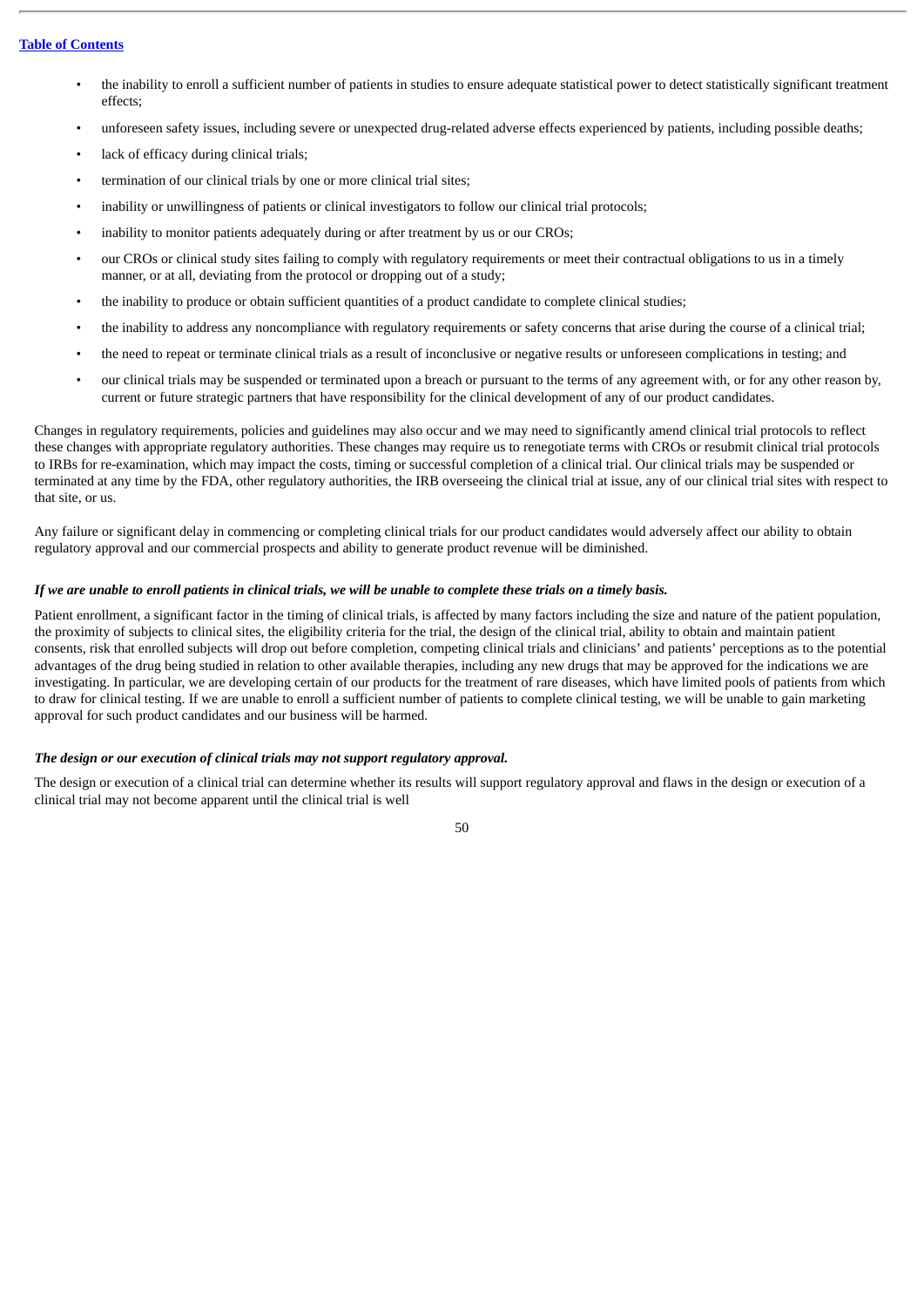advanced. In some instances, there can be significant variability in safety or efficacy results between different trials of the same product candidate due to numerous factors, including changes in trial protocols, differences in size and type of the patient populations, adherence to the dosing regimen and other trial protocols and the rate of dropout among clinical trial participants. We do not know whether any Phase 2, Phase 3 or other clinical trials we or any of our strategic partners may conduct will demonstrate consistent or adequate efficacy and safety to obtain regulatory approval to market our product candidates.

Further, the FDA and comparable foreign regulatory authorities have substantial discretion in the approval process and in determining when or whether regulatory approval will be obtained for any of our product candidates. Our product candidates may not be approved even if they achieve their primary endpoints in future Phase 3 clinical trials or registration trials. The FDA or other non-U.S. regulatory authorities may disagree with our trial design and our interpretation of data from preclinical studies and clinical trials. In addition, any of these regulatory authorities may change requirements for the approval of a product candidate even after reviewing and providing comments or advice on a protocol for a pivotal Phase 3 clinical trial that has the potential to result in FDA or other agencies' approval. In addition, any of these regulatory authorities may also approve a product candidate for fewer or more limited indications than we request or may grant approval contingent on the performance of costly post-marketing clinical trials. The FDA or other non-U.S. regulatory authorities may not approve the labeling claims that we believe would be necessary or desirable for the successful commercialization of our product candidates.

## Successful development of our current and future product candidates is uncertain and we may discontinue or reprioritize the development of any of *our product candidates at any time, at our discretion.*

Before obtaining regulatory approval for the commercial distribution of our product candidates, we must conduct, at our own expense, extensive preclinical tests and clinical trials to demonstrate the safety and efficacy of our product candidates in humans. Preclinical and clinical testing is expensive, difficult to design and implement, can take many years to complete and is uncertain as to outcome. Additionally, the results from nonclinical testing or early clinical trials of a product candidate may not predict the results that will be obtained in subsequent subjects or in subsequent human clinical trials of that product candidate or any other product candidate. There is a high failure rate for drugs proceeding through clinical studies. A number of companies in the pharmaceutical and biotechnology industries have suffered significant setbacks in clinical development even after achieving promising results in earlier studies, and any such setbacks in any future clinical development could have a material adverse effect on our business and operating results. Alternatively, management may elect to discontinue development of certain product candidates to accommodate a shift in corporate strategy, despite positive clinical results. Based on our operating results and business strategy, among other factors, we may discontinue the development of any of our product candidates under development or reprioritize our focus on other product candidates at any time and at our discretion. For example, in February 2018, we elected to discontinue the development of one of our product candidates, ZW33, in favor of pursuing a new product candidate, ZW49.

# Our product candidates may have undesirable side effects that may delay or prevent marketing approval or, if approval is received, require them to be taken off the market, require them to include safety warnings or otherwise limit their sales; no requlatory agency has made any such determination that any of our product candidates are safe or effective for use by the general public for any indication.

All of our product candidates are still in preclinical or early clinical development. Additionally, all of our product candidates are required to undergo ongoing safety testing in humans as part of clinical trials. Consequently, not all adverse effects of drugs can be predicted or anticipated. Unforeseen side effects from any of our product candidates could arise either during clinical development or, if approved by regulatory authorities, after the approved product has been marketed. While we believe our lead product candidates have demonstrated a favorable safety profile in animals, ZW25 has recently commenced dosing in an adaptive Phase 1 clinical trial and ZW49 has never been tested in humans. Therefore, the results from clinical trials may not demonstrate a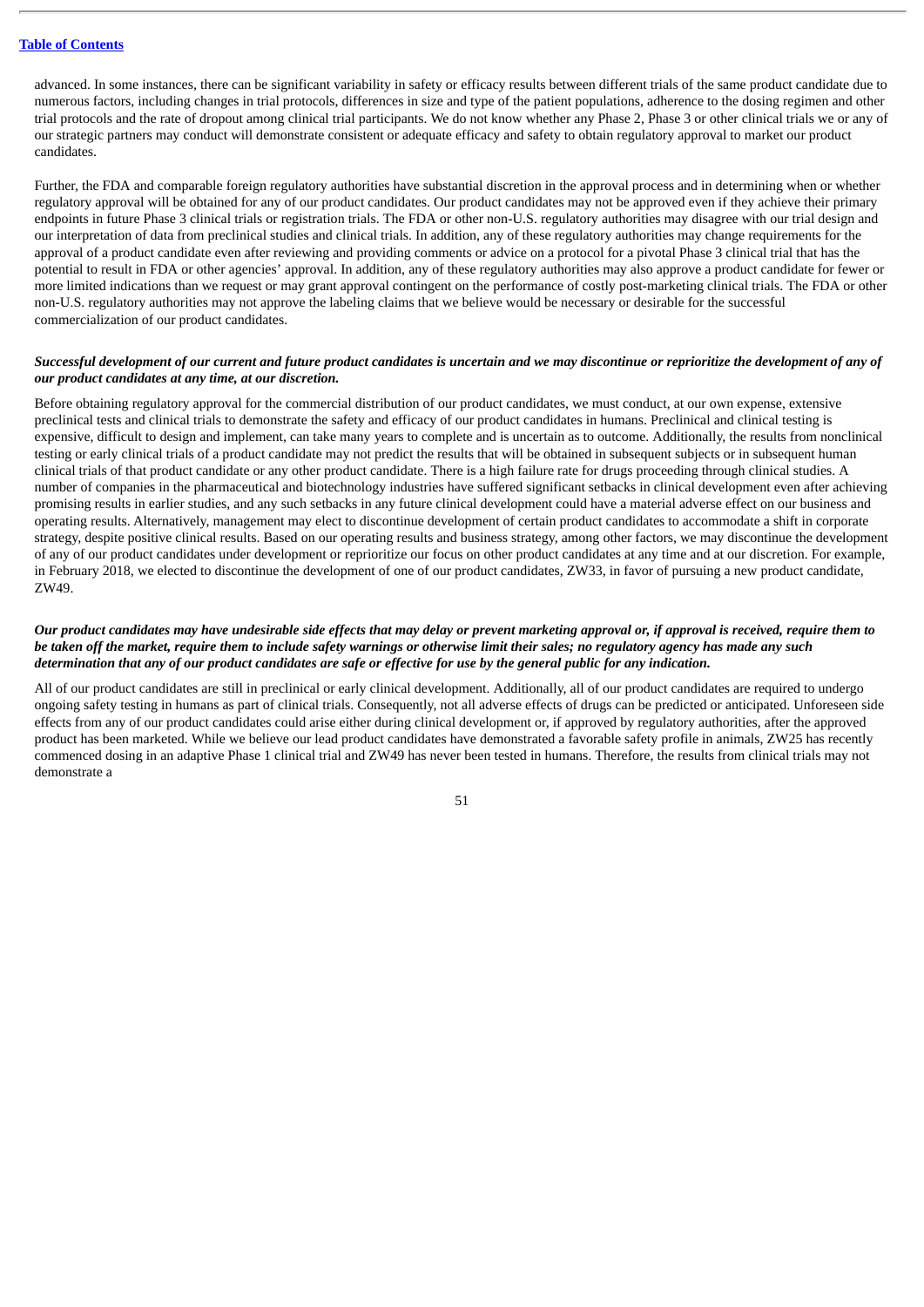favorable safety profile in humans. The results of future clinical trials may show that ZW25 or our other product candidates cause undesirable or unacceptable side effects, which could interrupt, delay or halt clinical trials, and result in delay of, or failure to obtain, marketing approval from the FDA and other regulatory authorities, or result in marketing approval from the FDA and other regulatory authorities with restrictive label warnings, limited patient populations or potential product liability claims. Even if we believe that our Phase 1 clinical trial and preclinical studies demonstrate the safety and efficacy of our product candidates, only the FDA and other comparable regulatory agencies may ultimately make such determination. No regulatory agency has made any such determination that any of our product candidates are safe or effective for use by the general public for any indication.

If any of our product candidates receive marketing approval and we or others later identify undesirable or unacceptable side effects caused by such products:

- regulatory authorities may require us to take our approved product off the market;
- regulatory authorities may require the addition of labeling statements, specific warnings, a contraindication or field alerts to physicians and pharmacies;
- we may be required to change the way the product is administered, conduct additional clinical trials or change the labeling of the product;
- we may be subject to limitations on how we may promote the product;
- sales of the product may decrease significantly;
- we may be subject to litigation or product liability claims; and
- our reputation may suffer.

Any of these events could prevent us or our current or future strategic partners from achieving or maintaining market acceptance of the affected product or could substantially increase commercialization costs and expenses, which in turn could delay or prevent us from generating revenue from the sale of any future products.

# We face significant competition and if our competitors develop and market products that are more effective, safer or less expensive than our product *candidates, our commercial opportunities will be negatively impacted.*

The life sciences industry is highly competitive and subject to rapid and significant technological change. We are currently developing biotherapeutics that will compete with other drugs and therapies that currently exist or are being developed. Products we may develop in the future are also likely to face competition from other drugs and therapies, some of which we may not currently be aware. We have competitors both in the United States and internationally, including major multinational pharmaceutical companies, established biotechnology companies, specialty pharmaceutical companies, universities and other research institutions. Many of our competitors have significantly greater financial, manufacturing, marketing, drug development, technical and human resources than we do. Large pharmaceutical companies, in particular, have extensive experience in clinical testing, obtaining regulatory approvals, recruiting patients and in manufacturing pharmaceutical products. These companies also have significantly greater research and marketing capabilities than we do and may also have products that have been approved or are in late stages of development and collaborative arrangements in our target markets with leading companies and research institutions. Established pharmaceutical companies may also invest heavily to accelerate discovery and development of novel compounds or to in-license novel compounds that could make the product candidates that we develop obsolete. As a result of all of these factors, our competitors may succeed in obtaining patent protection or FDA approval or discovering, developing and commercializing products in our field before we do.

Specifically, there are a large number of companies developing or marketing treatments for cancer and autoimmune disorders, including many major pharmaceutical and biotechnology companies. These treatments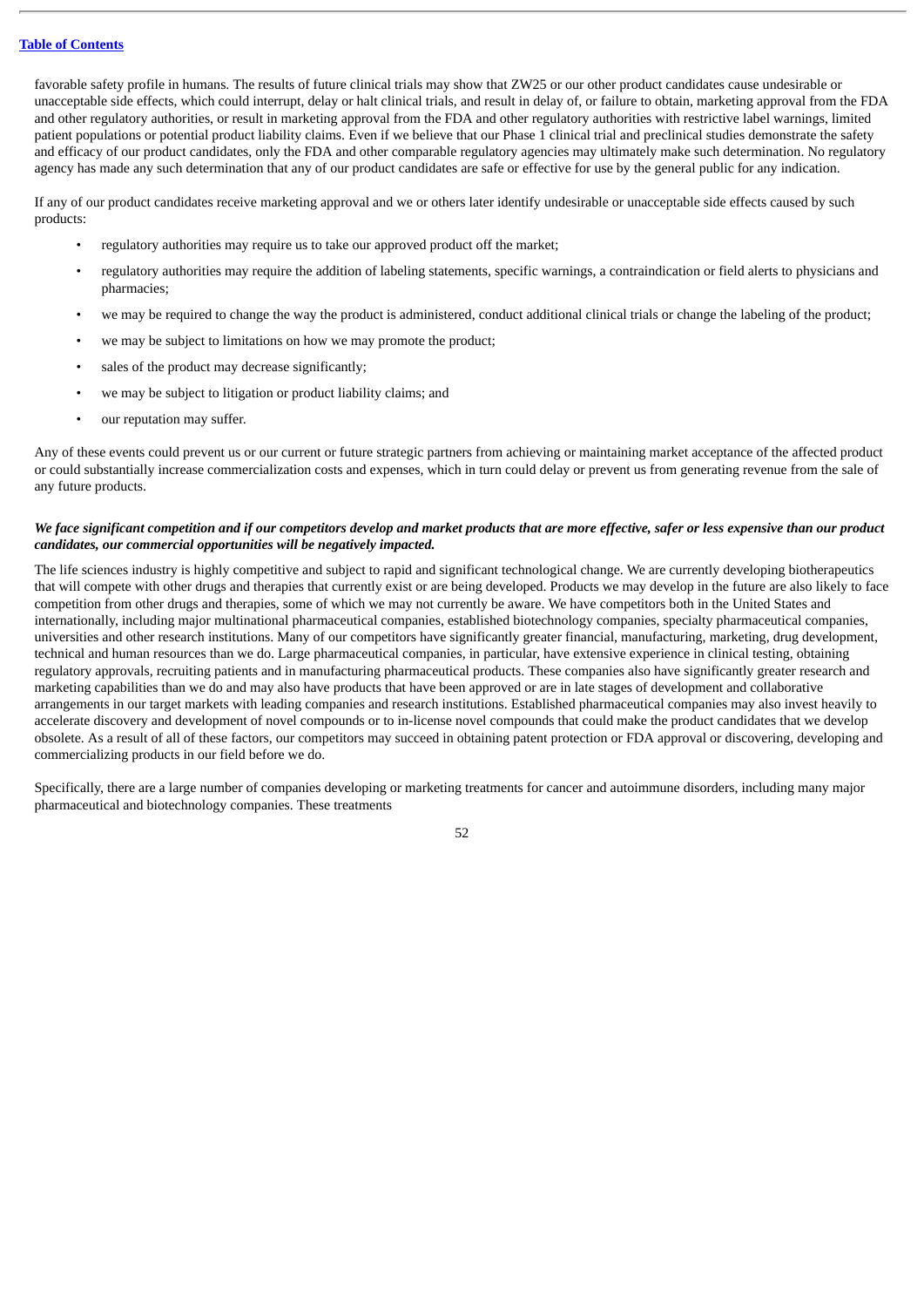consist both of small molecule drug products, as well as biologics that work by using next-generation antibody therapeutic platforms to address specific cancer targets. In addition, several companies are also developing bispecific antibodies. Other companies are developing new treatments for cancer that enhance the Fc regions of antibodies to create more potent antibodies, including Macrogenics, Inc., XenCor, Inc. and F. Hoffmann-La Roche AG.

Our commercial opportunity could be reduced or eliminated if our competitors develop and commercialize products that are safer, more effective, have fewer or less severe effects, are more convenient or are less expensive than any products that we may develop. Our competitors also may obtain FDA or other regulatory approval for their products more rapidly than we may obtain approval for our product candidates, which could result in our competitors establishing a strong market position before we are able to enter the market.

Smaller and other early-stage companies may also prove to be significant competitors, particularly through collaborative arrangements with large and established companies. These third parties compete with us in recruiting and retaining qualified scientific and management personnel, establishing clinical trial sites and patient registration for clinical trials, as well as in acquiring technologies complementary to, or necessary for, our programs. In addition, the biopharmaceutical industry is characterized by rapid technological change. If we fail to stay at the forefront of technological change, we may be unable to compete effectively. Technological advances or products developed by our competitors may render our technologies or product candidates obsolete, less competitive or not economical.

## *Our product candidates, for which we intend to seek approval, may face competition sooner than anticipated.*

Our ability to compete may be affected in many cases by insurers or other third-party payors seeking to encourage the use of biosimilar products. Biosimilar products are expected to become available over the coming years. Even if our product candidates achieve marketing approval, they may be priced at a significant premium over competitive biosimilar products, if any have been approved by then. The Biologics Price Competition and Innovation Act of 2009, which is included in the Patient Protection and Affordable Care Act, or PPACA, authorized the FDA to approve similar versions of innovative biologics, commonly known as biosimilars. Under the PPACA, a manufacturer may submit an application for licensure of a biologic product that is "biosimilar to" or "interchangeable with" a previously approved biological product or "reference product." Manufacturers may not submit an application for a biosimilar to the FDA until four years following approval of the reference product, and the FDA may not approve a biosimilar product until 12 years from the date on which the reference product was approved. Even if a product is considered to be a reference product eligible for exclusivity, another company could market a competing version of that product if the FDA approves a full Biologics License Application, or BLA, for such product containing the sponsor's own preclinical data and data from adequate and well-controlled clinical trials to demonstrate the safety, purity and potency of their product. From time to time, there are proposals to repeal or modify the PPACA and it is uncertain how any such proposals, if approved, would affect these provisions.

## If any of our product candidates receive regulatory approval, the approved products may not achieve broad market acceptance among physicians, patients, the medical community and third-party payors, in which case revenue generated from their sales would be limited.

The commercial success of our product candidates will depend upon their acceptance among physicians, patients and the medical community. The degree of market acceptance of our product candidates will depend on a number of factors, including:

- limitations or warnings contained in the approved labeling for a product candidate;
- changes in the standard of care for the targeted indications for any of our product candidates;
- limitations in the approved clinical indications for our product candidates;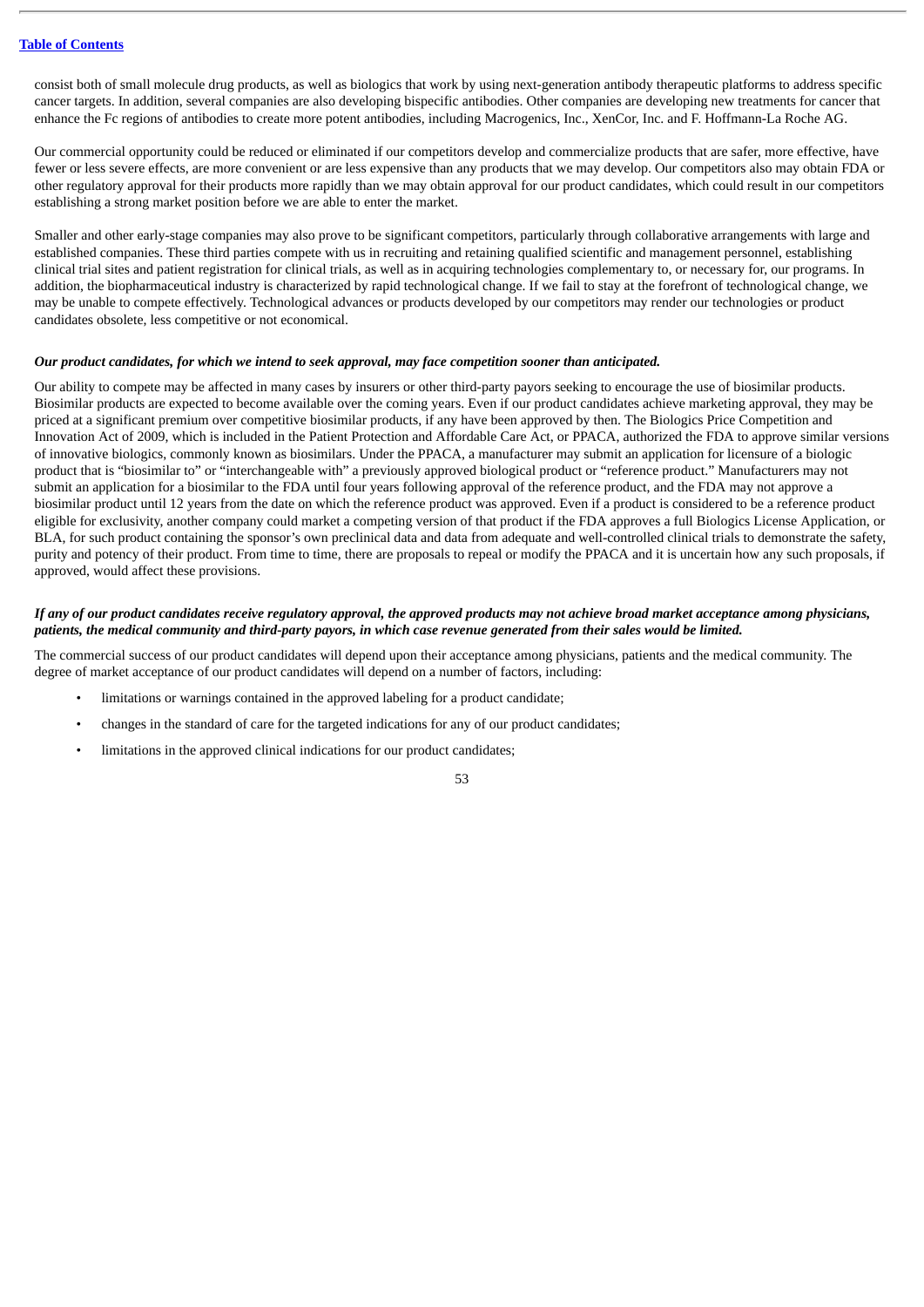- demonstrated clinical safety and efficacy compared to other products;
- lack of significant adverse side effects:
- sales, marketing and distribution support;
- availability of coverage and extent of reimbursement from managed care plans and other third-party payors;
- timing of market introduction and perceived effectiveness of competitive products;
- the degree of cost-effectiveness of our product candidates;
- availability of alternative therapies at similar or lower cost, including generic and over-the-counter products;
- the extent to which the product candidate is approved for inclusion on formularies of hospitals and managed care organizations;
- whether the product is designated under physician treatment guidelines as a first-line therapy or as a second or third-line therapy for particular diseases;
- whether the product can be used effectively with other therapies to achieve higher response rates;
- adverse publicity about our product candidates or favorable publicity about competitive products;
- convenience and ease of administration of our products; and
- potential product liability claims.

If any of our product candidates are approved, but do not achieve an adequate level of acceptance by physicians, patients and the medical community, we may not generate sufficient revenue from these products, and we may not become or remain profitable. In addition, efforts to educate the medical community and third-party payors on the benefits of our product candidates may require significant resources and may never be successful.

# We may be unable to obtain orphan drug exclusivity in specific indications for ZW25 or in future product candidates that we may develop. If our competitors are able to obtain orphan product exclusivity for their products in specific indications, we may not be able to have competing products *approved in those indications by the applicable regulatory authority for a significant period of time.*

Regulatory authorities in some jurisdictions, including the United States and Europe, may designate drugs for relatively small patient populations as orphan drugs. Under the Orphan Drug Act, the FDA may designate a product candidate as an orphan drug if it is a drug intended to treat a rare disease or condition, which is generally defined as a patient population of fewer than 200,000 individuals annually in the United States. The FDA has granted Orphan Drug Designation to ZW25 for the treatment of gastric and ovarian cancer and we may seek Orphan Drug Designation for additional indications in the future. Orphan Drug Designation neither shortens the development time or regulatory review time of a drug nor gives the drug any advantage in the regulatory review or approval process.

Generally, if a product candidate with an Orphan Drug Designation subsequently receives the first marketing approval for the indication for which it has such designation, the product is entitled to a period of marketing exclusivity, which precludes the European Medicines Agency, or EMA, or the FDA from approving another marketing application for the same drug for the same indication for that time period. The applicable period is seven years in the United States and 10 years in Europe. The European exclusivity period can be reduced to six years if a product no longer meets the criteria for Orphan Drug Designation or if the product is sufficiently profitable so that market exclusivity is no longer justified. Orphan drug exclusivity may be lost if the FDA or EMA determines that the request for designation was materially defective or if the manufacturer is unable to assure sufficient quantity of the product to meet the needs of patients with the rare disease or condition.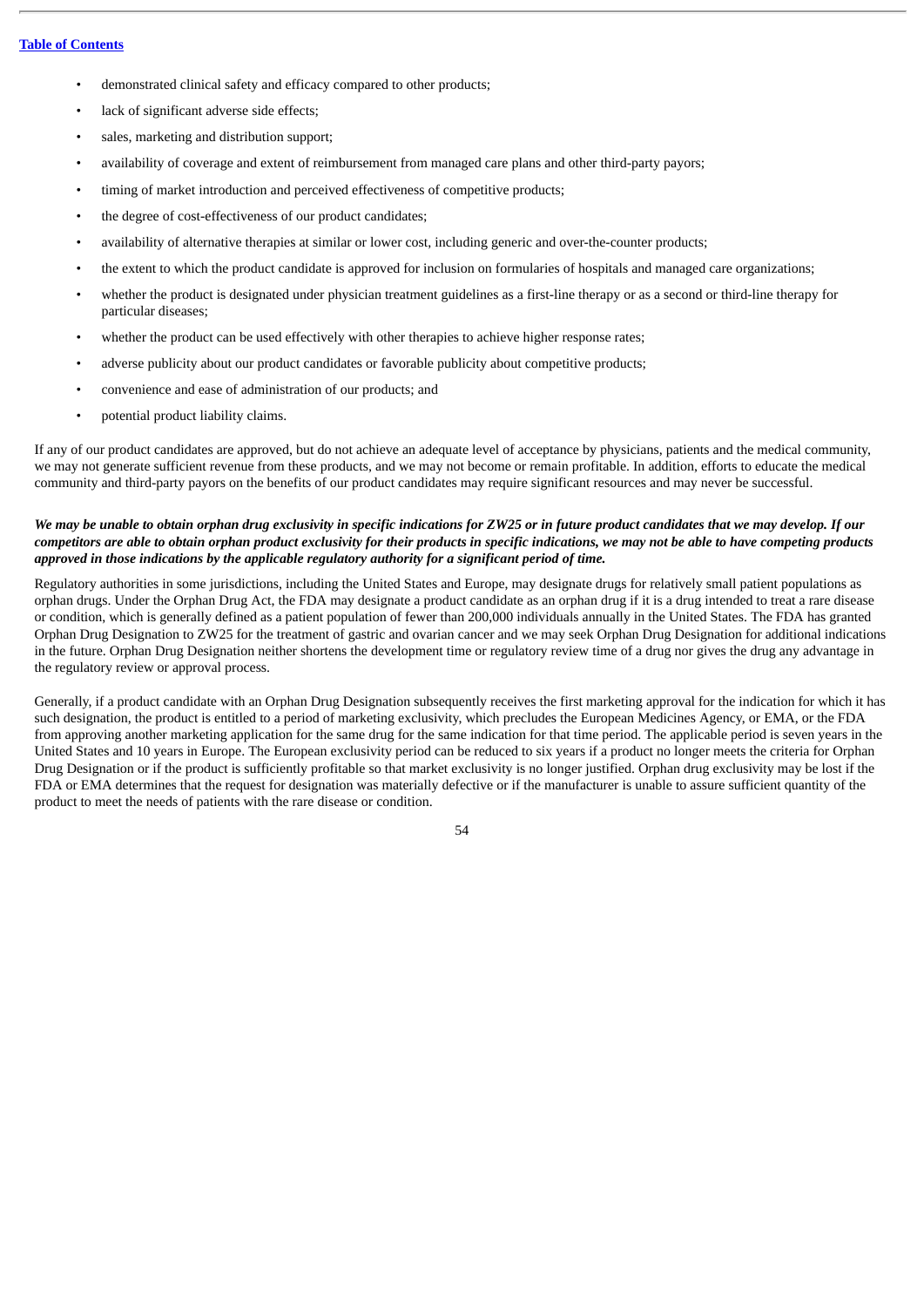Even if we obtain orphan drug exclusivity for ZW25, or for any other product candidates that receive an Orphan Drug Designation in the future, that exclusivity may not effectively protect the product from competition because different drugs with different active moieties can be approved for the same condition. Further, in the United States, even after an orphan drug is approved, the FDA can subsequently approve the same drug for the same condition submitted by a competitor if the FDA concludes that the later drug is clinically superior in that it is shown to be safer, more effective or makes a major contribution to patient care. If we fail to maintain our current Orphan Drug Designations for our product candidate, ZW25, or for any other product candidates that receive an Orphan Drug Designation in the future, or if the FDA approves Orphan Drug Designation for similar product candidates of other pharmaceutical companies, our competitive position would be harmed.

# Even if we obtain FDA approval of any of our product candidates, we may never obtain approval or commercialize such products outside of the *United States, which would limit our ability to realize their full market potential.*

In order to market any products outside of the United States, we must establish and comply with numerous and varying regulatory requirements of other countries regarding safety and efficacy. Clinical trials conducted in one country may not be accepted by regulatory authorities in other countries, and regulatory approval in one country does not mean that regulatory approval will be obtained in any other country. Approval procedures vary among countries and can involve additional product testing and validation and additional administrative review periods. Seeking foreign regulatory approvals could result in significant delays, difficulties and costs for us and may require additional preclinical studies or clinical trials which would be costly and time consuming. Regulatory requirements can vary widely from country to country and could delay or prevent the introduction of our products in those countries. Satisfying these and other regulatory requirements is costly, time consuming, uncertain and subject to unanticipated delays. In addition, our failure to obtain regulatory approval in any country may delay or have negative effects on the process for regulatory approval in other countries. We do not have any product candidates approved for sale in any jurisdiction, including international markets, and we do not have experience in obtaining regulatory approval in international markets. If we fail to comply with regulatory requirements in international markets or to obtain and maintain required approvals, our target market will be reduced and our ability to realize the full market potential of our products will be harmed.

## Reimbursement decisions by third-party payors may have an adverse effect on pricing and market acceptance. If there is not sufficient *reimbursement for our products, it is less likely that our products will be widely used.*

Even if our product candidates are approved for sale by the appropriate regulatory authorities, market acceptance and sales of these products will depend on reimbursement policies and may be affected by future healthcare reform measures. Government authorities and third-party payors, such as private health insurers and health maintenance organizations, decide which drugs they will reimburse and establish payment levels. We cannot be certain that reimbursement will be available for any products that we develop. If reimbursement is not available or is available on a limited basis, we may not be able to successfully commercialize any of our approved products.

In the United States, the Medicare Prescription Drug, Improvement, and Modernization Act of 2003, also called the Medicare Modernization Act, or the MMA, changed the way Medicare covers and pays for pharmaceutical products. The legislation established Medicare Part D, which expanded Medicare coverage for outpatient prescription drug purchases by the elderly but provided authority for limiting the number of drugs that will be covered in any therapeutic class. The MMA also introduced a new reimbursement methodology based on average sales prices for physician-administered drugs. We expect to experience pricing pressures in connection with the sale of any products that we develop, due to the trend toward managed healthcare, the increasing influence of health maintenance organizations and additional legislative proposals.

There may be significant delays in obtaining coverage and reimbursement for newly approved drugs, and coverage may be more limited than the purposes for which the drug is approved by the FDA, EMA or other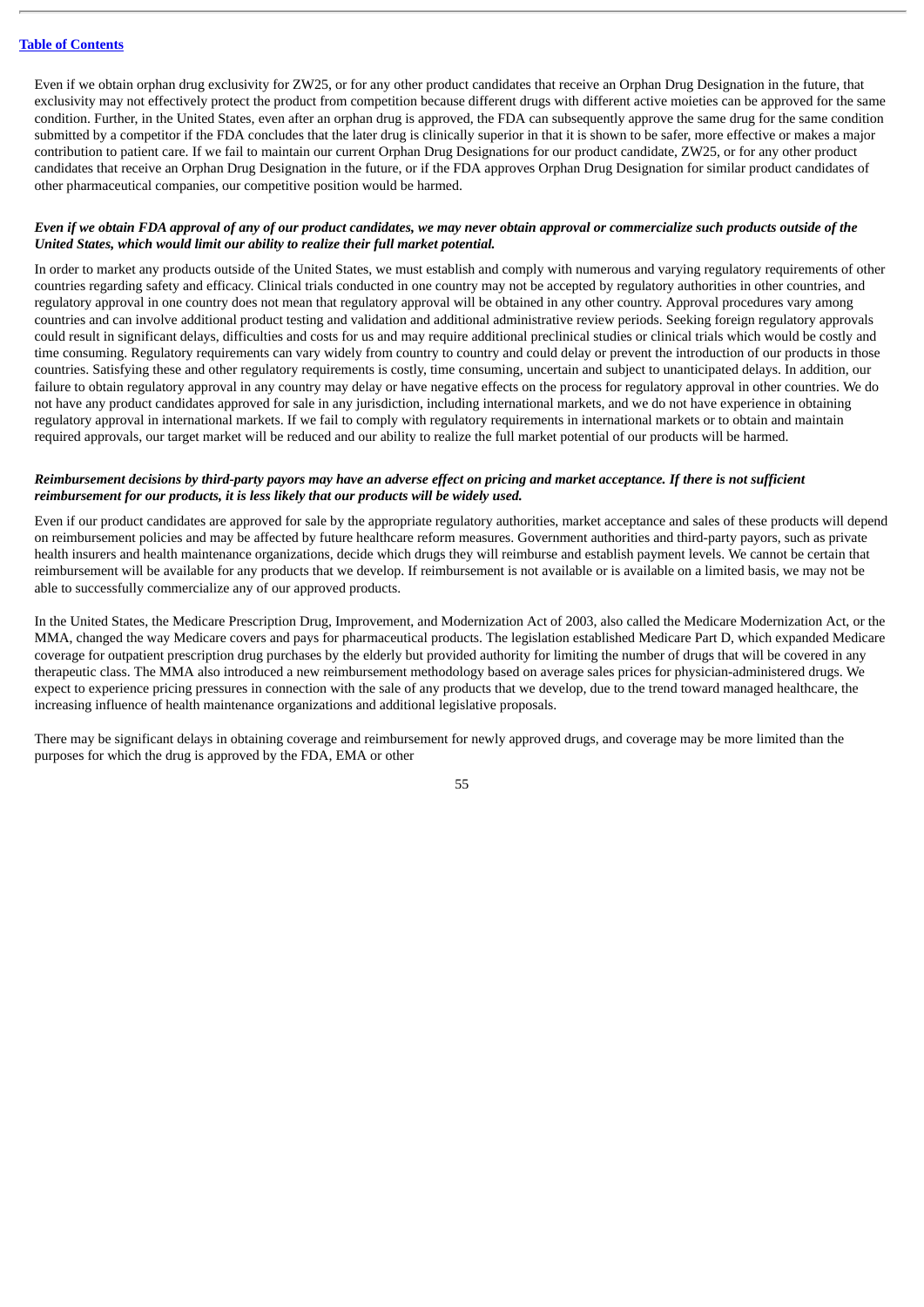regulatory authorities. Moreover, eligibility for coverage and reimbursement does not imply that a drug will be paid for in all cases or at a rate that covers our costs, including research, development, manufacture, sale and distribution expenses. Interim reimbursement levels for new drugs, if applicable, may also be insufficient to cover our and any collaborator's costs and may not be made permanent. Reimbursement rates may vary according to the use of the drug and the clinical setting in which it is used, may be based on reimbursement levels already set for lower cost drugs and may be incorporated into existing payments for other services. Net prices for drugs may be reduced by mandatory discounts or rebates required by government healthcare programs or private payors and by any future relaxation of laws that presently restrict imports of drugs from countries where they may be sold at lower prices than in the United States. Our or any collaborator's inability to promptly obtain coverage and profitable payment rates from both government-funded and private payors for any approved products that we or our strategic partners develop could have a material adverse effect on our operating results, our ability to raise capital needed to commercialize product candidates and our overall financial condition.

## If the market opportunities for any product that we or our strategic partners develop are smaller than we believe they are, our revenue may be *adversely affected and our business may suffer.*

We intend to initially focus our independent product candidate development on treatments for oncology. Our projections of addressable patient populations that have the potential to benefit from treatment with our product candidates are based on estimates. If any of the foregoing estimates are inaccurate, the market opportunities for any of our product candidates could be significantly diminished and have an adverse material impact on our business.

## We may expend our limited resources to pursue a particular product candidate or indication and fail to capitalize on product candidates or *indications that may be more profitable or for which there is a greater likelihood of success.*

Because we have limited financial and managerial resources, we focus on research programs, therapeutic platforms and product candidates that we identify for specific indications. As a result, we may forego or delay pursuit of opportunities with other therapeutic platforms or product candidates or for other indications that later prove to have greater commercial potential. Our resource allocation decisions may cause us to fail to capitalize on viable commercial products or profitable market opportunities. Our spending on current and future research and development programs, therapeutic platforms and product candidates for specific indications may not yield any commercially viable products. If we do not accurately evaluate the commercial potential or target market for a particular product candidate, we may relinquish valuable rights to that product candidate through collaboration, licensing or other royalty arrangements in cases in which it would have been more advantageous for us to retain sole development and commercialization rights.

## We may not be successful in our efforts to use and expand our therapeutic platforms to build a pipeline of product candidates.

A key element of our strategy is to use and expand our therapeutic platforms to build a pipeline of product candidates and progress these product candidates through clinical development for the treatment of a variety of diseases. Although our research and development efforts to date have resulted in a pipeline of product candidates directed at various cancers, we may not be able to develop product candidates that are safe and effective. In addition, although we expect that our therapeutic platforms will allow us to develop a steady stream of product candidates, they may not prove to be successful at doing so. Even if we are successful in continuing to build our pipeline, the potential product candidates that we identify may not be suitable for clinical development, including as a result of being shown to have harmful side effects or other characteristics that indicate that they are unlikely to be products that will receive marketing approval and achieve market acceptance. If we do not continue to successfully develop and begin to commercialize product candidates, we will face difficulty in obtaining product revenue in future periods, which could result in significant harm to our financial position and adversely affect our share price.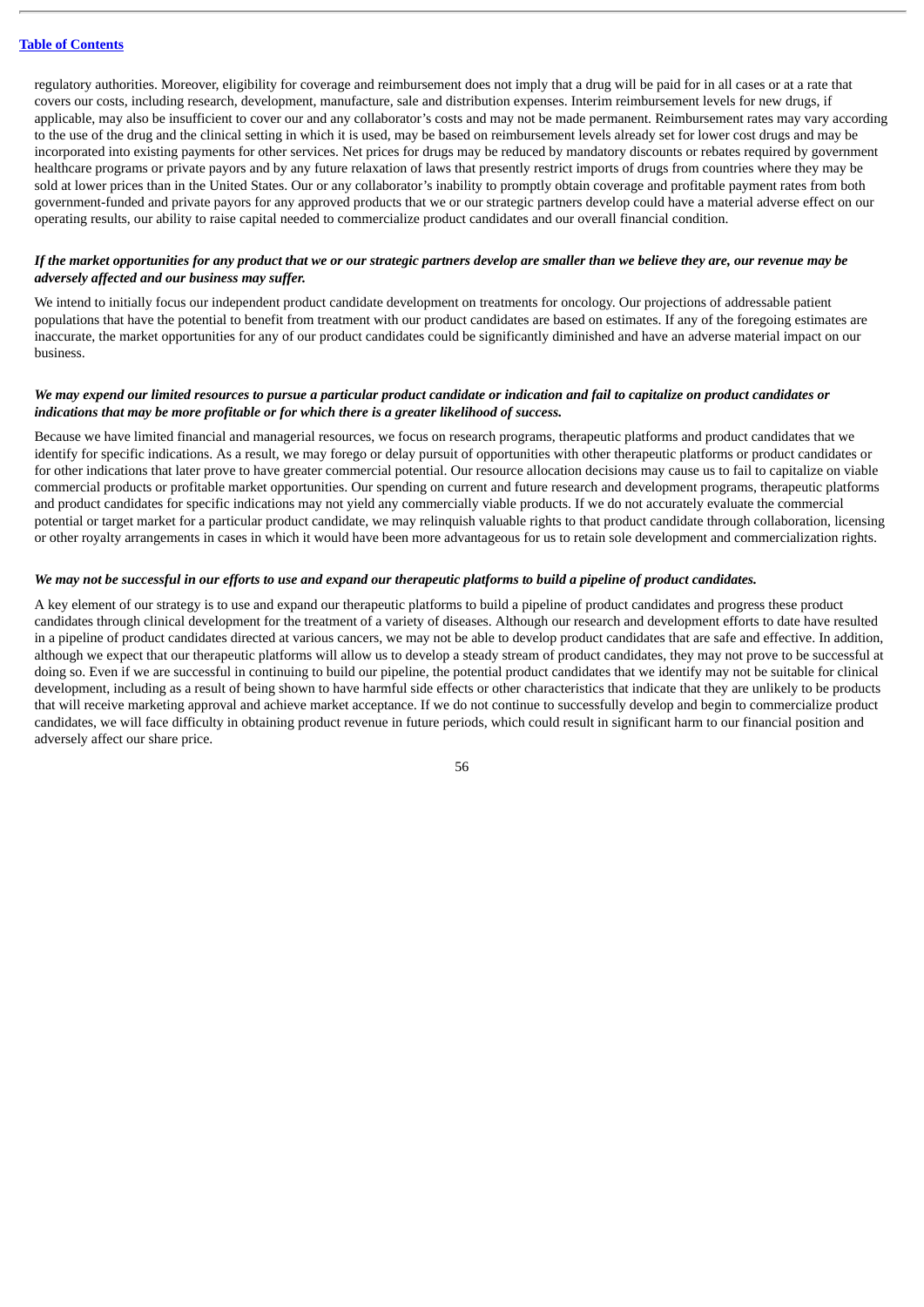# Even if we receive regulatory approval to commercialize any of the product candidates that we develop, we will be subject to ongoing regulatory *obligations and continued regulatory review, which may result in significant additional expense.*

Any regulatory approvals that we receive for our product candidates may be subject to limitations on the approved indicated uses for which the product may be marketed or subject to certain conditions of approval, and may contain requirements for potentially costly post-approval trials, including Phase 4 clinical trials, and surveillance to monitor the safety and efficacy of the marketed product.

For any approved product, we will be subject to ongoing regulatory obligations and extensive oversight by regulatory authorities, including with respect to manufacturing processes, labeling, packaging, distribution, adverse event reporting, storage, advertising, promotion and recordkeeping for the product. These requirements include submissions of safety and other post-approval information and reports, as well as continued compliance with current good manufacturing practices, or cGMP, and current good clinical practices, or cGCP, for any clinical trials that we or our strategic partners conduct after approval. Later discovery of previously unknown problems with a product, including adverse events of unanticipated severity or frequency, or with third-party manufacturers or manufacturing processes, or failure to comply with regulatory requirements, may result in, among other things:

- restrictions on the marketing or manufacturing of the product;
- withdrawal of the product from the market or voluntary or mandatory product recalls;
- fines, warning letters or holds on clinical trials;
- refusal by the FDA, EMA or another applicable regulatory authority to approve pending applications or supplements to approved applications filed by us or our strategic partners, or suspension or revocation of product license approvals;
- product seizure or detention, or refusal to permit the import or export of products; and
- injunctions or the imposition of civil or criminal penalties.

Occurrence of any of the foregoing could have a material and adverse effect on our business and results of operations. Further, the FDA's or other ex-U.S. regulators' policies may change and additional government regulations may be enacted that could prevent, limit or delay regulatory approval of our product candidates. If we are slow or unable to adapt to changes in existing requirements or the adoption of new requirements or policies, or if we are not able to maintain regulatory compliance, we may lose any marketing approval that we may have obtained, which would adversely affect our business, prospects and ability to achieve or sustain profitability.

# If any product liability lawsuits are successfully brought against us or any of our strategic partners, we may incur substantial liabilities and may be *required to limit commercialization of our product candidates.*

We face an inherent risk of product liability lawsuits related to the testing of our product candidates in seriously ill patients, and will face an even greater risk if product candidates are approved by regulatory authorities and introduced commercially. Product liability claims may be brought against us or our strategic partners by participants enrolled in our clinical trials, patients, health care providers or others using, administering or selling any of our future approved products. If we cannot successfully defend ourselves against any such claims, we may incur substantial liabilities. Regardless of their merit or eventual outcome, liability claims may result in:

- decreased demand for any future approved products;
- injury to our reputation;
- withdrawal of clinical trial participants:
- termination of clinical trial sites or entire trial programs;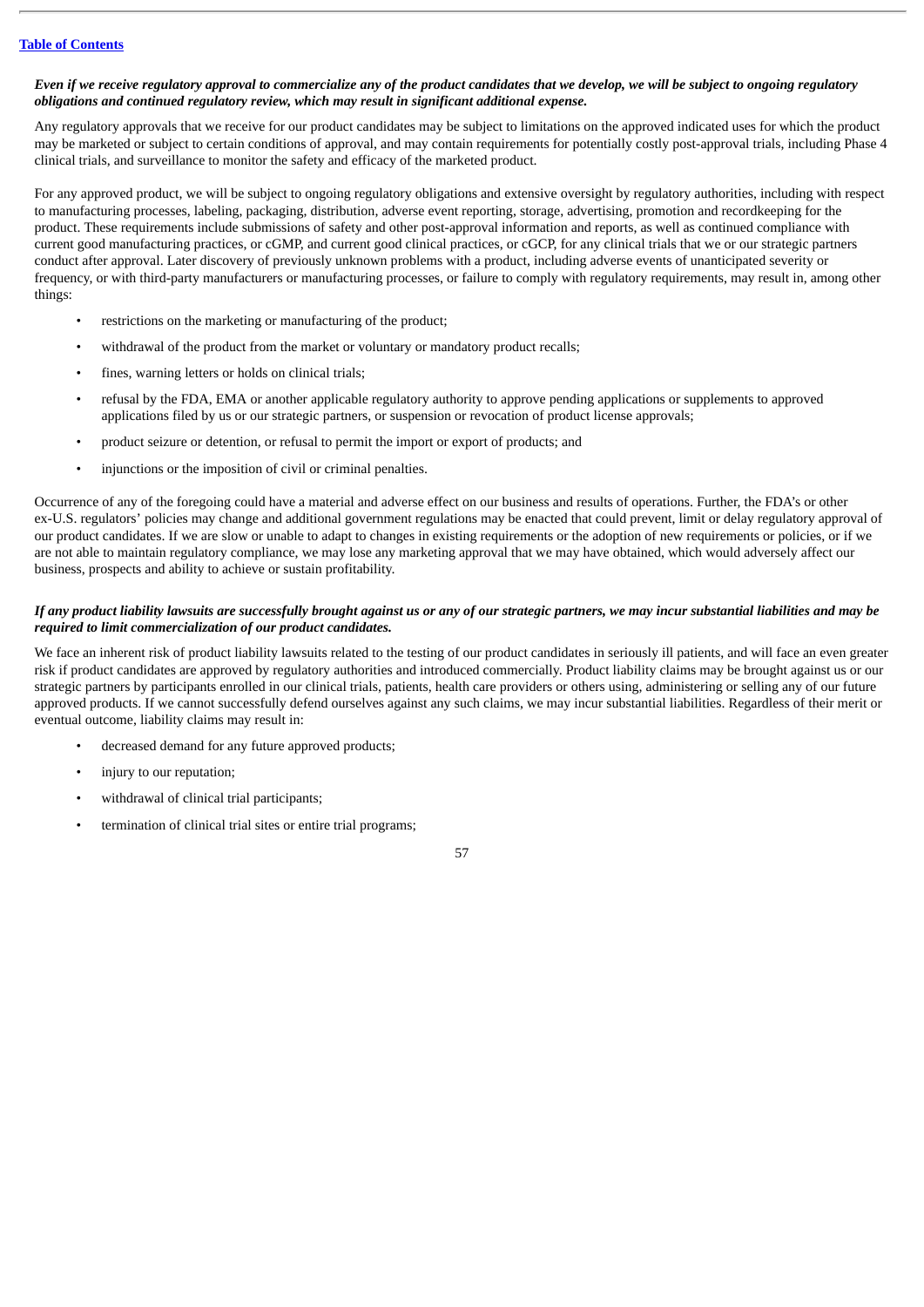- increased regulatory scrutiny;
- significant litigation costs;
- substantial monetary awards to or costly settlement with patients or other claimants;
- product recalls or a change in the indications for which they may be used;
- loss of revenue;
- diversion of management and scientific resources from our business operations; and
- the inability to commercialize our product candidates.

If any of our product candidates are approved for commercial sale, we will be highly dependent upon consumer perceptions of us and the safety and quality of our products. We could be adversely affected if we are subject to negative publicity. We could also be adversely affected if any of our products or any similar products distributed by other companies prove to be, or are asserted to be, harmful to patients. Because of our dependence upon consumer perceptions, any adverse publicity associated with illness or other adverse effects resulting from patients' use or misuse of our products or any similar products distributed by other companies could have a material adverse impact on our financial condition or results of operations.

We may need to have in place increased product liability coverage when we begin the commercialization of our product candidates. Insurance coverage is becoming increasingly expensive. As a result, we may be unable to maintain or obtain sufficient insurance at a reasonable cost to protect us against losses that could have a material adverse effect on our business. A successful product liability claim or series of claims brought against us, particularly if judgments exceed any insurance coverage we may have, could decrease our cash resources and adversely affect our business, financial condition and results of operation.

# *Changes in methods of product candidate manufacturing or formulation may result in additional costs or delay.*

As product candidates are developed through preclinical to late-stage clinical trials towards approval and commercialization, it is common that various aspects of the development program, such as manufacturing methods and formulation, are altered along the way in an effort to optimize processes and results. Such changes carry the risk that they will not achieve these intended objectives. Any of these changes could cause our product candidates to perform differently and affect the results of planned clinical trials or other future clinical trials conducted with the altered materials. This could delay completion of clinical trials, require the conduct of bridging clinical trials or the repetition of one or more clinical trials, increase clinical trial costs, delay approval of our product candidates and jeopardize our ability, or our strategic partners' ability, to commence product sales and generate revenue.

## Acquisitions or joint ventures could disrupt our business, cause dilution to our shareholders and otherwise harm our business.

We actively evaluate various strategic transactions on an ongoing basis. We may acquire other businesses, products or technologies as well as pursue strategic alliances, joint ventures or investments in complementary businesses. Any of these transactions could be material to our financial condition and operating results and expose us to many risks, including:

- disruption in our relationships with existing strategic partners or suppliers as a result of such a transaction;
- unanticipated liabilities related to acquired companies;
- difficulties integrating acquired personnel, technologies and operations into our existing business;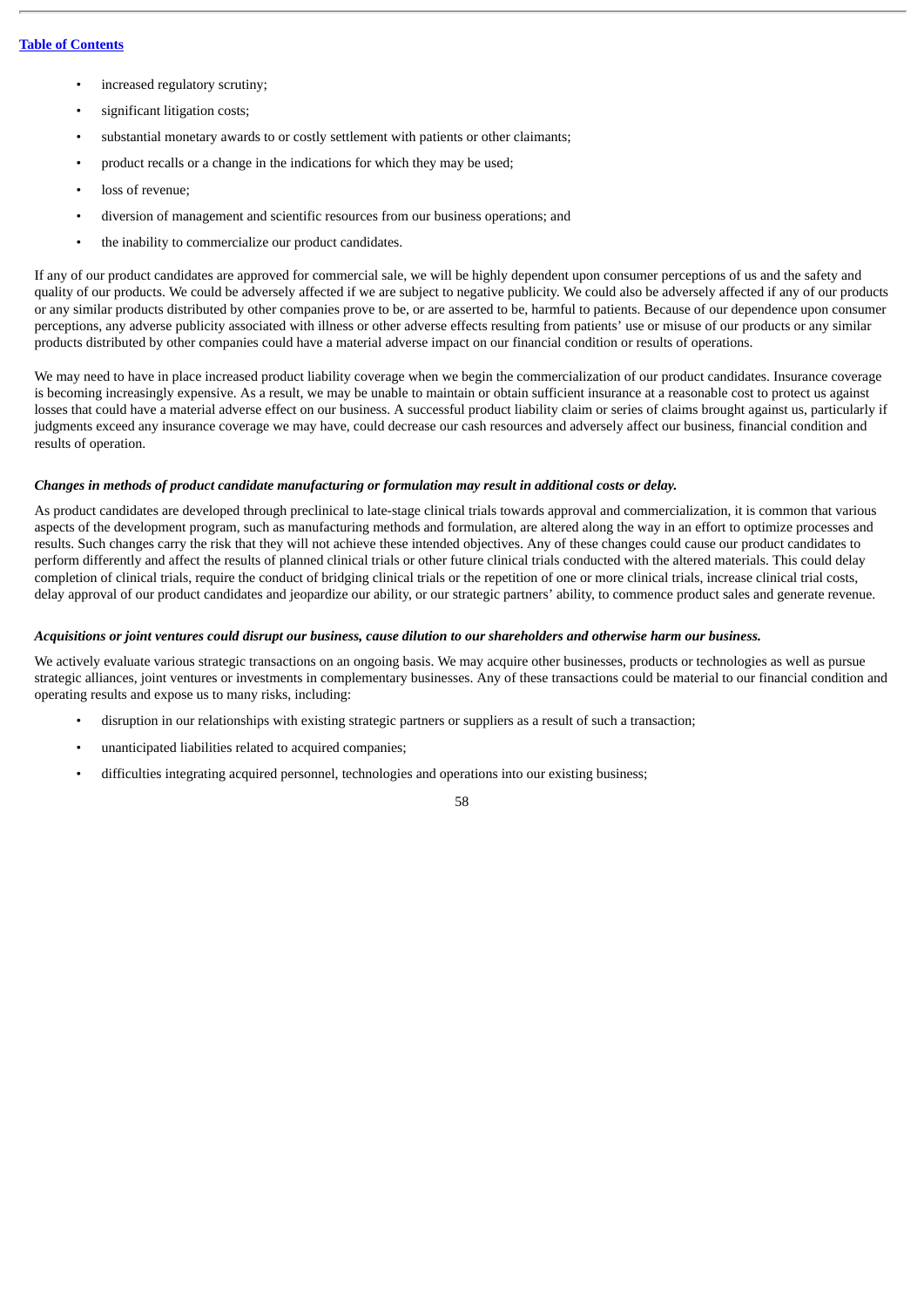- retention of key employees;
- diversion of management time and focus from operating our business to management of strategic alliances or joint ventures or acquisition integration challenges;
- increases in our expenses and reductions in our cash available for operations and other uses; and
- possible write-offs or impairment charges relating to acquired businesses.

Foreign acquisitions involve unique risks in addition to those mentioned above, including those related to integration of operations across different cultures and languages, currency risks and the particular economic, political and regulatory risks associated with specific countries.

Also, the anticipated benefit of any strategic alliance, joint venture or acquisition may not materialize or such strategic alliance, joint venture or acquisition may be prohibited. Additionally, future acquisitions or dispositions could result in potentially dilutive issuances of our equity securities, the incurrence of debt, contingent liabilities or amortization expenses or write-offs of goodwill, any of which could harm our financial condition. We cannot predict the number, timing or size of future joint ventures or acquisitions, or the effect that any such transactions might have on our operating results.

### *Foreign governments tend to impose strict price controls, which may adversely affect our future profitability.*

In most foreign countries, particularly in those in the European Union, prescription drug pricing and reimbursement is subject to governmental control. In those countries that impose price controls, pricing negotiations with governmental authorities can take considerable time after the receipt of marketing approval for a product. To obtain reimbursement or pricing approval in some countries, we or our strategic partners may be required to conduct a clinical trial that compares the cost-effectiveness of our product candidates to other available therapies.

Some countries require approval of the sale price of a drug before it can be marketed. In many countries, the pricing review period begins after marketing or product licensing approval is granted. In some foreign markets, prescription pharmaceutical pricing remains subject to continuing governmental control even after initial approval is granted. As a result, we or our strategic partners might obtain marketing approval for a product candidate in a particular country, but then be subject to price regulations that delay commercial launch of the product candidate, possibly for lengthy time periods, and negatively impact the revenue that is generated from the sale of the product in that country. If reimbursement of such product candidates is unavailable or limited in scope or amount, or if pricing is set at unsatisfactory levels, or if there is competition from lower priced crossborder sales, our profitability will be negatively affected.

# Security breaches, loss of data and other disruptions could compromise sensitive information related to our business or protected health information or prevent us from accessing critical information and expose us to liability, which could adversely affect our business and our reputation.

In the ordinary course of our business, we collect and store petabytes of sensitive data, including legally protected health information, personally identifiable information, intellectual property and proprietary business information owned or controlled by ourselves or our strategic partners. We manage and maintain our applications and data by utilizing a combination of on-site systems, managed data center systems and cloud-based data center systems. These applications and data encompass a wide variety of business-critical information, including research and development information, commercial information and business and financial information. We face four primary risks relative to protecting this critical information, including loss of access risk, inappropriate disclosure risk, inappropriate modification risk and the risk of being unable to adequately monitor our controls over the first three risks.

The secure processing, storage, maintenance and transmission of this critical information are vital to our operations and business strategy, and we devote significant resources to protecting such information. Although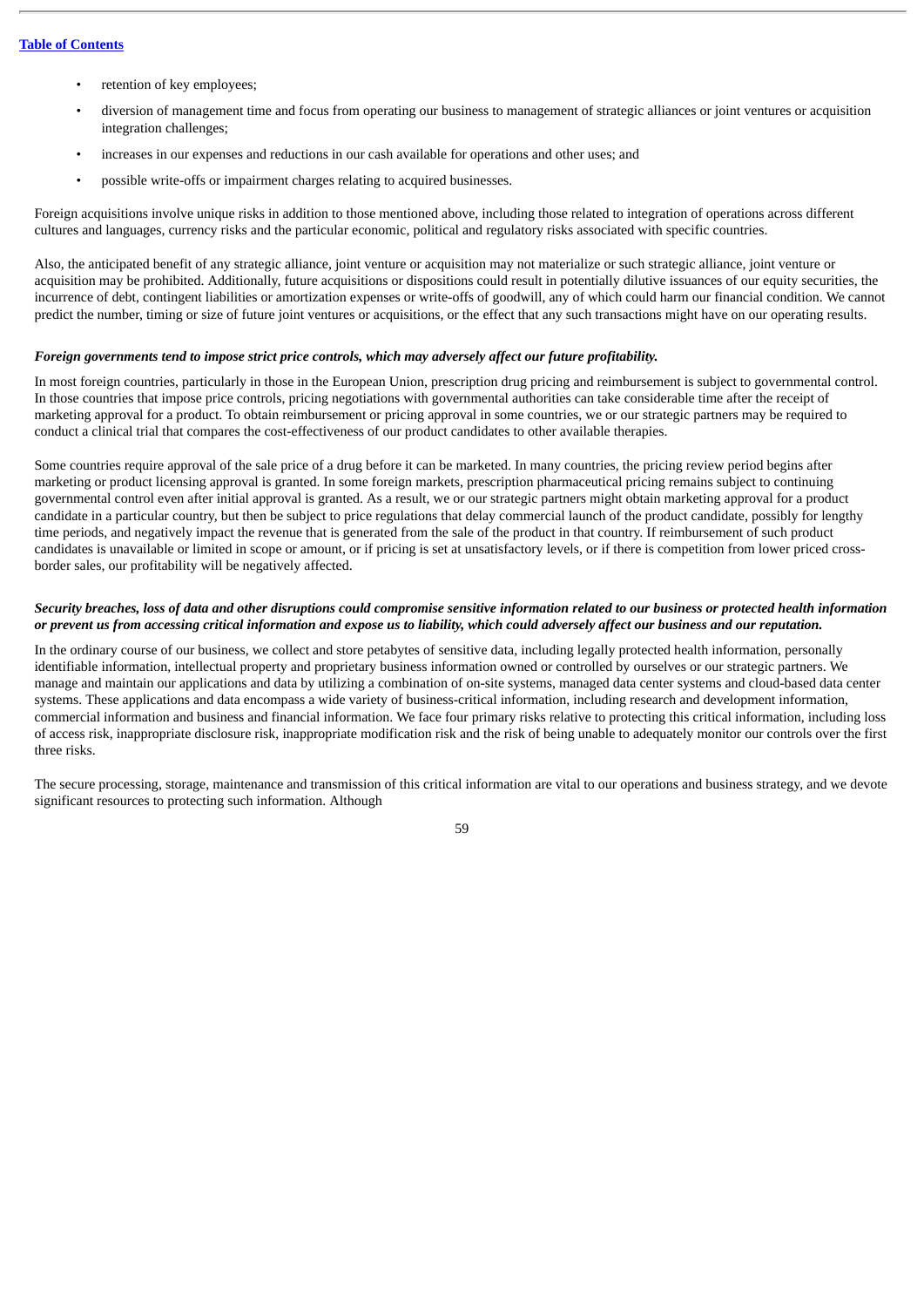we take measures to protect sensitive information from unauthorized access or disclosure, our information technology and infrastructure and that of any third-party billing and collections provider we may utilize, may be vulnerable to attacks by hackers or viruses or breached due to employee error, malfeasance or other disruptions. Any such breach or interruption could compromise our networks and the information stored there could be accessed by unauthorized parties, publicly disclosed, lost or stolen. Any such access, disclosure or other loss of information could result in legal claims or proceedings, liability under laws that protect the privacy of personal information, such as HIPAA, and regulatory penalties. Although we have implemented security measures and a formal enterprise security program to prevent unauthorized access to patient data, there is no guarantee that we can continue to protect our systems from breach. Unauthorized access, loss or dissemination could also disrupt our operations (including our ability to conduct our analyses, provide test results, bill payors or providers, process claims and appeals, conduct research and development activities, collect, process and prepare company financial information, provide information about any future products, and manage the administrative aspects of our business) and damage our reputation, any of which could adversely affect our business.

The U.S. Office of Civil Rights may impose penalties on us or our CROs if we, or our CROs, do not fully comply with requirements of HIPAA. Penalties will vary significantly depending on factors such as whether we, or our CROs, knew or should have known of the failure to comply, or whether our failure, or that of our CROs, to comply was due to willful neglect. These penalties include civil monetary penalties of \$100 to \$50,000 per violation, up to an annual cap of \$1,500,000 for identical violations. A person who knowingly obtains or discloses individually identifiable health information in violation of HIPAA may face a criminal penalty of up to \$50,000 per violation and up to one-year imprisonment. The criminal penalties increase to \$100,000 per violation and up to five-years imprisonment if the wrongful conduct involves false pretenses, and to \$250,000 per violation and up to 10-years imprisonment if the wrongful conduct involves the intent to sell, transfer, or use identifiable health information for commercial advantage, personal gain, or malicious harm. The U.S. Department of Justice is responsible for criminal prosecutions under HIPAA. Furthermore, in the event of a breach as defined by HIPAA, we have specific reporting requirements to the Office of Civil Rights under the HIPAA regulations as well as to affected individuals, and we may also have additional reporting requirements to other state and federal regulators, including the Federal Trade Commission, and to the media. Issuing such notifications can be costly, time and resource intensive, and can generate significant negative publicity. Breaches of HIPAA may also constitute contractual violations that could lead to contractual damages or terminations.

In addition, the interpretation and application of consumer, health-related and data protection laws in the United States, the European Union, or EU, and elsewhere are often uncertain, contradictory and in flux. It is possible that these laws may be interpreted and applied in a manner that is inconsistent with our practices. If so, this could result in government-imposed fines or orders requiring that we change our practices, which could adversely affect our business. In addition, these privacy regulations vary between states, may differ from country to country, and may vary based on whether testing is performed in the United States or in the local country. Complying with these various laws could cause us to incur substantial costs or require us to change our business practices and compliance procedures in a manner adverse to our business.

Furthermore, the loss of clinical trial data from completed or future clinical trials could result in delays in our regulatory approval efforts and significantly increase our costs to recover or reproduce the data. Likewise, we rely on other third parties for the manufacture of our product candidates and to conduct clinical trials, and similar events relating to their computer systems could also have a material adverse effect on our business.

# Current and future leaislation may increase the difficulty and cost for us to commercialize any products that we or our strategic partners develop *and affect the prices we may obtain.*

The United States and some foreign jurisdictions are considering or have enacted a number of legislative and regulatory proposals to change healthcare systems in ways that could affect our ability to sell any of our product candidates profitably, if such product candidates are approved for sale. Among policy makers and payors in the United States and elsewhere, there is significant interest in promoting changes in healthcare systems with the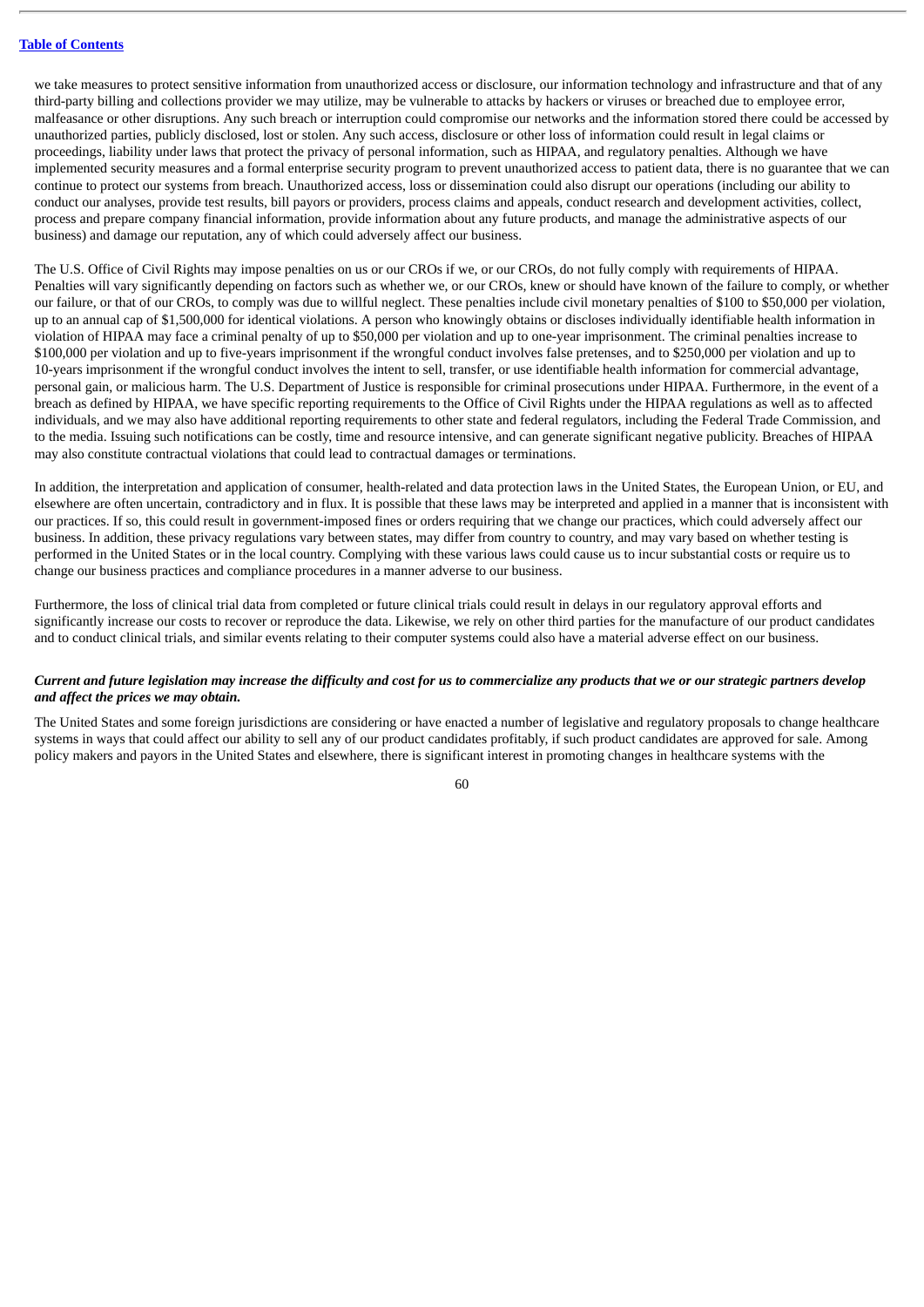stated goals of containing healthcare costs, improving quality and expanding access. In the United States, the pharmaceutical industry has been a particular focus of these efforts and has been significantly affected by major legislative initiatives.

In March 2010, the PPACA was enacted, which includes measures that have significantly changed, or will significantly change, the way healthcare is financed by both governmental and private insurers. Among the provisions of the PPACA of importance to the pharmaceutical industry are the following:

- an annual, non-deductible fee on any entity that manufactures or imports certain branded prescription drugs and biologic agents, apportioned among these entities according to their market share in certain government healthcare programs;
- an increase in the rebates a manufacturer must pay under the Medicaid Drug Rebate Program to 23.1% of the average manufacturer price, or AMP, for branded drugs or the difference between AMP and best price, whichever is greater. For generic drugs the rebate is 13%;
- Medicare Part D coverage gap discount program, in which manufacturers must agree to offer 50% point-of-sale discounts to negotiated prices of applicable brand drugs to eligible beneficiaries during their coverage gap period;
- extension of manufacturers' Medicaid rebate liability to covered drugs dispensed to individuals who are enrolled in Medicaid managed care organizations;
- expansion of eligibility criteria for Medicaid programs by, among other things, allowing states to offer Medicaid coverage to additional individuals and by adding new mandatory eligibility categories;
- requirement that applicable manufacturers and group purchasing organizations report annually to the U.S. Department of Health and Human Services, or HHS, information regarding certain payments and other transfers of value given to physicians and teaching hospitals, and any ownership or investment interest physicians, or their immediate family members, have in their company;
- a requirement to annually report drug samples that manufacturers and distributors provide to physicians;
- expansion of healthcare fraud and abuse laws, including the False Claims Act and the Anti-Kickback Statute, new government investigative powers, and enhanced penalties for noncompliance;
- a licensure framework for follow-on biologic products;
- a new Patient-Centered Outcomes Research Institute to oversee, identify priorities in, and conduct comparative clinical effectiveness research, along with funding for such research; and
- establishment of a Center for Medicare & Medicaid Innovation at the Centers for Medicare & Medicaid Services to test innovative payment and service delivery models to lower Medicare and Medicaid spending, potentially including prescription drug spending.

Since its enactment, there have been judicial and Congressional challenges to certain aspects of the PPACA, including recent tax legislation that removed the financial penalties for people who do not carry health insurance. There is still uncertainty as to whether the PPACA will undergo additional revisions, and we cannot predict the impact of any future modifications, and it is uncertain how any such proposals, if approved, would affect these provisions.

In addition, other legislative changes have been proposed and adopted since the PPACA was enacted. These changes include aggregate reductions to Medicare payments to providers of up to 2% per fiscal year pursuant to the Budget Control Act of 2011, which began in 2013 and will remain in effect through 2025 unless additional Congressional action is taken. The American Taxpayer Relief Act of 2012, among other things, further reduced Medicare payments to several providers, including hospitals and cancer treatment centers, and increased the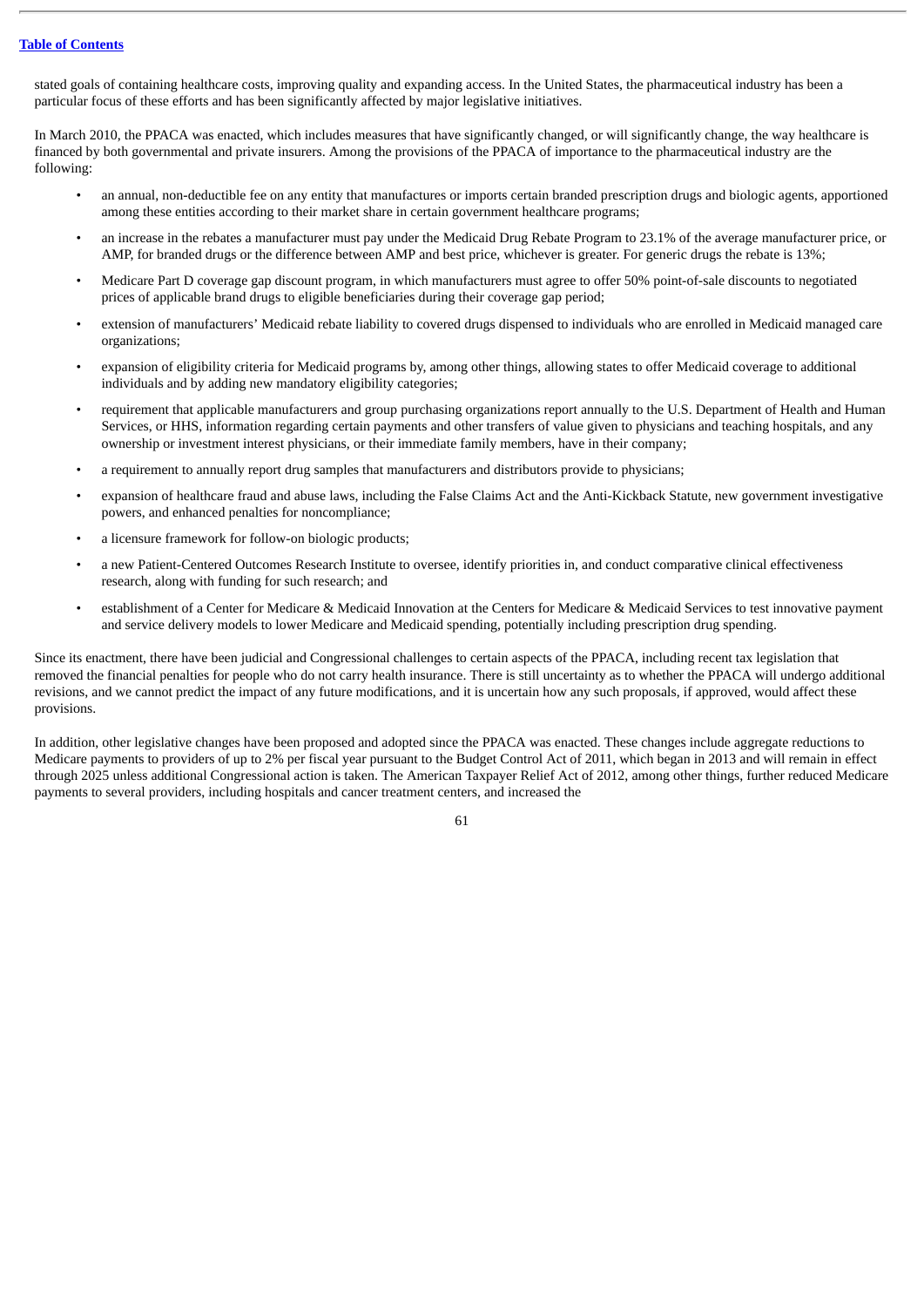statute of limitations period for the government to recover overpayments to providers from three to five years. These laws may result in additional reductions in Medicare and other healthcare funding, which could have a material adverse effect on customers for our product candidates, if approved, and, accordingly, our financial operations. Also, there has been heightened governmental scrutiny recently over the manner in which drug manufacturers set prices for their marketed products, which have resulted in several Congressional inquiries and proposed bills designed to, among other things, bring more transparency to product pricing, review the relationship between pricing and manufacturer patient programs, and reform government program reimbursement methodologies for drug products.

In the EU similar political, economic and regulatory developments may affect our ability to profitably commercialize our current or any future products. In addition to continuing pressure on prices and cost containment measures, legislative developments at the EU or member state level may result in significant additional requirements or obstacles that may increase our operating costs. In international markets, reimbursement and healthcare payment systems vary significantly by country, and many countries have instituted price ceilings on specific products and therapies. Our future products, if any, might not be considered medically reasonable and necessary for a specific indication or cost-effective by third-party payors, an adequate level of reimbursement might not be available for such products, and third-party payors' reimbursement policies might adversely affect our or our strategic partners' ability to sell any future products profitably.

Legislative and regulatory proposals have been made to expand post-approval requirements and restrict sales and promotional activities for pharmaceutical products. We cannot be sure whether additional legislative changes will be enacted, or whether the FDA regulations, guidance or interpretations will be changed, or what the impact of such changes on the marketing approvals of our product candidates, if any, may be. In addition, increased scrutiny by the U.S. Congress of the FDA's approval process may significantly delay or prevent marketing approval, as well as subject us to more stringent product labeling and post-approval testing and other requirements.

We cannot predict the likelihood, nature or extent of government regulation that may arise from future legislation or administrative action, either in the United States or abroad. If we or our strategic partners are slow or unable to adapt to changes in existing requirements or the adoption of new requirements or policies, or if we or our strategic partners are not able to maintain regulatory compliance, our product candidates may lose any marketing approval that may have been obtained and we may not achieve or sustain profitability, which would adversely affect our business.

### Our business may become subject to economic, political, regulatory and other risks associated with international operations.

Our business is subject to risks associated with conducting business internationally. Some of our suppliers and collaborative and clinical trial relationships are located outside the United States. Accordingly, our future results could be harmed by a variety of factors, including:

- economic weakness, including inflation, or political instability in particular foreign economies and markets;
- differing regulatory requirements for drug approvals in foreign countries;
- potentially reduced protection for intellectual property rights;
- difficulties in compliance with non-U.S. laws and regulations;
- changes in non-U.S. regulations and customs, tariffs and trade barriers;
- changes in non-U.S. currency exchange rates and currency controls;
- changes in a specific country's or region's political or economic environment;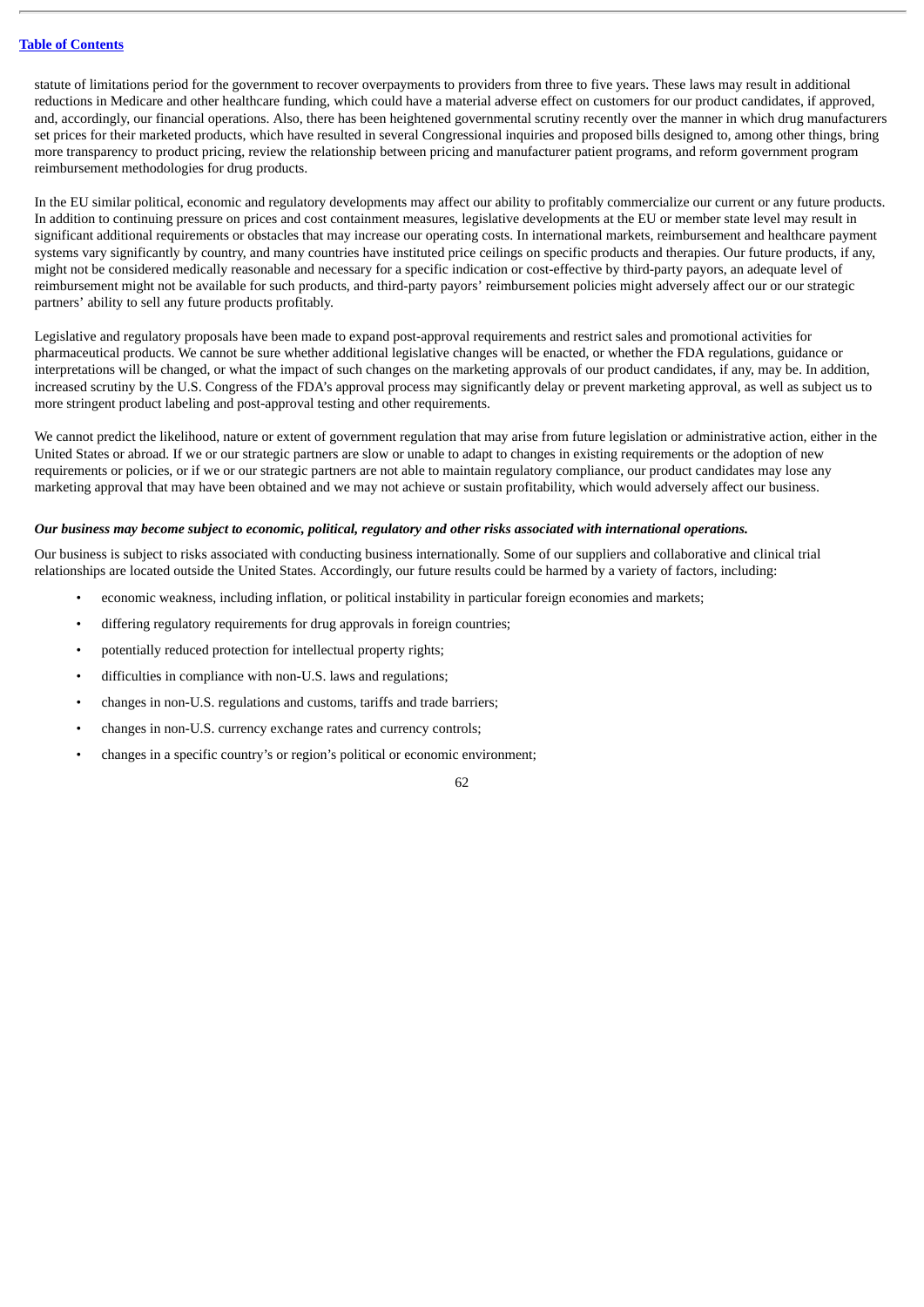- trade protection measures, import or export licensing requirements or other restrictive actions by U.S. or non-U.S. governments;
- differing reimbursement regimes, including price controls;
- negative consequences from changes in tax laws;
- compliance with tax, employment, immigration and labor laws for employees living or traveling abroad;
- workforce uncertainty in countries where labor unrest is more common than in the United States;
- difficulties associated with staffing and managing foreign operations, including differing labor relations;
- production shortages resulting from any events affecting raw material supply or manufacturing capabilities abroad; and
- business interruptions resulting from geo-political actions, including war and terrorism, or natural disasters including earthquakes, typhoons, floods and fires.

# Our business and current and future relationships with customers and third-party payors in the United States and elsewhere will be subject, directly or indirectly, to applicable federal and state anti-kickback, fraud and abuse, false claims, transparency, health information privacy and security and other healthcare laws and requlations, which could expose us to criminal sanctions, civil penalties, contractual damages, reputational harm, *administrative burdens, and diminished profits and future earnings.*

Healthcare providers, physicians and third-party payors in the United States and elsewhere play a primary role in the recommendation and prescription of any product candidates for which we obtain marketing approval.

Our current and future arrangements with healthcare professionals, principal investigators, consultants, customers, and third-party payors and other entities may expose us to broadly applicable fraud and abuse and other healthcare laws and regulations, including, without limitation, the federal Anti-Kickback Statute and the federal False Claims Act, that may constrain the business or financial arrangements and relationships through which we conduct clinical research on product candidates and market, sell and distribute any products for which we obtain marketing approval. In addition, we may be subject to transparency laws and patient privacy regulation by the federal government and by the U.S. states and foreign jurisdictions in which we conduct our business. The applicable federal, state and foreign healthcare laws and regulations that may affect our ability to operate include, but are not limited to, the following:

- the federal Anti-Kickback Statute, which prohibits, among other things, persons from knowingly and willfully soliciting, offering, receiving or providing remuneration (including any kickback, bribe or rebate), directly or indirectly, in cash or in kind, to induce or reward either the referral of an individual for, or the purchase, order or recommendation of, any good or service for which payment may be made under federal and state healthcare programs such as Medicare and Medicaid;
- federal civil and criminal false claims laws and civil monetary penalty laws, including the federal False Claims Act, which impose criminal and civil penalties, including civil whistleblower or qui tam actions, against individuals or entities for knowingly presenting, or causing to be presented, to the federal government, including the Medicare and Medicaid programs, or other third-party payor claims for payment that are false or fraudulent or making a false statement to avoid, decrease or conceal an obligation to pay money to the federal government;
- the U.S. Health Insurance Portability and Accountability Act of 1996, or HIPAA, which among other things, imposes criminal liability for knowingly and willfully executing, or attempting to execute, a scheme to defraud any healthcare benefit program or to obtain, by means of false or fraudulent pretenses, representations, or promises, any of the money or property owned by, or under the custody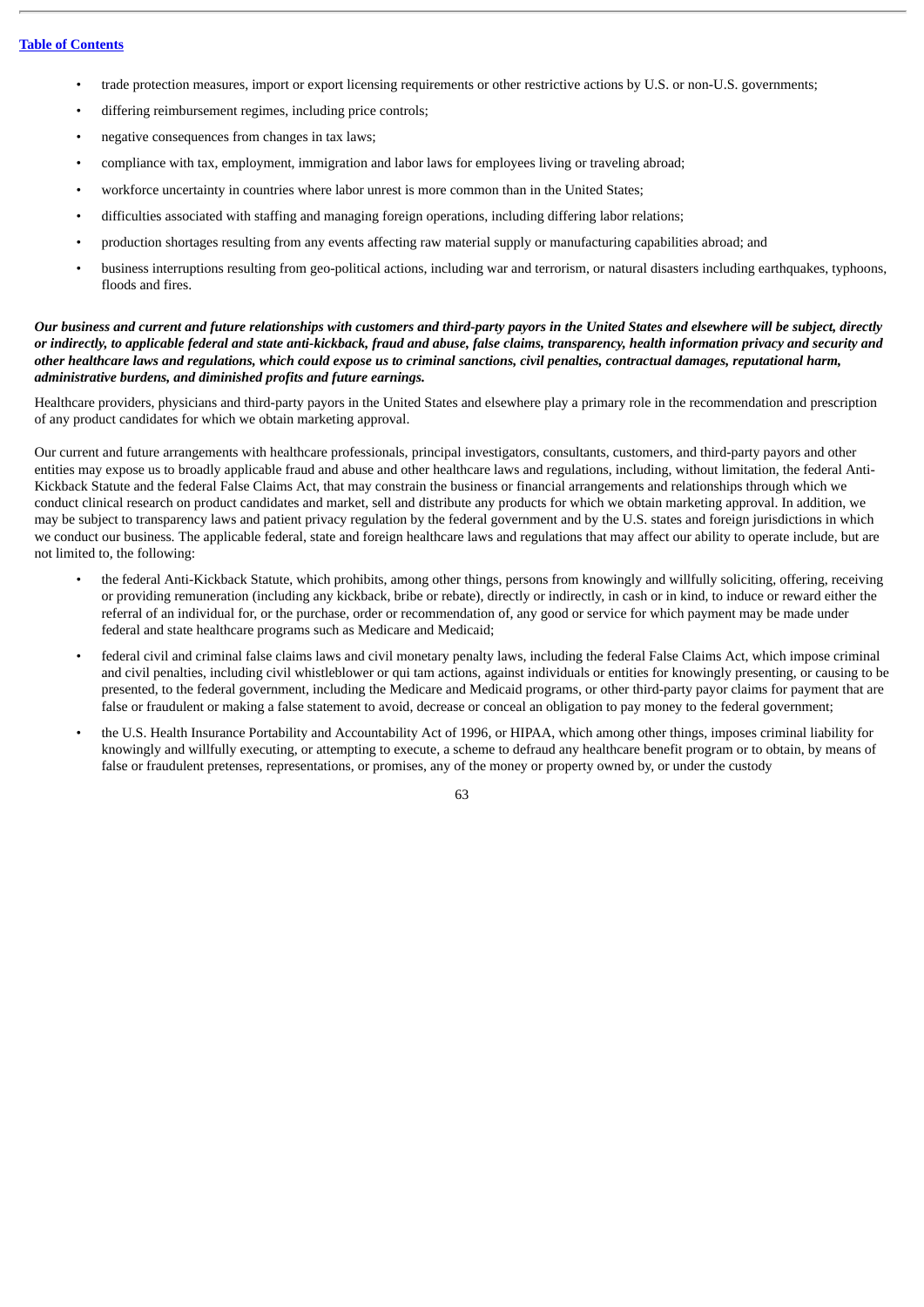or control of, any healthcare benefit program, regardless of the payor (e.g. public or private) and knowingly and willfully falsifying, concealing or covering up by any trick or device a material fact or making any materially false statements in connection with the delivery of or payment for healthcare benefits, items or services relating to healthcare matters;

- HIPAA, as amended by the Health Information Technology for Economic and Clinical Health Act of 2009, or HITECH, and its implementing regulations, which imposes certain obligations, including mandatory contractual terms, with respect to safeguarding the privacy, security and transmission of individually identifiable health information without the appropriate authorization by entities subject to the law, such as health plans, healthcare clearinghouses and healthcare providers and their respective business associates;
- the federal Open Payments program under the Physician Payments Sunshine Act, created under Section 6002 of the PPACA and its implementing regulations, requires certain manufacturers of drugs, devices, biologics and medical supplies for which payment is available under Medicare, Medicaid or the Children's Health Insurance Program (with certain exceptions) to report annually to HHS information related to "payments or other transfers of value" made to physicians (defined to include doctors, dentists, optometrists, podiatrists and chiropractors) and teaching hospitals, and applicable manufacturers and applicable group purchasing organizations to report annually to HHS ownership and investment interests held by physicians (as defined above) and their immediate family members; and
- analogous state and foreign laws and regulations, including: state anti-kickback and false claims laws which may apply to our business practices, including, but not limited to, research, distribution, sales and marketing arrangements and claims involving healthcare items or services reimbursed by state governmental and non-governmental third-party payors, including private insurers; state laws that require pharmaceutical companies to comply with the pharmaceutical industry's voluntary compliance guidelines and the applicable compliance guidance promulgated by the federal government; state laws that require drug manufacturers to track gifts and other remuneration and items of value provided to healthcare professionals and entities and file reports relating to pricing and marketing information; and state and foreign laws that govern the privacy and security of health information in specified circumstances, many of which differ from each other in significant ways and often are not pre-empted by HIPAA, thus complicating compliance efforts.

Because of the breadth of these laws and the narrowness of the statutory exceptions and safe harbors available under the U.S. federal Anti-Kickback Statute and analogous state laws, it is possible that some of our current and future business activities could be subject to challenge under one or more of such laws.

Efforts to ensure that our business arrangements with third parties will comply with applicable healthcare laws and regulations may involve substantial costs. It is possible that governmental authorities will conclude that our business practices may not comply with current or future statutes, regulations or case law involving applicable fraud and abuse or other healthcare laws and regulations. If our operations are found to be in violation of any of these laws or any other governmental regulations that may apply to us, we may be subject to significant civil, criminal and administrative penalties, including, without limitation, damages, fines, imprisonment, exclusion from participation in government healthcare programs, such as Medicare and Medicaid, additional reporting requirements and oversight if we become subject to a corporate integrity agreement or similar agreement to resolve allegations of non-compliance with these laws and the curtailment or restructuring of our operations, which could have a material adverse effect on our business. If any of the physicians or other providers or entities with whom we expect to do business, including our strategic partners, is found not to be in compliance with applicable laws, it may be subject to criminal, civil or administrative sanctions, including exclusions from participation in government healthcare programs, which could also materially affect our business.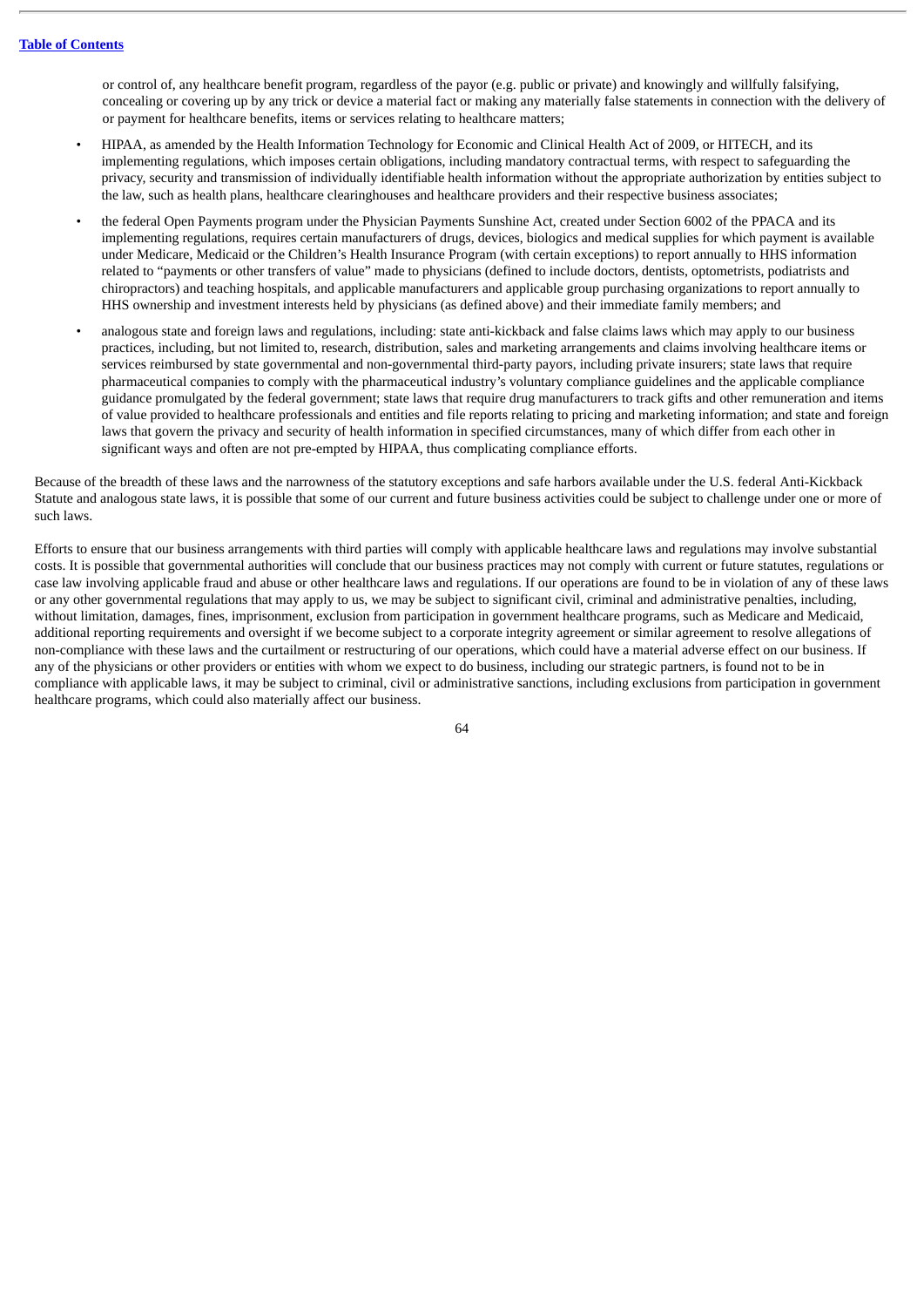## We are subject to U.S. and certain foreign export and import controls, sanctions, embargoes, anti-corruption laws, and anti-money laundering laws and reaulations. Compliance with these legal standards could impair our ability to compete in domestic and international markets. We can face *criminal liability and other serious consequences for violations which can harm our business.*

We are subject to export control and import laws and regulations, including the U.S. Export Administration Regulations, U.S. Customs regulations, various economic and trade sanctions regulations administered by the U.S. Treasury Department's Office of Foreign Assets Controls, the U.S. Foreign Corrupt Practices Act of 1977, as amended, the U.S. domestic bribery statute contained in 18 U.S.C. § 201, the U.S. Travel Act, the USA PATRIOT Act, the United Kingdom Bribery Act 2010, the Proceeds of Crime Act 2002, and other state and national anti-bribery and anti-money laundering laws in the countries in which we conduct activities. Anti-corruption laws are interpreted broadly and prohibit companies and their employees, agents, contractors, and other partners from authorizing, promising, offering, or providing, directly or indirectly, improper payments or anything else of value to recipients in the public or private sector. We may engage third parties for clinical trials outside of the United States, to sell our products abroad once we enter a commercialization phase, or to obtain necessary permits, licenses, patent registrations, and other regulatory approvals. We may have direct or indirect interactions with officials and employees of government agencies or government-affiliated hospitals, universities, and other organizations. We can be held liable for the corrupt or other illegal activities of our employees, agents, contractors, and other partners, even if we do not explicitly authorize or have actual knowledge of such activities. Any violation of the laws and regulations described above may result in substantial civil and criminal fines and penalties, imprisonment, the loss of export or import privileges, debarment, tax reassessments, breach of contract and fraud litigation, reputational harm, and other consequences.

## **Risks Related to Our Financial Position and Need for Additional Capital**

## We have incurred significant losses since inception and anticipate that we will continue to incur losses for the foreseeable future. We have no products approved for commercial sale, and to date we have not generated any revenue or profit from product sales. We may never achieve or *sustain profitability.*

We are a clinical-stage biopharmaceutical company. We have incurred significant losses since our inception. Our net loss for the years ended December 31, 2017 and 2016 and for the three months ended March 31, 2018 was \$10.4 million, \$33.8 million and \$21.2 million, respectively. As of March 31, 2018 our accumulated deficit was approximately \$130.0 million. We expect to continue to incur losses for the foreseeable future, and we expect these losses to increase as we continue our research and development of, and seek regulatory approvals for, our product candidates, prepare for and begin to commercialize any approved product candidates and add infrastructure and personnel to support our product development efforts and operations as a public company. The net losses and negative cash flows incurred to date, together with expected future losses, have had, and likely will continue to have, an adverse effect on our shareholders' deficit and working capital. The amount of future net losses will depend, in part, on the rate of future growth of our expenses and our ability to generate revenue.

Because of the numerous risks and uncertainties associated with pharmaceutical product development, we are unable to accurately predict the timing or amount of increased expenses or when, or if, we will be able to achieve profitability. For example, our expenses could increase if we are required by the FDA to perform trials in addition to those that we currently expect to perform, or if there are any delays in completing our currently planned clinical trials or in the development of any of our product candidates.

To become and remain profitable, we must succeed in developing and commercializing product candidates with significant market potential. This will require us to be successful in a range of challenging activities for which we are only in the preliminary stages, including developing product candidates, obtaining regulatory approval for such product candidates, and manufacturing, marketing and selling those product candidates for which we may obtain regulatory approval. We may never succeed in these activities and may never generate revenue from product sales that is significant enough to achieve profitability. Even if we achieve profitability in the future, we may not be able to sustain profitability in subsequent periods. Our failure to become or remain profitable would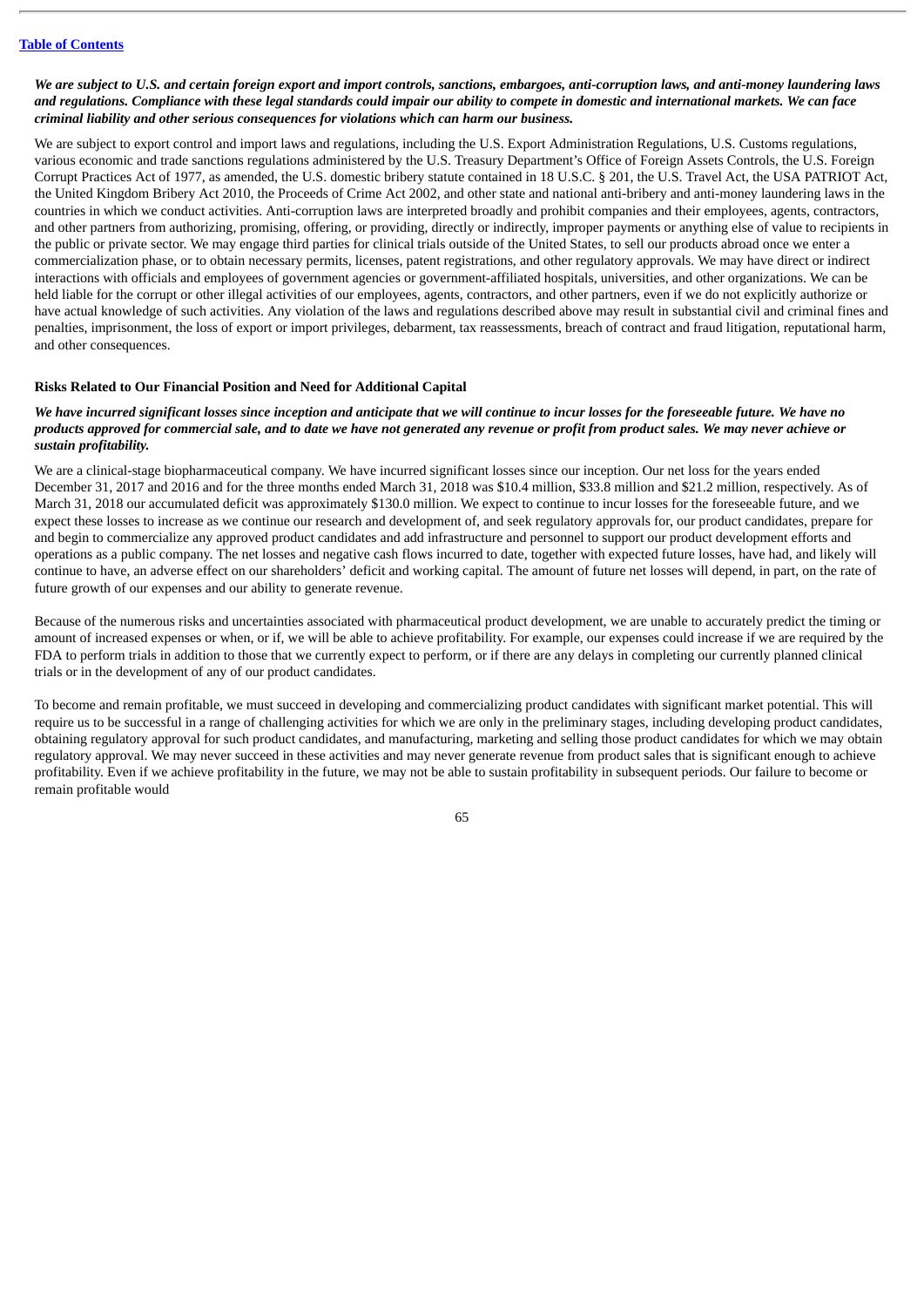depress our market value and could impair our ability to raise capital, expand our business, develop other product candidates, or continue our operations. A decline in the value of our company could also cause our shareholders to lose all or part of their investment.

# Biopharmaceutical product development is a highly speculative undertaking and involves a substantial degree of uncertainty. We have never *generated any revenue from product sales and may never be profitable.*

We have devoted substantially all of our financial resources and efforts to developing our proprietary therapeutic platforms, identifying potential product candidates and conducting preclinical studies and a clinical trial. We and our partners are still in the early stages of developing our product candidates, and we have not completed development of any products. Our revenue to date has been primarily revenue from the license of our proprietary therapeutic platforms for the development of product candidates by others or revenue from our strategic partners. Our ability to generate revenue and achieve profitability depends in large part on our ability, alone or with our strategic partners, to achieve milestones and to successfully complete the development of, obtain the necessary regulatory approvals for, and commercialize, product candidates. We do not anticipate generating revenue from sales of products for the foreseeable future.

## We will require substantial additional funding, which may not be available to us on acceptable terms, or at all, and, if not available, may require us *to delay, scale back, or cease our product development programs or operations.*

We are currently advancing two of our product candidates through preclinical and clinical development as well as other potential product candidates through discovery. Developing pharmaceutical products, including conducting preclinical studies and clinical trials, is expensive. In order to obtain such regulatory approval, we will be required to conduct clinical trials for each indication for each of our product candidates. We will continue to require additional funding to complete the development and commercialization of our product candidates and to continue to advance the development of our other product candidates, and such funding may not be available on acceptable terms or at all. Furthermore, in August 2016 we entered into a license agreement with Innovative Targeting Solutions Inc., or ITS, which requires licensing payments to ITS totaling \$12.0 million over the following fiveyear period.

Although it is difficult to predict our liquidity requirements, based upon our current operating plan, we believe that our existing cash and cash equivalents and short term investments will enable us to fund our operating expenses and capital expenditure requirement into 2019. We may also be eligible to receive certain research, development and commercial milestone payments in the future, as described under "Business – Strategic Partnerships and Collaborations." However, because successful development of our product candidates and the achievement of milestones by our strategic partners is uncertain, we are unable to estimate the actual funds we will require to complete research and development and to commercialize our product candidates.

Our future funding requirements will depend on many factors, including but not limited to:

- the number and characteristics of other product candidates that we pursue;
- the scope, progress, timing, cost and results of research, preclinical development, and clinical trials;
- the costs, timing and outcome of seeking and obtaining FDA and non-U.S. regulatory approvals;
- the costs associated with manufacturing our product candidates and establishing sales, marketing and distribution capabilities;
- our ability to maintain, expand and defend the scope of our intellectual property portfolio, including the amount and timing of any payments we may be required to make in connection with the licensing, filing, defense and enforcement of any patents or other intellectual property rights;
- our need and ability to hire additional management, scientific and medical personnel;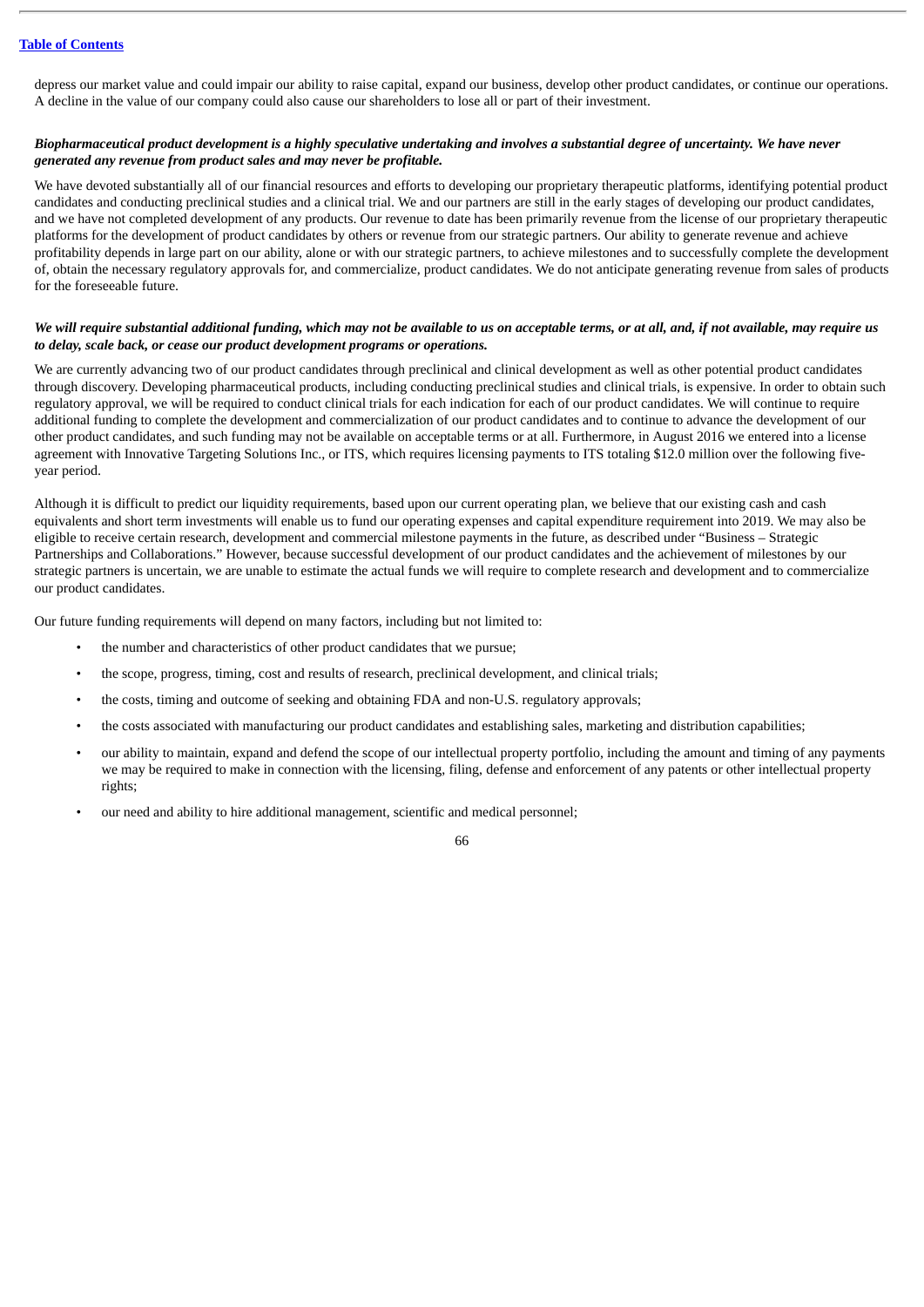- the effect of competing products that may limit market penetration of our product candidates;
- our need to implement additional internal systems and infrastructure, including financial and reporting systems; and
- the economic and other terms, timing of and success of our existing strategic partnerships, and any collaboration, licensing, or other arrangements into which we may enter in the future, including the timing of receipt of any milestone or royalty payments under these agreements.

Until we can generate a sufficient amount of product revenue to finance our cash requirements, which we may never do, we expect to finance future cash needs primarily through a combination of public and private equity offerings, debt financings, strategic partnerships and grant funding.

If sufficient funds on acceptable terms are not available when needed, or at all, we could be forced to significantly reduce operating expenses and delay, scale back or eliminate one or more of our development programs or our business operations.

## Raising additional capital may cause dilution to our shareholders, restrict our operations or require us to relinquish substantial rights.

To the extent that we raise additional capital through the sale of equity or convertible debt securities, our shareholders' ownership interest will be diluted, and the terms of these new securities may include liquidation or other preferences that adversely affect our shareholders' rights as common shareholders. Debt financing, if available at all, may involve agreements that include covenants limiting or restricting our ability to take specific actions such as incurring additional debt, making capital expenditures, or declaring dividends. If we raise additional funds through partnerships, collaborations, strategic alliances, or licensing arrangements with third parties, we may have to relinquish valuable rights to our technologies, product candidates, or future revenue streams, or grant licenses on terms that are not favorable to us. We cannot assure that we will be able to obtain additional funding if and when necessary. If we are unable to obtain adequate financing on a timely basis, we could be required to delay, scale back or eliminate one or more of our development programs or grant rights to develop and market product candidates that we would otherwise prefer to develop and market ourselves.

#### Unstable market and economic conditions may have serious adverse consequences on our business and financial condition.

Global credit and financial markets experienced extreme disruptions at various points over the last decade, characterized by diminished liquidity and credit availability, declines in consumer confidence, declines in economic growth, increases in unemployment rates and uncertainty about economic stability. If another such disruption in credit and financial markets and deterioration of confidence in economic conditions occurs, our business may be adversely affected. If the equity and credit markets were to deteriorate significantly in the future, it may make any necessary debt or equity financing more difficult to complete, more costly, and more dilutive. Failure to secure any necessary financing in a timely manner and on favorable terms could have a material adverse effect on our growth strategy, financial performance and share price and could require us to delay or abandon development or commercialization plans. In addition, there is a risk that one or more of our current strategic partners, service providers, manufacturers and other partners would not survive or be able to meet their commitments to us under such circumstances, which could directly affect our ability to attain our operating goals on schedule and on budget.

## We are subject to risks associated with currency fluctuations, and changes in foreign currency exchange rates could impact our results of *operations.*

Management assesses its functional currency to be the U.S. dollar based on management's analysis of the primary economic environment in which we operate.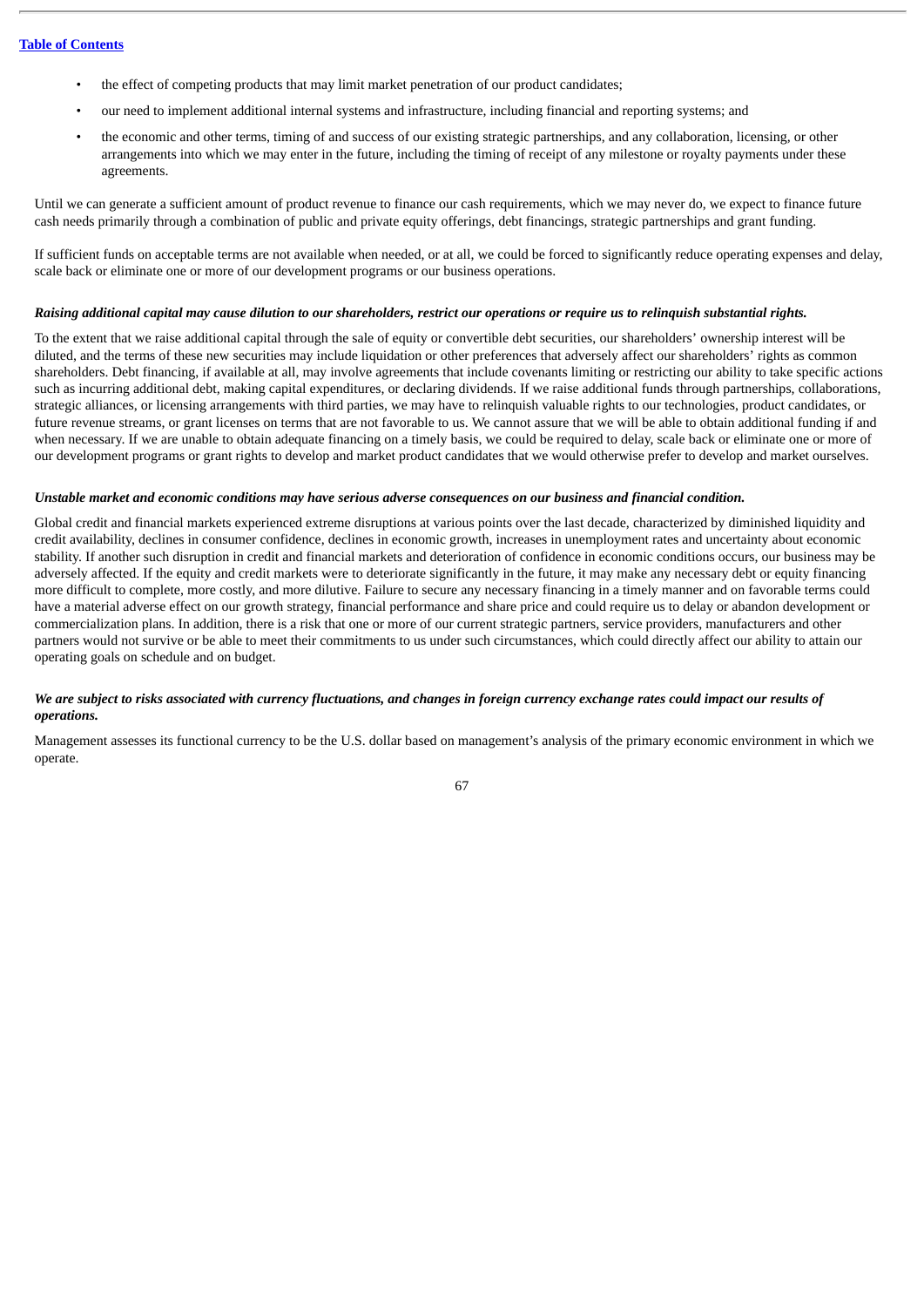As of March 31, 2018, approximately 7.4% of our cash and cash equivalents was denominated in Canadian dollars. Fluctuations in U.S. dollar and Canadian dollar exchange rates could result in a material increase in reported expenses relative to revenue, and therefore could cause our operating income (expense) to appear to decline materially. Fluctuations in foreign currency exchange rates also impact the reporting of our receivables and payables in non-Canadian currencies. As a result of such foreign currency fluctuations, it could be more difficult to detect underlying trends in our business and results of operations. In addition, to the extent that fluctuations in currency exchange rates cause our results of operations to differ from our expectations or the expectations of our investors, the trading price of our common shares could be adversely affected.

From time to time, we may engage in exchange rate hedging activities in an effort to mitigate the impact of exchange rate fluctuations. For example, we maintain a natural currency hedge against fluctuations in the U.S./Canadian foreign exchange rate by matching the amount of U.S. dollar and Canadian dollar investments to the expected amount of future U.S. dollar and Canadian dollar obligations, respectively. Any hedging technique we implement may fail to be effective. If our hedging activities are not effective, changes in currency exchange rates may have a more significant impact on the trading price of our common shares.

# **Risks Related to Our Dependence on Third Parties**

## Our existing strategic partnerships are important to our business, and future strategic partnerships will likely also be important to us. If we are unable to maintain our strategic partnerships, or if these strategic partnerships are not successful, our business could be adversely affected.

We have limited capabilities for drug development and do not yet have any capability for sales, marketing or distribution. Accordingly, we have entered into strategic partnerships with other companies that we believe can provide such capabilities, including our collaboration and license agreements with Merck, Lilly, Celgene, GSK, Daiichi Sankyo and Janssen. These relationships also have provided us with non-dilutive funding for our wholly owned pipeline and therapeutic platforms and we expect to receive additional funding under these strategic partnerships in the future. Our existing strategic partnerships, and any future strategic partnerships we enter into, may pose a number of risks, including the following:

- strategic partners have significant discretion in determining the efforts and resources that they will apply to these partnerships;
- strategic partners may not perform their obligations as expected;
- strategic partners may not pursue development and commercialization of any product candidates that achieve regulatory approval or may elect not to continue or renew development or commercialization programs based on clinical trial results, changes in the partners' strategic focus or available funding, or external factors, such as an acquisition, that divert resources or create competing priorities;
- strategic partners may delay clinical trials, provide insufficient funding for a clinical trial program, stop a clinical trial or abandon a product candidate, repeat or conduct new clinical trials or require a new formulation of a product candidate for clinical testing;
- strategic partners could independently develop, or develop with third parties, products that compete directly or indirectly with our product candidates if the strategic partners believe that competitive products are more likely to be successfully developed or can be commercialized under terms that are more economically attractive than our product candidates;
- product candidates discovered in collaboration with us may be viewed by our strategic partners as competitive with their own product candidates or products, which may cause strategic partners to cease to devote resources to the commercialization of our product candidates;
- a strategic partner with marketing and distribution rights to one or more of our product candidates that achieve regulatory approval may not commit sufficient resources to the marketing and distribution of such product candidates;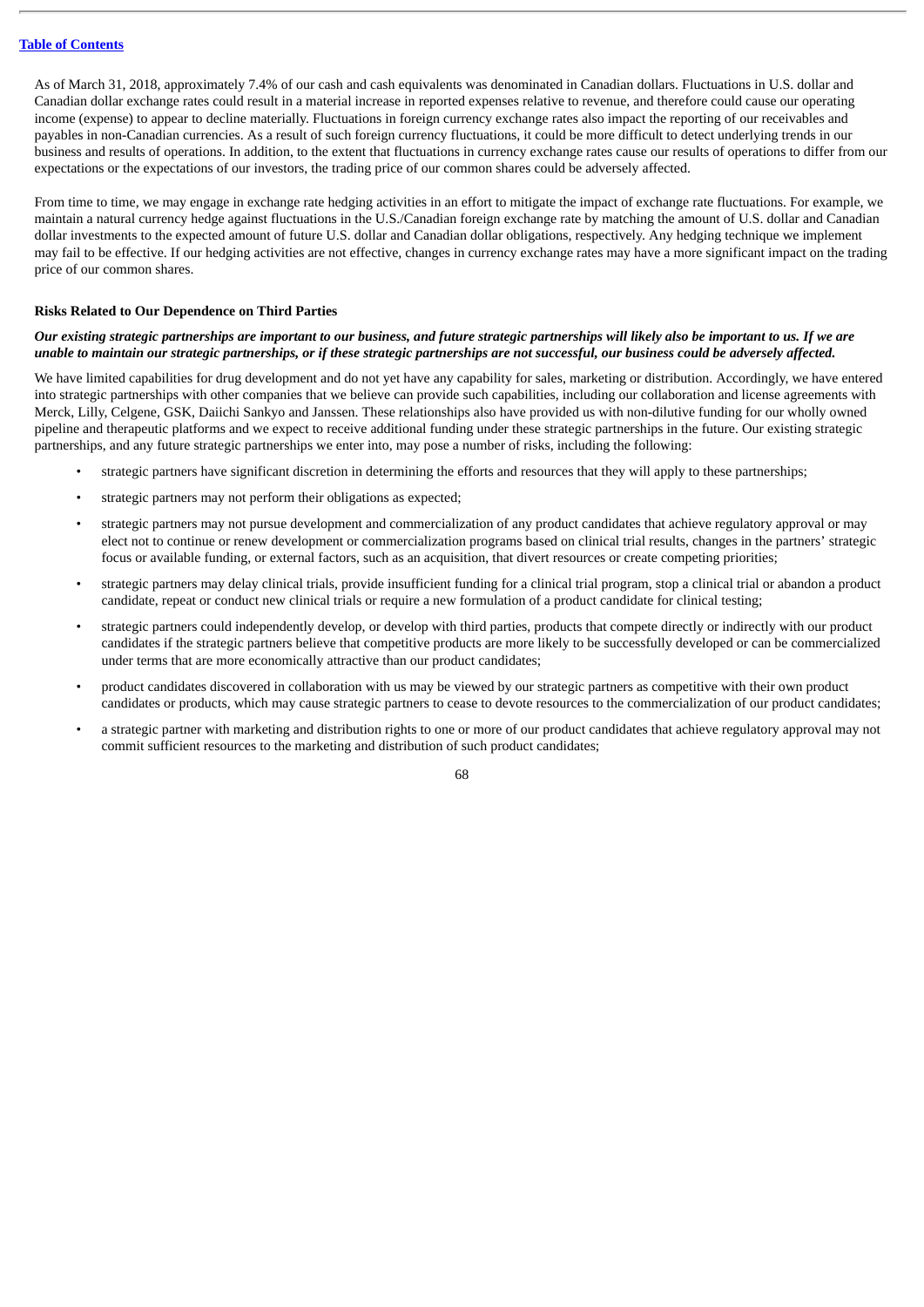- disagreements with strategic partners, including disagreements over proprietary rights, contract interpretation or the preferred course of development, might cause delays or termination of the research, development or commercialization of product candidates, might lead to additional responsibilities for us with respect to product candidates, or might result in litigation or arbitration, any of which would be timeconsuming and expensive;
- strategic partners may not properly maintain or defend our intellectual property rights or may use our proprietary information in such a way as to invite litigation that could jeopardize or invalidate our intellectual property or proprietary information or expose us to potential litigation;
- strategic partners may infringe the intellectual property rights of third parties, which may expose us to litigation and potential liability; and
- strategic partnerships may be terminated for the convenience of the partner and, if terminated, we could be required to raise additional capital to pursue further development or commercialization of the applicable product candidates. For example, each of our collaboration and license agreements with Merck, Lilly, Celgene, GSK, Daiichi Sankyo and Janssen may be terminated for convenience upon the completion of a specified notice period.

#### *We may not realize the anticipated benefits of our strategic partnerships.*

If our strategic partnerships do not result in the successful development and commercialization of product candidates or if one of our partners terminates its agreement with us, we may not receive any future research funding or milestone or royalty payments under the collaboration. Moreover, our estimates of the potential revenue we are eligible to receive under our strategic partnerships may include potential payments in respect of therapeutic programs for which our partners have discontinued development or may discontinue development in the future. Furthermore, our strategic partners may not keep us informed as to the status of their in-house research activities and they may fail to exercise options embedded within certain agreements. Any discontinuation of product development by our strategic partners could reduce the amounts receivable under our strategic partnerships below the stated amounts we are eligible to receive under those agreements. If we do not receive the funding we expect under these agreements, our development of our therapeutic platforms and product candidates could be delayed and we may need additional resources to develop product candidates and our therapeutic platforms. All of the risks relating to product development, regulatory approval and commercialization described in this Quarterly Report on Form 10-Q also apply to the activities of our program strategic partners. For example, in 2017 Lilly nominated a bispecific candidate from their 2014 agreement with us for preclinical development and discontinued the development of two other bispecific antibodies due to strategic portfolio realignment in those particular disease areas. As a result, we have updated our projections and are currently eligible to receive up to \$125.0 million under this agreement, comprised of research milestone payments of up to \$2.0 million (\$2.0 million earned in 2016), IND submission milestone payments of up to \$8.0 million, development milestone payments of up to \$20.0 million and commercial milestone payments of up to \$95.0 million.

Additionally, subject to its contractual obligations to us, if one of our strategic partners is involved in a business combination, the partner might deemphasize or terminate the development or commercialization of any product candidate licensed to it by us. If one of our strategic partners terminates its agreement with us, we may find it more difficult to attract new partners.

#### *We face significant competition in seeking new strategic partners.*

For some of our product candidates, we may in the future determine to collaborate with additional pharmaceutical and biotechnology companies for development and potential commercialization of therapeutic products. Our ability to reach a definitive agreement for a collaboration will depend, among other things, upon our assessment of the strategic partner's resources and expertise, the terms and conditions of the proposed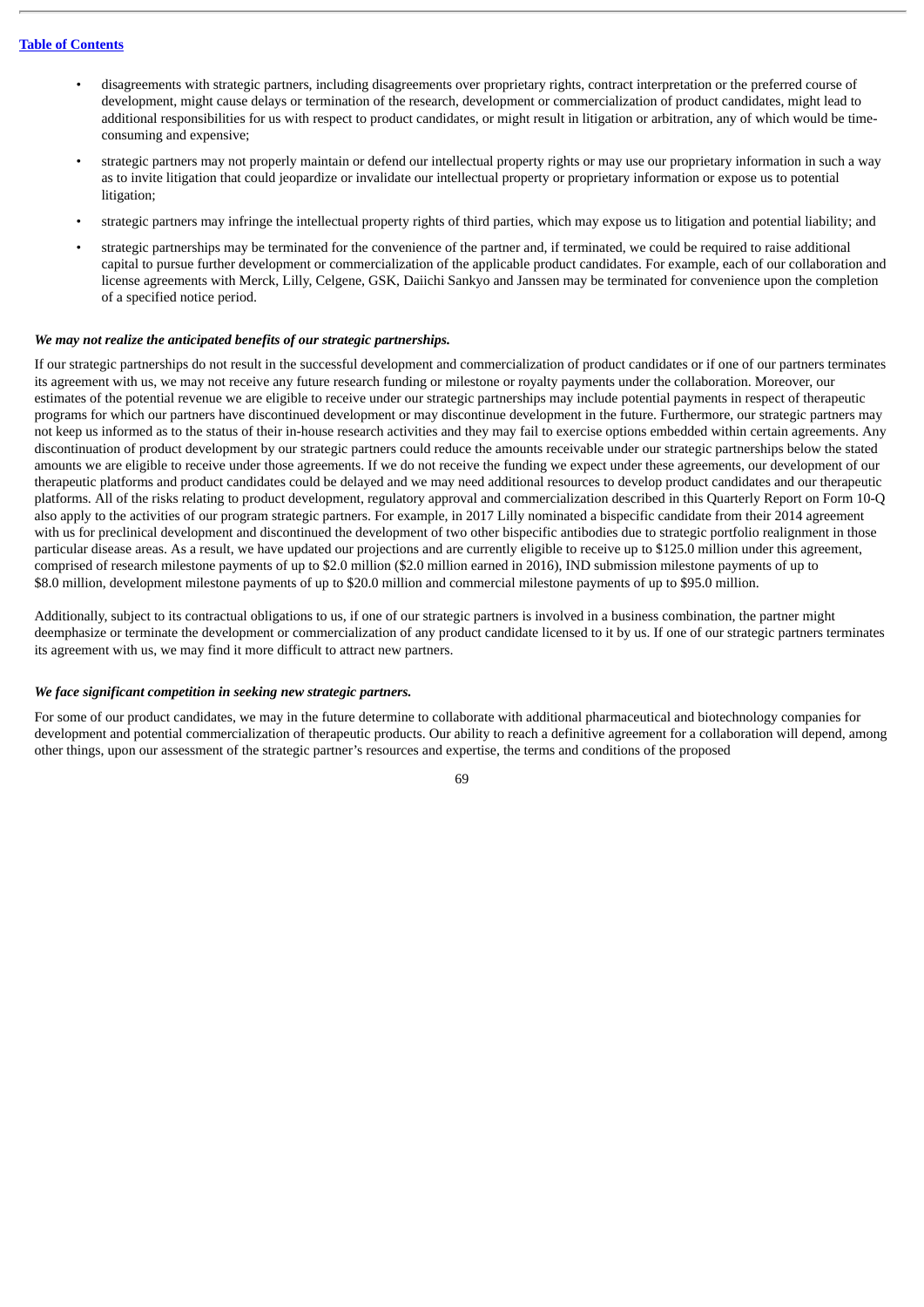collaboration and the proposed strategic partner's evaluation of a number of factors. These factors may include the design or results of clinical trials, the likelihood of approval by the FDA or similar regulatory authorities outside the United States, the potential market for the subject product candidate, the costs and complexities of manufacturing and delivering such product candidate to patients, the potential of competing products, the existence of uncertainty with respect to our ownership of technology, which can exist if there is a challenge to such ownership without regard to the merits of the challenge and industry and market conditions generally. The strategic partner may also consider alternative product candidates or technologies for similar indications that may be available to collaborate on and whether such a collaboration could be more attractive than the one with us for our product candidate.

Strategic partnerships are complex and time-consuming to negotiate and document. In addition, there have been a significant number of recent business combinations among large pharmaceutical companies that have resulted in a reduced number of potential future strategic partners. If we are unable to reach agreements with suitable strategic partners on a timely basis, on acceptable terms, or at all, we may have to curtail the development of a product candidate, reduce or delay one or more of our other development programs, delay its potential commercialization or reduce the scope of any sales or marketing activities, or increase our expenditures and undertake development or commercialization activities at our own expense. If we elect to fund and undertake development or commercialization activities on our own, we may need to obtain additional expertise and additional capital, which may not be available to us on acceptable terms or at all. If we fail to enter into strategic partnerships and do not have sufficient funds or expertise to undertake the necessary development and commercialization activities, we may not be able to further develop our product candidates or bring them to market or continue to develop our therapeutic platforms and our business may be materially and adversely affected.

#### We rely on third-party manufacturers to produce our clinical product candidates. Any failure by a third-party manufacturer to produce acceptable product candidate for us may delay or impair our ability to initiate or complete our clinical trials or commercialize approved products.

We do not currently own or operate any manufacturing facilities nor do we have any in-house manufacturing experience or personnel. We rely on our strategic partners to manufacture product candidates licensed to them or work with multiple third-party contract manufacturers to produce sufficient quantities of materials required for the manufacture of our product candidates for preclinical testing and clinical trials, in compliance with applicable regulatory and quality standards, and intend to do so for the commercial manufacture of our products. If we are unable to arrange for such third-party manufacturing sources, or fail to do so on commercially reasonable terms, we may not be able to successfully produce sufficient supply of product candidate or we may be delayed in doing so. Such failure or substantial delay could materially harm our business.

Reliance on third-party manufacturers entails risks to which we would not be subject if we manufactured product candidates ourselves, including reliance on the third party for regulatory compliance and quality control and assurance, volume production, the possibility of breach of the manufacturing agreement by the third party because of factors beyond our control (including a failure to synthesize and manufacture our product candidates in accordance with our product specifications) and the possibility of termination or nonrenewal of the agreement by the third party at a time that is costly or damaging to us. In addition, the FDA, EMA and other regulatory authorities require that our product candidates be manufactured according to current cGMPs and similar foreign standards. Pharmaceutical manufacturers and their subcontractors are required to register their facilities or products manufactured at the time of submission of the marketing application and then annually thereafter with the FDA and certain state and foreign agencies. They are also subject to periodic unannounced inspections by the FDA, state and other foreign authorities. Any subsequent discovery of problems with a product, or a manufacturing or laboratory facility used by us or our strategic partners, may result in restrictions on the product or on the manufacturing or laboratory facility, including marketed product recall, suspension of manufacturing, product seizure, or a voluntary withdrawal of the drug from the market. We may have little to no control regarding the occurrence of third-party manufacturer incidents. Any failure by our third-party manufacturers to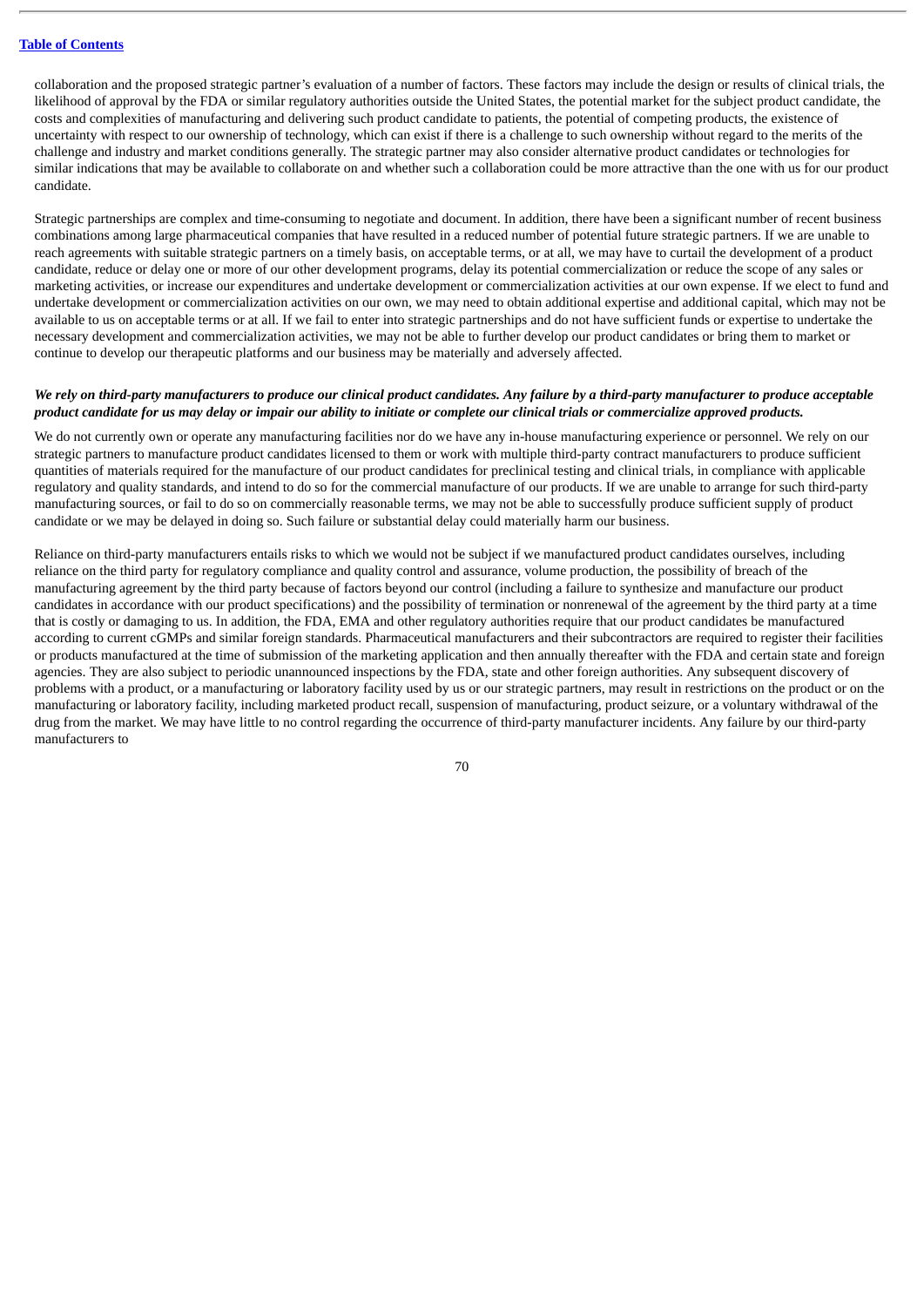comply with cGMP or failure to scale up manufacturing processes, including any failure to deliver sufficient quantities of product candidates in a timely manner, could lead to a delay in, or failure to obtain, regulatory approval of any of our product candidates.

# The manufacture of our product candidates is complex. We and our third-party manufacturers may encounter difficulties in production. If we encounter any such difficulties, our ability to supply our product candidates for clinical trials or, if approved, for commercial sale could be delayed *or halted entirely.*

The manufacture of biopharmaceutical products is complex and requires significant expertise and capital investment, including the development of advanced manufacturing techniques and process controls. The process of manufacturing our product candidates is extremely susceptible to product loss due to contamination, equipment failure or improper installation or operation of equipment, vendor or operator error, contamination and inconsistency in yields, variability in product characteristics and difficulties in scaling the production process. Even minor deviations from normal manufacturing processes could result in reduced production yields, product defects and other supply disruptions. If microbial, viral or other contaminations are discovered in our product candidates or in the manufacturing facilities in which our product candidates are made, such manufacturing facilities may need to be closed for an extended period of time to investigate and remedy the contamination. All of our engineered antibodies are manufactured by starting cells that are stored in a cell bank. We have one master cell bank for each antibody manufactured in accordance with cGMP and multiple working cell banks. While we believe we would have adequate back up should any cell bank be lost in a catastrophic event, it is possible that we could lose multiple cell banks and have our manufacturing severely impacted by the need to replace the cell banks. Any adverse developments affecting manufacturing operations for our product candidates, if any are approved, may result in shipment delays, inventory shortages, lot failures, product withdrawals or recalls, or other interruptions in the supply of our products. We may also have to take inventory write-offs and incur other charges and expenses for products that fail to meet specifications, undertake costly remediation efforts or seek more costly manufacturing alternatives.

# We rely on third parties to monitor, support, conduct and oversee clinical trials of the product candidates that we are developing and, in some cases, to maintain regulatory files for those product candidates. We may not be able to obtain regulatory approval for our product candidates or commercialize any products that may result from our development efforts, if we are not able to maintain or secure agreements with such third parties on acceptable terms, if these third parties do not perform their services as required, or if these third parties fail to timely transfer any *regulatory information held by them to us.*

We rely on entities outside of our control, which may include academic institutions, CROs, hospitals, clinics and other third-party strategic partners, to monitor, support, conduct and oversee preclinical studies and clinical trials of our current and future product candidates. We also rely on third parties to perform clinical trials on our current and future product candidates when they reach that stage. As a result, we have less control over the timing and cost of these studies and the ability to recruit trial subjects than if we conducted these trials with our own personnel.

If we are unable to maintain or enter into agreements with these third parties on acceptable terms, or if any such engagement is terminated prematurely, we may be unable to enroll patients on a timely basis or otherwise conduct our trials in the manner we anticipate. In addition, there is no guarantee that these third parties will devote adequate time and resources to our studies or perform as required by our contract or in accordance with regulatory requirements, including maintenance of clinical trial information regarding our product candidates. If these third parties fail to meet expected deadlines, fail to transfer to us any regulatory information in a timely manner, fail to adhere to protocols or fail to act in accordance with regulatory requirements or our agreements with them, or if they otherwise perform in a substandard manner or in a way that compromises the quality or accuracy of their activities or the data they obtain, then clinical trials of our product candidates may be extended or delayed with additional costs incurred, or our data may be rejected by the FDA, EMA or other regulatory agencies.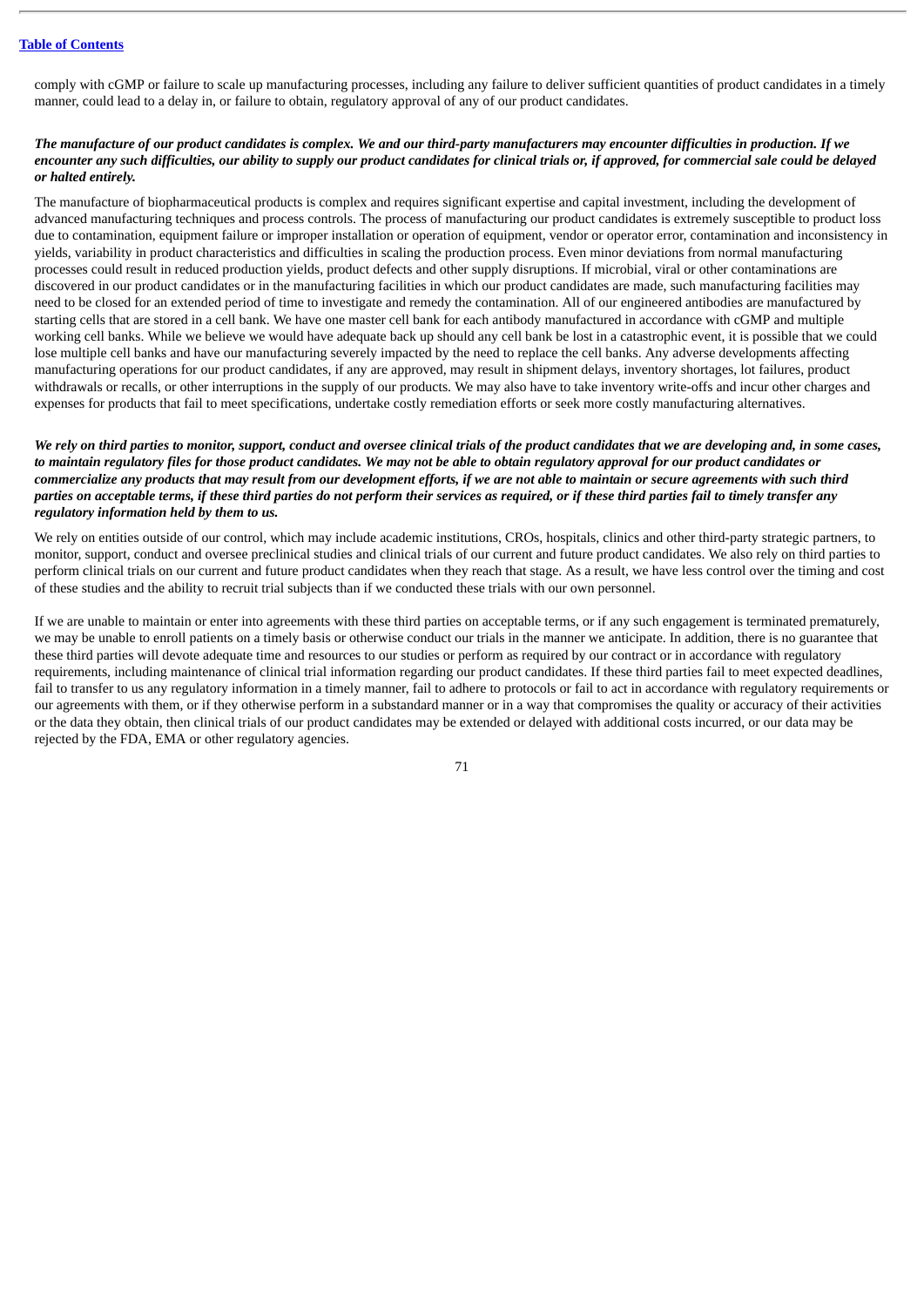Ultimately, we are responsible for ensuring that each of our clinical trials is conducted in accordance with the applicable protocol, legal, regulatory and scientific standards, and our reliance on third parties does not relieve us of our regulatory responsibilities.

We and our CROs are required to comply with cGCP regulations and guidelines enforced by the FDA, the competent authorities of the member states of the EU and comparable foreign regulatory authorities for products in clinical development. Regulatory authorities enforce these cGCP regulations through periodic inspections of clinical trial sponsors, principal investigators and clinical trial sites. If we or any of our CROs fail to comply with applicable cGCP regulations, the clinical data generated in our clinical trials may be deemed unreliable and our submission of marketing applications may be delayed or the FDA may require us to perform additional clinical trials before approving our marketing applications. Upon inspection, the FDA could determine that any of our clinical trials fail or have failed to comply with applicable cGCP regulations. In addition, our clinical trials must be conducted with product produced under the cGMP regulations enforced by the FDA, and our clinical trials may require a large number of test subjects. Our failure to comply with these regulations may require us to repeat clinical trials, which would delay the regulatory approval process and increase our costs. Moreover, our business may be implicated if any of our CROs violates federal or state fraud and abuse or false claims laws and regulations or healthcare privacy and security laws.

If any of our clinical trial sites terminate for any reason, we may experience the loss of follow-up information on patients enrolled in our ongoing clinical trials unless we are able to transfer the care of those patients to another qualified clinical trial site. Further, if our relationship with any of our CROs is terminated, we may be unable to enter into arrangements with alternative CROs on commercially reasonable terms, or at all.

Switching or adding CROs or other suppliers can involve substantial cost and require extensive management time and focus. In addition, there is a natural transition period when a new CRO or supplier commences work. As a result, delays may occur, which can materially impact our ability to meet our desired clinical development timelines. If we are required to seek alternative supply arrangements, the resulting delays and potential inability to find a suitable replacement could materially and adversely impact our business.

# We rely on third parties for various operational and administrative aspects of our business, including for certain cloud-based software platforms, which impact our financial, operational and research activities. If any of these third parties fail to provide timely, accurate and ongoing service or if the cloud-based platforms suffer outages that we are unable to mitigate, our business may be adversely affected.

We currently rely upon third-party consultants and contractors to provide certain operational and administrative services. These services include external tax advice and clinical and research consultation. The failure of any of these third parties to provide accurate and timely service may adversely impact our business operations. In addition, if such third-party service providers were to cease operations, temporarily or permanently, face financial distress or other business disruption, or increase their fees, or if our relationships with these providers deteriorate, we could suffer increased costs until an equivalent provider could be found, if at all, or we could develop internal capabilities, if ever.

In addition, if we are unsuccessful in choosing or finding high-quality partners, if we fail to negotiate cost-effective relationships with them, or if we ineffectively manage these relationships, it could have an adverse impact on our business and financial performance.

Further, our operations depend on the continuing and efficient operation of our information technology and communications systems and infrastructure, and specifically on the "cloud-based" platforms. These platforms are vulnerable to damage or interruption from earthquakes, vandalism, sabotage, terrorist attacks, floods, fires, power outages, telecommunications failures, and computer viruses or other deliberate attempts to harm the systems. The occurrence of a natural or intentional disaster, any decision to close a facility we are using without adequate notice, or particularly an unanticipated problem at our cloud-based virtual server facility, could result in harmful interruptions in our service, resulting in adverse effects to our business.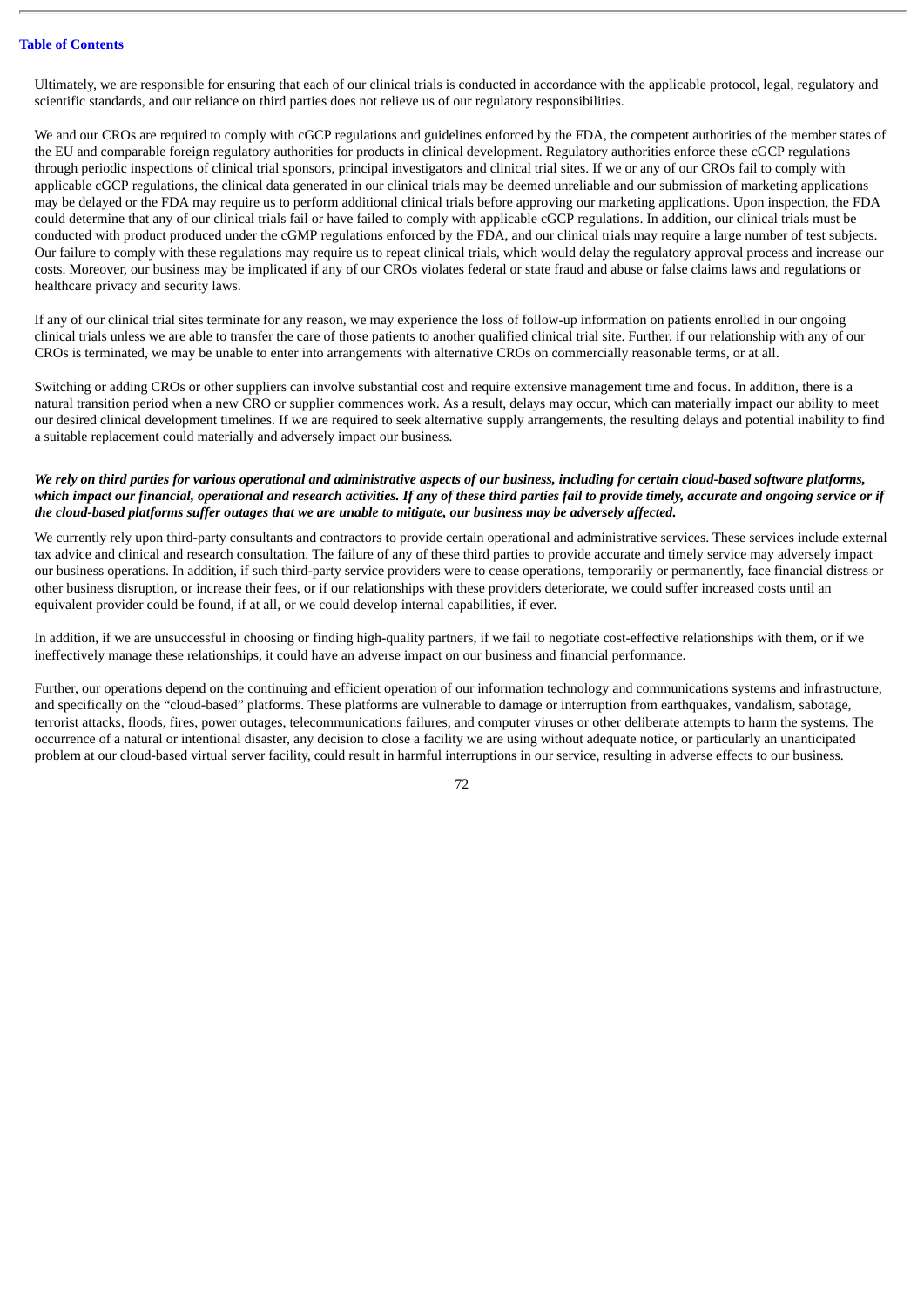#### **Risks Related to Our Intellectual Property**

# Our commercial success depends significantly on our ability to operate without infringing the patents and other proprietary rights of third parties.

Our success will depend in part on our ability to operate without infringing the proprietary rights of third parties. Other entities may have or obtain patents or proprietary rights that could limit our ability to make, use, sell, offer for sale or import our future approved products or impair our competitive position. For example, certain patents and patent applications held by third parties cover Fab and Fc region engineering methods for bispecific antibodies, and antibodies having mutations in Fab heavy and light chain regions and Fc regions to generate correctly paired bispecific antibodies. If our products or our strategic partners' products incorporate any Fab or Fc region mutations covered by any claims of these patents or patents that may issue from these applications and we are unable to invalidate those patents, or if licenses for them are not available on commercially reasonable terms or at all, our business could be materially harmed.

We are also aware of third-party patents and patent applications containing claims directed to compositions and methods for treating various forms of cancer with antibodies targeting HER2, alone or in combination with other anti-cancer agents, as well as compositions and methods for making and using anti-HER2 antibody conjugates comprising certain toxins, which patents and applications could potentially be construed to cover our product candidates and the use thereof to treat cancer. If our products or our strategic partners' products were to be found to infringe any such patents, and we were unable to invalidate those patents, or if licenses for them are not available on commercially reasonable terms, or at all, our business could be materially harmed. These patents may not expire before we receive marketing authorization for our product candidates, and could delay the commercial launch or one or more future products. There is also no assurance that there are not third-party patents or patent applications of which we are aware, but which we do not believe are relevant to our business, which may, nonetheless, ultimately be found to limit our ability to make, use, sell, offer for sale or import our future approved products or impair our competitive position.

Patents that we may ultimately be found to infringe could be issued to third parties. Third parties may have or obtain valid and enforceable patents or proprietary rights that could block us from developing product candidates using our technology. Our failure to obtain a license to any technology that we require may materially harm our business, financial condition and results of operations. Moreover, our failure to maintain a license to any technology that we require may also materially harm our business, financial condition and results of operations. Furthermore, we would be exposed to a threat of litigation.

In the pharmaceutical industry, significant litigation and other proceedings regarding patents, patent applications, trademarks and other intellectual property rights have become commonplace. The types of situations in which we may become a party to such litigation or proceedings include:

- we or our strategic partners may initiate litigation or other proceedings against third parties seeking to invalidate the patents held by those third parties, to obtain a judgment that our products or processes do not infringe those third parties' patents or to obtain a judgement that those parties' patents are unenforceable;
- if our competitors file patent applications that claim technology also claimed by us or our licensors, we or our licensors may be required to participate in interference, derivation or opposition proceedings to determine the priority of invention, which could jeopardize our patent rights and potentially provide a third party with a dominant patent position;
- if third parties initiate litigation claiming that our processes or products infringe their patent or other intellectual property rights or initiating other proceedings, including post-grant proceedings and *inter partes* reviews, we and our strategic partners will need to defend against such proceedings; and
- if a license to necessary technology is terminated, the licensor may initiate litigation claiming that our processes or products infringe or misappropriate their patent or other intellectual property rights and/or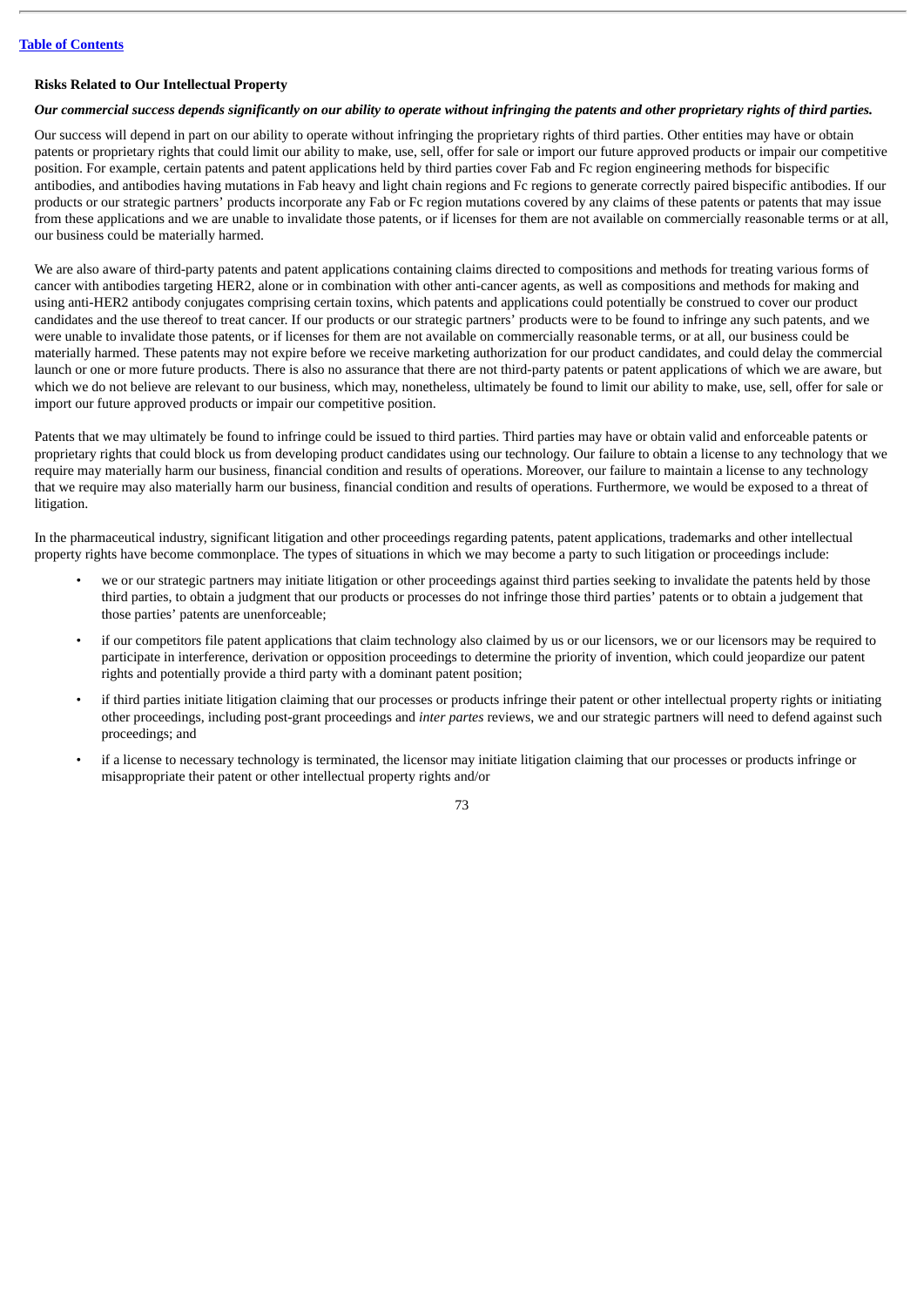that we breached our obligations under the license agreement, and we and our strategic partners would need to defend against such proceedings.

These lawsuits would be costly and could affect our results of operations and divert the attention of our management and scientific personnel. Some of our competitors may be able to sustain the cost of such litigation and proceedings more effectively than we can because of their substantially greater resources. There is a risk that a court would decide that we or our strategic partners are infringing the third party's patents and would order us or our strategic partners to stop the activities covered by the patents. In that event, we or our strategic partners may not have a viable alternative to the technology protected by the patent and may need to halt work on the affected product candidate or cease commercialization of an approved product. In addition, there is a risk that a court will order us or our strategic partners to pay third-party damages or some other monetary award, depending upon the jurisdiction. An adverse outcome in any litigation or other proceeding could subject us to significant liabilities to third parties, potentially including treble damages and attorneys' fees if we are found to have willfully infringed, and we may be required to cease using the technology that is at issue or to license the technology from third parties. We may not be able to obtain any required licenses on commercially acceptable terms or at all. Any of these outcomes could have a material adverse effect on our business.

# If we are unable to obtain, maintain and enforce patent and trade secret protection for our product candidates and related technology, our business *could be materially harmed.*

Our strategy depends on our ability to identify and seek patent protection for our discoveries. This process is expensive and time consuming, and we may not be able to file and prosecute all necessary or desirable patent applications at a reasonable cost or in a timely manner or in all jurisdictions where protection may be commercially advantageous. It is also possible that we will fail to identify patentable aspects of our research and development output before it is too late to obtain patent protection. Moreover, in some circumstances, we may not have the right to control the preparation, filing and prosecution of patent applications, or to maintain the patents, covering technology that we have licensed from third parties. Therefore, our owned or in-licensed patents and patent applications may not be prosecuted and enforced in a manner consistent with the best interests of our business. Our patent applications cannot be enforced against third parties practicing the technology claimed in such applications unless, and until, patents issue from such applications, and then only to the extent the issued claims cover the technology. The patent applications that we own or in-license may fail to result in issued patents with claims that cover our current and future product candidates in the United States or in other foreign countries.

Moreover, the patent position of biopharmaceutical companies generally is highly uncertain, involves complex legal and factual questions and has in recent years been the subject of much litigation. The issuance of a patent does not ensure that it is valid or enforceable. Third parties may challenge the validity, enforceability or scope of our issued patents, and such patents may be narrowed, invalidated, circumvented, or deemed unenforceable. In addition, changes in law may introduce uncertainty in the enforceability or scope of patents owned by biotechnology companies. If our patents are narrowed, invalidated or held unenforceable, third parties may be able to commercialize our technology or products and compete directly with us without payment to us. There is no assurance that all potentially relevant prior art relating to our patents and patent applications has been found, and such prior art could potentially invalidate one or more of our patents or prevent a patent from issuing from one or more of our pending patent applications. There is also no assurance that there is not prior art of which we are aware, but which we do not believe affects the validity or enforceability of a claim in our patents and patent applications, which may, nonetheless, ultimately be found to affect the validity or enforceability of a claim. Furthermore, even if our patents are unchallenged, they may not adequately protect our intellectual property, provide exclusivity for our product candidates, prevent others from designing around our claims or provide us with a competitive advantage. The legal systems of certain countries do not favor the aggressive enforcement of patents, and the laws of foreign countries may not allow us to protect our inventions with patents to the same extent as the laws of the United States. Because patent applications in the United States and many foreign jurisdictions are typically not published until 18 months after filing, or in some cases not at all, and because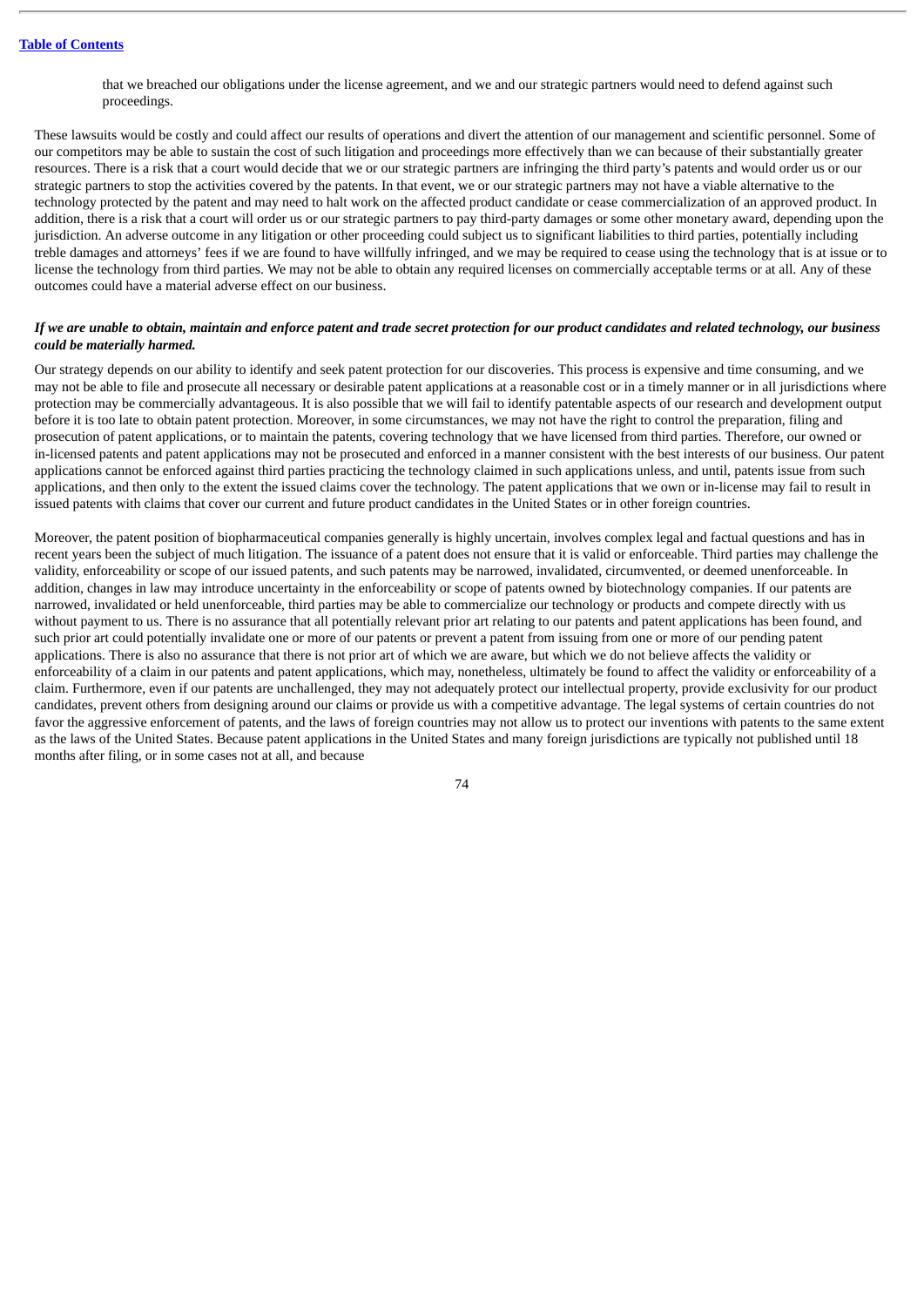publications of discoveries in scientific literature lag behind actual discoveries, we cannot be certain that we were the first to make the inventions claimed in our issued patents or pending patent applications, or that we were the first to file for protection of the inventions set forth in our patents or patent applications. As a result, we may not be able to obtain or maintain protection for certain inventions. Therefore, the issuance, validity, enforceability, scope and commercial value of our patents in the United States and in foreign countries cannot be predicted with certainty and, as a result, any patents that we own or license may not provide sufficient protection against competitors. We may not be able to obtain or maintain patent protection from our pending patent applications, from those we may file in the future, or from those we may license from third parties. Moreover, even if we are able to obtain patent protection, such patent protection may be of insufficient scope to achieve our business objectives. In addition, the issuance of a patent does not give us the right to practice the patented invention. Third parties may have blocking patents that could prevent us from marketing our own patented product and practicing our own patented technology.

#### Our patents covering one or more of our products or product candidates could be found invalid or unenforceable if challenged.

Any of our intellectual property rights could be challenged or invalidated despite measures we take to obtain patent and other intellectual property protection with respect to our product candidates and proprietary technology. For example, if we were to initiate legal proceedings against a third party to enforce a patent covering one of our product candidates, the defendant could counterclaim that our patent is invalid and/or unenforceable. In patent litigation in the United States and in some other jurisdictions, defendant counterclaims alleging invalidity and/or unenforceability are commonplace. Grounds for a validity challenge could be an alleged failure to meet any of several statutory requirements, for example, lack of novelty, obviousness or non-enablement. Grounds for an unenforceability assertion could be an allegation that someone connected with prosecution of the patent withheld material information from the United States Patent and Trademark Office, or USPTO, or the applicable foreign counterpart, or made a misleading statement, during prosecution. A litigant or the USPTO itself could challenge our patents on this basis even if we believe that we have conducted our patent prosecution in accordance with the duty of candor and in good faith. The outcome following such a challenge is unpredictable.

With respect to challenges to the validity of our patents, for example, there might be invalidating prior art, of which we and the patent examiner were unaware during prosecution. If a defendant were to prevail on a legal assertion of invalidity and/or unenforceability, we would lose at least part, and perhaps all, of the patent protection on a product candidate. Even if a defendant does not prevail on a legal assertion of invalidity and/or unenforceability, our patent claims may be construed in a manner that would limit our ability to enforce such claims against the defendant and others. The cost of defending such a challenge, particularly in a foreign jurisdiction, and any resulting loss of patent protection could have a material adverse impact on one or more of our product candidates and our business.

Enforcing our intellectual property rights against third parties may also cause such third parties to file other counterclaims against us, which could be costly to defend, particularly in a foreign jurisdiction, and could require us to pay substantial damages, cease the sale of certain products or enter into a license agreement and pay royalties (which may not be possible on commercially reasonable terms or at all). Any efforts to enforce our intellectual property rights are also likely to be costly and may divert the efforts of our scientific and management personnel.

#### *Our intellectual property rights will not necessarily provide us with competitive advantages.*

The degree of future protection afforded by our intellectual property rights is uncertain because intellectual property rights have limitations, and may not adequately protect our business, or permit us to maintain our competitive advantage. The following examples are illustrative:

• others may be able to make compounds that are similar to our product candidates but that are not covered by the claims of the patents that we or our strategic partners own or have exclusively licensed;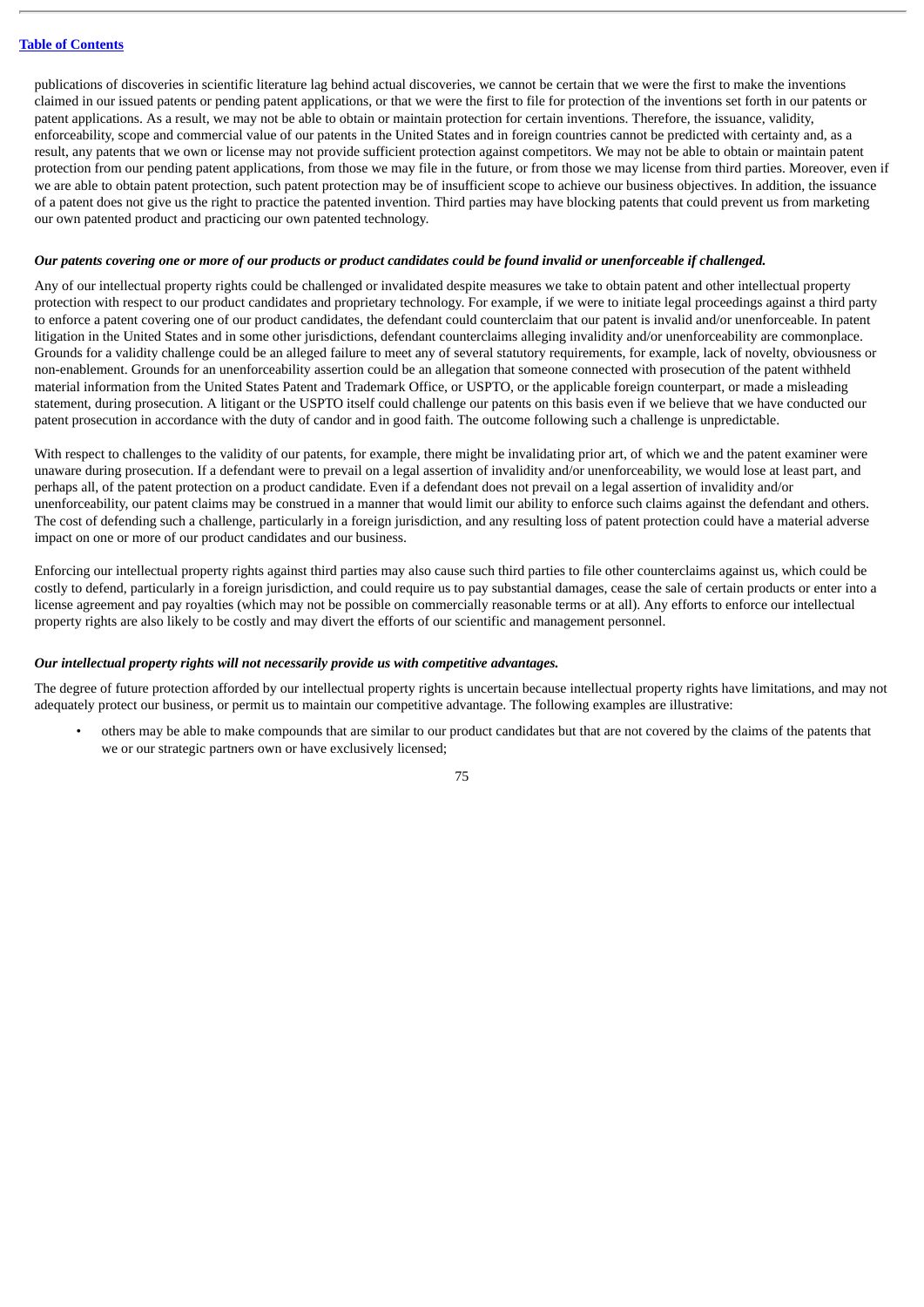- others may independently develop similar or alternative technologies without infringing our intellectual property rights;
- issued patents that we own or have exclusively licensed may not provide us with any competitive advantages, or may be held invalid or unenforceable, as a result of legal challenges by our competitors;
- we may obtain patents for certain compounds many years before we obtain marketing approval for products containing such compounds, and because patents have a limited life, which may begin to run prior to the commercial sale of the related product, the commercial value of our patents may be limited;
- our competitors might conduct research and development activities in countries where we do not have patent rights and then use the information learned from such activities to develop competitive products for sale in our major commercial markets;
- we may fail to develop additional proprietary technologies that are patentable;
- the laws of certain foreign countries may not protect our intellectual property rights to the same extent as the laws of the United States, or we may fail to apply for or obtain adequate intellectual property protection in all the jurisdictions in which we operate; and
- the patents of others may have an adverse effect on our business, for example by preventing us from marketing one or more of our product candidates for one or more indications.

Any of the aforementioned threats to our competitive advantage could have a material adverse effect on our business.

# We may become involved in lawsuits to protect or enforce our patents and trade secrets, which could be expensive, time consumina and *unsuccessful.*

Third parties may seek to market biosimilar versions of any approved products. Alternatively, third parties may seek approval to market their own products similar to or otherwise competitive with our product candidates. In these circumstances, we may need to defend or assert our patents, including by filing lawsuits alleging patent infringement. The outcome following legal assertions of invalidity and unenforceability is unpredictable. In any of these types of proceedings, a court or agency with jurisdiction may find our patents invalid or unenforceable. Even if we have valid and enforceable patents, these patents still may not provide protection against competing products or processes sufficient to achieve our business objectives.

Even after they have issued, our patents and any patents that we license may be challenged, narrowed, invalidated or circumvented. If our patents are invalidated or otherwise limited or will expire prior to the commercialization of our product candidates, other companies may be better able to develop products that compete with ours, which could adversely affect our competitive business position, business prospects and financial condition. In addition, if the breadth or strength of protection provided by our patents and patent applications is threatened, it could dissuade companies from collaborating with us to license, develop or commercialize current or future product candidates.

The following are examples of litigation and other adversarial proceedings or disputes that we could become a party to involving our patents or patents licensed to us:

- we or our strategic partners may initiate litigation or other proceedings against third parties to enforce our patent and trade secret rights;
- third parties may initiate litigation or other proceedings seeking to invalidate patents owned by or licensed to us or to obtain a declaratory judgment that their product or technology does not infringe our patents or patents licensed to us;
- third parties may initiate opposition or reexamination proceedings challenging the validity or scope of our patent rights, requiring us or our strategic partners and/or licensors to participate in such proceedings to defend the validity and scope of our patents;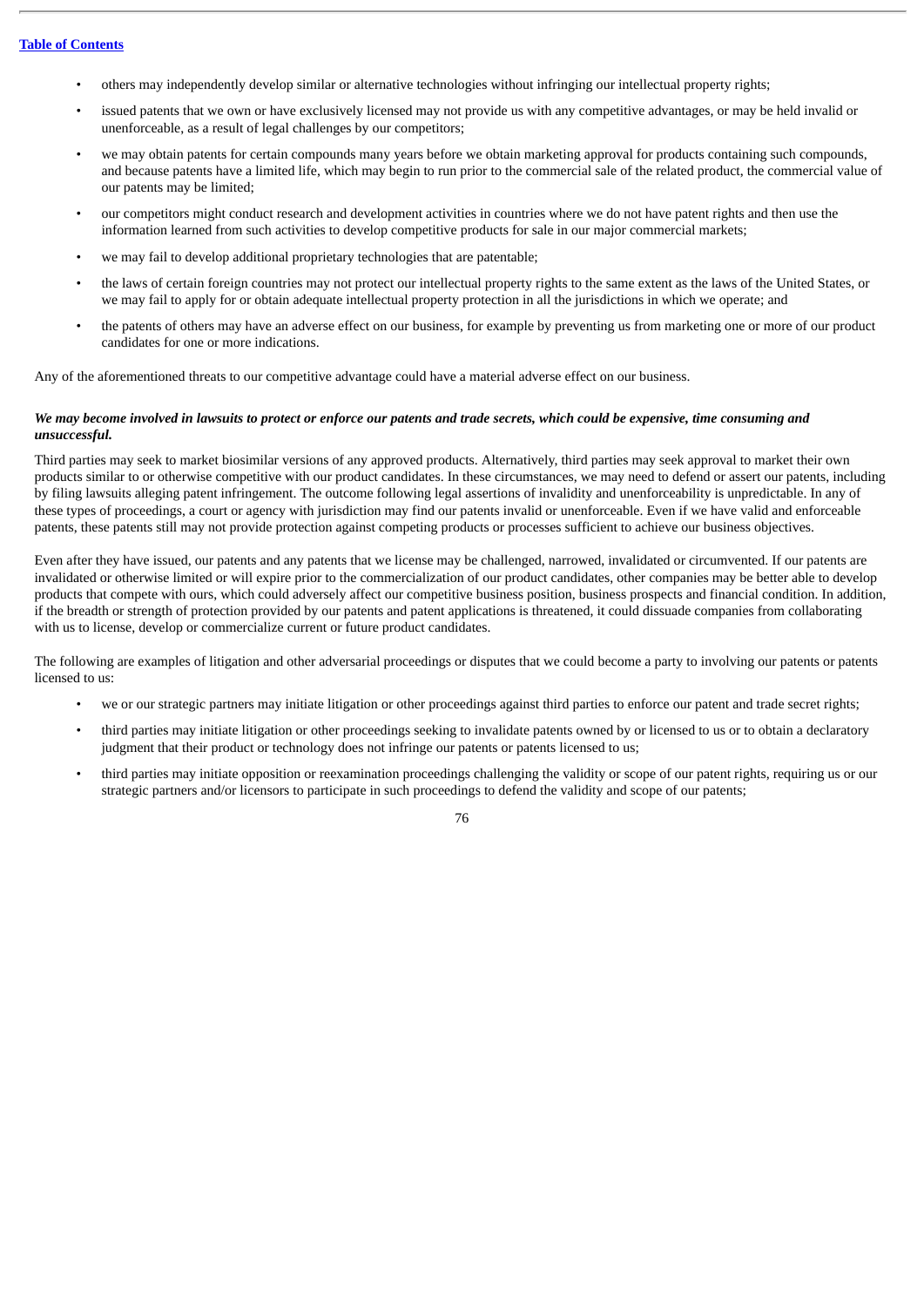- there may be a challenge or dispute regarding inventorship or ownership of patents or trade secrets currently identified as being owned by or licensed to us:
- the USPTO may initiate an interference between patents or patent applications owned by or licensed to us and those of our competitors, requiring us or our strategic partners and/or licensors to participate in an interference proceeding to determine the priority of invention, which could jeopardize our patent rights; or
- third parties may seek approval to market biosimilar versions of our future approved products prior to expiration of relevant patents owned by or licensed to us, requiring us to defend our patents, including by filing lawsuits alleging patent infringement.

These lawsuits and proceedings would be costly and could affect our results of operations and divert the attention of our managerial and scientific personnel. Adversaries in these proceedings may have the ability to dedicate substantially greater resources to prosecuting these legal actions than we or our licensors can. There is a risk that a court or administrative body would decide that our patents are invalid or not infringed or trade secrets not misappropriated by a third party's activities, or that the scope of certain issued claims must be further limited. An adverse outcome in a litigation or proceeding involving our own patents or trade secrets could limit our ability to assert our patents or trade secrets against these or other competitors, affect our ability to receive royalties or other licensing consideration from our licensees, and may curtail or preclude our ability to exclude third parties from making, using and selling similar or competitive products. Any of these occurrences could adversely affect our competitive business position, business prospects and financial condition.

We may not be able to prevent, alone or with our licensors, infringement or misappropriation of our intellectual property rights, particularly in countries where the laws may not protect those rights as fully as in the United States. Any litigation or other proceedings to enforce our intellectual property rights may fail, and even if successful, may result in substantial costs and distract our management and other employees.

Furthermore, because of the substantial amount of discovery required in connection with intellectual property litigation, there is a risk that some of our confidential information could be compromised by disclosure during this type of litigation. There could also be public announcements of the results of hearings, motions or other interim proceedings or developments. If securities analysts or investors perceive these results to be negative, it could have an adverse effect on the price of our common shares.

The degree of future protection for our proprietary rights is uncertain because legal means afford only limited protection and may not adequately protect our rights or permit us to gain or keep our competitive advantage. For example:

- others may be able to develop a platform that is similar to, or better than, ours in a way that is not covered by the claims of our patents;
- others may be able to make compounds that are similar to our product candidates but that are not covered by the claims of our patents;
- we might not have been the first to make the inventions covered by patents or pending patent applications;
- we might not have been the first to file patent applications for these inventions;
- any patents that we obtain may not provide us with any competitive advantages or may ultimately be found invalid or unenforceable; or
- we may not develop additional proprietary technologies that are patentable or that afford meaningful trade secret protection.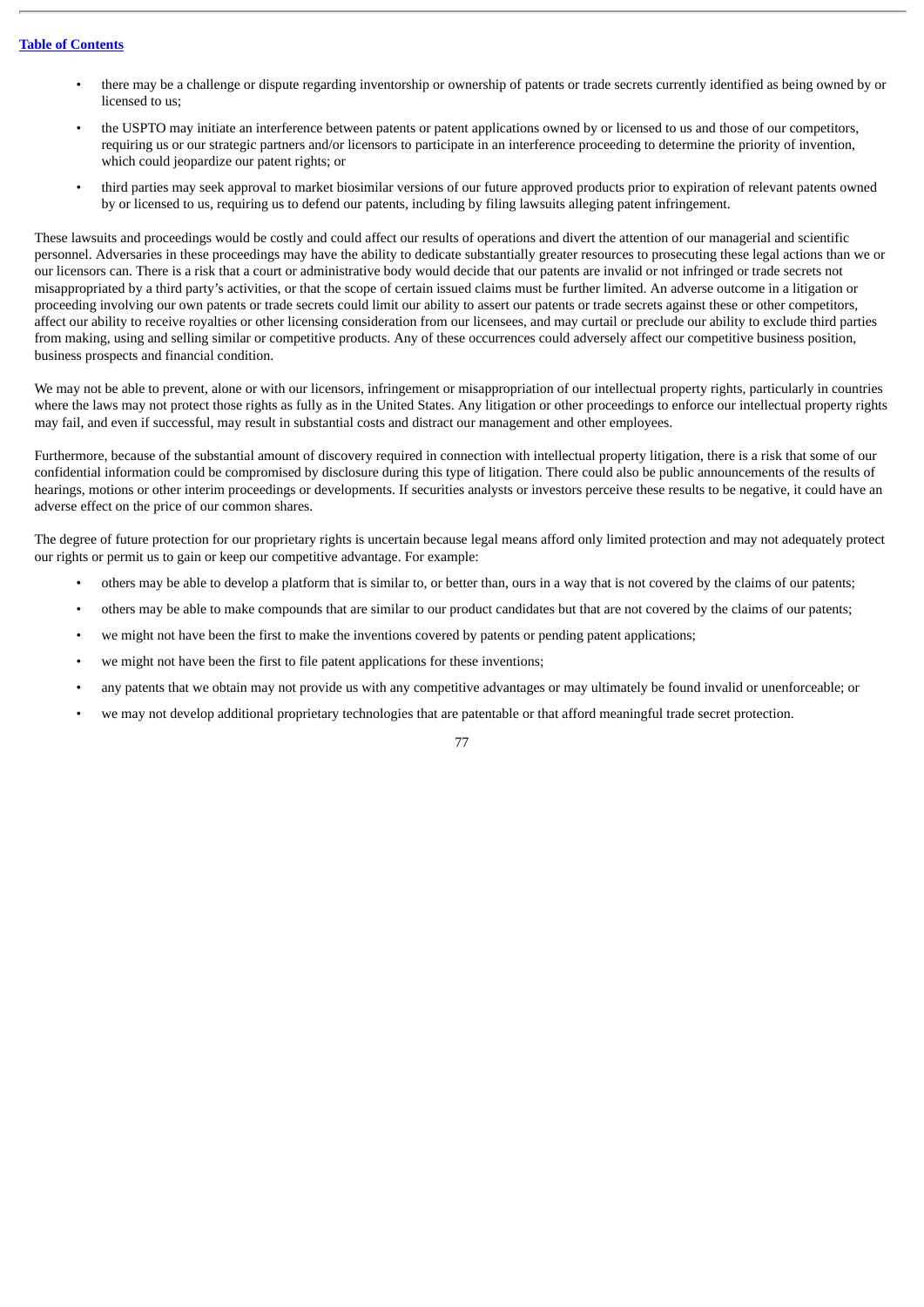#### Patent terms may be inadequate to protect our competitive position on our product candidates for an adequate amount of time.

Patents have a limited lifespan. In the United States, if all maintenance fees are timely paid, the natural expiration of a patent is generally 20 years from its earliest U.S. non-provisional filing date. Various extensions may be available, but the life of a patent, and the protection it affords, is limited. Even if patents covering our product candidates are obtained, once the patent life has expired, we may be open to competition from competitive products, including biosimilars. Given the amount of time required for the development, testing and regulatory review of new product candidates, patents protecting such candidates might expire before or shortly after such candidates are commercialized. As a result, our owned and licensed patent portfolio may not provide us with sufficient rights to exclude others from commercializing products similar or identical to ours.

## If we do not obtain protection under the Hatch-Waxman amendments and similar foreign legislation for extending the term of patents covering each *of our product candidates, our business may be materially harmed.*

Depending upon the timing, duration and conditions of FDA marketing approval of our product candidates, one or more of our U.S. patents may be eligible for limited patent term extension under the Drug Price Competition and Patent Term Restoration Act of 1984, referred to as the Hatch-Waxman Amendments. The Hatch-Waxman Amendments permit a patent term extension of up to five years for a patent covering an approved product as compensation for effective patent term lost during product development and the FDA regulatory review process. However, we may not receive an extension if we fail to apply within applicable deadlines, fail to apply prior to expiration of relevant patents or otherwise fail to satisfy applicable requirements. Moreover, the length of the extension could be less than we request. If we are unable to obtain patent term extension or the term of any such extension is less than we request, the period during which we can enforce our patent rights for that product will be shortened and our competitors may obtain approval to market competing products sooner. As a result, our revenue from applicable products could be reduced, possibly materially. Further, if this occurs, our competitors may take advantage of our investment in development and trials by referencing our clinical and preclinical data and launch their product earlier than might otherwise be the case.

#### If we are unable to protect the confidentiality of our proprietary information, the value of our technology and products could be adversely affected.

In addition to patent protection, we also rely on other proprietary rights, including protection of trade secrets, and other proprietary information. For example, we treat our proprietary computational technologies, including unpatented know-how and other proprietary information, as trade secrets. To maintain the confidentiality of trade secrets and proprietary information, we enter into confidentiality agreements with our employees, consultants, strategic partners and others upon the commencement of their relationships with us. These agreements require that all confidential information developed by the individual or made known to the individual by us during the course of the individual's relationship with us be kept confidential and not disclosed to third parties. Our agreements with employees and our personnel policies also provide that any inventions conceived by the individual in the course of rendering services to us shall be our exclusive property. However, we may not obtain these agreements in all circumstances, and individuals with whom we have these agreements may not comply with their terms. Thus, despite such agreement, such inventions may become assigned to third parties. In the event of unauthorized use or disclosure of our trade secrets or proprietary information, these agreements, even if obtained, may not provide meaningful protection, particularly for our trade secrets or other confidential information. To the extent that our employees, consultants or contractors use technology or know-how owned by third parties in their work for us, disputes may arise between us and those third parties as to the rights in related inventions. To the extent that an individual who is not obligated to assign rights in intellectual property to us is rightfully an inventor of intellectual property, we may need to obtain an assignment or a license to that intellectual property from that individual, or a third party or from that individual's assignee. Such assignment or license may not be available on commercially reasonable terms or at all.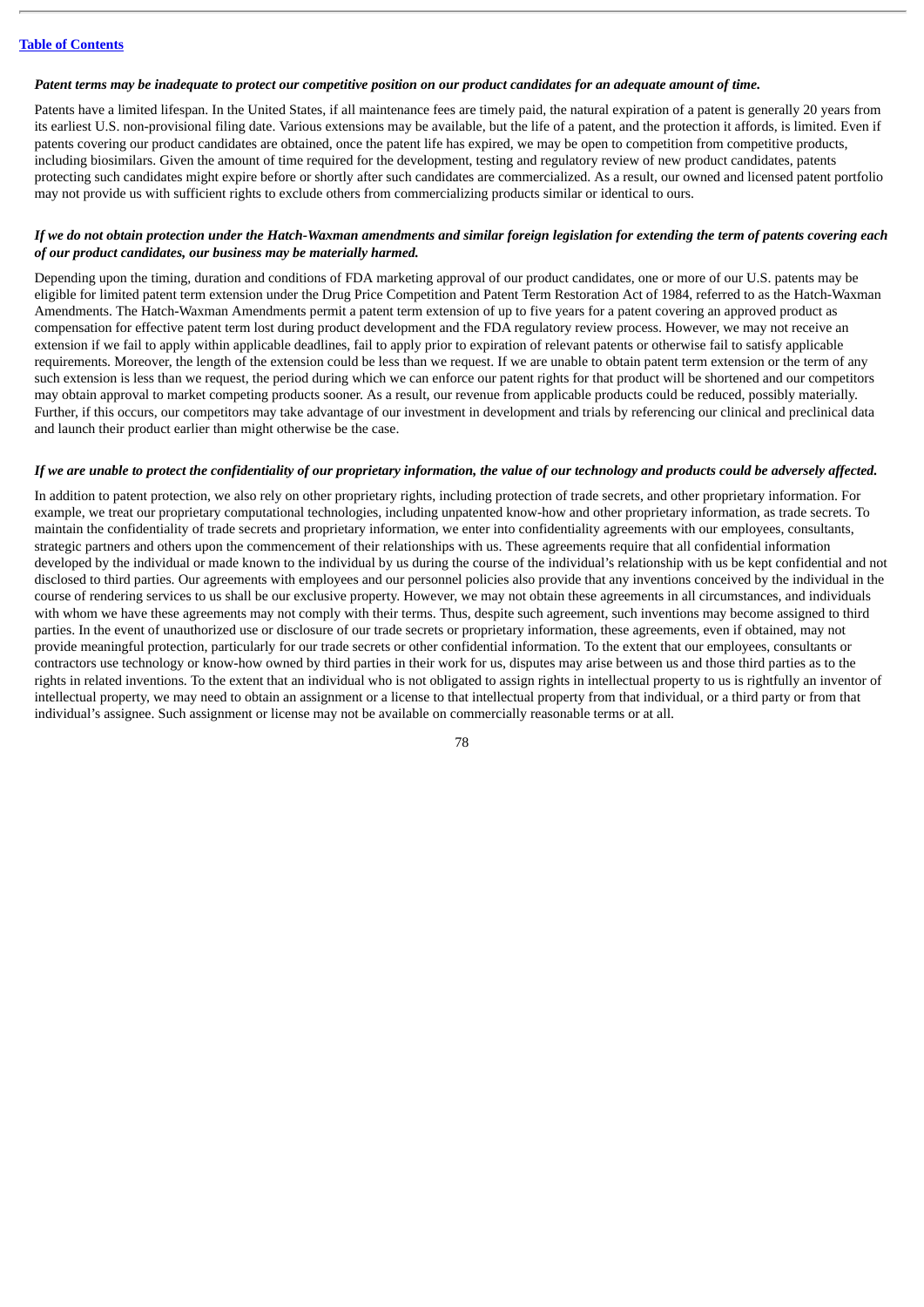Enforcing a claim that a party illegally disclosed or misappropriated a trade secret is difficult, expensive and time-consuming and the outcome is unpredictable. The disclosure of our trade secrets would impair our competitive position and may materially harm our business, financial condition and results of operations. Costly and time-consuming litigation could be necessary to enforce and determine the scope of our proprietary rights, and failure to maintain trade secret protection could adversely affect our competitive business position. In addition, if any of our trade secrets were to be lawfully obtained or independently developed by a competitor, we would have no right to prevent such third party, or those to whom they communicate such technology or information, from using that technology or information to compete with us. If any of our trade secrets were to be disclosed to or independently developed by a competitor, or if we otherwise lose protection for our trade secrets or proprietary know-how, the value of this information may be greatly reduced and our business and competitive position could be harmed. Adequate remedies may not exist in the event of unauthorized use or disclosure of our proprietary information.

As is common in the biotechnology and pharmaceutical industries, we employ individuals who were previously or concurrently employed at research institutions and/or other biotechnology or pharmaceutical companies, including our competitors or potential competitors. We may be subject to claims that these employees, or we, have inadvertently or otherwise used or disclosed trade secrets or other proprietary information of their former employers, or that patents and applications we have filed to protect inventions of these employees, even those related to one or more of our product candidates, are rightfully owned by their former or concurrent employer. Litigation may be necessary to defend against these claims. Such trade secrets or other proprietary information could be awarded to a third party, and we could be required to obtain a license from such third party to commercialize our technology or products. Such license may not be available on commercially reasonable terms or at all. Even if we are successful in defending against these claims, litigation could result in substantial costs and be a distraction to management.

## Obtaining and maintaining our patent protection depends on compliance with various procedural, documentary, fee payment and other requirements imposed by requlations and governmental patent gaencies, and our patent protection could be reduced or eliminated for *noncompliance with these requirements.*

Periodic maintenance fees, renewal fees, annuity fees and various other governmental fees on patents or applications will be due to the USPTO and various foreign patent offices at various points over the lifetime of our patents or applications. We have systems in place to remind us to pay these fees, and we rely on our outside patent annuity service to pay these fees when due. Additionally, the USPTO and various foreign patent offices require compliance with a number of procedural, documentary, fee payment and other similar provisions during the patent application process. We employ reputable law firms and other professionals to help us comply, and in many cases an inadvertent lapse can be cured by payment of a late fee or by other means in accordance with rules applicable to the particular jurisdiction. However, there are situations in which noncompliance can result in abandonment or lapse of the patent or patent application, resulting in partial or complete loss of patent rights in the relevant jurisdiction. If such an event were to occur, it could have a material adverse effect on our business.

### *We may be subject to claims challenging the inventorship of our patents and other intellectual property.*

Although we are not currently experiencing any claims challenging the inventorship or ownership of our patents, we may in the future be subject to claims that former employees, strategic partners or other third parties have an interest in our patents or other intellectual property as an inventor or co-inventor. While it is our policy to require our employees and contractors who may be involved in the conception or development of intellectual property to execute agreements assigning such intellectual property to us, we may be unsuccessful in executing such an agreement with each party who, in fact, conceives or develops intellectual property that we regard as our own. For example, the assignment of intellectual property rights may not be self-executing or the assignment agreements may be breached, or we may have inventorship disputes arise from conflicting obligations of consultants or others who are involved in developing our product candidates. Litigation may be necessary to defend against these and other claims challenging inventorship. If we fail in defending any such claims, in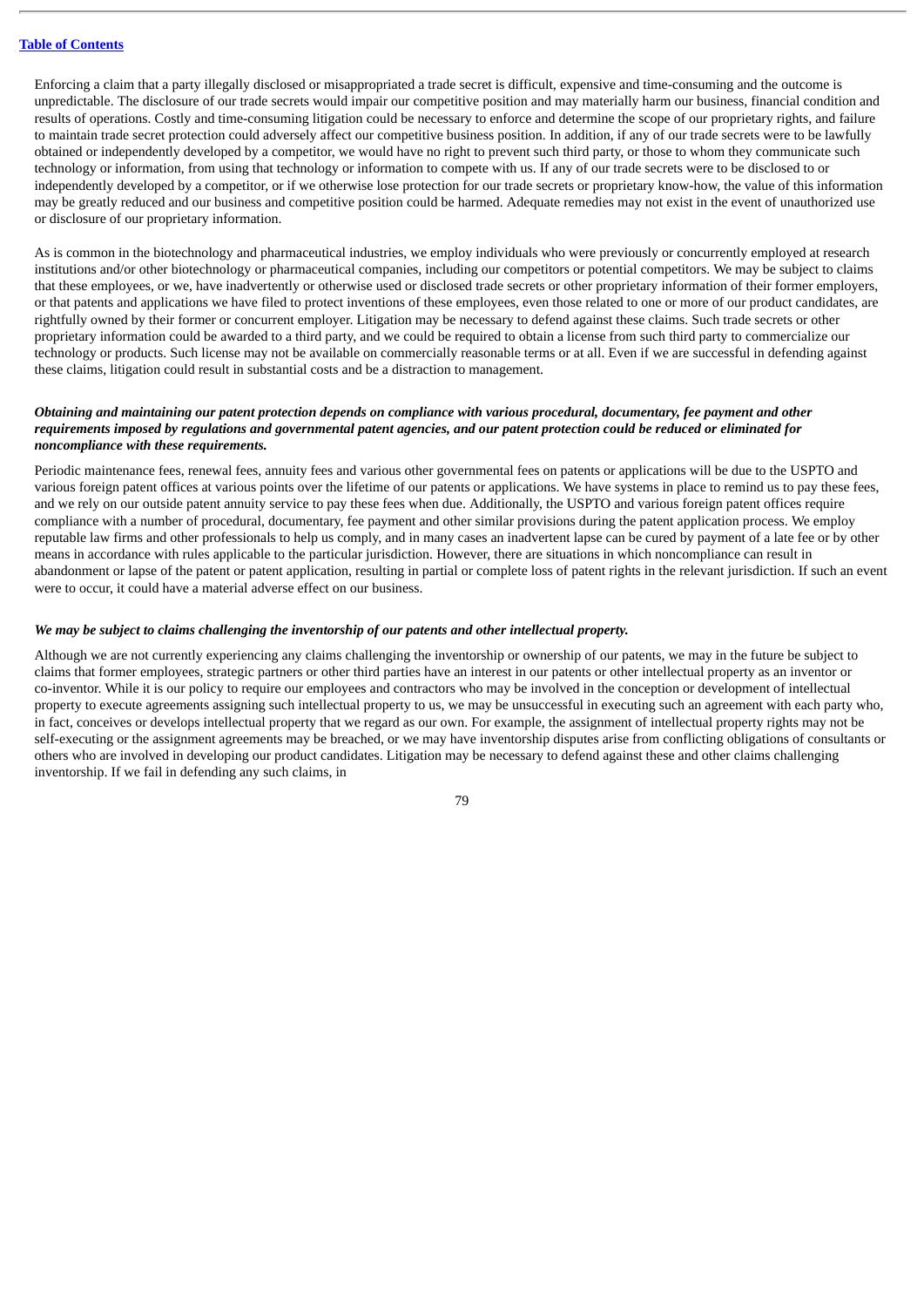addition to paying monetary damages, we may lose valuable intellectual property rights, such as exclusive ownership of, or right to use, valuable intellectual property. Even if we are successful in defending against such claims, litigation could result in substantial costs and be a distraction to management and other employees.

### Patent protection and patent prosecution for some of our product candidates may be dependent on, and the ability to assert patents and defend them *against claims of invalidity may be maintained by, third parties.*

There may be times in the future when certain patents that relate to our product candidates or any approved products are controlled by our licensees or licensors. Although we may, under such arrangements, have rights to consult with our strategic partners on actions taken as well as back-up rights of prosecution and enforcement, we have in the past and may in the future relinquish rights to prosecute and maintain patents and patent applications within our portfolio as well as the ability to assert such patents against infringers.

If any current or future licensee or licensor with rights to prosecute, assert or defend patents related to our product candidates fails to appropriately prosecute and maintain patent protection for patents covering any of our product candidates, or if patents covering any of our product candidates are asserted against infringers or defended against claims of invalidity or unenforceability in a manner which adversely affects such coverage, our ability to develop and commercialize any such product candidate may be adversely affected and we may not be able to prevent competitors from making, using and selling competing products.

#### Changes in patent laws or patent jurisprudence could diminish the value of patents in general, thereby impairing our ability to protect our products.

The patent positions of pharmaceutical and biotechnology companies can be highly uncertain and involve complex legal and factual questions for which important legal principles remain unresolved. Changes in either the patent laws or in the interpretations of patent laws in the United States and other countries may diminish the value of our intellectual property. We cannot predict the breadth of claims that may be allowed or found to be enforceable in our patents, in our strategic partners' patents or in third-party patents. The United States has enacted and is currently implementing wide-ranging patent reform legislation. Further, recent U.S. Supreme Court rulings have either narrowed the scope of patent protection available in certain circumstances or weakened the rights of patent owners in certain situations. In addition to increasing uncertainty with regard to our ability to obtain patents in the future, this combination of events has created uncertainty with respect to the validity, scope and value of patents, once obtained.

For our U.S. patent applications containing a priority claim after March 16, 2013, there is a greater level of uncertainty in the patent law. In September 2011, the Leahy-Smith America Invents Act, also known as the America Invents Act, or AIA, was signed into law. The AIA includes a number of significant changes to U.S. patent law, including provisions that affect the way patent applications will be prosecuted and may also affect patent litigation.

The AIA and its implementation could increase the uncertainties and costs surrounding the prosecution of our patent applications and the enforcement or defense of our issued patents, all of which could have an adverse effect on our business. An important change introduced by the AIA is that, as of March 16, 2013, the United States transitioned to a "first-to-file" system for deciding which party should be granted a patent when two or more patent applications are filed by different parties disclosing or claiming the same invention. A third party that has filed, or does file a patent application in the USPTO after March 16, 2013 but before us, could be awarded a patent covering a given invention, even if we had made the invention before it was made by the third party. This requires us to be cognizant going forward of the time from invention to filing of a patent application.

Among some of the other changes introduced by the AIA are changes that limit where a patentee may file a patent infringement suit and providing opportunities for third parties to challenge any issued patent in the USPTO. This applies to all of our U.S. patents, even those issued before March 16, 2013. Because of a lower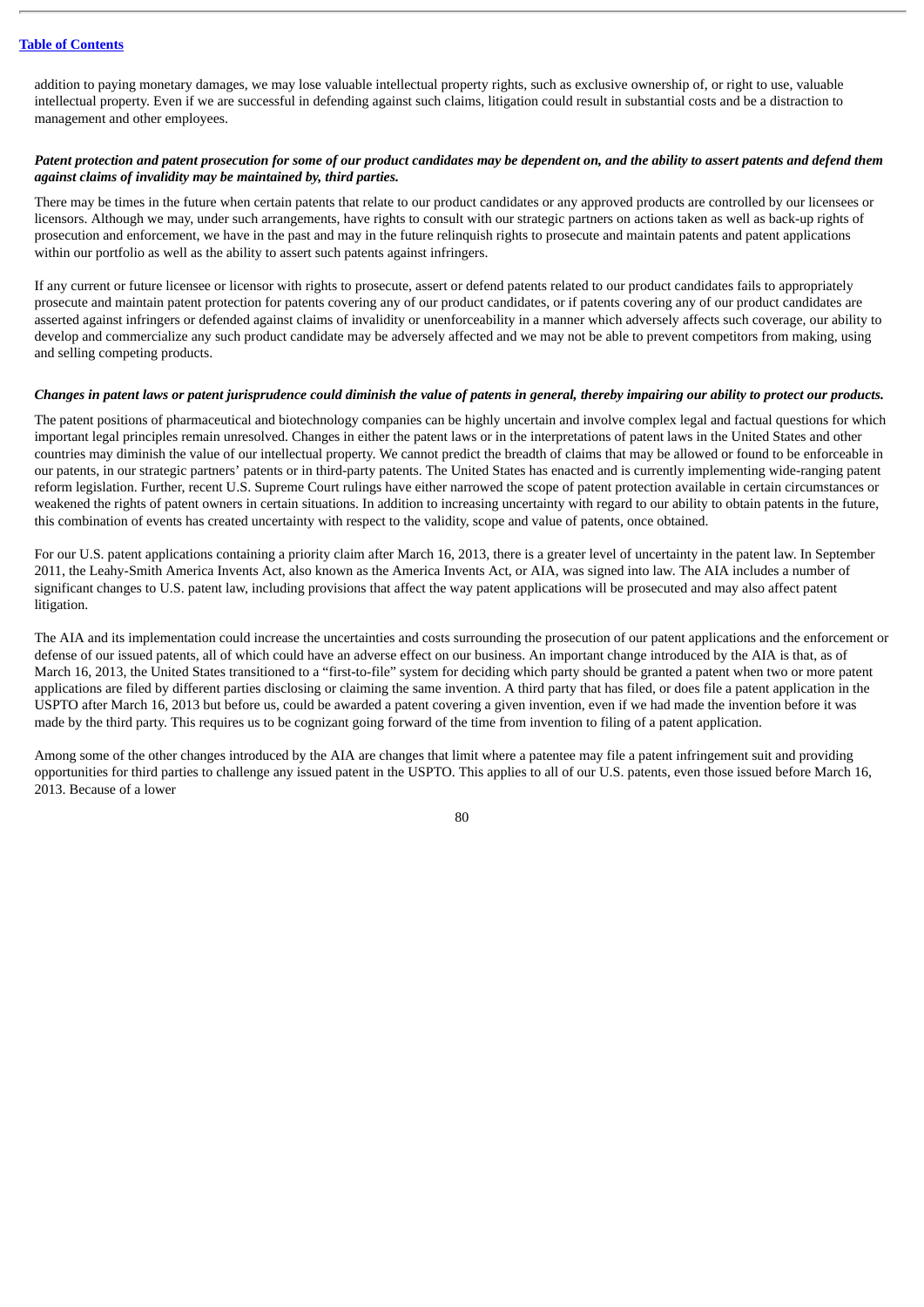evidentiary standard in USPTO proceedings compared to the evidentiary standard in United States federal court necessary to invalidate a patent claim, a third party could potentially provide evidence in a USPTO proceeding sufficient for the USPTO to hold a claim invalid even though the same evidence would be insufficient to invalidate the claim if first presented in a district court action. Accordingly, a third party may attempt to use the USPTO procedures to invalidate our patent claims that would not have been invalidated if first challenged by the third party as a defendant in a district court action.

Depending on decisions by the U.S. Congress, the U.S. federal courts, the USPTO or similar authorities in foreign jurisdictions, the laws and regulations governing patents could change in unpredictable ways that may weaken our and our licensors' ability to obtain new patents or to enforce existing patents we and our licensors or partners may obtain in the future.

## *We may not be able to protect our intellectual property rights throughout the world.*

Filing, prosecuting and defending patents on product candidates in all countries throughout the world would be prohibitively expensive, and our intellectual property rights in some countries outside the United States can be less extensive than those in the United States. In addition, the laws of some foreign countries do not protect intellectual property rights to the same extent as federal and state laws in the United States. Consequently, we may not be able to prevent third parties from practicing our inventions in all countries outside the United States, or from selling or importing products made using our inventions in and into the United States or other jurisdictions. Competitors may use our technologies in jurisdictions where we have not obtained patent protection to develop their own products and further, may export otherwise infringing products to territories where we have patent protection, but enforcement is not as strong as that in the United States. These products may compete with our current or future products, if any, and our patents or other intellectual property rights may not be effective or sufficient to prevent them from competing. Recent United States Supreme Court cases have narrowed the scope of what is considered patentable subject matter, for example, in the areas of software and diagnostic methods involving the association between treatment outcome and biomarkers. This could impact our ability to patent certain aspects of our technology in the United States.

Many companies have encountered significant problems in protecting and defending intellectual property rights in foreign jurisdictions. The legal systems of certain countries, particularly certain developing countries, do not favor the enforcement of patents, trade secrets and other intellectual property protection, particularly those relating to biotechnology products, which could make it difficult for us to stop the infringement of our patents or marketing of competing products in violation of our proprietary rights generally. Proceedings to enforce our patent rights in foreign jurisdictions could result in substantial costs and divert our efforts and attention from other aspects of our business, could put our patents at risk of being invalidated or interpreted narrowly and our patent applications at risk of not issuing and could provoke third parties to assert claims against us. We may not prevail in any lawsuits that we initiate and the damages or other remedies awarded, if any, may not be commercially meaningful. Accordingly, our efforts to enforce our intellectual property rights around the world may be inadequate to obtain a significant commercial advantage from the intellectual property that we develop or license.

Additionally, the requirements for patentability may differ in certain countries, particularly developing countries. For example, unlike other countries, China has a heightened requirement for patentability, and specifically requires a detailed description of medical uses of a claimed drug. In India, unlike the United States, there is no link between regulatory approval of a drug and its patent status. In addition to India, certain countries in Europe and developing countries, including China, have compulsory licensing laws under which a patent owner may be compelled to grant licenses to third parties. In those countries, we and our licensors may have limited remedies if patents are infringed or if we or our licensors are compelled to grant a license to a third party, which could materially diminish the value of those patents. This could limit our potential revenue opportunities. Accordingly, our efforts to enforce intellectual property rights around the world may be inadequate to obtain a significant commercial advantage from the intellectual property that we own or license.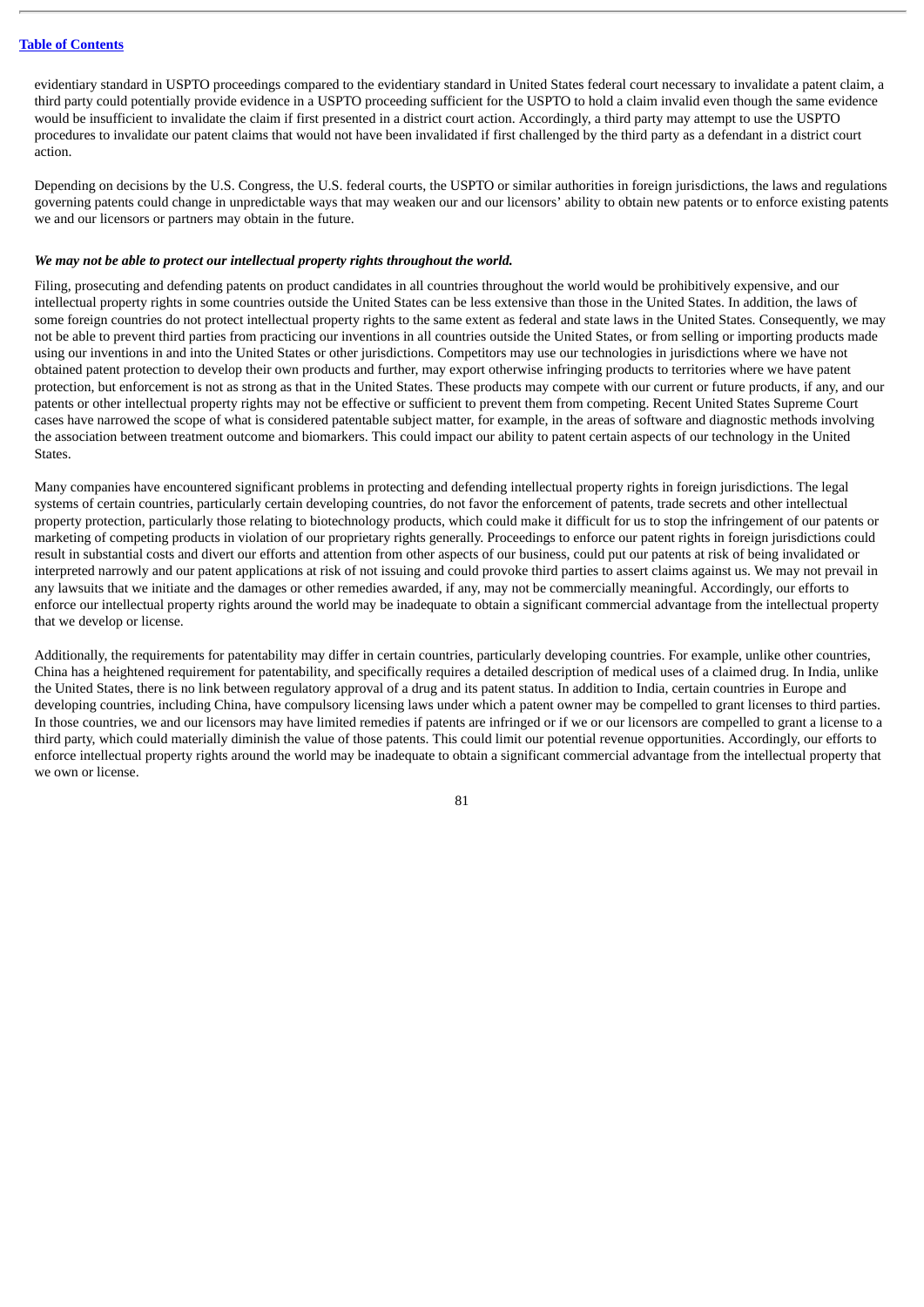## We will need to obtain FDA approval for any proposed product candidate names, and any failure or delay associated with such approval may *adversely affect our business.*

Any proprietary name or trademark we intend to use for our product candidates will require approval from the FDA regardless of whether we have secured a formal trademark registration from the USPTO. The FDA typically conducts a review of proposed product candidate names, including an evaluation of the potential for confusion with other product names. The FDA may also object to a product name if it believes the name inappropriately implies certain medical claims or contributes to an overstatement of efficacy. If the FDA objects to any product candidate names we propose, we may be required to adopt an alternative name for our product candidates. If we adopt an alternative name, we would lose the benefit of any existing trademark applications for such product candidate and may be required to expend significant additional resources in an effort to identify a suitable product name that would qualify under applicable trademark laws, not infringe the existing rights of third parties and be acceptable to the FDA. We may be unable to build a successful brand identity for a new trademark in a timely manner or at all, which would limit our ability to commercialize our product candidates.

# **Risks Related to Additional Legal and Compliance Matters**

# Our employees may engage in misconduct or other improper activities, including noncompliance with regulatory standards and requirements and *insider trading.*

We are exposed to the risk of employee fraud or other misconduct. Misconduct by employees could include intentional failures to comply with FDA regulations, to provide accurate information to the FDA, to comply with federal and state health care fraud and abuse laws and regulations, to report financial information or data accurately or to disclose unauthorized activities to us. In particular, sales, marketing and business arrangements in the health care industry are subject to extensive laws and regulations intended to prevent fraud, misconduct, kickbacks, self-dealing and other abusive practices. These laws and regulations may restrict or prohibit a wide range of pricing, discounting, marketing and promotion, sales commission, customer incentive programs and other business arrangements. Employee misconduct could also involve the improper use of information obtained in the course of clinical trials, which could result in regulatory sanctions and serious harm to our reputation. We have adopted a Code of Conduct and Business Ethics, or Code of Conduct, but it is not always possible to identify and deter employee misconduct, and the precautions we take to detect and prevent this activity may not be effective in controlling unknown or unmanaged risks or losses or in protecting us from governmental investigations or other actions or lawsuits stemming from a failure to comply with these laws or regulations. If any such actions are instituted against us, and we are not successful in defending ourselves or asserting our rights, those actions could have a significant impact on our business, including the imposition of significant fines or other sanctions.

# If we market products in a manner that violates healthcare fraud and abuse laws, or if we violate government price reporting laws, we may be *subject to civil or criminal penalties.*

In addition to FDA restrictions on the marketing of pharmaceutical products, federal and state healthcare laws restrict certain business practices in the biopharmaceutical industry. Although we currently do not have any products on the market, we may be subject, and once our product candidates are approved and we begin commercialization will be subject, to additional healthcare laws and regulations enforced by the federal government and by authorities in the states and foreign jurisdictions in which we conduct our business. These state and federal healthcare laws, commonly referred to as "fraud and abuse" laws, have been applied in recent years to restrict certain marketing practices in the pharmaceutical industry, and include, but are not limited to, anti-kickback, false claims, data privacy and security and transparency statutes and regulations.

Federal false claims laws prohibit any person from knowingly presenting, or causing to be presented, a false claim for payment to the federal government or knowingly making, or causing to be made, a false statement to get a false claim paid. The federal healthcare program anti-kickback statute prohibits, among other things, knowingly and willfully offering, paying, soliciting or receiving remuneration to induce, or in return for,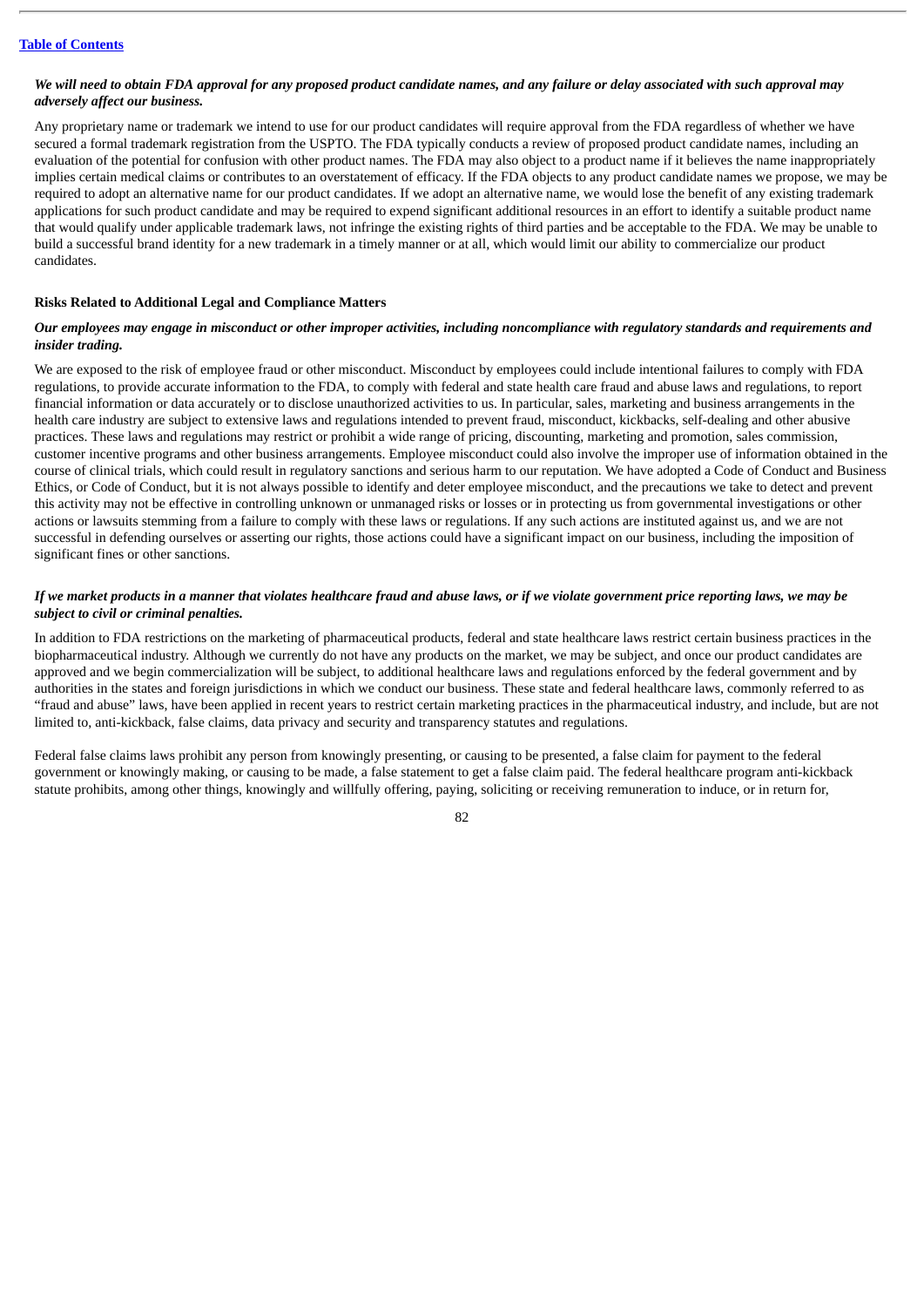purchasing, leasing, ordering or arranging for the purchase, lease or order of any healthcare item or service reimbursable under Medicare, Medicaid or other federally financed healthcare programs. This statute has been interpreted to apply to arrangements between pharmaceutical manufacturers on the one hand and prescribers, purchasers and formulary managers on the other. Although there are several statutory exemptions and regulatory safe harbors protecting certain common activities from prosecution, the exemptions and safe harbors are drawn narrowly, and practices that involve remuneration intended to induce prescribing, purchasing or recommending may be subject to scrutiny if they do not qualify for an exemption or safe harbor. Most states also have statutes or regulations similar to the federal anti-kickback law and federal false claims laws, which may apply to items such as pharmaceutical products and services reimbursed by private insurers. Administrative, civil and criminal sanctions may be imposed under these federal and state laws.

Over the past few years, a number of pharmaceutical and other healthcare companies have been prosecuted under these laws for a variety of promotional and marketing activities, such as:

- providing free trips, free goods, sham consulting fees and grants and other monetary benefits to prescribers;
- reporting to pricing services inflated average wholesale prices that were then used by federal programs to set reimbursement rates;
- engaging in off-label promotion; and
- submitting inflated best price information to the Medicaid Rebate Program to reduce liability for Medicaid rebates.

The civil monetary penalties statute imposes penalties against any person or entity who, among other things, is determined to have presented or caused to be presented a claim to a federal health program that the person knows or should know is for an item or service that was not provided as claimed or is false or fraudulent.

HIPAA created new federal criminal statutes that prohibit knowingly and willfully executing, or attempting to execute, a scheme to defraud or obtain, by means of false or fraudulent pretenses, representations, or promises, any of the money or property owned by, or under the custody or control of, any healthcare benefit program, including private third-party payors, and knowingly and willfully falsifying, concealing or covering up a material fact or making any materially false, fictitious or fraudulent statement in connection with the delivery of, or payment for, healthcare benefits, items or services.

In addition, we may be subject to data privacy and security regulation by both the federal government and the states in which we conduct our business. HIPAA, as amended by HITECH, and its implementing regulations, imposes certain requirements relating to the privacy, security and transmission of individually identifiable health information. Among other things, HITECH makes HIPAA's security standards directly applicable to business associates — independent contractors or agents of covered entities that receive or obtain protected health information in connection with providing a service on behalf of a covered entity. HITECH also created four new tiers of civil monetary penalties, and newly empowered state attorneys general with the authority to enforce HIPAA. In January 2013, the Office for Civil Rights of the U.S. Department of Health and Human Services issued the Final Omnibus Rule under HIPAA pursuant to HITECH that makes significant changes to the privacy, security and breach notification requirements and penalties. The Final Omnibus Rule generally took effect in September 2013 and enhances certain privacy and security protections, and strengthens the government's ability to enforce HIPAA. The Final Omnibus Rule also enhanced requirements for both covered entities and business associates regarding notification of breaches of unsecured protected health information. In addition, state laws govern the privacy and security of health information in certain circumstances, many of which differ from each other in significant ways. These state laws may not have the same effect and often are not pre-empted by HIPAA, thus complicating compliance efforts.

Additionally, the PPACA also included the federal Physician Payments Sunshine Act, which requires certain manufacturers of drugs, devices, biologicals and medical supplies for which payment is available under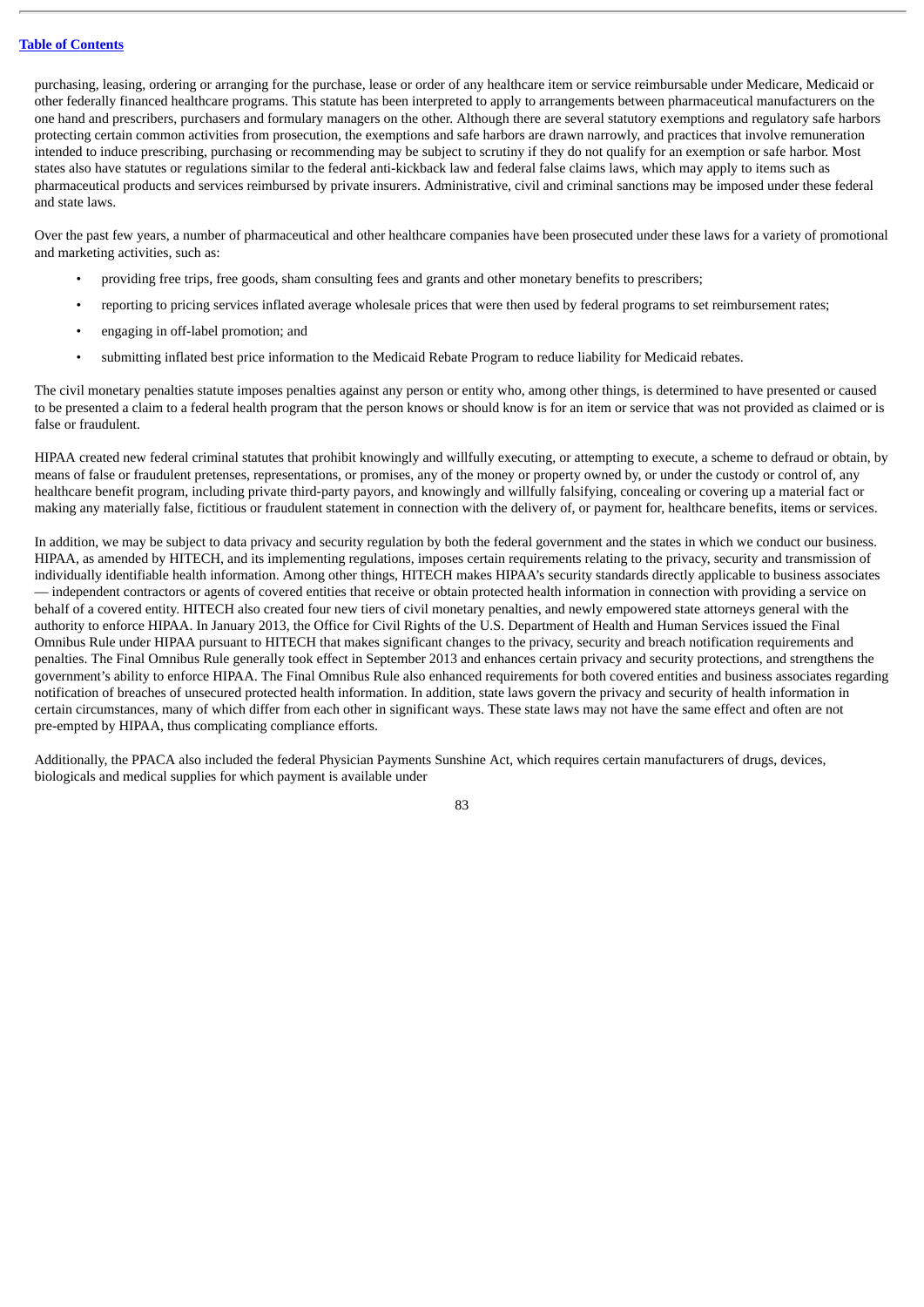Medicare, Medicaid or the Children's Health Insurance Program (with certain exceptions) to report annually information related to certain payments or other transfers of value made or distributed to physicians and teaching hospitals, or to entities or individuals at the request of, or designated on behalf of, the physicians and teaching hospitals and to report annually certain ownership and investment interests held by physicians and their immediate family members. Failure to comply with required reporting requirements could subject applicable manufacturers and others to substantial civil money penalties.

Also, many states have similar healthcare statutes or regulations that apply to items and services reimbursed under Medicaid and other state programs, or, in several states, apply regardless of the payor. Certain states require pharmaceutical companies to implement a comprehensive compliance program that includes a limit or outright ban on expenditures for, or payments to, individual medical or health professionals and/or require pharmaceutical companies to track and report gifts and other payments made to physicians and other healthcare providers.

If our operations are found to be in violation of any of the healthcare laws or regulations described above or any other laws that apply to us, we may be subject to penalties, including potentially significant criminal, civil or administrative penalties, damages, fines, disgorgement, individual imprisonment, exclusion of products from reimbursement under government programs, contractual damages, reputational harm, administrative burdens, diminished profits and future earnings or the curtailment or restructuring of our operations, any of which could adversely affect our ability to operate our business and our results of operations. To the extent that any of our products will be sold in a foreign country, we may be subject to similar foreign laws and regulations, which may include, for instance, applicable post-marketing requirements, including safety surveillance, fraud and abuse laws, and implementation of corporate compliance programs and reporting of payments or transfers of value to healthcare professionals.

#### If we do not comply with laws regulating the protection of the environment and health and human safety, our business could be adversely affected.

Our research and development involves, and may in the future involve, the use of potentially hazardous materials and chemicals. Our operations may produce hazardous waste products. Although we believe that our safety procedures for handling and disposing of these materials comply with the standards mandated by local, state and federal laws and regulations, the risk of accidental contamination or injury from these materials cannot be eliminated. If an accident occurs, we could be held liable for resulting damages, which could be substantial. We are also subject to numerous environmental, health and workplace safety laws and regulations and fire and building codes, including those governing laboratory procedures, exposure to blood-borne pathogens, use and storage of flammable agents and the handling of biohazardous materials. Although we maintain workers' compensation insurance as prescribed by the Washington State and the Province of British Columbia to cover us for costs and expenses we may incur due to injuries to our employees resulting from the use of these materials, this insurance may not provide adequate coverage against potential liabilities. We do not maintain insurance for environmental liability or toxic tort claims that may be asserted against us. Additional federal, state and local laws and regulations affecting our operations may be adopted in the future. We may incur substantial costs to comply with, and substantial fines or penalties if we violate, any of these laws or regulations.

#### We expect to change from foreign private issuer to U.S. domestic issuer status in the future, which may result in additional costs and expenses to us.

We are currently a "foreign private issuer," as such term is defined in Rule 405 under the U.S. Securities Act of 1933, as amended, or the Securities Act, and are not subject to the same requirements that are imposed upon U.S. domestic issuers by the SEC. While we have voluntarily chosen to file periodic reports on U.S. domestic issuer forms, such as this Quarterly Report on Form 10-Q, we will maintain our status as a foreign private issuer and are not subject to certain other requirements imposed on U.S. domestic issuers. However, we will no longer be a foreign private issuer if a majority of our common shares are held in the United States and (i) a majority of our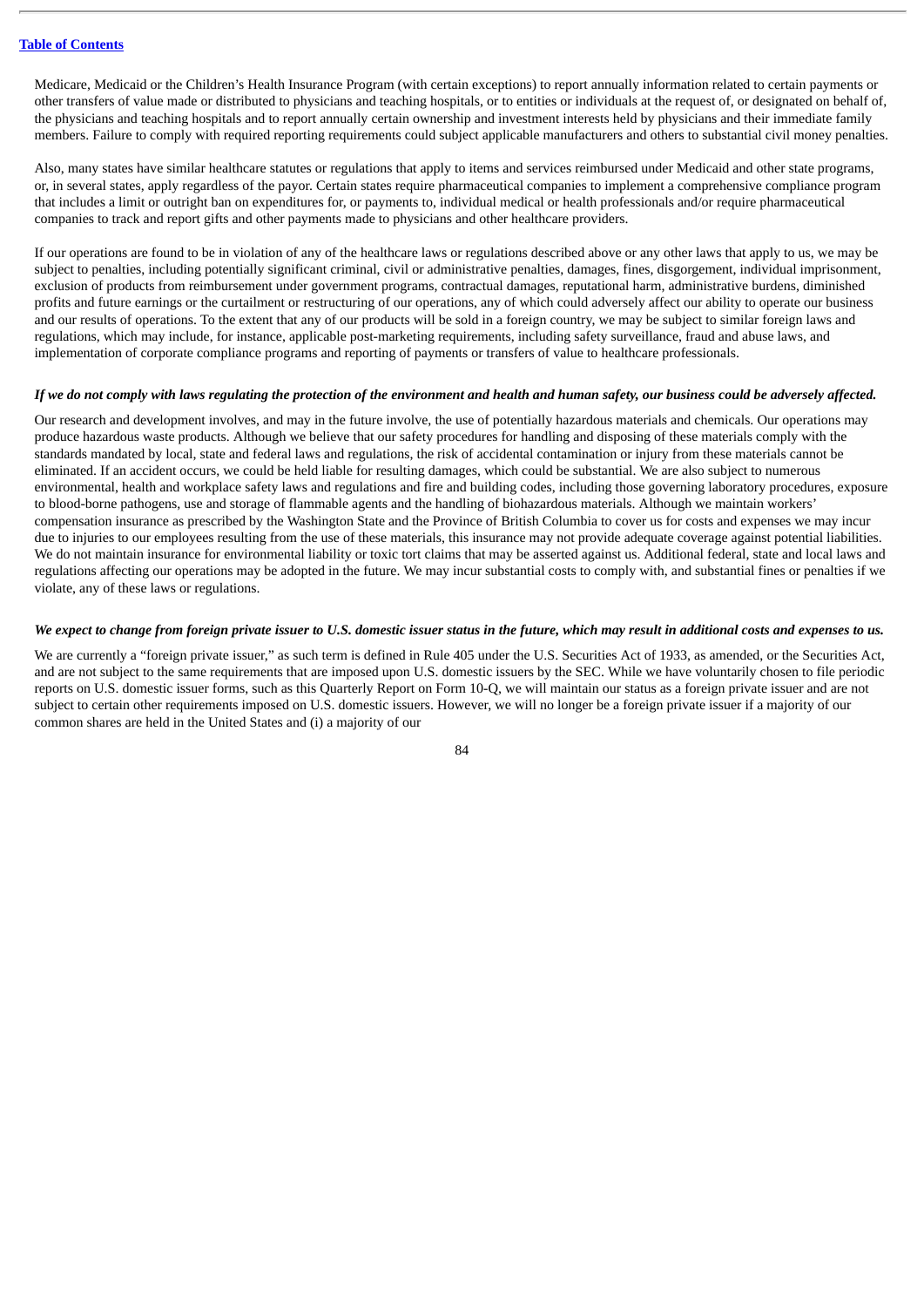directors or executive officers are U.S. citizens or residents; (ii) a majority of our assets are located in the United States; or (iii) our business is administered principally in the United States. As of December 31, 2017, the majority of our common shares are held in the United States. Moreover, the majority of our directors are U.S. citizens. Accordingly, with the expectation that we may no longer be considered a foreign private issuer as of the next determination date, we have voluntarily chosen to file periodic reports on U.S. domestic issuer forms, beginning with this Quarterly Report on Form 10-Q. The next determination date with respect to our foreign private issuer status is June 30, 2018. If, as we expect, we no longer qualify as a foreign private issuer on that determination date, as of January 1, 2019 we will no longer be eligible to use the rules and forms designated for foreign private issuers and we will be considered a U.S. domestic issuer. The regulatory and compliance costs to us under U.S. securities laws as a U.S. domestic issuer may be significantly more than the costs incurred as a foreign private issuer. If we are not a foreign private issuer, we will be required to file periodic and current reports and registration statements on U.S. domestic issuer forms with the SEC, which are generally more detailed and extensive than the forms available to a foreign private issuer. In addition, we will no longer be eligible to rely upon exemptions from corporate governance requirements that are available to foreign private issuers or to benefit from other accomodations for foreign private issuers under the rules of the SEC or NYSE.

## **Risks Related to Employee Matters and Managing Growth**

#### Our future success depends on our ability to retain key executives and to attract, retain and motivate qualified personnel.

We are highly dependent on the research and development, clinical and business expertise of Dr. Ali Tehrani, Ph.D., our President and Chief Executive Officer, Mr. Neil Klompas, our Chief Financial Officer, and other members of our senior management, scientific and clinical team. Although we have entered into employment agreements with our executive officers, each of them may terminate their employment with us at any time. We currently maintain "key person" insurance coverage for Dr. Tehrani (C\$5.0 million) and Mr. Neil Klompas (C\$2.0 million). The loss of the services of our executive officers or other key employees could impede the achievement of our research, development and commercialization objectives and seriously harm our ability to successfully implement our business strategy.

Recruiting and retaining qualified scientific, clinical, manufacturing and sales and marketing personnel will also be critical to our success. In addition, we will need to expand and effectively manage our managerial, operational, financial, development and other resources in order to successfully pursue our research, development and commercialization efforts for our existing and future product candidates. Furthermore, replacing executive officers and key employees may be difficult and may take an extended period of time because of the limited talent pool in our industry due to the breadth of skills and experience required to successfully develop, gain regulatory approval of and commercialize products. Intense competition for attracting key skillsets may limit our ability to retain and motivate these key personnel on acceptable terms. We also experience competition for the hiring of scientific and clinical personnel from universities and research institutions. In addition, we rely on consultants and advisors, including scientific and clinical advisors, to assist us in formulating our research and development and commercialization strategy. Our consultants and advisors may be employed by employers other than us and may have commitments under consulting or advisory contracts with other entities that may limit their availability. If we are unable to continue to attract and retain high quality personnel, our ability to pursue our growth strategy will be limited.

#### We will need to grow our organization, and we may experience difficulty in managing this growth, which could disrupt our operations.

As of March 31, 2018 we had 154 full-time employees. As our development and commercialization plans and strategies develop, we expect to expand our employee base for managerial, operational, financial and other resources. Additionally, as our product candidates enter and advance through preclinical studies and any clinical trials, we will need to expand our development, manufacturing, regulatory sales and marketing capabilities or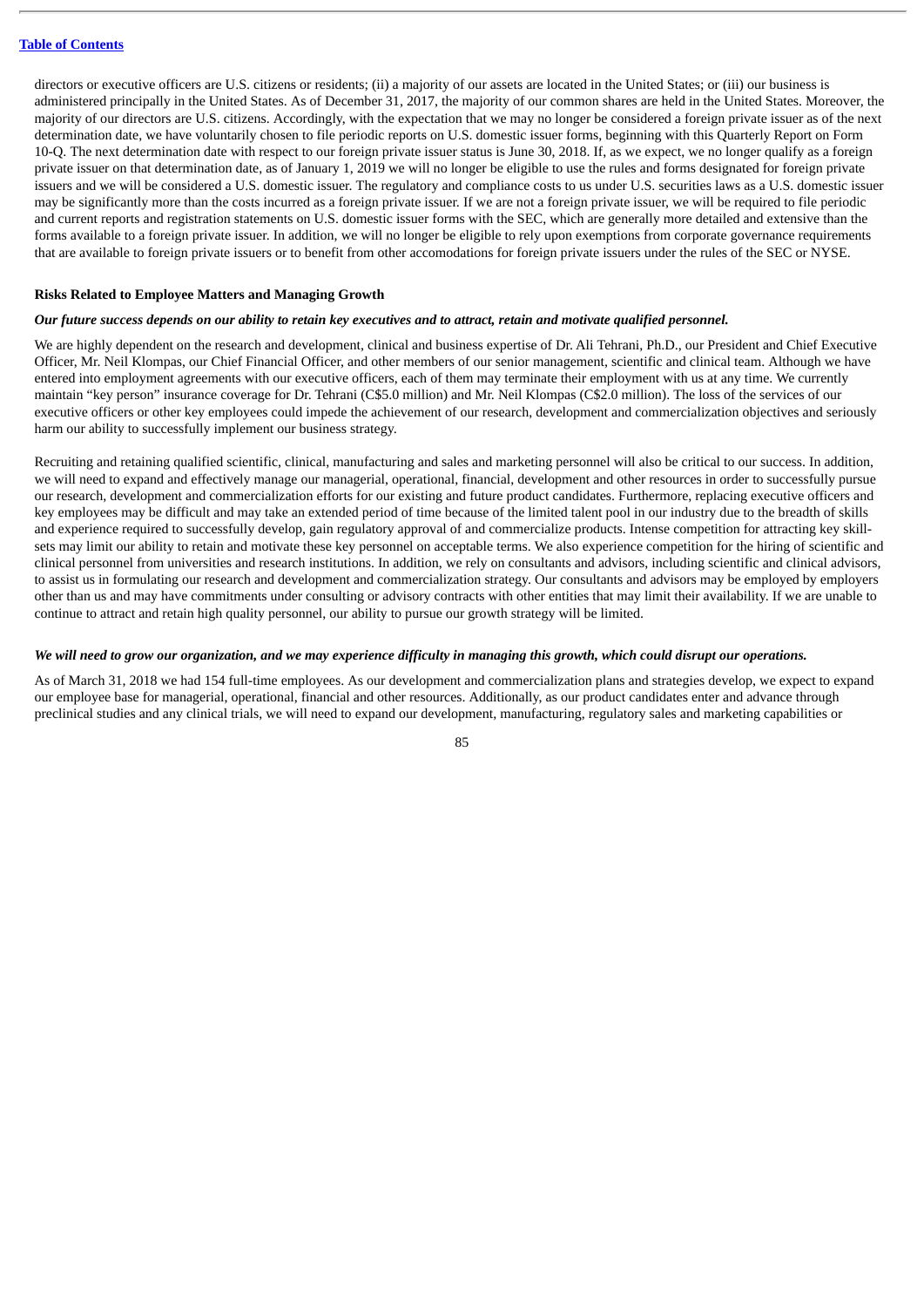contract with other organizations to provide these capabilities for us. Future growth would impose significant added responsibilities on members of management, including the need to identify, recruit, maintain, motivate and integrate additional employees. Also, our management may need to divert a disproportionate amount of their attention away from our day-to-day activities and devote a substantial amount of time to managing these growth activities. We may not be able to effectively manage the expansion of our operations, which may result in weaknesses in our infrastructure, give rise to operational errors, loss of business opportunities, loss of employees and reduced productivity amongst remaining employees. Our expected growth could require significant capital expenditures and may divert financial resources from other projects, such as the development of existing and additional product candidates. If our management is unable to effectively manage our expected growth, our expenses may increase more than expected, our ability to generate or grow revenue could be reduced and we may not be able to implement our business strategy. Our future financial performance and our ability to commercialize our product candidates and compete effectively with others in our industry will depend on our ability to effectively manage any future growth.

## **Risks Related to Our Common Shares**

#### Our share price is likely to be volatile and the market price of our common shares may drop below the price paid by shareholders.

Investors should consider an investment in our common shares as risky and invest only if they can withstand a significant loss and wide fluctuations in the market value of their investment. In addition, the stock market has recently experienced significant volatility, particularly with respect to pharmaceutical, biotechnology and other life sciences company stocks. The volatility of pharmaceutical, biotechnology and other life sciences company stocks often does not relate to the operating performance of the companies represented by the stock. Some of the factors that may cause the market price of our common shares to fluctuate or decrease include:

- results and timing of our clinical trials and clinical trials of our competitors' products;
- failure or discontinuation of any of our development programs;
- issues in manufacturing our product candidates or future approved products;
- regulatory developments or enforcement in the United States and foreign countries with respect to our product candidates or our competitors' products;
- competition from existing products or new products that may emerge;
- developments or disputes concerning patents or other proprietary rights;
- introduction of technological innovations or new commercial products by us or our competitors;
- announcements by us, our strategic partners or our competitors of significant acquisitions, strategic partnerships, joint ventures, or capital commitments;
- changes in estimates or recommendations by securities analysts that cover our common shares;
- fluctuations in the valuation of companies perceived by investors to be comparable to us;
- public concern over our product candidates or any future approved products;
- litigation;
- future sales of our common shares;
- share price and volume fluctuations attributable to inconsistent trading volume levels of our shares;
- additions or departures of key personnel;
- changes in the structure of health care payment systems in the United States or overseas;
- failure of any of our product candidates, if approved, to achieve commercial success;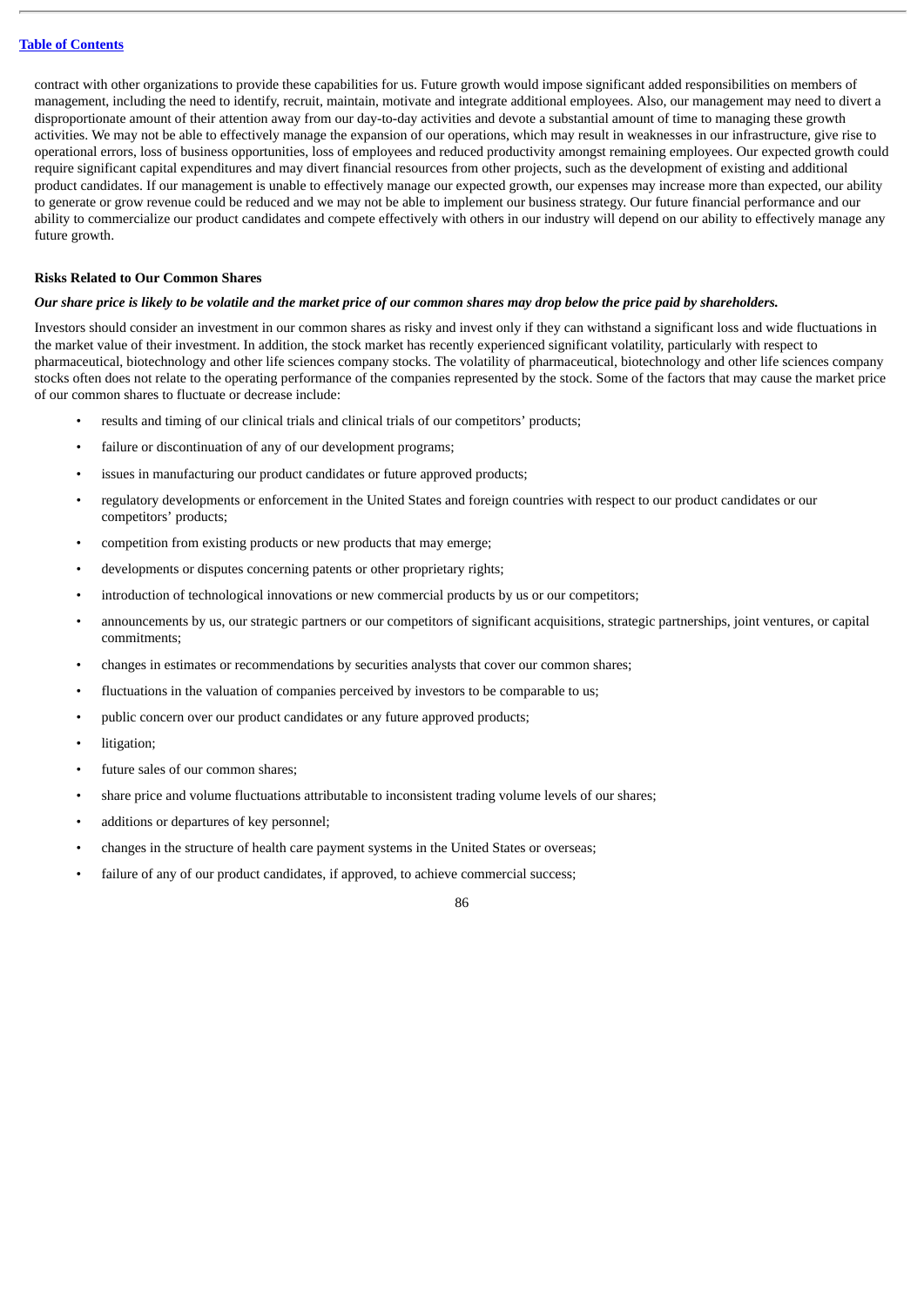- economic and other external factors or other disasters or crises;
- period-to-period fluctuations in our financial condition and results of operations, including the timing of receipt of any milestone or other payments under commercialization or licensing agreements;
- general market conditions and market conditions for biopharmaceutical stocks;
- overall fluctuations in U.S. equity markets; and
- other factors that may be unanticipated or out of our control.

In addition, in the past, when the market price of a stock has been volatile, holders of that stock have instituted securities class action litigation against the company that issued the stock. If any of our shareholders brought a lawsuit against us, we could incur substantial costs defending the lawsuit and divert the time and attention of our management, which could seriously harm our business.

#### *An active trading market for our common shares may not be sustained.*

An active trading market for our shares may not be sustained. If an active market for our common shares does not continue, it may be difficult for our shareholders to sell their shares without depressing the market price for the shares or sell their shares at or above the prices at which they acquired their shares or sell their shares at the time they would like to sell. Any inactive trading market for our common shares may also impair our ability to raise capital to continue to fund our operations by selling shares and may impair our ability to acquire other companies or technologies by using our shares as consideration.

# Substantial future sales of our common shares, or the perception that these sales could occur, may cause the price of our common shares to drop *significantly, even if our business is performing well.*

A large volume of sales of our common shares could decrease the prevailing market price of our common shares and could impair our ability to raise additional capital through the sale of equity securities in the future. Even if a substantial number of sales of our common shares does not occur, the mere perception of the possibility of these sales could depress the market price of our common shares and have a negative effect on our ability to raise capital in the future.

# We incur significant costs as a result of operating as a public company, and our management is required to devote substantial time to corporate *governance standards.*

As a public company, we incur significant legal, accounting and other expenses. In addition, our administrative staff are required to perform additional tasks not required for a private company. For example, as a public company, we have adopted additional internal controls and disclosure controls and procedures, retained a transfer agent and adopted an insider trading policy. As a public company, we bear all of the internal and external costs of preparing and distributing periodic public reports in compliance with our obligations under the securities laws. We expect these costs to increase in 2018 as we transition from filing periodic and current reports and registration statements, as applicable, with the SEC on forms available to foreign private issuers to those required to be filed by domestic issuers and to otherwise prepare for the anticipated change from a foreign private issuer to a U.S. domestic issuer.

In addition, regulations and standards relating to corporate governance and public disclosure, including the Sarbanes-Oxley Act and the related rules and regulations implemented by the SEC, the applicable Canadian securities regulators, the New York Stock Exchange, or NYSE, and the Toronto Stock Exchange, or TSX, have legal and financial compliance costs and make some compliance activities time consuming. We intend to invest resources to comply with evolving laws, regulations and standards, and such investment will result in increased general and administrative expenses and may divert management's time and attention from our other business activities. If our efforts to comply with new laws, regulations and standards differ from the activities intended by

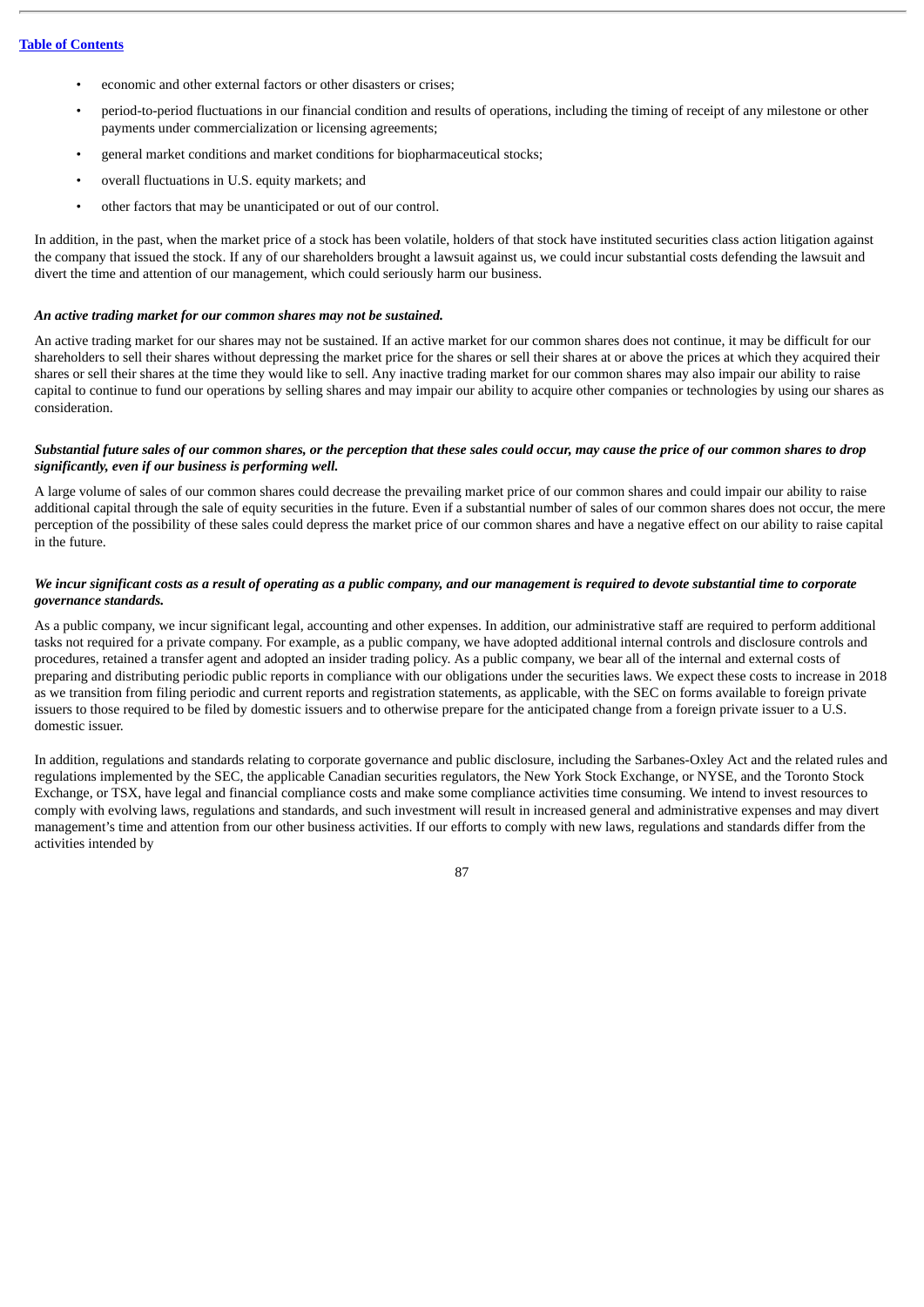regulatory or governing bodies due to ambiguities related to practice, regulatory authorities may initiate legal proceedings against us and our business may be harmed. Additionally, as a public company, we maintain our directors' and officers' liability insurance coverage, which results in higher insurance costs. In the future, it may be more expensive or more difficult for us to obtain director and officer liability insurance, and we may be required to accept reduced coverage or incur substantially higher costs to obtain coverage. These factors could also make it more difficult for us to attract and retain qualified members of our board of directors, particularly to serve on our audit committee and compensation committee, and qualified executive officers.

Under the corporate governance standards of the NYSE, a majority of our board of directors and each member of our audit committee must be an independent director no later than the first anniversary of the completion of our initial public offering (IPO). The policies of the TSX require our board of directors to consist of at least two independent directors and Canadian securities laws require each member of the audit committee to be independent within the meaning of Canadian securities laws. As of the date of this Quarterly Report on Form 10-Q, we meet these requirements but we may in the future encounter difficulty in attracting and retaining qualified persons to serve on our board of directors and the audit committee, and our board of directors and management may be required to divert significant time and attention and resources away from our business to identify qualified directors. If we fail to attract and retain the required number of independent directors, we may be subject to the delisting of our common shares from the NYSE and TSX.

## As a foreign private issuer, we are subject to different U.S. securities laws and rules than a U.S. domestic issuer, in particular, certain disclosure *requirements, which could limit the information publicly available to our shareholders.*

As a foreign private issuer, we are currently not required to comply with all of the periodic disclosure and current reporting requirements of the Securities Exchange Act of 1934, as amended, or the Exchange Act, that apply to U.S. domestic issuers and, as such, there may be less publicly available information about us than if we were a U.S. domestic issuer. Furthermore, our officers, directors and principal shareholders are currently exempt from the insider reporting and short-swing profit recovery requirements in Section 16 of the Exchange Act. Accordingly, our shareholders may not know on as timely a basis when our officers, directors and principal shareholders purchase or sell their common shares, as the reporting deadlines under the corresponding Canadian insider reporting requirements are longer. As a foreign private issuer, we are also exempt from the requirements of Regulation FD (Fair Disclosure) which, generally, are meant to ensure that select groups of investors are not privy to specific information about an issuer before other investors. As a result of such varied reporting obligations, shareholders should not expect to receive the same information at the same time as information provided by U.S. domestic issuers.

In addition, as a foreign private issuer, we have the option to follow certain Canadian corporate governance practices rather than those of the United States, except to the extent that such laws would be contrary to U.S. securities laws, provided that we disclose the requirements we are not following and describe the Canadian practices we follow instead. As a result, our shareholders may not have the same protections afforded to shareholders of companies that are subject to all domestic U.S. corporate governance requirements. As described elsewhere in this Quarterly Report on Form 10-Q, we expect to no longer qualify as a foreign private issuer as of our next determination date of June 30, 2018, such that as of January 1, 2019, we will be considered a U.S. domestic issuer.

## We are an emerging growth company, and any decision on our part to comply only with certain reduced reporting and disclosure requirements *applicable to emerging growth companies could make our common shares less attractive to investors.*

We are an "emerging growth company," as defined in the Jumpstart Our Business Startups Act, or JOBS Act. For as long as we continue to be an emerging growth company, we may choose to take advantage of exemptions from various reporting requirements applicable to other public companies that are not emerging growth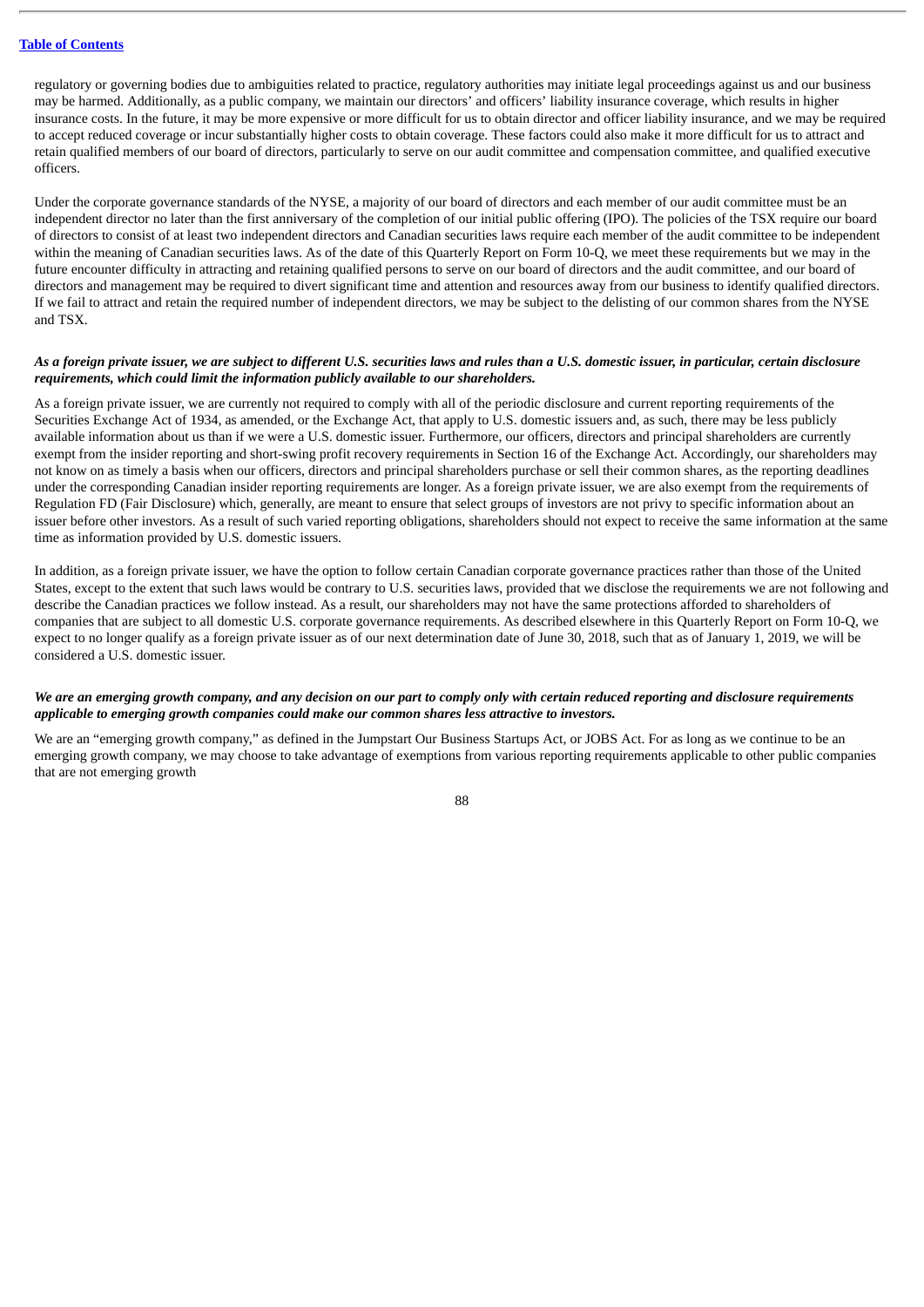companies, including, but not limited to, not being required to have our independent registered public accounting firm audit our internal control over financial reporting under Section 404 of the Sarbanes-Oxley Act, reduced disclosure obligations regarding executive compensation in our periodic reports and proxy statements and exemptions from the requirements of holding a nonbinding advisory vote on executive compensation and shareholder approval of any golden parachute payments not previously approved. We could be an emerging growth company for up to five years following the completion of our IPO on May 3, 2017, although, if we have more than \$1.07 billion in annual revenue, if the market value of our common shares held by non-affiliates exceeds \$700 million as of June 30 of any year, or we issue more than \$1.0 billion of non-convertible debt over a three-year period before the end of that five-year period, we would cease to be an emerging growth company as of the following December 31. Investors could find our common shares less attractive if we choose to rely on these exemptions. If some investors find our common shares less attractive as a result of any choices to reduce future disclosure, there may be a less active trading market for our common shares and our share price may be more volatile.

# If we fail to maintain an effective system of internal control over financial reporting, we may not be able to accurately report our financial results or prevent fraud. As a result, shareholders could lose confidence in our financial and other public reporting, which would harm our business and the *trading price of our common shares.*

Effective internal control over financial reporting is necessary for us to provide reliable financial reports and, together with adequate disclosure controls and procedures, are designed to prevent fraud. Any failure to implement required new or improved controls, or difficulties encountered in their implementation, could cause us to fail to meet our reporting obligations.

Pursuant to Section 404 of the Sarbanes-Oxley Act, or Section 404, and related rules adopted by the SEC and the U.S. Public Company Accounting Oversight Board, or PCAOB, and National Instrument 52-109 — Certification of Disclosure in Issuers' Annual and Interim Filings, or NI 52-109, our management is required to disclose changes made in our internal control over financial reporting on a quarterly basis and assess the effectiveness of our disclosure controls and procedures annually. We have elected to take advantage of certain exceptions from reporting requirements that are available to emerging growth companies under the JOBS Act and therefore we are not required to deliver an auditor's attestation report on the effectiveness of our internal control over financial reporting pursuant to Section 404 until after the date we are no longer an emerging growth company. We could be an emerging growth company for up to five years from our IPO, although circumstances could cause us to lose that status earlier, including if the market value of our shares held by non-affiliates exceeds \$700 million as of any June 30 before that time, in which case we would no longer be an emerging growth company as of the following December 31. An independent assessment of the effectiveness of our internal control could detect problems that our management's assessment might not. Undetected material weaknesses in our internal controls could lead to financial statement restatements and require us to incur the expense of remediation. Inferior internal controls could also cause investors to lose confidence in our reported financial information, which could have a negative effect on the trading price of our common shares.

Our management and independent registered public accounting firm did not perform an evaluation of the design and operating effectiveness of our internal control over financial reporting in accordance with the provisions of Section 404 and NI 52-109 as of December 31, 2015 and December 31, 2016. Had we and our independent registered public accounting firm performed such an evaluation, control deficiencies may have been identified by management or our independent registered public accounting firm, and those control deficiencies could have also represented one or more material weaknesses. Undetected material weaknesses in our internal controls could lead to financial statement restatements and require us to incur the expense of remediation.

As of December 31, 2017, our management did perform an evaluation of the design and operating effectiveness of our internal control over financial reporting based on the Internal Control-Integrated Framework issued by the Committee of Sponsoring Organizations of the Treadway Commission, or 2013 COSO Framework, in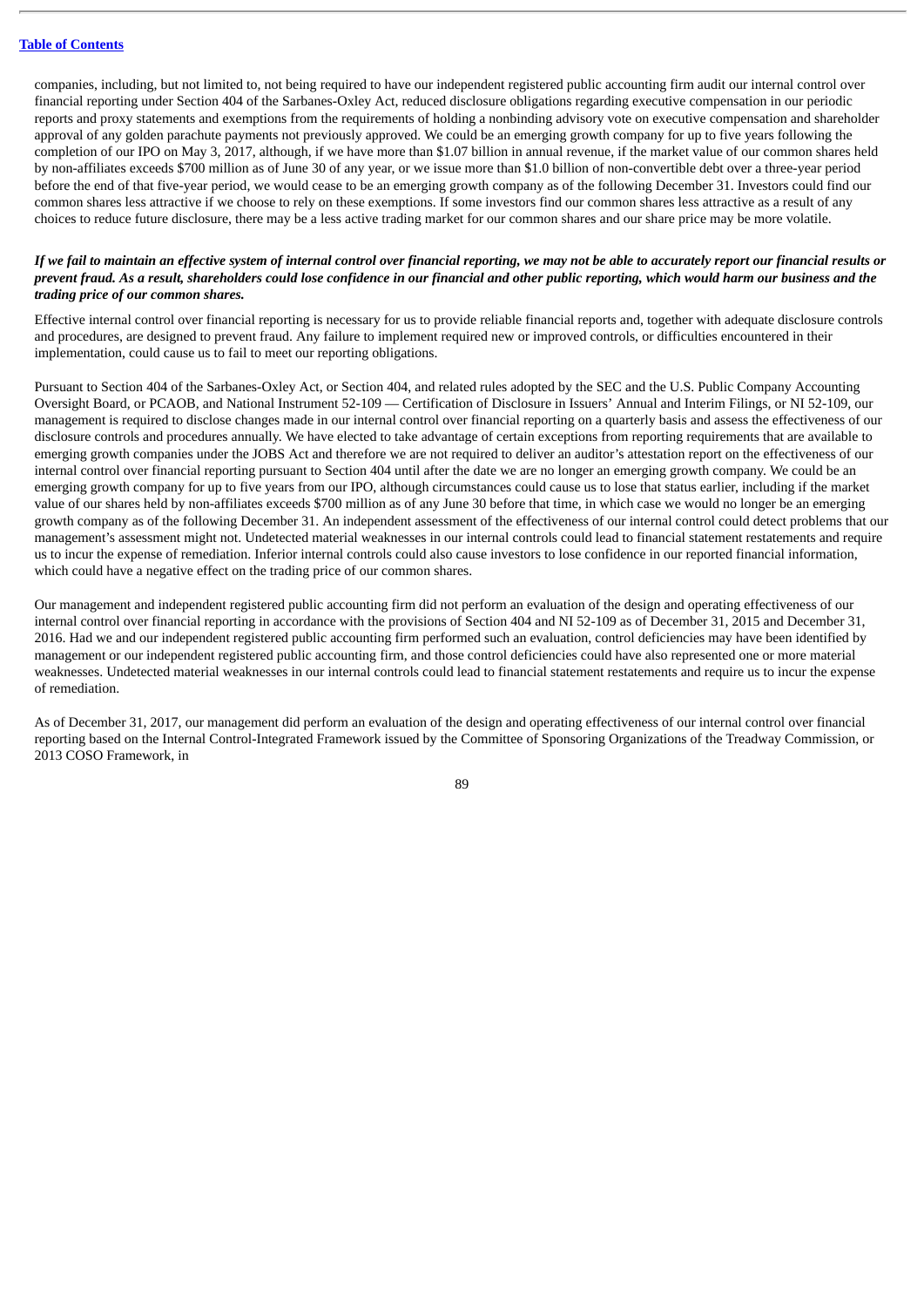accordance with the provisions of NI 52-109. However, no independent assessment of the design and operating effectiveness of our internal controls was performed by our independent registered public accounting firm as of December 31, 2017 pursuant to certain exceptions under the JOBS Act, as described above. Had our independent registered public accounting firm performed such an evaluation, control deficiencies may have been identified by our independent registered public accounting firm and those control deficiencies could have also represented one or more material weaknesses. Undetected material weaknesses in our internal controls could lead to financial statement restatements and require us to incur the expense of remediation.

### *We are at risk of securities class action litigation.*

In the past, securities class action litigation has often been brought against a company following a decline in the market price of its securities. This risk is especially relevant for us because biotechnology companies have experienced significant stock price volatility in recent years and our stock price declined following our IPO. If we face such litigation, it could result in substantial costs and a diversion of management's attention and resources, which could materially harm our business.

#### We do not anticipate paying cash dividends, and accordingly, shareholders must rely on share appreciation for any return on their investment.

We have never paid any dividends on our common shares. We currently intend to retain our future earnings, if any, to fund the development and growth of our business and do not anticipate that we will declare or pay any cash dividends on our common shares in the foreseeable future. As a result, capital appreciation, if any, of our common shares will be the sole source of gain on investment in our common shares for the foreseeable future. Investors seeking cash dividends should not invest in our common shares.

# The NYSE or TSX may delist our securities from its exchange, which could limit investors' ability to make transactions in our securities and subject *us to additional trading restrictions.*

Our securities may fail to meet the continued listing requirements to be listed on the NYSE or TSX. If the NYSE or TSX delists our common shares from trading on its exchange, we could face significant material adverse consequences, including:

- a limited availability of market quotations for our securities;
- a determination that our common shares is a "penny stock" which will require brokers trading in our common shares to adhere to more stringent rules and possibly result in a reduced level of trading activity in the secondary trading market for our common shares;
- a limited amount of news and analyst coverage for our company; and
- a decreased ability to issue additional securities or obtain additional financing in the future.

## We are governed by the corporate laws of Canada which in some cases have a different effect on shareholders than the corporate laws of the United *States.*

We are governed by the BCBCA and other relevant laws, which may affect the rights of shareholders differently than those of a company governed by the laws of a U.S. jurisdiction, and may, together with our charter documents, have the effect of delaying, deferring or discouraging another party from acquiring control of our company by means of a tender offer, a proxy contest or otherwise, or may affect the price an acquiring party would be willing to offer in such an instance. The material differences between the BCBCA and Delaware General Corporation Law, or DGCL, that may have the greatest such effect include, but are not limited to, the following: (i) for certain corporate transactions (such as mergers and amalgamations or amendments to our articles) the BCBCA generally requires the voting threshold to be a special resolution approved by  $66\frac{24\%}{100}$  of shareholders, or as set out in the articles. as applicable, whereas DGCL generally only requires a majority vote;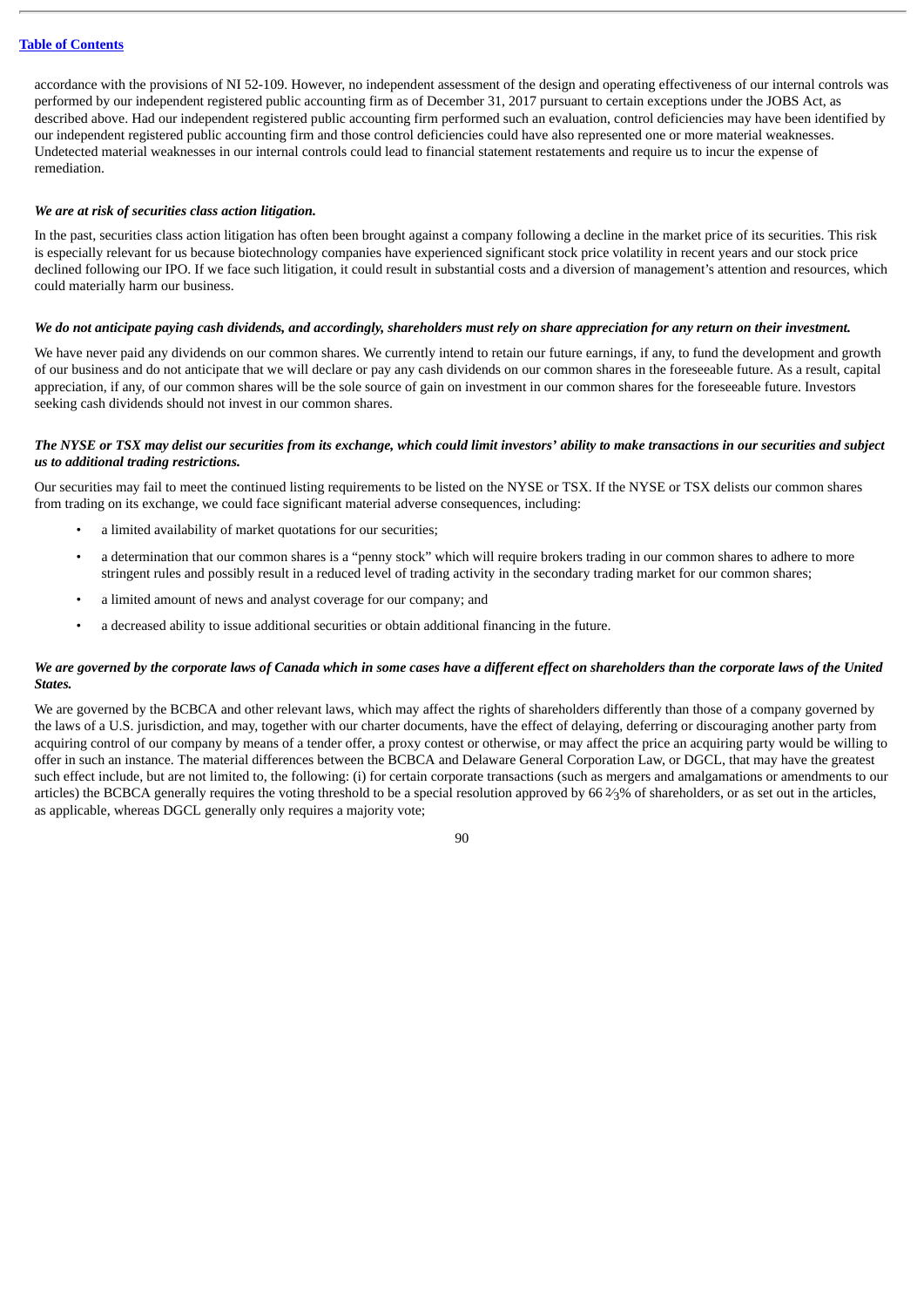and (ii) under the BCBCA a holder of 5% or more of our common shares can requisition a special meeting of shareholders, whereas such right does not exist under the DGCL. We cannot predict whether investors will find our company and our common shares less attractive because we are governed by foreign laws.

#### U.S. civil liabilities may not be enforceable against us, our directors, our officers or certain experts named in our Annual Report on Form 10-K.

We are governed by the BCBCA and our principal place of business is in Canada. Many of our directors and officers, as well as certain experts named in our Annual Report on Form 10-K, reside outside of the United States, and all or a substantial portion of their assets as well as all or a substantial portion of our assets are located outside the United States. As a result, it may be difficult for investors to effect service of process within the United States upon us and such directors, officers and experts or to enforce judgments obtained against us or such persons, in U.S. courts, in any action, including actions predicated upon the civil liability provisions of U.S. federal securities laws or any other laws of the United States. Additionally, rights predicated solely upon civil liability provisions of U.S. federal securities laws or any other laws of the United States may not be enforceable in original actions, or actions to enforce judgments obtained in U.S. courts, brought in Canadian courts, including courts in the Province of British Columbia. Furthermore, provisions in our articles provide that, unless we consent in writing to the selection of an alternative forum, the Supreme Court of British Columbia and the appellate courts therefrom, to the fullest extent permitted by law, will be the sole and exclusive forum for certain actions or proceedings brought against us, our directors and/or our officers. These provisions may limit our shareholders' ability to bring a claim against us in a judicial forum that our shareholders consider favorable or convenient for such disputes and may discourage lawsuits with respect to such claims.

#### If securities or industry analysts do not publish research or publish inaccurate or unfavorable research about our business, our share price and *trading volume could decline.*

The trading market for our common shares will depend on the research and reports that securities or industry analysts publish about us or our business. We do not have any control over these analysts. We cannot assure that analysts will cover us or provide accurate or favorable coverage. If one or more of the analysts who cover us downgrade our stock or change their opinion of our common shares negatively, our share price would likely decline. If one or more of these analysts cease coverage of our company or fail to regularly publish reports on us, we could lose visibility in the financial markets, which could cause our share price or trading volume to decline. Moreover, the research and reports that analysts publish may suggest a price for our common shares that does not fully or accurately reflect the true value of our company. Furthermore, even if such analyst publications are favorable, these reports could have negative consequences for us.

#### U.S. holders of the company's shares may suffer adverse tax consequences if we are characterized as a passive foreign investment company.

We believe that we were not classified as a passive foreign investment company, or PFIC, for the taxable year ending December 31, 2017. However, the determination as to whether we are a PFIC for any taxable year is based on the application of complex U.S. federal income tax rules that are subject to differing interpretations. If we are a PFIC for any taxable year during which a U.S. Holder (as defined under Item 5 of our Annual Report on Form 10-K, "Market for Registrant's Common Equity, Related Shareholder Matters and Issuer Purchases of Equity Securities — Certain United States Income Tax Considerations For United States Holders") holds the common shares, it would likely result in adverse U.S. federal income tax consequences for such U.S. Holder. U.S. Holders should carefully read Item 5 of our Annual Report on Form 10-K, "Market for Registrant's Common Equity, Related Shareholder Matters and Issuer Purchases of Equity Securities — Certain United States Income Tax Considerations For United States Holders" for more information and consult their own tax advisors regarding the likelihood and consequences if we are treated as a PFIC for U.S. federal income tax purposes, including the advisability of making a "qualified electing fund" election (including a protective election), which

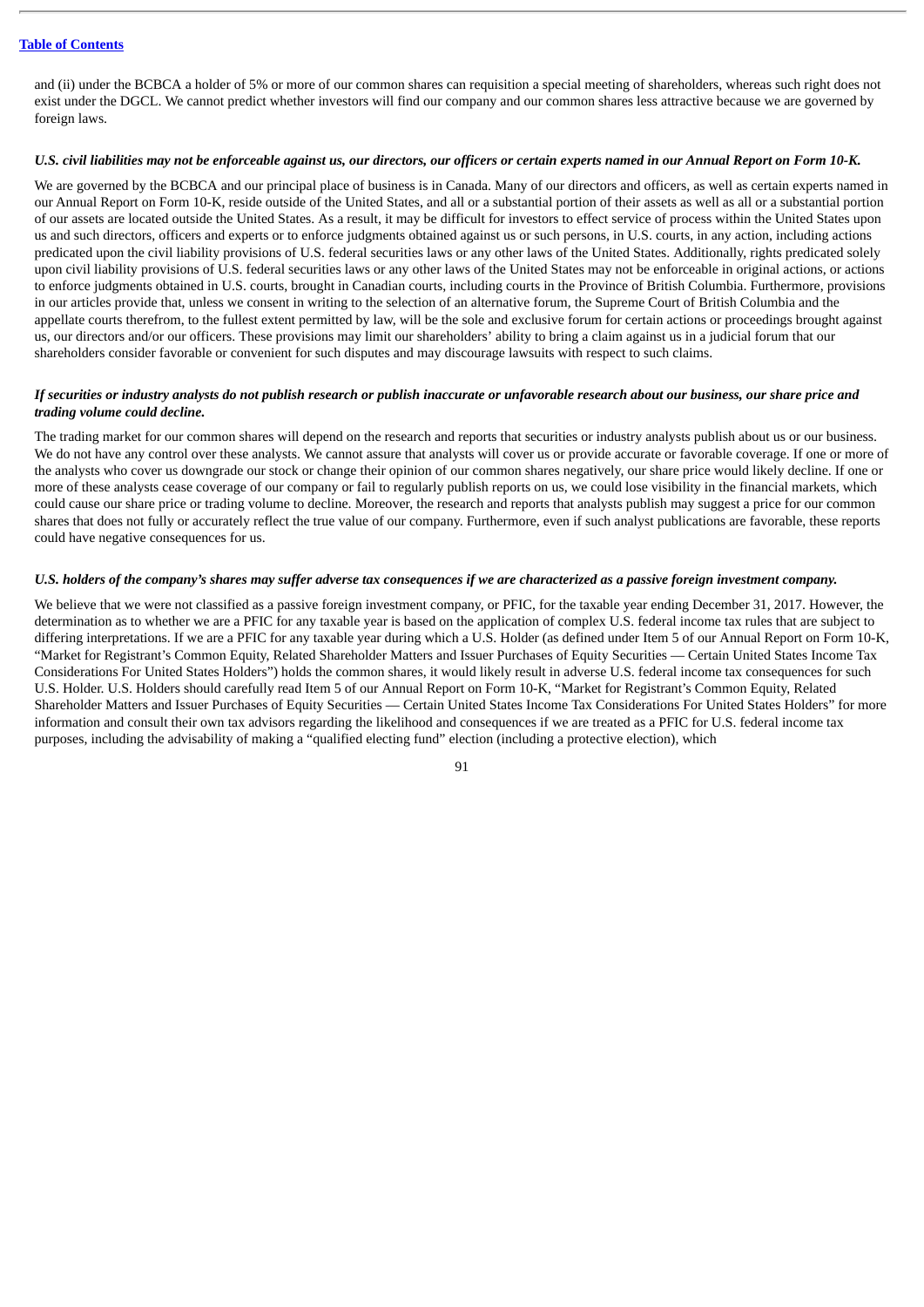may mitigate certain possible adverse U.S. federal income tax consequences but may result in an inclusion in gross income without receipt of such income.

# Insiders have substantial control over us which could delay or prevent a change in corporate control or result in the entrenchment of management *or the board of directors.*

Our directors, named executive officers and principal shareholders, together with their affiliates and related persons, beneficially own, in the aggregate, approximately 51.8% of our outstanding common shares as of April 20, 2018. As a result, these shareholders, if acting together, may have the ability to determine the outcome of matters submitted to our shareholders for approval, including the election and removal of directors and any merger, or sale of all or substantially all of our assets. In addition, these persons, acting together, may have the ability to control the management and affairs of our company. Accordingly, this concentration of ownership may harm the market price of our common shares by:

- delaying, deferring, or preventing a change in control;
- entrenching our management or the board of directors;
- impeding a merger, takeover, or other business combination involving us; or
- discouraging a potential acquirer from making a tender offer or otherwise attempting to obtain control of us.

# Provisions in our corporate charter documents and Canadian law could make an acquisition of us, which may be beneficial to our shareholders, more difficult and may prevent attempts by our shareholders to replace or remove our current management and/or limit the market price of our *common shares.*

Provisions in our notice of articles and articles, as well as certain provisions under the BCBCA, and applicable Canadian securities laws, may discourage, delay or prevent a merger, acquisition or other change in control of us that shareholders may consider favorable, including transactions in which they might otherwise receive a premium for their common shares. These provisions include the establishment of a staggered board of directors, which divides the board into three groups, with directors in each group serving a three-year term. The existence of a staggered board can make it more difficult for shareholders to replace or remove incumbent members of our board of directors. As such, these provisions could also limit the price that investors might be willing to pay in the future for our common shares, thereby depressing the market price of our common shares. In addition, because our board of directors is responsible for appointing the members of our management team, these provisions may frustrate or prevent any attempts by our shareholders to replace or remove our current management by making it more difficult for shareholders to replace members of our board of directors. Among other things, these provisions include the following:

- shareholders cannot amend our articles unless such amendment is approved by shareholders holding at least a majority of the shares entitled to vote on such approval;
- our board of directors may, without shareholder approval, issue preferred shares having any terms, conditions, rights, preferences and privileges as the board of directors may determine; and
- shareholders must give advance notice to nominate directors or to submit proposals for consideration at shareholders' meetings.

#### **Item 2. Unregistered Sales of Equity Securities and Use of Proceeds**

We did not make sales of equity securities during our fiscal quarter ended March 31, 2018 that were not registered under the Securities Act.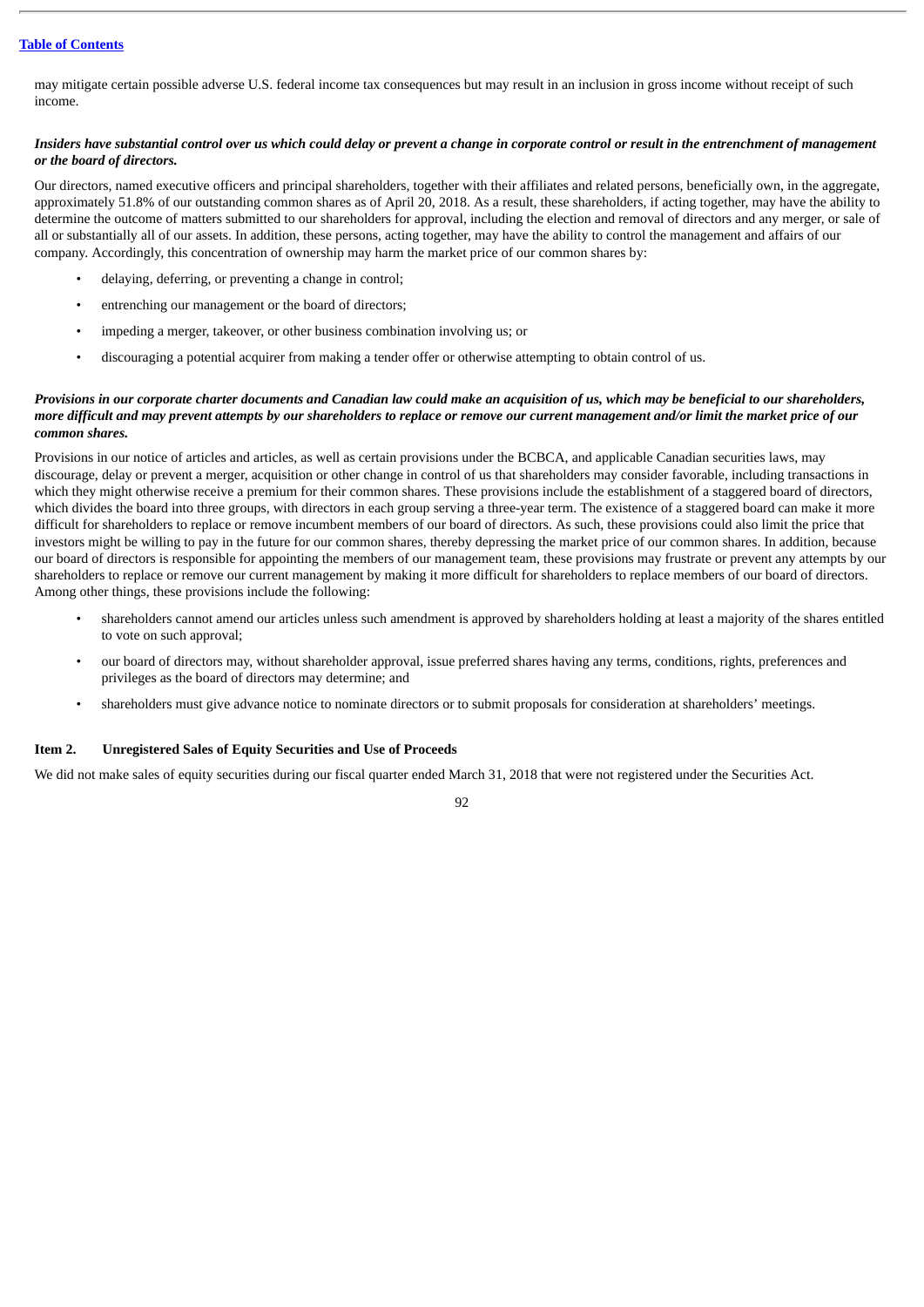On May 3, 2017, we consummated our initial public offering and sold 4,500,000 shares of common stock at an initial offering price of \$13.00 per share for aggregate gross proceeds of \$58.5 million before deducting underwriting discounts and commissions and offering expenses paid by us. On May 31, 2017 we completed the sale of an additional 394,467 shares of common stock at an initial offering price of \$13.00 per share pursuant to the partial exercise by the underwriters of their over-allotment option, for additional gross proceeds of \$5.1 million before deducting underwriting discounts and commissions and offering expenses paid by us. The offer and sale of all of the shares in our initial public offering, including shares sold pursuant to the over-allotment option, were registered under the Securities Act pursuant to a registration statement on Form F-1 (File No. 333-217100), which was declared effective by the SEC on April 27, 2017. We received net proceeds from our initial public offering of approximately \$54.2 million, after deducting underwriting discounts and commissions of \$4.5 million and offering expenses of approximately \$4.9 million. Our planned "Use of Proceeds" as described in the final prospectus dated as of April 27, 2017 and filed with the SEC pursuant to Rule 424(b)(4) under the Securities Act on April 28, 2017 included the planned use of approximately \$5.0 million to fund clinical development expenses for ZW33. As previously announced on March 14, 2018, we have decided to advance ZW49 in lieu of ZW33. As such, the \$5.0 million allocated to ZW33 has been reallocated to ZW49. Other than this reallocation, there has been no material change in the use of proceeds from our planned "Use of Proceeds" as described in the final prospectus noted above.

## **Item 3. Defaults upon Senior Securities**

originally filed with the SEC on April 3, 2017).

None.

## **Item 4. Mine Safety Disclosures**

Not applicable.

# **Item 5. Other Information**

None.

## **Item 6. Exhibits**

| Exhibit No. | <b>Description</b>                                                                                                                                                                                                                                                        |
|-------------|---------------------------------------------------------------------------------------------------------------------------------------------------------------------------------------------------------------------------------------------------------------------------|
| 3.1         | Form of Notice of Articles of the Registrant (incorporated by reference to Exhibit 3.1 to the Company's Registration Statement on Form<br>F-1 (File No. 333-217100), originally filed with the SEC on April 17, 2017).                                                    |
| 3.2         | Form of Articles of the Registrant (incorporated by reference to Exhibit 3.2 to the Company's Registration Statement on Form F-1 (File<br>No. 333-217100), originally filed with the SEC on April 17, 2017).                                                              |
| 4.1         | Specimen common share certificate (incorporated by reference to Exhibit 4.1 to the Company's Registration Statement on Form F-1 (File<br>No. 333-217100), originally filed with the SEC on April 24, 2017).                                                               |
| 4.2         | Warrant Certificate issued to Perceptive Credit Holdings, (incorporated by reference to Exhibit 4.3 to the Company's Registration<br>Statement on Form F-1 (File No. 333-217100), originally filed with the SEC on April 3, 2017).                                        |
| 4.3         | Investors' Rights Agreement, dated January 7, 2016, by and among the Registrant and the investors listed on Schedule A-1 and Schedule<br>A-2 thereto (incorporated by reference to Exhibit 4.4 to the Company's Registration Statement on Form F-1 (File No. 333-217100), |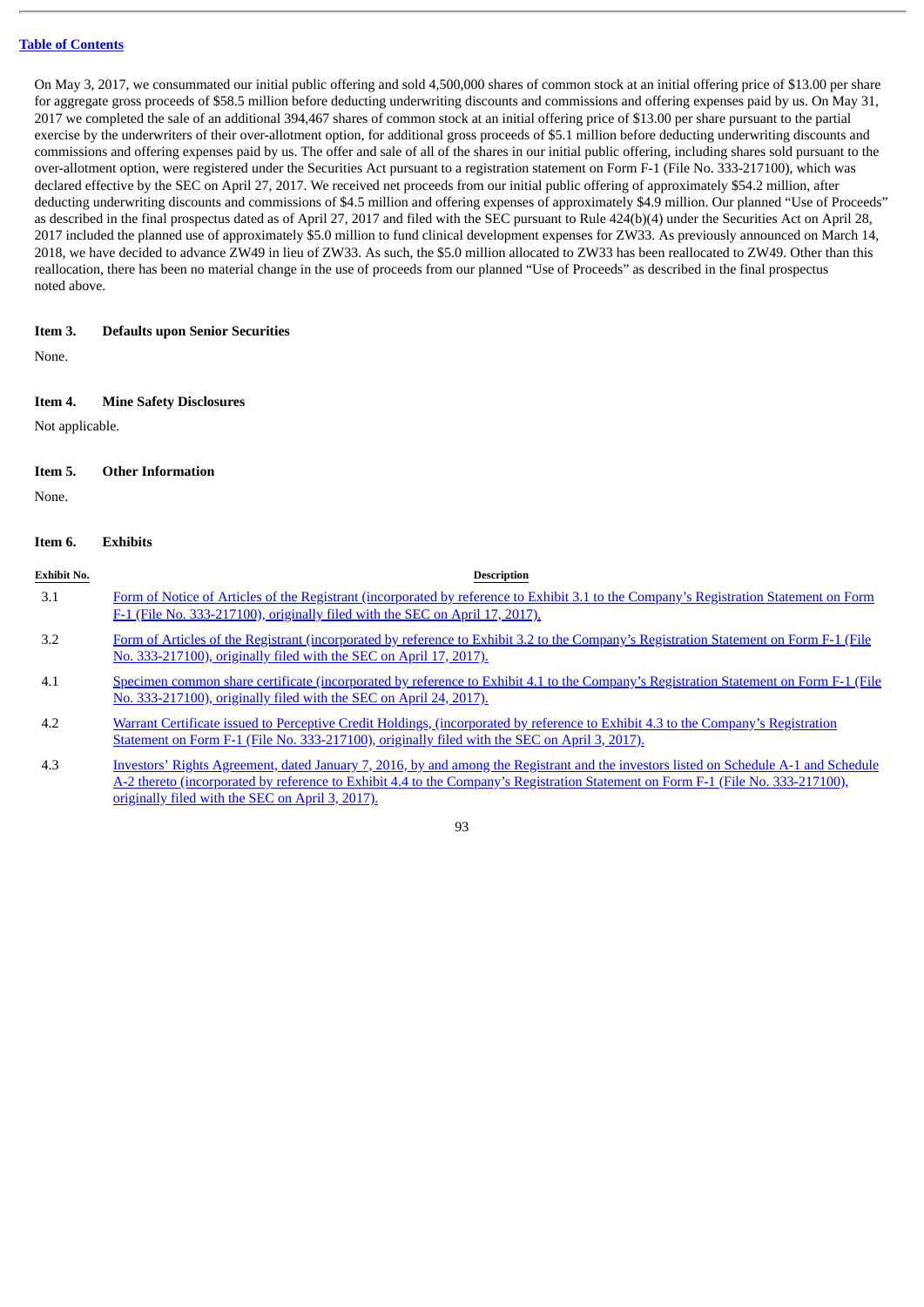Ē.

| Exhibit No. | <b>Description</b>                                                                                                                                        |
|-------------|-----------------------------------------------------------------------------------------------------------------------------------------------------------|
| 31.1        | Certification of Chief Executive Officer pursuant to Rule 13a-14(a) or 15d-14(a) of the Securities Exchange Act of 1934.                                  |
| 31.2        | Certification of Chief Financial Officer pursuant to Rule 13a-14(a) or 15d-14(a) of the Securities Exchange Act of 1934.                                  |
| 32.1        | Certification of the Chief Executive Officer pursuant to 18 U.S.C. Section 1350, as adopted pursuant to Section 906 of the Sarbanes-Oxley<br>Act of 2002. |
| 32.2        | Certification of the Chief Financial Officer pursuant to 18 U.S.C. Section 1350, as adopted pursuant to Section 906 of the Sarbanes-Oxley<br>Act of 2002. |
| 101.INS     | <b>XBRL Instance Document</b>                                                                                                                             |
| 101.SCH     | <b>XBRL Taxonomy Extension Schema Document</b>                                                                                                            |
| 101.CAL     | XBRL Taxonomy Extension Calculation Linkbase Document                                                                                                     |
| 101.LAB     | XBRL Taxonomy Extension Label Linkbase Document                                                                                                           |
| 101.DEF     | XBRL Taxonomy Extension Definition Linkbase Document                                                                                                      |
| 101.PRE     | XBRL Taxonomy Extension Presentation Linkbase Document                                                                                                    |
|             | 94                                                                                                                                                        |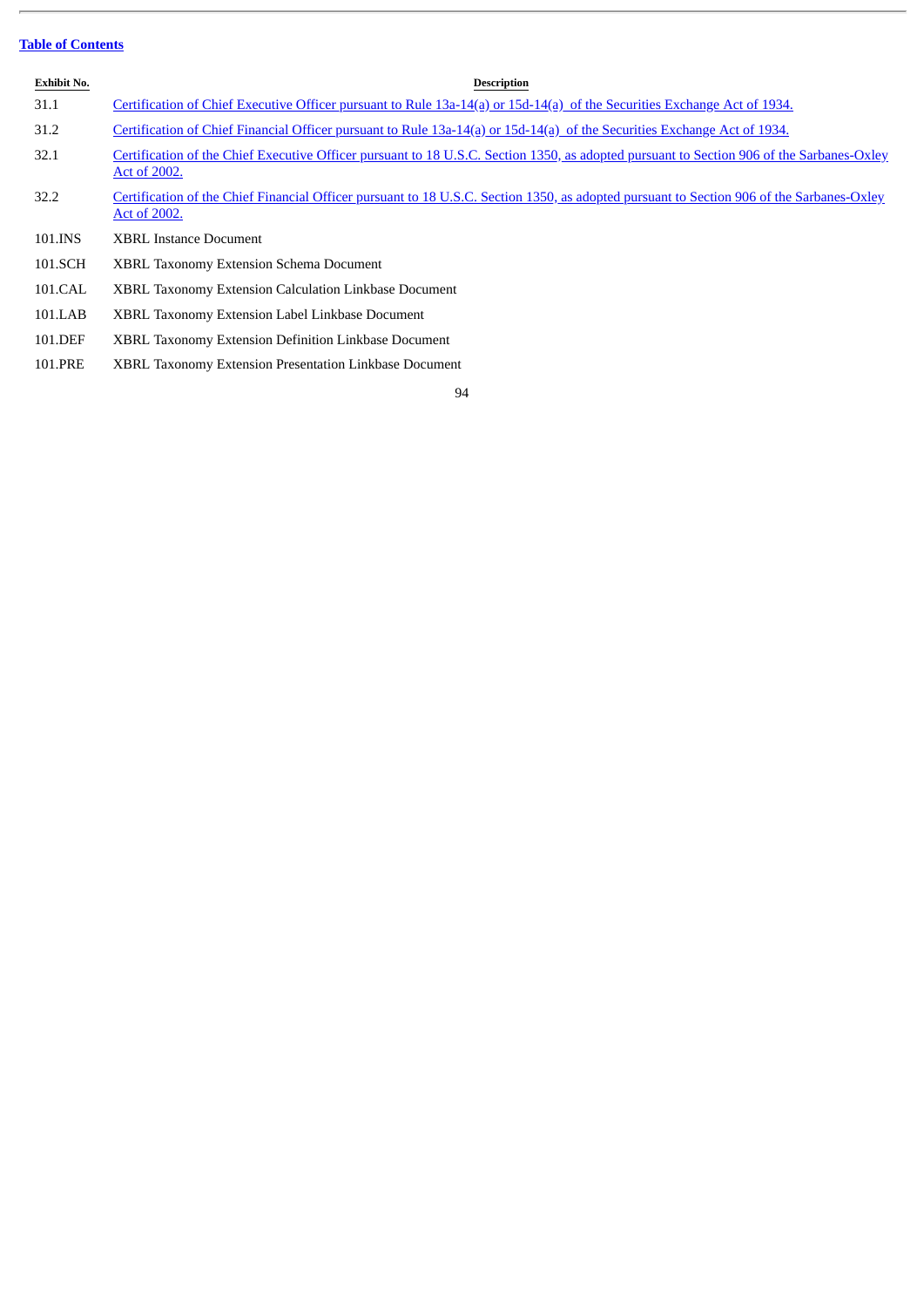# **SIGNATURES**

Pursuant to the requirements of the Securities Exchange Act of 1934, the registrant has duly caused this report to be signed on its behalf by the undersigned thereunto duly authorized.

# **ZYMEWORKS INC.**

# By: /s/ Ali Tehrani

|        | Name: Ali Tehrani                         |
|--------|-------------------------------------------|
| Title: | President and Chief Executive Officer and |
|        | Director (Principal Executive Officer)    |
| Date:  | May 1, 2018                               |

By: /s/ Neil Klompas

|        | Name: Neil Klompas                            |
|--------|-----------------------------------------------|
| Title: | Chief Financial Officer (Principal (Financial |
|        | Officer and Principal Accounting Officer)     |
| Date:  | May 1, 2018                                   |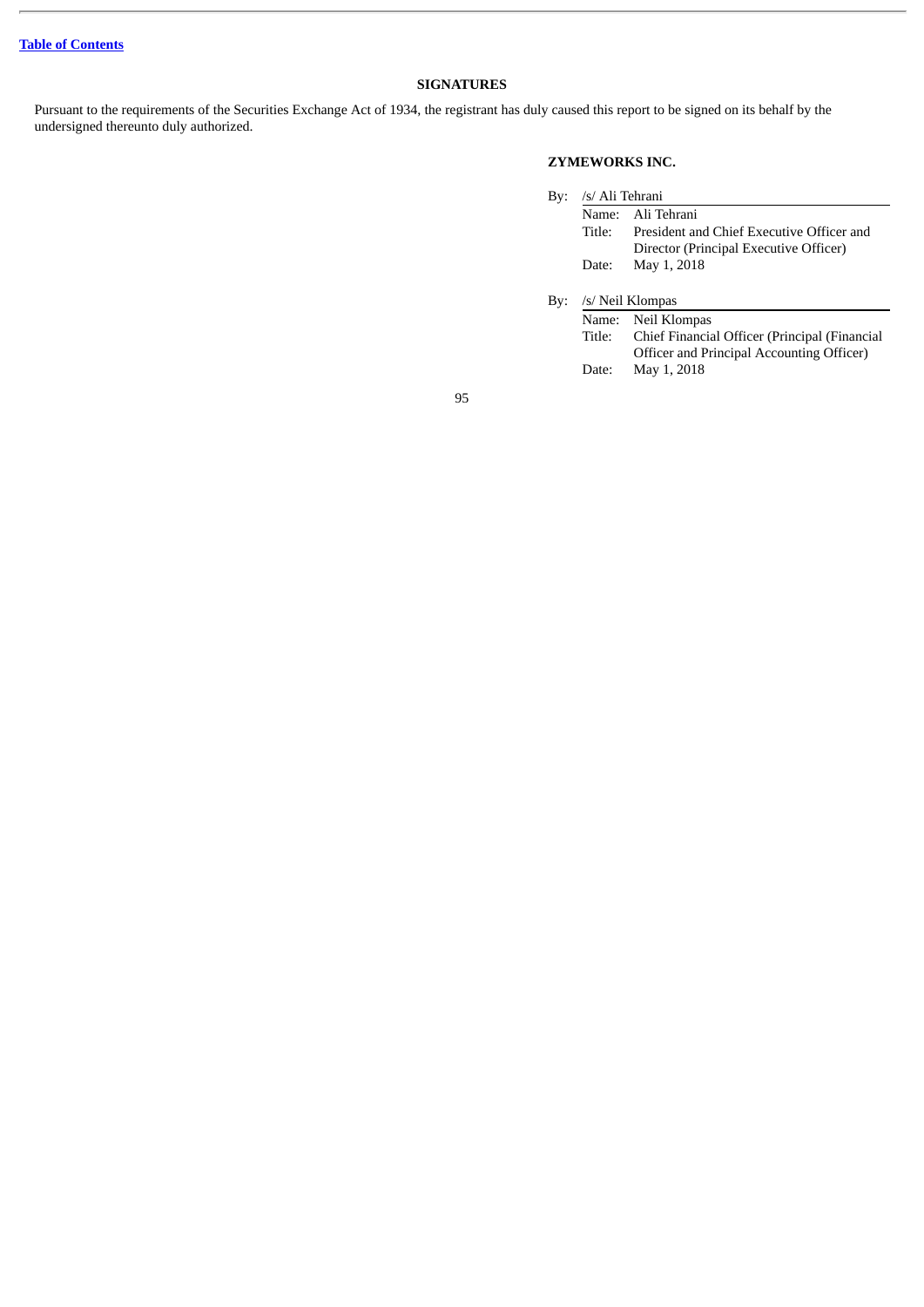# **CERTIFICATION PURSUANT TO SECTION 302 OF THE SARBANES-OXLEY ACT OF 2002**

# <span id="page-101-0"></span>I, Ali Tehrani, certify that:

# 1. I have reviewed this Quarterly Report on Form 10-Q of Zymeworks Inc.;

2. Based on my knowledge, this report does not contain any untrue statement of a material fact or omit to state a material fact necessary to make the statements made, in light of the circumstances under which such statements were made, not misleading with respect to the period covered by this report;

3. Based on my knowledge, the financial statements, and other financial information included in this report, fairly present in all material respects the financial condition, results of operations and cash flows of the registrant as of, and for, the periods presented in this report;

4. The registrant's other certifying officer(s) and I are responsible for establishing and maintaining disclosure controls and procedures (as defined in Exchange Act Rules 13a-15(e) and 15d-15(e)) and internal control over financial reporting (as defined in Exchange Act Rules 13a-15(f) and 15d-15(f)) for the registrant and have:

(a) Designed such disclosure controls and procedures, or caused such disclosure controls and procedures to be designed under our supervision, to ensure that material information relating to the registrant, including its consolidated subsidiaries, is made known to us by others within those entities, particularly during the period in which this report is being prepared;

(b) Designed such internal control over financial reporting, or caused such internal control over financial reporting to be designed under our supervision, to provide reasonable assurance regarding the reliability of financial reporting and the preparation of financial statements for external purposes in accordance with generally accepted accounting principles;

(c) Evaluated the effectiveness of the registrant's disclosure controls and procedures and presented in this report our conclusions about the effectiveness of the disclosure controls and procedures, as of the end of the period covered by this report based on such evaluation; and

(d) Disclosed in this report any change in the registrant's internal control over financial reporting that occurred during the registrant's most recent fiscal quarter (the registrant's fourth fiscal quarter in the case of an annual report) that has materially affected, or is reasonably likely to materially affect, the registrant's internal control over financial reporting; and

5. The registrant's other certifying officer(s) and I have disclosed, based on our most recent evaluation of internal control over financial reporting, to the registrant's auditors and the audit committee of the registrant's board of directors (or persons performing the equivalent functions):

(a) All significant deficiencies and material weaknesses in the design or operation of internal control over financial reporting which are reasonably likely to adversely affect the registrant's ability to record, process, summarize and report financial information; and

(b) Any fraud, whether or not material, that involves management or other employees who have a significant role in the registrant's internal control over financial reporting.

Date: May 1, 2018

/s/ Ali Tehrani Chief Executive Officer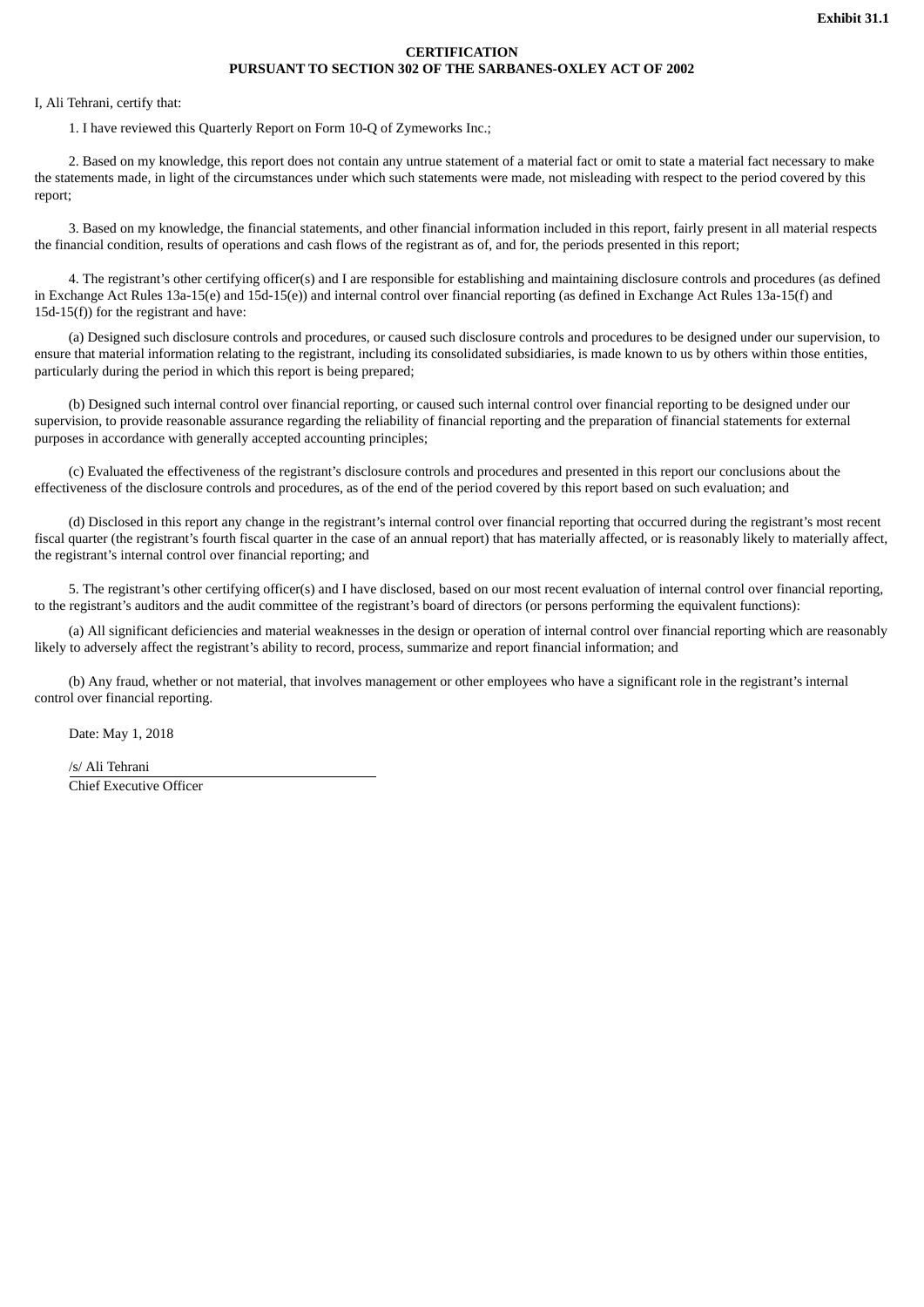# **CERTIFICATION PURSUANT TO SECTION 302 OF THE SARBANES-OXLEY ACT OF 2002**

## <span id="page-102-0"></span>I, Neil Klompas, certify that:

# 1. I have reviewed this Quarterly Report on Form 10-Q of Zymeworks Inc.;

2. Based on my knowledge, this report does not contain any untrue statement of a material fact or omit to state a material fact necessary to make the statements made, in light of the circumstances under which such statements were made, not misleading with respect to the period covered by this report;

3. Based on my knowledge, the financial statements, and other financial information included in this report, fairly present in all material respects the financial condition, results of operations and cash flows of the registrant as of, and for, the periods presented in this report;

4. The registrant's other certifying officer(s) and I are responsible for establishing and maintaining disclosure controls and procedures (as defined in Exchange Act Rules 13a-15(e) and 15d-15(e)) and internal control over financial reporting (as defined in Exchange Act Rules 13a-15(f) and 15d-15(f)) for the registrant and have:

(a) Designed such disclosure controls and procedures, or caused such disclosure controls and procedures to be designed under our supervision, to ensure that material information relating to the registrant, including its consolidated subsidiaries, is made known to us by others within those entities, particularly during the period in which this report is being prepared;

(b) Designed such internal control over financial reporting, or caused such internal control over financial reporting to be designed under our supervision, to provide reasonable assurance regarding the reliability of financial reporting and the preparation of financial statements for external purposes in accordance with generally accepted accounting principles;

(c) Evaluated the effectiveness of the registrant's disclosure controls and procedures and presented in this report our conclusions about the effectiveness of the disclosure controls and procedures, as of the end of the period covered by this report based on such evaluation; and

(d) Disclosed in this report any change in the registrant's internal control over financial reporting that occurred during the registrant's most recent fiscal quarter (the registrant's fourth fiscal quarter in the case of an annual report) that has materially affected, or is reasonably likely to materially affect, the registrant's internal control over financial reporting; and

5. The registrant's other certifying officer(s) and I have disclosed, based on our most recent evaluation of internal control over financial reporting, to the registrant's auditors and the audit committee of the registrant's board of directors (or persons performing the equivalent functions):

(a) All significant deficiencies and material weaknesses in the design or operation of internal control over financial reporting which are reasonably likely to adversely affect the registrant's ability to record, process, summarize and report financial information; and

(b) Any fraud, whether or not material, that involves management or other employees who have a significant role in the registrant's internal control over financial reporting.

Date: May 1, 2018

/s/ Neil Klompas Chief Financial Officer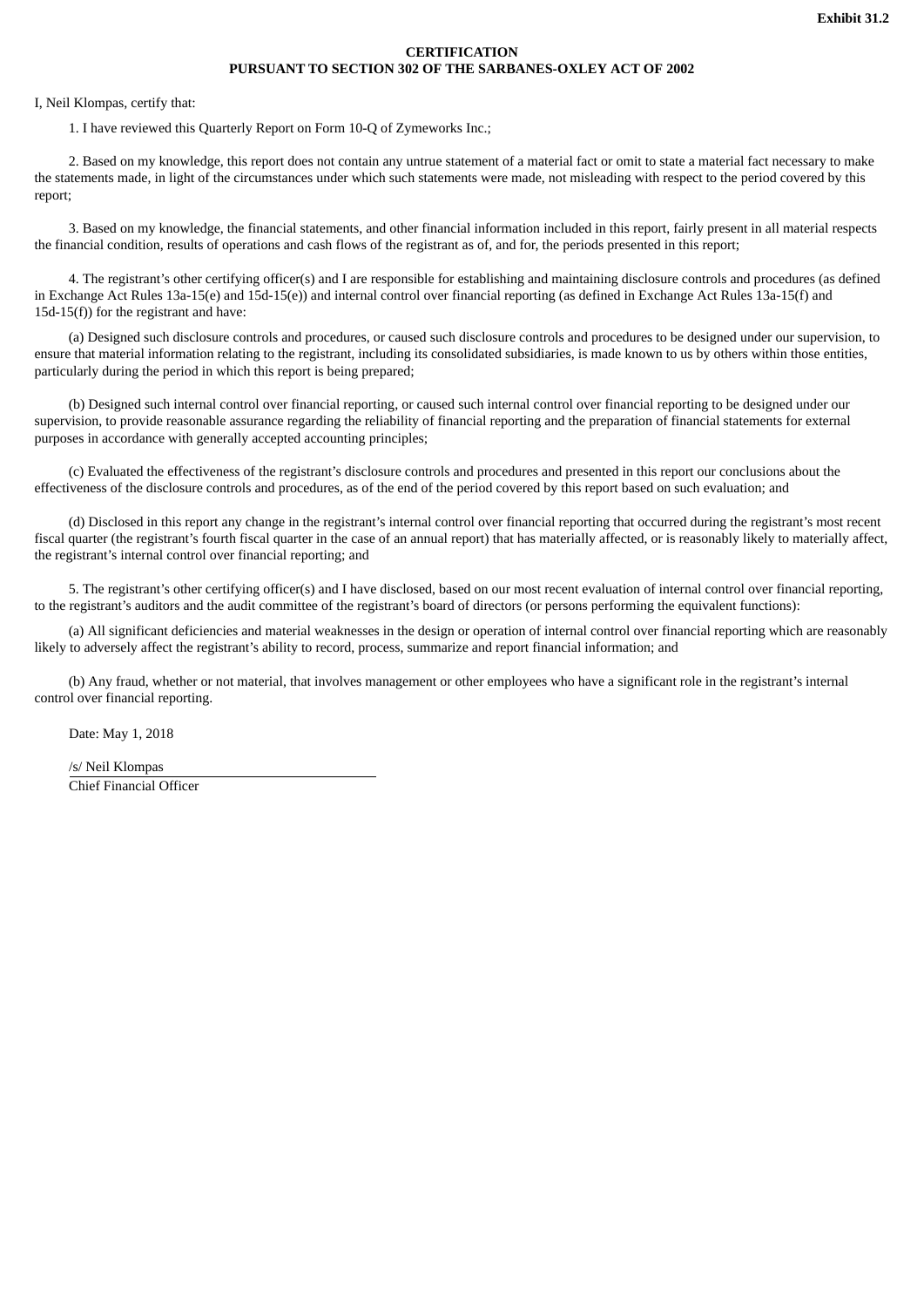# **SECTION 906 CERTIFICATION**

<span id="page-103-0"></span>Pursuant to section 906 of the Sarbanes-Oxley Act of 2002 (subsections (a) and (b) of section 1350, chapter 63 of title 18, United States Code) in connection with the Quarterly Report on Form 10-Q of Zymeworks Inc. for the quarterly period ended March 31, 2018 as filed with the Securities and Exchange Commission on the date hereof (the "Report"), the undersigned officer hereby certifies, to such officer's knowledge, that:

- (1) The Report fully complies with the requirements of Section 13(a) or 15(d) of the Securities Exchange Act of 1934; and
- (2) The information contained in the Report fairly presents, in all material respects, the financial condition and results of operations of Zymeworks Inc.

/s/ Ali Tehrani

Name: Ali Tehrani Title: Chief Executive Officer Date: May 1, 2018

This certification accompanies the Report pursuant to § 906 of the Sarbanes-Oxley Act of 2002 and shall not, except to the extent required by the Sarbanes-Oxley Act of 2002, be deemed "filed" by the Company for purposes of §18 of the Securities Exchange Act of 1934, as amended, or otherwise subject to the liability of that section.